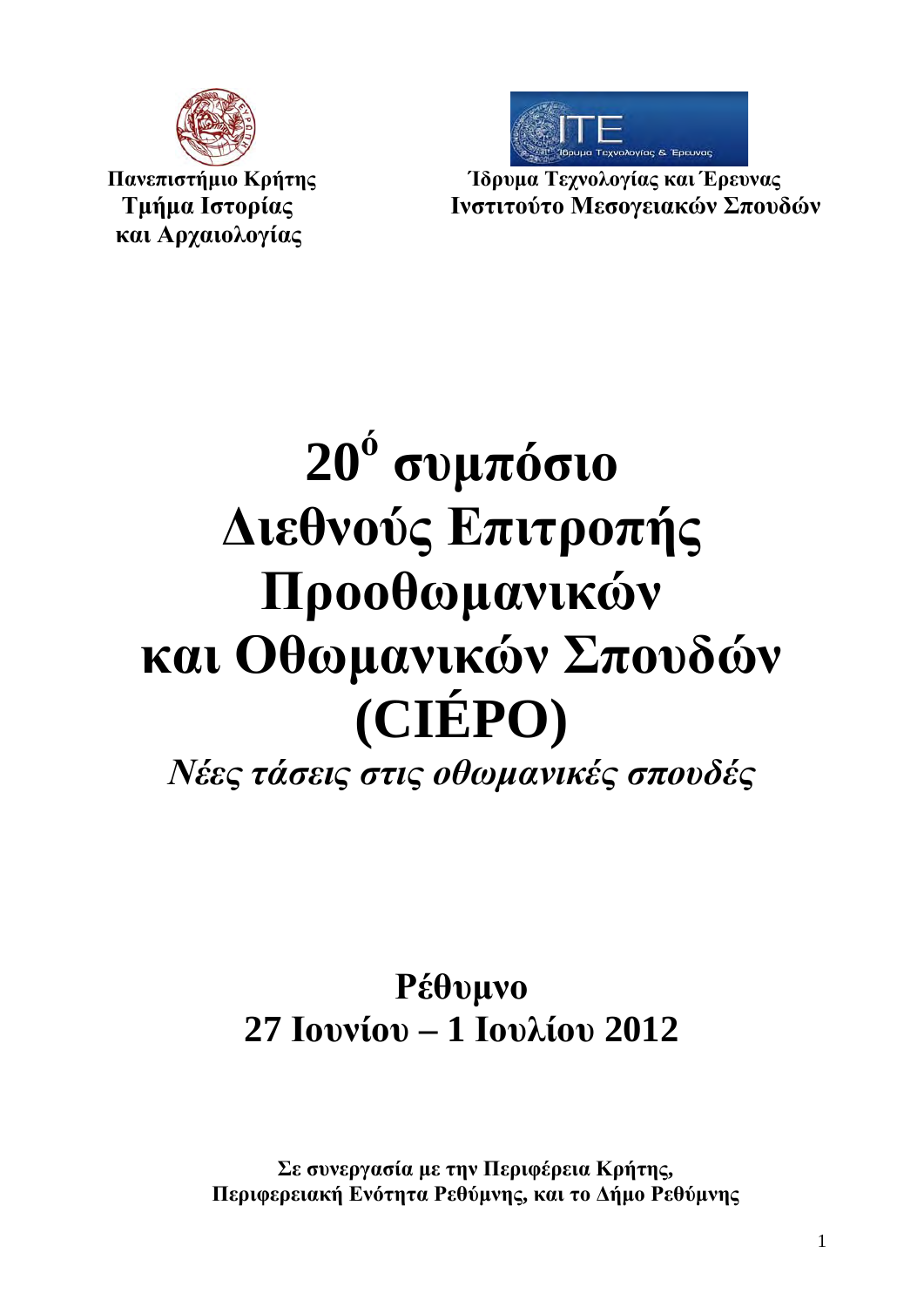#### **Οργανωτική επιτροπή**

Γκιουλσούν Ακσόι-Αϊβαλή Αντώνης Αναστασόπουλος Ηλίας Κολοβός Μαρίνος Σαρηγιάννης

#### **Τιμητική επιτροπή**

Βασίλης Δημητριάδης (επίτιμος ερευνητής, ΙΜΣ/ΙΤΕ) Ελισάβετ Α. Ζαχαριάδου (επίτιμη ερευνήτρια, ΙΜΣ/ΙΤΕ) Κατερίνα Κόπακα (κοσμήτορας, Φιλοσοφική Σχολή, Πανεπιστήμιο Κρήτης) Μαρία Λιονή (αντιπεριφερειάρχης, Περιφερειακή Ενότητα Ρεθύμνης) Γιώργης Μαρινάκης (δήμαρχος Ρεθύμνης) Σωκράτης Πετμεζάς (πρόεδρος Τμήματος Ιστορίας και Αρχαιολογίας, Πανεπιστήμιο Κρήτης) Ευριπίδης Γ. Στεφάνου (πρύτανης, Πανεπιστήμιο Κρήτης) Κώστας Φωτάκης (πρόεδρος Δ.Σ., ΙΤΕ) Χρήστος Χατζηιωσήφ (διευθυντής, ΙΜΣ/ΙΤΕ) Jean-Louis Bacqué-Grammont (επίτιμος πρόεδρος, CIÉPO) Michael Ursinus (πρόεδρος, CIÉPO)

#### **Γραμματεία συμποσίου**

Κατερίνα Στάθη Ελένη Σφακιανάκη

#### **Τεχνική υποστήριξη**

Αλέξανδρος Μαριδάκης

#### **Προσωπικό συμποσίου**

Αγγελική Γαρίδη Μιχάλης Γεωργέλλης Δέσποινα Γιαννακάκη Μυρσίνη Καβαλάρη Γεωργία Κοροντζή Αλεξάνδρα Κρήτη Χρήστος Κυριακόπουλος Γιάννης Λαμπράκης Μαριλένα Μπαλή Ιορδάνης Παναγιωτίδης Στέλιος Παρλαμάς Σταματία Παρτσάφα Ιωάννα Πετρουλίδη Μίλαν Προντάνοβιτς Παναγιώτα Σφυριδάκη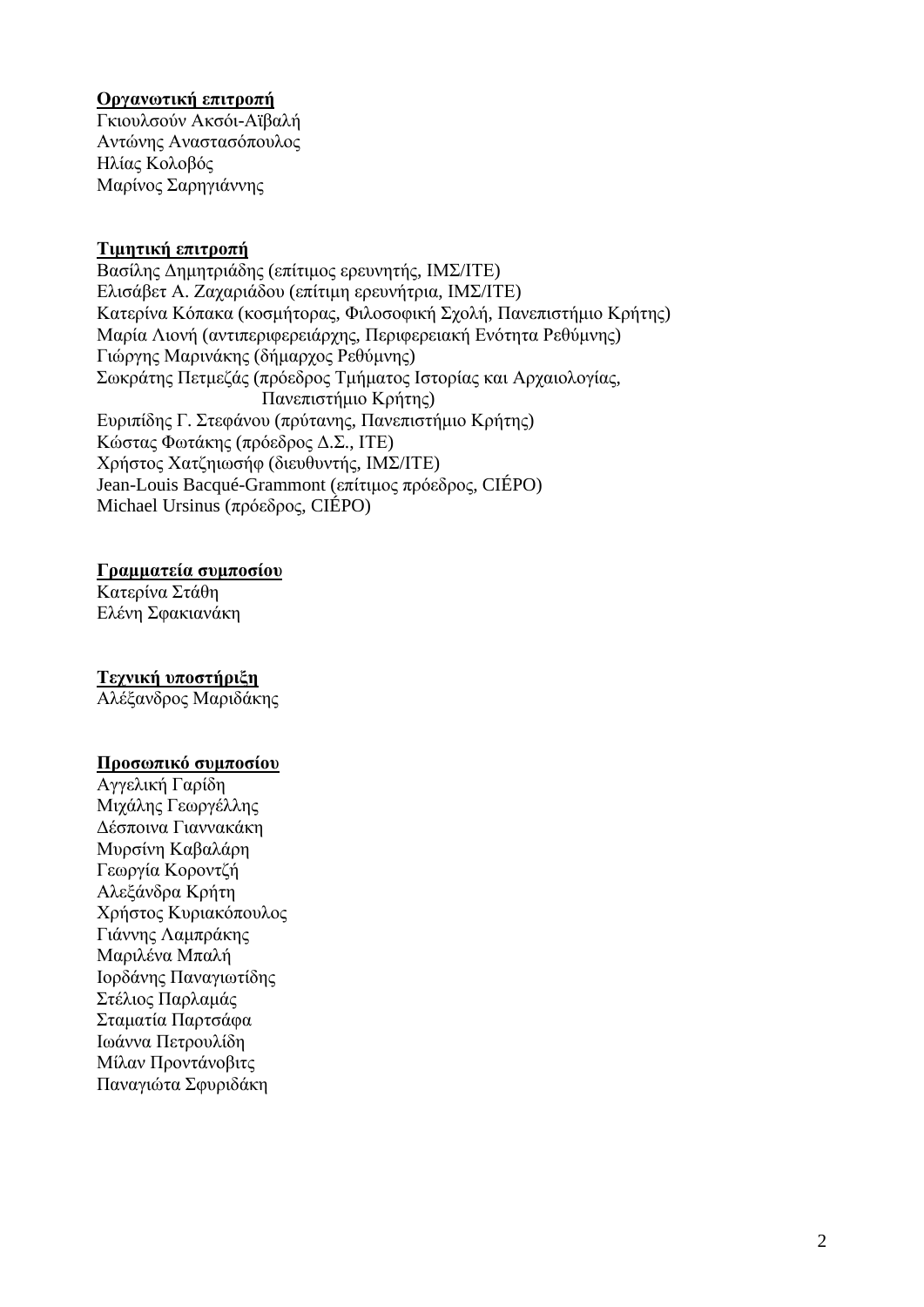# **Περιλήψεις θεματικών πάνελ**

- **1. Τα θεματικά πάνελ παρατίθενται αλφαβητικά βάσει του επωνύμου του επικεφαλής τους.**
- **2. Τα ονόματα των υπολοίπων ομιλητών του κάθε πάνελ παρατίθενται βάσει της σειράς με την οποία παρουσιάζουν τις ανακοινώσεις τους.**
- **3. Οι περιλήψεις των ανακοινώσεων των θεματικών πάνελ παρατίθενται μαζί με τις περιλήψεις των ανεξάρτητων ανακοινώσεων στην επόμενη ενότητα.**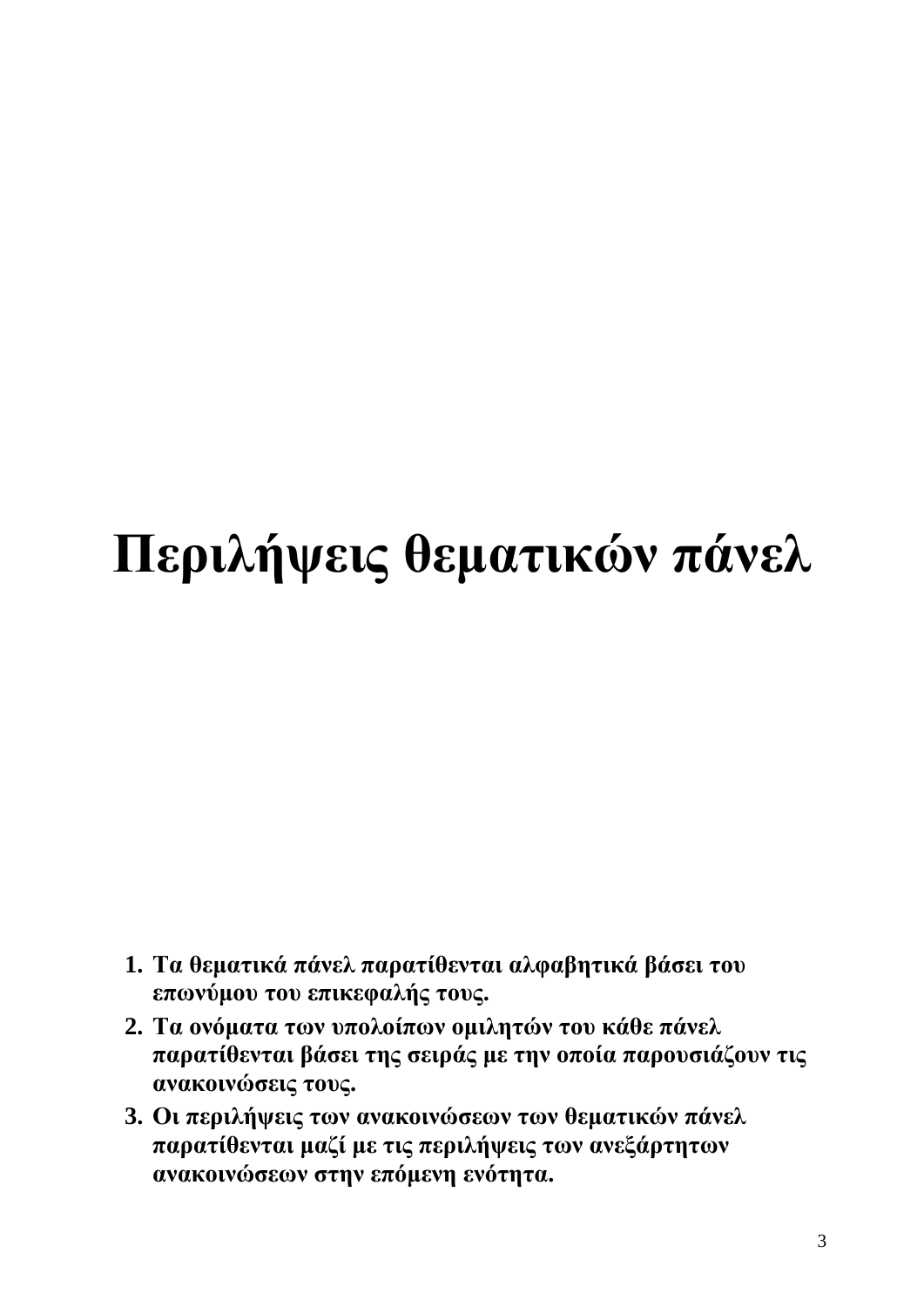Αντώνης Αναστασόπουλος και Shirine Hamadeh (επικεφαλής), Marie-Carmen Smyrnelis, Işık

Tamdoğan (Παρ. 29, 14.30, αίθ. 1)

#### **Flesh and Mud:**

#### **Innovative Approaches to the Study of Early Modern Ottoman Cities**

This panel seeks to explore innovative approaches to the study of Ottoman cities in the 18<sup>th</sup> and early  $19<sup>th</sup>$  centuries. In particular, it seeks to bring together the social and the spatial dimensions of a city, and address questions relating to everyday urban experiences that are often explored by privileging either the social or the physical environment. The panel consists of four historically grounded, geographically diverse case studies (Adana, Istanbul, Izmir, and Kandiye) that together raise such issues as the reproduction of urban and communal identities in the physical fabric, the processes by which 'landmarks' acquire meanings for and in their surrounding social and physical environments, moral regulations of spaces and geographies of social behaviors. By highlighting the intrinsic overlap between cities' social and physical fabrics, each paper brings about broader questions about method and source material with regard to the study of early modern Ottoman cities.

Antonis Anastasopoulos problematizes the notion of buildings as 'landmarks', by focusing on the mosque of El-Hac Ali Paşa, in Kandiye. He examines the mosque as both a building and a social/religious institution by questioning its patron's initial motives and the mosque's relation to the social and physical space of its own neighborhood. Marie-Carmen Smyrnelis also refers to the neighborhood as a framework of inquiry, but one which is implicitly called into question through an examination of the varied forms of social interaction among the inhabitants of Izmir. Arguing for a more complex notion of coexistence of the different ethnic, confessional, and national groups, she explores the ways in which this coexistence was inscribed in the space of the city. Shirine Hamadeh focuses on the less desirable segments of urban population, the single men (*bekâr*) of Istanbul, to explore the mechanisms by which this intrinsically instable population, mostly perceived as delinquent, integrated in the city's social and spatial fabrics and forged ties with the normative realms of neighborhood and public life. The violence inherent to practices of delinquency is the central theme of Işık Tamdoğan's paper, which investigates cases of bodily violence in Adana and probes the nature of relations that connected aggressors and aggressed. Tamdoğan is concerned with mapping out acts of violence spatially and temporally and questioning the likelihood of inherent connections between violence and urban space and time.

Ευγενία Κερμελή (επικεφαλής), Elif Bayraktar Tellan, Hasan Çolak, Φωκίων Κοτζαγεώργης (Τετ. 27, 16.30, αίθ. 3)

# **The Orthodox Patriarchates as Ottoman Institutions: 15th to 18th Centuries**

The Orthodox Patriarchates in the Ottoman Empire have attracted extensive attention in scholarship. Early  $20<sup>th</sup>$ -century research incorporated the fate of the Orthodox patriarchates within the discourse about the treatment of non-Muslims in a Muslim polity. One of the prime aims of this endeavor was to compare the handling of the 'other' among early modern states. Following this train of thought, the Patriarchs and their role in Ottoman society were trapped in between two extremes: the image of the Patriarch as an 'ethnarch' and that of a tax farmer. Both extremes have done damage to our efforts to fully comprehend the institutional position, duties and responsibilities of the representative of the Patriarchate. Moreover, in an effort to support or refute the distorted caricature offered by these two frameworks we have failed to discuss how the Patriarchate as an Ottoman institution was established and evolved over time.

This panel aims at modifying the pitfalls of the previously used frameworks. The Patriarchate is seen as what it was, an Ottoman institution headed by an appointed member of the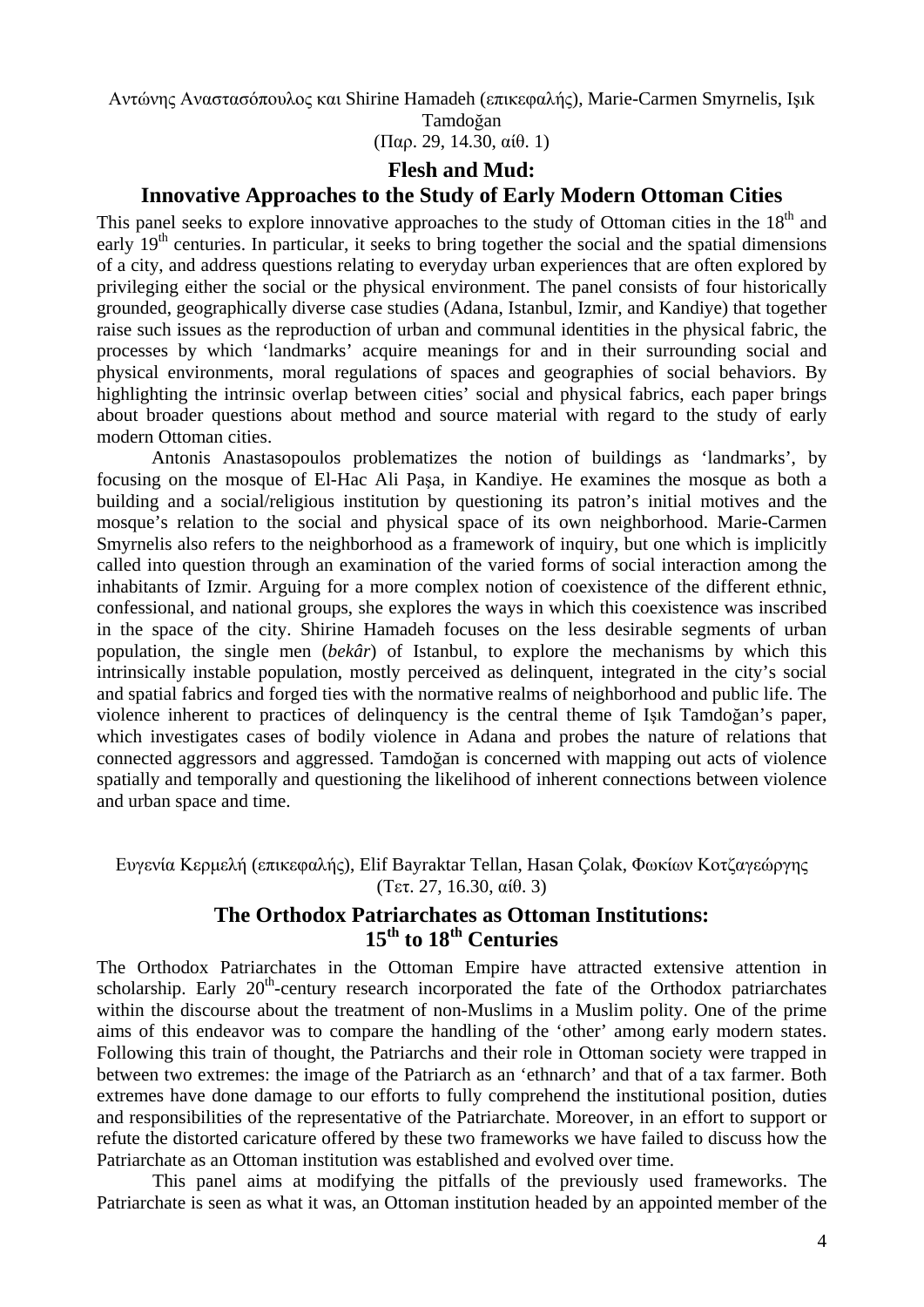Ottoman elite, the Patriarch. As other Ottoman institutions, it would be naïve to expect that it remained unchanged over time. These precise changes are the theme of this panel viewed not as random whimsical results of the sultanic omnipotence, as scholarship still argues, but instead as parallel reflections of Ottoman societal evolutions.

Eugenia Kermeli is proposing to look beyond the empty term of 'tolerance' with regard to the position of Ottoman Orthodox *zimmi*s. She will utilize Ottoman jurisprudential work from the mid  $15<sup>th</sup>$  to the early  $18<sup>th</sup>$  centuries in an effort to depict that changes in the status and responsibilities of the Patriarch is a reflection of Ottoman societal and ideological developments. Phokion Kotageorgis utilizing *tayin defterleri* from the second half of the 17<sup>th</sup> century is going to readdress issues concerning the procedure of the bishops' appointments, the updating of the state's registers regarding the ecclesiastical officials and the relation between the *pişkeş* amount and the demographic capacity of the provinces. Elif Bayraktar Tellan using unknown *berat*s of the first half of the  $18<sup>th</sup>$  century will discuss the changes the Patriarchate underwent as part of a larger transformation of the Ottoman administration and society in the  $18<sup>th</sup>$  century. She will focus on the *de jure* expansion of the judicial role of the Patriarch and his increasing role as an intermediary. Finally, Hasan Çolak will readdress Runciman's suppositions on the role of the Orthodox Patriarchate in Istanbul as intermediary of the Eastern Patriarchates. Using *berat*s of Eastern Patriarchs he will suggest that the active presence of the Eastern Patriarchates in Istanbul was not the result of their domination by the Great Church, but of cooperation between the Ottoman central administration and lay and ecclesiastical leaders of the Ottoman Orthodox.

#### Ηλέκτρα Κωστοπούλου (επικεφαλής), Aimee Genell, Andrew Arsan, E. Attila Aytekin (Κυρ. 1, 14.30, αίθ. 9)

#### **The Ottoman Empire in the Age of Colonialism: Fragmented Sovereignty and Provincial Lives**

This panel is an attempt to trace the multifaceted character of sovereignty in the Ottoman Empire in the late  $19<sup>th</sup>$  and early  $20<sup>th</sup>$  centuries. Particular emphasis will be placed on the numerous 'provincial worlds' – individual, communal, or regional. It will be argued that during the period in question these worlds were reshaped and transformed through a dialectical relationship among the provinces, the Ottoman regime, and the world around them. Attending in this way to the notion of sovereignty, the panel aims to highlight the influential role played by real and imagined Ottoman provinces in contesting and reshaping the imperial center. The discussion will address communalities and differences between the Ottomans and other contemporary empires; or, between the  $19<sup>th</sup>$  century and earlier periods. Thus, by moving among 'legality', 'modernity', 'tradition', and 'intimate space' the panelists will try to uncover the blurry lines between the regional and the universal through the careful study of a number of specific examples from Crete, Cyprus, Egypt, and Lebanon.

The broader methodological goal of this approach is to initiate a dialogue between Ottoman and Postcolonial Studies; or/and Europe and the Arab world. In an attempt to delineate late Ottoman sovereignty as a diverse yet specific historical construction, the panelists will address and question some main concepts such as: absolute authority and foreign intervention; the rights and responsibilities of the sovereign versus the rights and responsibilities of the people; the secular and religious grounds of imperial notions of sovereignty; the multiple meanings of the 'domestic'; and the similarities and differences between European colonialism and the Empire of the Sultans. Through the discussion of all of the above, it becomes imperative to consider the profound impact of the diverse Ottoman provincial realities on the making of the multiple concepts of sovereignty in an imperial universe shared as it was contested.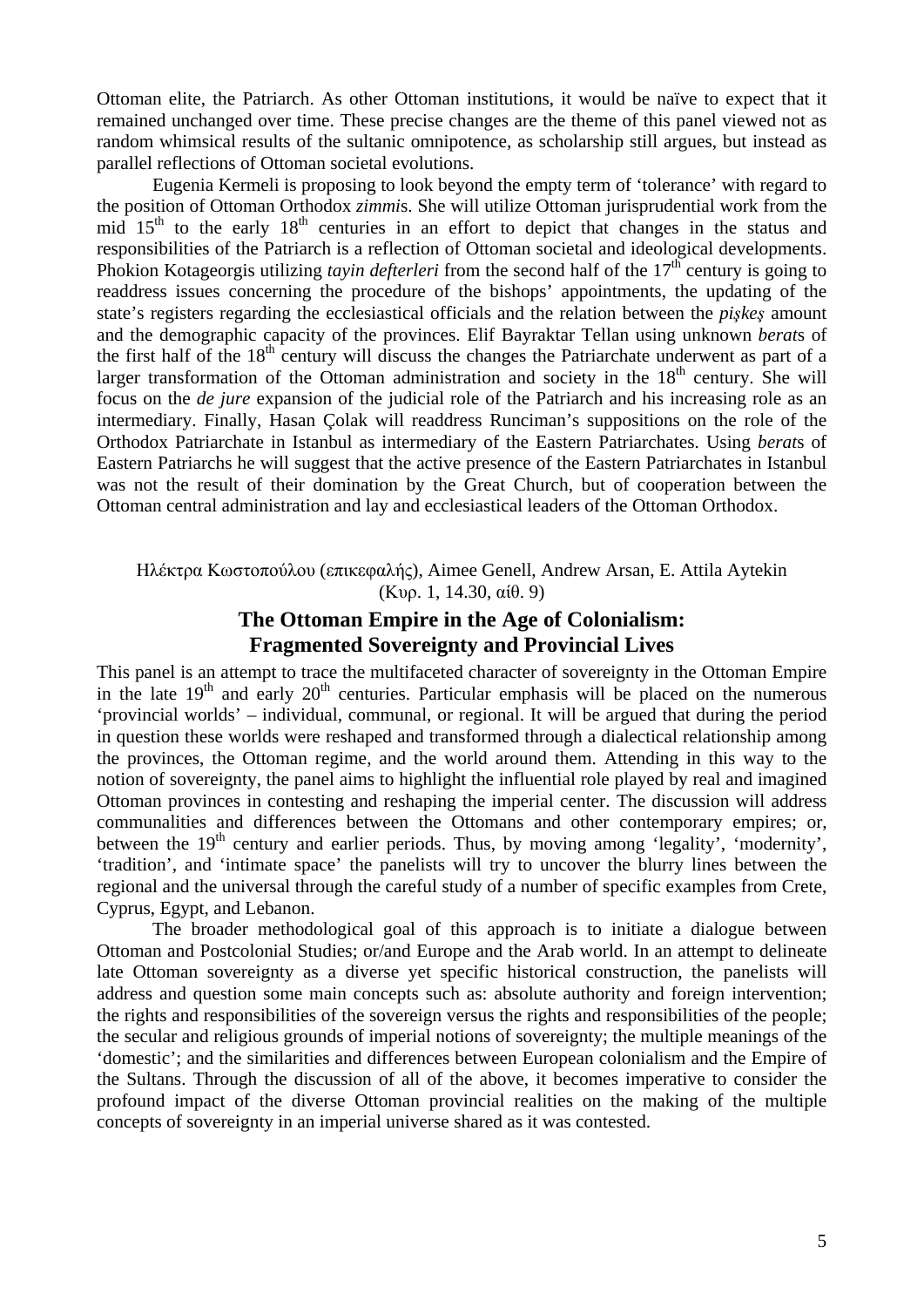A. Nükhet Adıyeke (επικεφαλής), Nuri Adıyeke, Mehmet Ali Demirbaş, Melike Kara (Τετ. 27, 16.30, αίθ. 9)

#### **Yeni Kaynaklar ve Yeni Yaklaşımlarla Osmanlı Egemenliği'nde Girit ve Sonrası**

Türkiye'de yeni bulunan Mübadele arşivi içinde yer alan Girit evrakı Girit konusundaki çalışmalara yeni açılımlar sağlamıştır. Bu arşivde önemli bir kısmı Hanya, Kandiye ve Resmo'ya ait olmak üzere Şer'iyye sicilleri ve nüfus defterleri mevcuttur. Arşiv bu haliyle Girit'te İraklion'da Vikelea Kütüphanesi'nde bulunan belgelerin de tamamlayıcısıdır.

Panelimizde yer alan bildiriler ağırlıklı olarak bu yeni bulunan kaynaklara dayalı olarak hazırlanmıştır. Girit'in Osmanlı egemenliği altında oluşturulan idari ve sosyal yaşantısı içinden belli başlı sosyal, ekonomik, hukuksal ve demografik olgular konu başlıkları olarak belirlenmiştir. Bu konu başlıkları altında yeni ortaya çıkan kaynakların sağladığı verilerle gerek Ada'da Müslüman Gayr-ı Müslim ilişkilerine gerekse Osmanlı kurumlarına yeni bakış açıları getirilmesi hedeflenmektedir.

Panelimizin ilk bildirisi olan Resmo Manastır Vakıfları, Osmanlı vakıf sistemi içinde Gayr-ı Müslim Vakıflarının tespit edilmesi için önemli bir örnek olguyu ele alacaktır. Vakıfların idari boyutu olduğu kadar sosyal ve ekonomik boyutu da ele alınacaktır. Cizye uygulamasına ilişkin bildiri ise Ada'daki Gayr-ı Müslim cemaatin sosyo-ekonomik durumlarının tespiti açısından önem taşımaktadır. Cizye uygulaması 18. yüzyıl boyunca önemli değişimlere uğramış ve bu durum toplumsal yakınmalara yol açmıştır. Şuf'a hakkının kullanımına ilişkin bildiri oldukça önemli bir hukuksal olguyu ele almıştır. Osmanlı'da özel mülkiyet hakları içinde az rastlanır bir uygulama olan şuf'a hakkı ilginç bir şekilde 19. yüzyılın ortalarına Kandiye sicillerinde karşımıza çıkmaktadır. Bu işlem aynı zamanda ekonomik ve sosyal yapıya ilişkin veriler de sağlamaktadır. Son olarak 19. yüzyılda Girit'in demografik yapısının en belirleyici etkenlerinden olan göç olgusu çerçevesinde Girit'ten Kuzey Afrika'ya göç eden Müslümanlar üzerinde durulacaktır. Bu coğrafyaya taşınan Girit Müslümanları varlıklarını ve Girit kimliklerini bu gün dahi sürdürmektedirler. Bu nedenle Kuzey Afrika'ya giden gurupların incelenmesi tarihsel olduğu kadar güncel bir boyut da taşımaktadır.

Sonuç olarak tüm bu bildiriler Ada'daki sosyal ve ekonomik yaşantının temel taşları konusunda yeni verilerle bakış açıları sağlayacaktır.

Jean-Louis Bacqué-Grammont (επικεφαλής), Faruk Bilici, Jean-Charles Ducene (Παρ. 29, 14.30, αίθ. 7)

#### **Regards de la cartographie ottomane**

L'intérêt des Ottomans à l'égard des pays situés sur leurs frontières et au-delà a longtemps été sous-estimé. En fait, à l'exament, la curiosité manifestée en ce domaine par plusieurs auteurs turcs du XVI<sup>e</sup> et du XVII<sup>e</sup> siècle apparaît en tous points digne d'attention, d'autant plus qu'on n'en trouve nulle part l'équivalent à cette époque dans le monde extérieur à l'Europe. Nous nous attacherons ici à des exemples relatifs à deux de ces auteurs. D'une part, Pîrî Re'îs et son "Livre des choses de la mer" (1521-1526), vaste description nautique des côtes et des îles de la Méditerranée, fondée sur l'expérience personnelle de l'auteur et des documents nautiques européens. Chaque chapitre de cet ouvrage est accompagné d'une carte. D'autre part, Evliyâ Çelebî, voyageur qui parcourut en tous sens le territoire ottoman et les pays adjacents pendant une quarantaine d'années. Il apparaît qu'outre sa relation en dix volumes, on lui doit des cartes présentant un réel intérêt.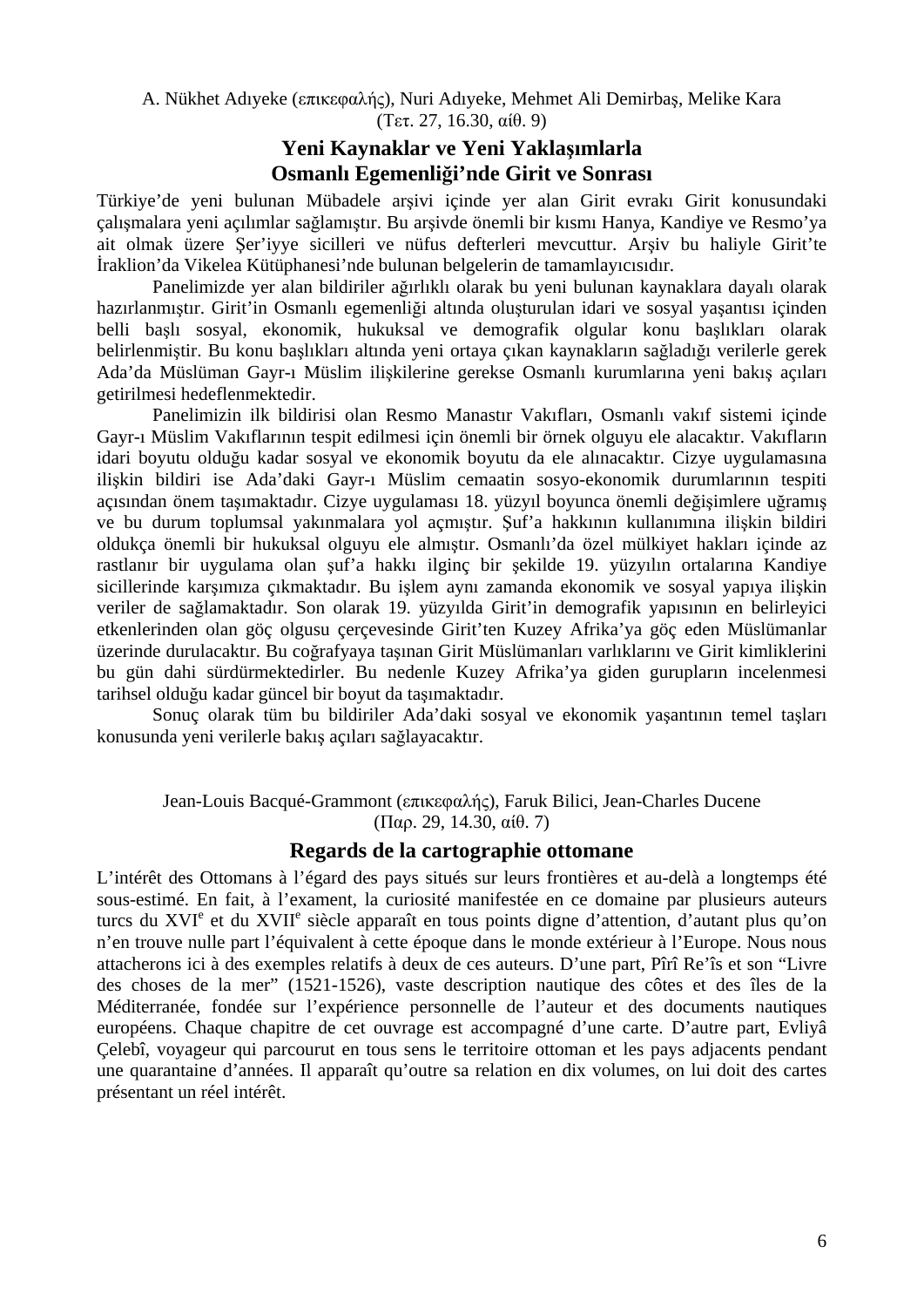John J. Curry (επικεφαλής), Nabil Al-Tikriti, Günhan Börekçi, Kahraman Şakul (Κυρ. 1, 11.30, αίθ. 1)

#### **Shifts in Ottoman Political and Intellectual Mentalities over the Course of the Early Modern Period**

The early modern period of Ottoman history, spanning from around 1500 to 1800, required the Ottoman political and intellectual elites to confront a context of rapid change across a far-flung network of territories, along with the growing geographical range of European powers and their agents. The result was that Ottoman political elites and intellectuals continually sought innovative new strategies and ideas to better help the Empire cope with the growing list of challenges to its long-term stability.

This panel seeks to uncover the nature of the mentalities, attitudes and ideas of Ottoman statesmen and intellectuals through both the introduction of new types of historical sources and novel approaches to already established ones. The first presentation will examine a nearlyforgotten treatise presented to Sultan Selim I by Idris-i Bitlisi, which gives insight onto the evolution of Ottoman political thought during a period in which the Empire was facing down the threats of civil war and hostile powers on its frontiers. Following that, a second presentation will examine a similar period of political transition in a time of crisis by analyzing the novel strategies employed by late  $16<sup>th</sup>$  and early  $17<sup>th</sup>$ -century sultans to balance the growing power of factions present at the imperial court.

The final two papers will address Ottoman political and intellectual reactions to the growing influence and power of European states. One of these papers will study the intersection points between one of the greatest Ottoman intellectuals of the  $17<sup>th</sup>$  century, Katip Çelebi, and the European and Muslim geographical works from which he drew the material for his massive and unfinished geographical compendium. In particular, the lengthy chapters on the regions of the Indian Subcontinent prove especially fruitful in unpacking Katip Çelebi's methodology of scholarship and his attitudes toward both European and Muslim 'others'. Meanwhile, the final presentation will examine how Ottoman thinkers could develop potentially different attitudes toward programs of European-inspired military and political reform – with the key variable being the particular political figure or group that was engaging in it. In this case, the policies of Tipu Sultan in the Indian Subcontinent were viewed positively, whereas Şahin Giray, closer to the Ottoman center, received censure.

In sum, the panel as a whole hopes to demonstrate how new sources and novel approaches to Ottoman historical works can better illuminate critical shifts in Ottoman perceptions about their political culture and the wider world around them.

> Cafer Çiftçi (επικεφαλής), Seher Boykoy, Nuran Bayram, Yusuf Oğuzoğlu (Παρ. 29, 11.30, αίθ. 5)

# **1837-1923 Sürecinde Bursa'da Koza Üreticiliği ve İpekli Dokumacılık Sektörünün Sosyo-Ekonomik Durumu**

Panelin ana hedefi, 1837-1923 döneminde Bursa'daki kozacılık ve ipekli dokumacılık sektörünün tarihsel kaynaklardan elde edilecek veriler ile değişimini ortaya koymak ve analiz edebilmektedir. Bu dönemin başlangıcı Bursa'da ilk ipek fabrikasının kurulması ile ortaya çıkar, fabrikalaşma süreci ile devam eder. İlgili dönemde Avrupa finans kapitalinin yatırımları ile kentte kurulan çok sayıda fabrika, kozadan ipek çekimini gerçekleştirerek Avrupa'daki dokuma fabrikalarına ipeği kullanmak üzere gönderir. Bu gelişmeler yabancı sermayedarın uygun fiyatlı ve kaliteli ipeği Avrupa dokuma piyasasına temin etmek gibi dış taleplere bağlıdır. Dış talebin etkisiyle ortaya çıkan bu durum, Bursa gibi ipekçiliğin merkezi olan Osmanlı şehrindeki toplumsal hayata sosyal ve ekonomik açıdan önemli değişiklikler getirecektir. Şehir halkının fabrikalarda işçi olarak çalışmaları (özellikle kadınların), çalışanların Avrupalı sermayedar ve örnek yabancı işçilerle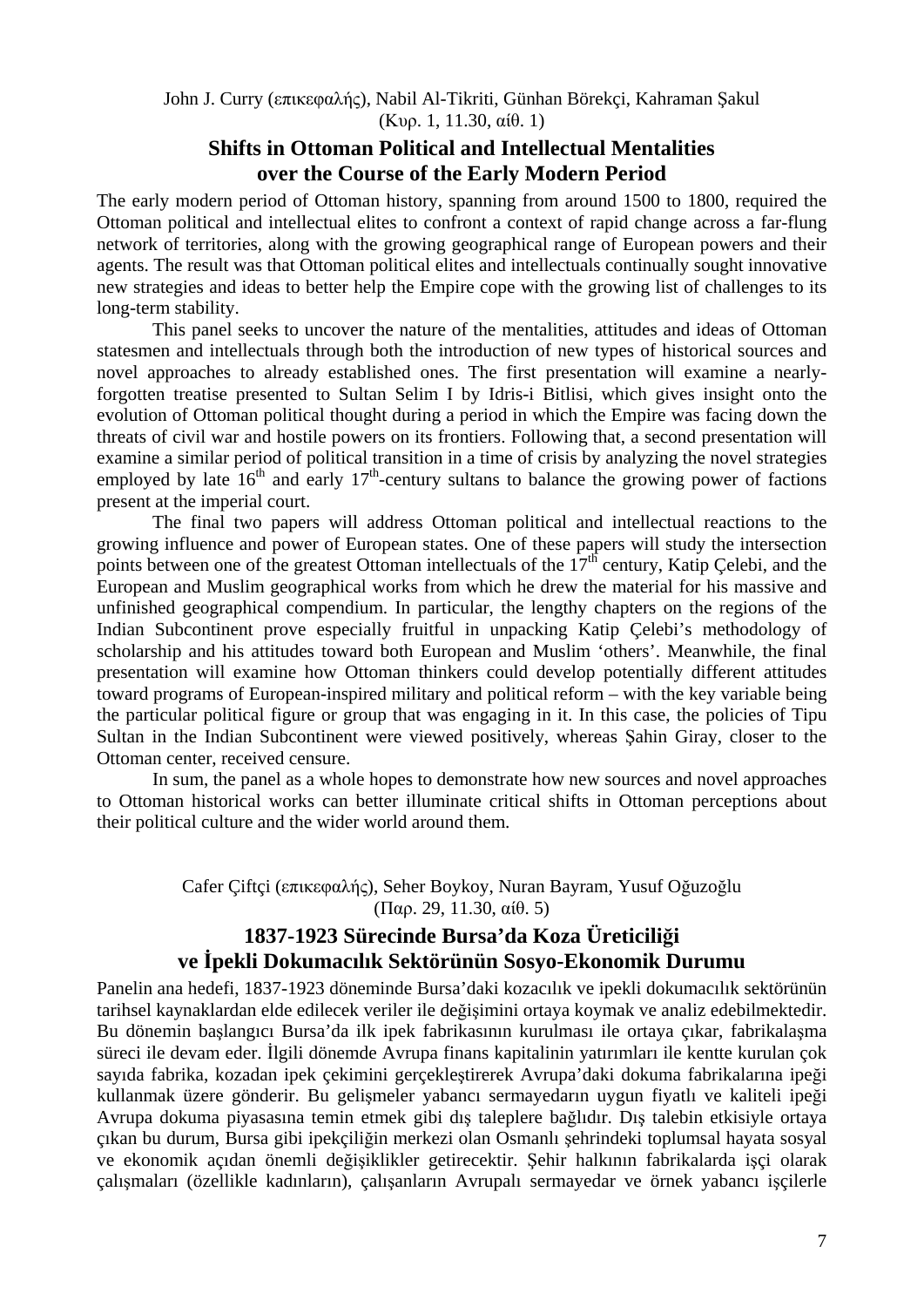tanışmaları, iş disiplinlerini almaları ve iş konusundaki yaşantılarını görmeleri, sosyal değişime etki eden bazı örneklerdir.

İlgili periyotta yaşanan önemli bir gelişme de kozacılık faaliyetini derinden etkileyen Pebrine (Karataban) adlı ipekböceği hastalığıdır. 1860'larda Osmanlı sahasına da giren bu hastalık, 20 yıla yakın bir zaman için Bursa'da koza üreticilerine ve onlara bağlı üretim yapan fabrika sahiplerine ciddi sıkıntılar yaşatmıştır. Ancak Osmanlı Devleti'nin 1875 yılında moratoryum ilan etmesi sonrasında kurulan Düyûn-ı Umûmiyye İdâresi ile, ipekçilik sektörü için değişimin yeni bir safhası başlamıştır. 1881 sonrasında Düyûn-ı Umûmiyye İdâresi'nin ipek öşrü gelirlerini toplama hakkını üzerine alması ve bu gelirleri maksimum düzeye çıkarma arzusu, Bursa'da durma noktasına gelen koza üreticiliği için yeni bir sayfa açmıştır. Osmanlı hükümetinin ve Düyûn-ı Umûmiyye İdâresi'nin ortak çabası ile Bursa'da koza yetiştiriciliğinin fennî usûllerle yapılması için eğitim verecek olan okullar açılarak, koza üreticiliği bilimsel eğitimle yapılır hale gelmiştir.

1908-1923 yılları II. Meşrutiyetin ilanı, Balkan Savaşları, I. Dünya Savaşı, Osmanlı Devleti'nin sonu ve Türkiye Cumhuriyeti'nin kuruluşunu içine almaktadır. 1908 yılına kadar Bursa'da sadece ipek çeken ve iplik üreten fabrikalar varken, şimdi ipekli dokuma süreci de fabrikalaşma sürecine girilmiştir. Ancak önce Balkan Savaşları ve ardından I. Dünya Savaşı gibi sosyal hayatı ve ekonomiyi olumsuz yönde etkileyen yıllara girilmesi, tüm üretim ve ticari faaliyet alanlarında görüldüğü gibi ipekçilik sektörünü de olumsuz yönde etkilemiştir. 1908-1913 yıllarında Bursa'da beş ipekli dokuma fabrikası açılmıştır. Ancak Balkan Harpleri ve I. Dünya Savaşı sebebiyle Bursa'da ipekçilik sektörü yeni bir durma süreci yaşamıştır. I. Dünya Savaşının çıkması ve Osmanlı Devletinin bu savaşta Fransa'nın içinde yer aldığı İtilaf bloğuna karşı olan safta yer alması, Lyon'a ipek ipliği ve koza ihracının durmasına neden olarak, Osmanlı ipek üretimi ve ticaretini büyük ölçüde geriletmiştir. 1923 yılından itibaren sektör yeniden canlandırılmış ve ipek ihraç edilmeye başlanmıştır.

#### Gökhan Yavuz Demir (επικεφαλής), Nurcan Abacı, Zeynep Dörtok Abacı, Ertuğrul Uzun (Παρ. 29, 14.30, αίθ. 9)

# **Hikayelerimiz ve Adaletin Mümkünlüğü: Osmanlı İmparatorluğu'ndan Türkiye Cumhuriyeti'ne Adalet Hikayeleri**

Disiplinlerarası bir yaklaşımla literatürdeki "edebiyat ve hukuk" ilişkisini teorik bir çerçevede ele almayı hedefleyen bu panelin temel tezi edebiyatın hukuka bir zeyl olmadığı, aksine hukukun bizatihi bir edebî tür olduğudur. "Hukuk edebî bir tür olduğunu unutup bilim olma sevdasına düştüğünde adaletin önündeki asıl engel halini mi almaktadır" sorusunun izi, Osmanlı hukuk sistemi ve modern Türkiye Cumhuriyeti hukuk sistemindeki yargı süreçlerindeki adalet arayışlarını gerçek davalar üzerinden anlatan bildirilerce sürülecektir.

Özellikle Batılı araştırmacıların genelde İslam özelde de Osmanlı hukukunun şifahi/söze dayalı doğası nedeniyle Doğu toplumlarının pozitif ve modern hukuka geçişte "başarısız" olduğunu öngören bir bakış açısı mevcuttur. "Hukukun kendisinin edebi bir tür olduğunu öne süren bu yaklaşım, hukuk sistemlerinin farklılaşmasına yol açtığı düşünülen, hukukun kaynağının ilahi kurallar ve gelenekle, rasyonel akıl ya da toplumun ihtiyaçlarına dayandığı argümanın kendisini yeniden tartışmaya açar. Bu yaklaşımla önerdiğimiz panelde adaletin tesis edilme sürecinde iki hukuk sisteminin birbirinden farklı olmaktan çok birbirinin devamı olduğu gözler önüne serilmeye çalışılacaktır.

Hukukî durumlar her zaman çok boyutlu çatışan hikâyelere göre anlaşılabilir. Bu yüzden, hikâyenin olmadığı yerde adalet mümkün değildir. Modern hukukta, davalının bir hikâyesi vardır. Dava sürecinde anlatılan hikâyelerin yorumlarından, okunmasından, ve yeniden yazılmasından inşa edilen yeni bir hikâye vardır artık. Yoksa yargıca her duruma uygun doğru ve adil bir kararı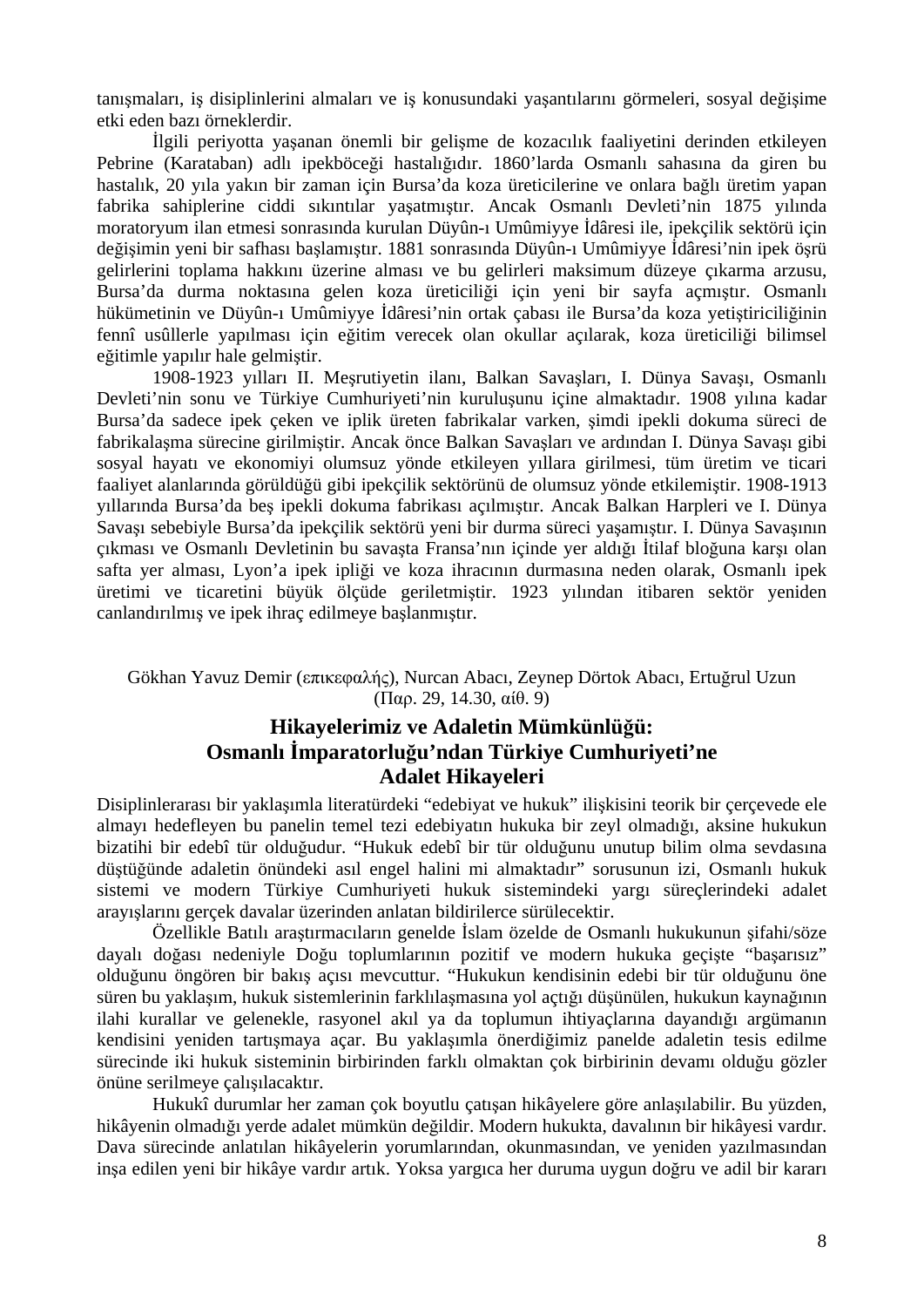fısıldayan yasa metni yoktur. Yargıç, dava boyunca dinlediklerinden yorumlayarak yeniden yazdığı hikâyenin ışığında yasa metninde kararını arar ve bulur.

Hukuk olarak hukukun karşısında edebî bir tür olarak hukuku savunmak; hukukî hikâyeleri edebî hikâyelerle eşitlemektir. Bu eşitlemenin kabulüyle, Osmanlı ve Türkiye Cumhuriyeti mahkemelerinden dava hikayelerinin benzerliği ve yargılama sürecinde kadının/yargıcın inşa edilen tahkiyeler üzerinden adaleti tesis etme çabalarına örnekler sunulacaktır.

İlkin Nurcan Abacı Osmanlı hukukunun kaynaklarından bahsettikten sonra, haklaştırma kurumu olarak Osmanlı mahkemesinin işleyişi üzerinde duracak ve yemin etme ile yeminden kaçınma örnekleri sunacaktır. İkincileyin Zeynep Dörtok Abacı Bursa kadı sicillerinden seçilen dava örneklerinde, davacı-davalı ve şahitlerin ifadelerinin, hikaye etme ve hikayeyi destekleme çabalarının, davanın karara bağlanmasındaki belirleyici rolünü Sosyal Ağ Analizi yöntemini kullanarak anlamaya çalışacaktır. Daha sonra Ertuğrul Uzun, Türkiye Cumhuriyeti mahkemelerinde karar almada cinsellik ve ahlak ilişkisi çerçevesinde, hakimin değer yargılarının yerini, Osmanlı mahkemelerindeki uygulamalarla benzerliği açısından değerlendirecektir. Son olarak panelin düzenleyicisi Gökhan Yavuz Demir, hukuk ile adalet ayrımından bahsedecektir. Diğer panelistlerin sunduğu dava hikayelerinin "hukukun ededi bir tür olduğu iddiası açısından ne ifade ettiğini gösterir genel teorik bir değerlendirme yapacaktır.

Panelimiz "adalet arayışına dair hikâyelerin" dünden bugüne geçit resmini izlemeyi amaçlamaktadır.

Muammer Demirel (επικεφαλής), Fatih Demirel, Hatip Yıldız, Mehmet Salih Erkek (Πέμπτη 28, 11.30, αίθ. 9)

#### **Osmanlı'da Eğitim Modernleşmesi**

Osmanlı İmparatorluğu'nda, 18. yüzyılda öncelikle askeri alanda reformlar başlatılmış, bu doğrultuda, orduya eğitimli subaylar kazandırmak amacıyla, 1775 yılında Mühendishane-i Bahrîi Hümayun ve 1795 yılında Mühendishane-i Berrî-i Hümayun kurulmuştur. Böylece Osmanlı Devleti'ndeki ilk eğitim modernleşmesi girişimi askeri alanda olmuştur. Sultan II. Mahmud döneminde kurulan Mekteb-i Harbiye, Mekteb-i Tıbbiye ve Mızıka-i Hümayun modern askeri eğitim kurumlarıdır. Sultan II. Mahmud saltanatının son dönemlerinde, bir taraftan maarif merkez teşkilatının kuruluş adımlarını atarken diğer taraftan sivil alandaki ilk modern eğitim kurumları olan Rüşdiye mektepleri, Mekteb-i Maarif-i Adliye ve Mekteb-i Ulum-ı Edebiyye-i Adliyeyi isimleri ile tesis edilmiştir. Tanzimat döneminin ilk yıllarında sivil eğitim kurumları ilk, orta ve yüksek olmak üzere üç kademe olarak tasarlanmış; ilköğretimi sıbyan mekteplerinin, ortaöğretimi rüşdiyelerin, yüksek öğretimi ise açılması planlanan darülfünunun oluşturması kararlaştırılmıştır (1846). Rüşdiyelerin açılmaya başlamasıyla birlikte bu okullara öğretmen yetiştirmek için 1848 yılında Darülmuallimin-i Rüşdi adıyla ilk öğretmen yetiştiren kurum açılmıştır. 1859 yılında Maarif Nezareti kurulduğu gibi, dönem içerisinde Mekteb-i Mülkiye, Mahrec-i Aklam, Mekteb-i Sultani gibi başka eğitim kurumları da açılmıştır.

Osmanlı eğitim modernleşmesinde dönüm noktalarından birisi 1869 tarihli Maarif-i Umumiye Nizamnamesidir. Bu nizamname ile öğretim kurumları için bir hiyerarşi oluşturulduğu gibi hangi okulların nerelerde açılacağı da belirlenmiştir. Ancak nizamname hükümlerinin tam anlamıyla uygulanması Sultan II. Abdülhamid tarafından sağlanmıştır. Yeni usulde öğretim yapan sıbyan mektepleri ülke geneline yayılmış, bu okullarda derslere girecek öğretmenler yetiştirmede yetersiz kalınınca da darülmuallimin-i sıbyanlar vilayetlerde de açılmaya başlanmıştır. Modern eğitim kurumlarıyla birlikte öğretim yöntemleri ve uygulamalarındaki gelişmelere paralel olarak okullardaki ödüllendirme ve cezalandırma usullerinde de gelişmeler olmuştur. Elbette ki gelişmelere paralel olarak, öğrencilerden, öğretmenlerden, okul çalışanlarından, velilerden vb. kaynaklanan adli problemlerde ortaya çıkmıştır.

Bu panel çerçevesinde, merkez teşkilatı (maarif nazırları), vilayetlerde öğretmen yetiştirme, modern eğitim kurumlarında işlenen suçlar ile ödüllendirme sistemi konuları ele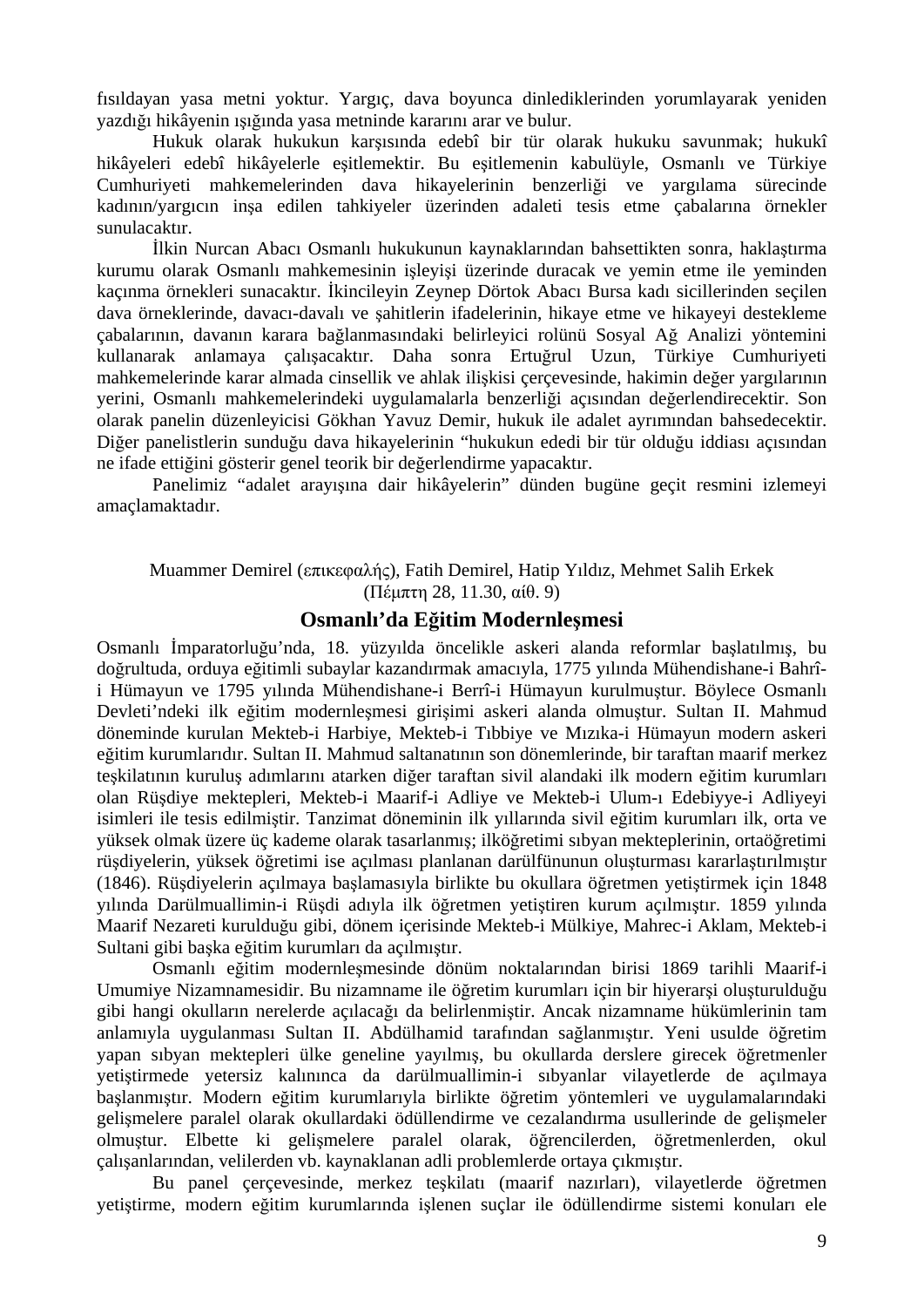alınmak suretiyle Osmanlı eğitim modernizasyonu süreci çeşitli yönleriyle açıklanmaya çalışılacaktır.

Hikari Egawa (επικεφαλής), Michinori Hatayama, Yoshio Kajitani, Shigeru Kakumoto, Maria Kosugi, Halit Ramazan Kubilay, İlhan Şahin, Takahiro Tomita, Mahito Usui, Koji Yoshikawa (Τετ. 27, 16.30, αίθ. 1)

# **The Importance of Interdisciplinary Research Connecting Historical, Anthropological, Information, and Engineering Sciences Based on the Case Study of Spatial-Temporal GIS (DiMSIS-EX) Application**

It is well known that on March 11, 2011, we had the Eastern Japan (Tohoku) Earthquake and Tsunami disaster. This earthquake unfortunately demonstrated the importance to look back into historical events, because this disaster resembles another Tsunami disaster of about 1000 years ago. In August and November 1999, Düzce in Turkey was struck by big earthquakes twice. Although after these experiences some meetings were held about the history of earthquakes during the Ottoman and modern period in Turkey, there has been no interdisciplinary or longterm historical analysis relating to this subject. On the other hand, the local administration of the city of Düzce was very quick at undertaking recovery from the earthquakes. Now, more than ten years after the earthquakes, the city has been redeveloped and it is difficult to find any scars. In the context of the recovery and redevelopment of Düzce, DiMSIS-EX (Disaster Management Spatial Imformation System-Expansion) has been used for processing a lot of information. Originally, DiMSIS-EX was a spatial-temporal GIS, which was made practicable during the Kobe earthquakes in 1995. Because of its special feature of spatial-temporal GIS, it has already started to be used for historical analysis. In countries with frequent earthquakes, such as Japan, Turkey or Greece, it is necessary for the safety of the cities to analyze from both a historical and a current urban planning point of view. The object of this panel is to make clear the effect of using DiMSIS-EX for interdisciplinary research connecting historical, anthropological, information, and engineering sciences. We believe that this system will be used to analyze culture in the future. The 2011 Eastern Japan Earthquake disaster is also mentioned by our panelists.

M. Akif Erdoğru (επικεφαλής), Ali Efdal Özkul, Ersin Gülsoy (Πέμπτη 28, 11.30, αίθ. 1)

### **Eastern Mediterranean Islands under Ottoman Rule**

In this panel, three panelists who are experts in Ottoman history will present papers about the administrative, commercial and population situations of eastern Mediterranean islands under Ottoman rule, more specifically Cyprus and Crete. All three papers are mainly based on Ottoman archival documents from Turkey and Cyprus. We believe that our papers will provide new information about these islands.

> M. Metin Hülagü (επικεφαλής), Gülbadi Alan, Ömer Kılıç, Gökhan Bolat (Πέμπτη 28, 9.30, αίθ. 1)

### **Osmanlı Devleti'nin Sürgün Politikası ve Akdeniz Adaları**

Tarih boyunca *hürriyeti kısıtlayıcı* bir ceza olarak kullanılan sürgün, insanların farklı sebeplerle bulundukları yerden alınarak başka bir yerde müebbet veya geçici süre zorunlu ikamete tabi tutulmalarıdır. Bazen iskân bazen cezalandırma amacıyla hemen her devlet tarafından tatbik edilen sürgün uygulaması, Osmanlı Devleti'nde de etkin olarak kullanılmıştır.

Sürgün, Osmanlı hukuk sisteminde üç farklı ceza şeklini tanımlamıştır. Birincisi *iskân ve yerleştirme* karşılığıdır. Devlet, kendi egemenliği altında yaşayan topluluklardan bir kısmını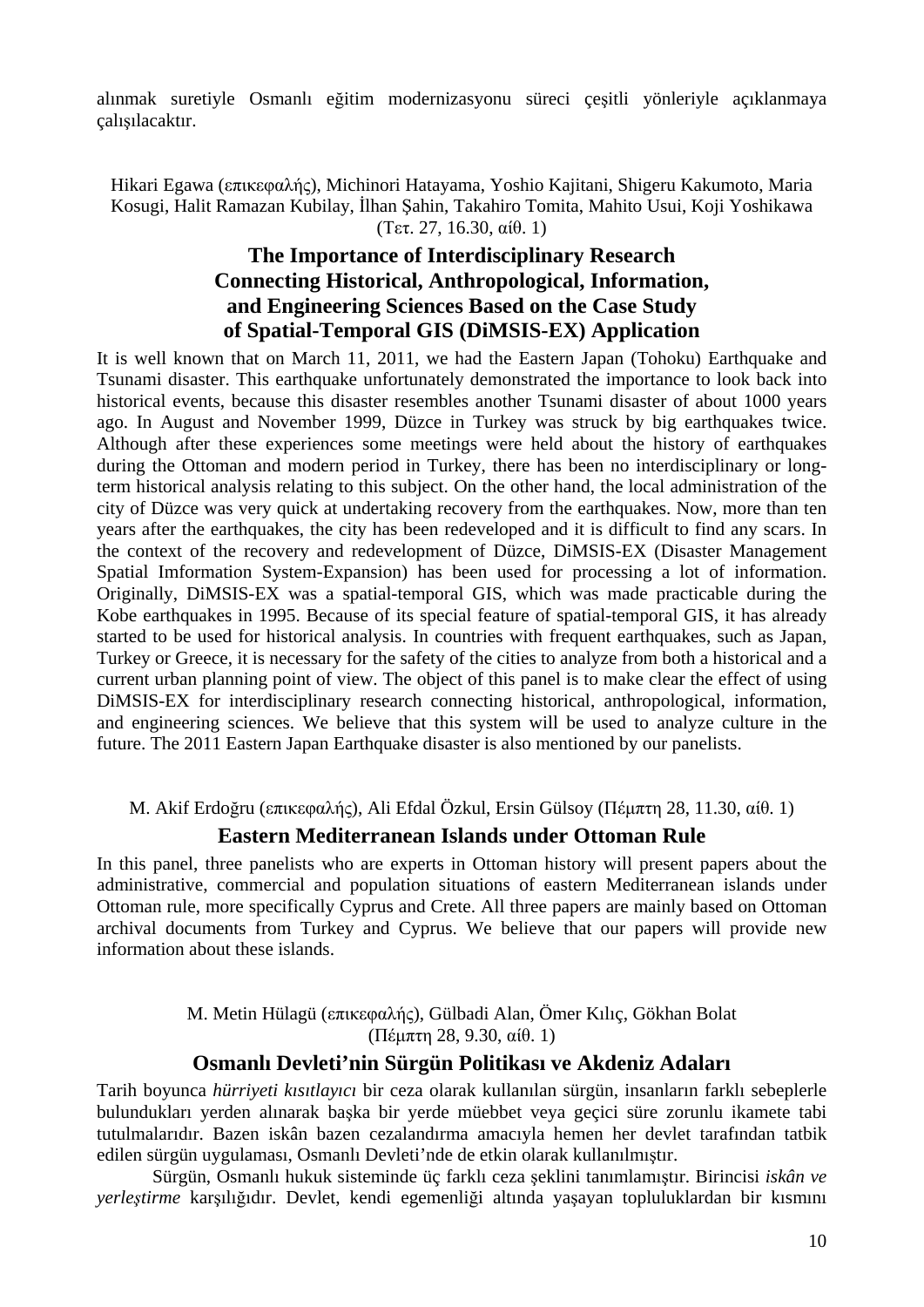gönüllülük esasına göre belirli program ve kurallar çerçevesinde değişik sebeplerle yerleşik oldukları bölgelerden alıp öngördüğü başka bölgelere yerleştirmiştir.

Ancak zamanla devlet, sürgün yerlerine insanların kolayca gitmelerini sağlamakta zorlanmaya başlamış, neticede ahaliden alışılmış düzenlerini bozarak gönüllü sürgün gidenlerin sayılarında önemli azalmalar olmuştur. Böylece ilk devirlerde görülen iskâna yönelik kitlesel sürgün cezası yerini, 1699'dan itibaren aşiretlerin zor kullanılarak ülke içinde iskân edilmesi şekline dönüşmüştür. Böylece sürgün, ilk dönemlerdeki gönüllülük esasına dayanan iskan ve yerleştirme anlamını kaybetmiş ve aşiretlere uygulanan bir cezalandırma şekli olmuştur.

Yine devletin *iskân ve yerleştirme* politikası çerçevesinde, sürgün göndermek mecburiyetinde kalan yerleşim yerleri, işsiz veya topluma zararlı kimseleri seçmeyi tercih etmişlerdir. Böylece sürgün kelimesi, ikinci bir anlama daha bürünmüş ve birey olarak suçluların cezalandırılması şeklini almıştır. Neticede sürgün, Osmanlı hukuk sisteminde köy ve şehir halkının aralarında yaşamasını istemedikleri sabıkalıları, hırsızları, fahişeleri ve yaramaz kişileri, içinde yaşadıkları toplumdan uzaklaştırmak için uygulanan bir *ceza* olmuştur.

Üçüncü anlamıyla sürgün, politik suçlar için kullanılmaya başlanmış ve mekân değiştirme yoluyla idare merkezinden uzaklaştırma şeklini almıştır.

Özellikle 19. yüzyıldan itibaren, daha çok başkent İstanbul'dan yönetime muhalif olan etkili ve yetkili görevlilerin zararlı oldukları gerekçesiyle gönderilmesi şekliyle uygulanmış ve muhalifleri sindirme politikası olarak başvurulan bir devlet politikası haline gelmiştir.

Geniş topraklara sahip Osmanlıda, cezalandırma amaçlı sürgünlerde suçlular, kendi yerleşim yerlerinden uzaklara gönderilmişlerdir. Firar etmesinden korkulan, halkın güvenliğini tehdit eden, halkla iletişim kurmasından endişe edilen kimseler, kaçması zor olan yerlere gönderilmişlerdir. İdare merkezinden uzak, yaşam şartları birbirine benzer ve etrafı sularla çevrili olmasından dolayı doğal olarak sürgün edilen kişilerin kaçmasının engellendiği Akdeniz adaları – Rodos, Girit, Kıbrıs, Sakız, Midilli… – sürgün cezaları için tercih edilen yerler olmuşlardır. Ancak adalar, işlenen suçların türleri ve suçu işleyenlerin özellikleri açısından, cezanın uygulamasında bazı farklılıklara tabi olmuşlardır.

Çalışmamızda Osmanlı Devleti'nin bir ceza şekli olarak uygulamış olduğu ve suçlularını Akdeniz adalarına gönderdiği sürgün, Başbakanlık Osmanlı Arşivi belgeleri ışığında ele alınacak ve çalışmada şu soruların cevapları aranacaktır:

- Osmanlıda uygulanan ceza sürgünlerinin sebepleri nelerdir?
- Ceza sürgünlerinin gönderildikleri yerler hangi kıstaslar dikkate alınarak belirlenmektedir ve sürgün yerlerinin özellikleri nelerdir?
- Bu çerçevede Akdeniz adalarının sürgün yeri olarak önemi nedir?

Gábor Kármán (επικεφαλής), Robert Born, Ovidiu Cristea, Radu G. Păun (Παρ. 29, 9.30, αίθ. 5)

# **The Tributary States of the Ottoman Empire between Loyalty and the Crusading Ideal**

The tributary states of the Ottoman Empire never really enjoyed the status of a specific unit of research: their histories were either discussed in a very general manner or in the frameworks of the national historiographies of individual tributary states, without references to the other political entities which have been in similar conditions. As a part of developing a research initiative of larger scope, this panel seeks to address key concepts in the history of tributary states: the cooperation and conflict with the Ottoman overlord, the assistance received from and resistance offered to the Ottoman Empire. The four participants of the panel shall address in pairs the history of Transylvania and Moldavia/Wallachia, and that of co-operation and conflict respectively, thereby creating an ample forum for comparisons.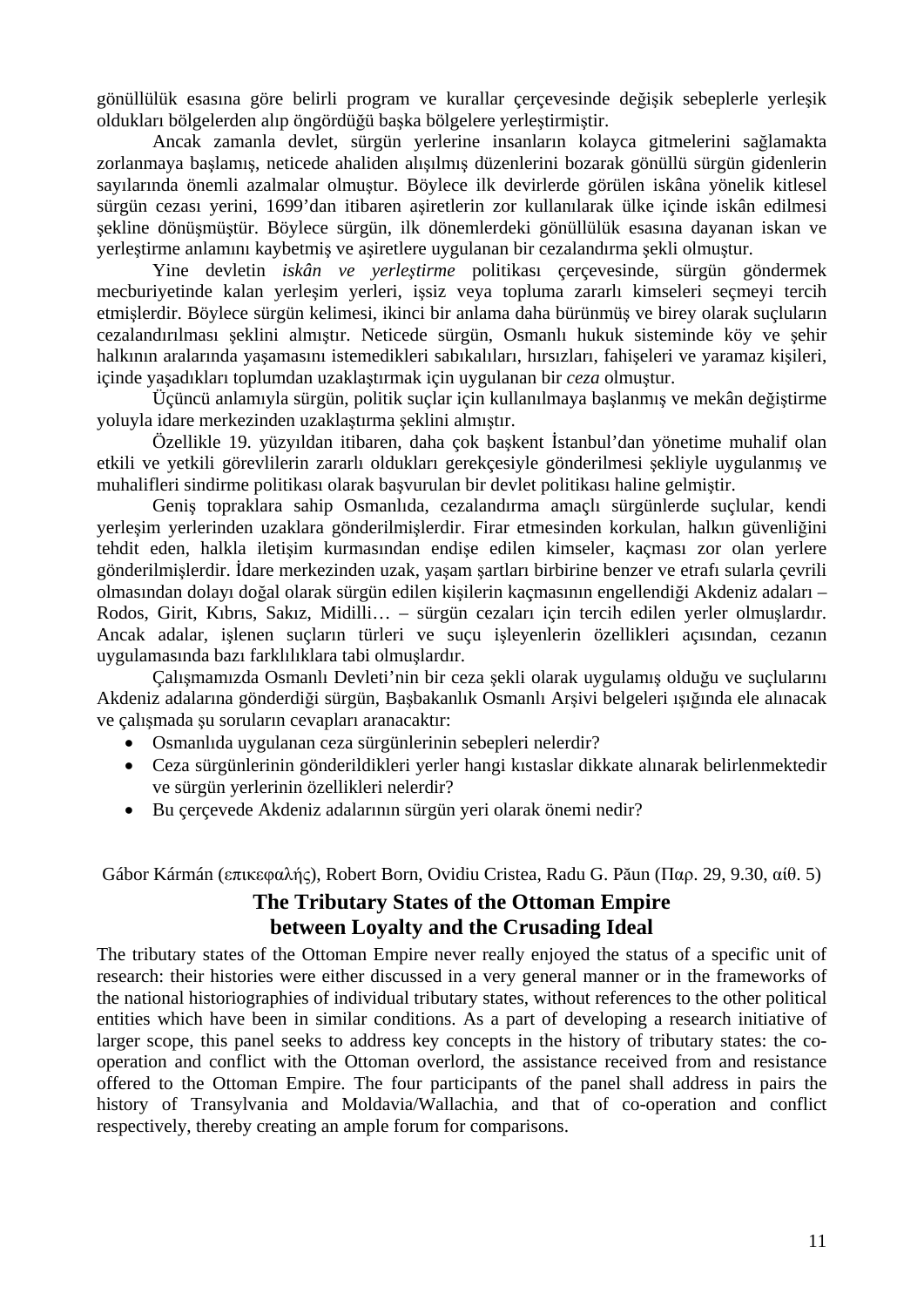Tijana Krstic (επικεφαλής), Derin Terzioğlu, Nir Shafir (Παρ. 29, 16.30, αίθ. 1)

# **Contextualizing the Kadızadelis: Politics of Religion and Networks of Piety in the 17th-Century Ottoman Empire**

Contrary to the established literature that treats the Kadızadeli 'movement' as a phenomenon stemming exclusively from developments in the  $17<sup>th</sup>$ -century Ottoman Empire, recent research has begun to uncover and highlight its relationship to the turn towards piety and Sunnitizing trends reaching back to the mid  $16<sup>th</sup>$  century, arguing that the Kadızadelis constitute only a chapter in a longer history of the Ottoman experience of 'confessionalization'. By situating the Kadızadelis in a longue durée of religious trends in the early modern Ottoman Empire, recent studies have pointed to a more complex – both socially and politically – arena of Ottoman religious politics in which the fiery mosque preachers who became the trademark of the Kadızadeli movement constituted only one set of players. The initiative for religious reform by graduates of provinical *medrese*s and the mosque preachers in Istanbul who led them, was challenged both 'from above' by the sultans and various imperial elites, and laterally, by various religious scholars and intellectuals, resulting in a multifocal and multidirectional debate on the nature of Sunni orthodoxy and orthopraxy. This debate spanned not only Muslim communities from Bosnia to Mecca but also had its cross-communal dimensions that allow one to analyze religious politics in early modern Europe and early modern Ottoman (and Safavid) Empire within the same analytical framework.

This panel looks into the social networks that shared religio-political values, either along the lines of what came to be identified as the Kadızadeli agenda or against it. In this way the papers highlight the complex nature of the debate on religious orthodoxy and the contributions of myriad actors – from the Chief Harem Eunuch to various sultans, *şeyhülislam*s and *kadı*s to mosque preachers stemming from Rumeli and eminent religious scholars and mystics from beyond the Lands of Rum – to its articulation. By analyzing different social and class backgrounds of the participants in the debate, the panel proposes both to expand the discussion on religious politics in the  $17<sup>th</sup>$ -century Ottoman Empire beyond the Kadızadelis and to nuance the understanding of this still largely elusive group whose ideological (and other) homogeneity, as well as the nature of its relationship with the rest of society, is more often assumed than demonstrated.

Paolo Maggiolini (επικεφαλής), Francesco Mazzucotelli (Παρ. 29, 16.30, αίθ. 9)

# **Re-Thinking Center and Periphery in the Ottoman Polity: Catholic Dignitaries and the Ottoman Public Administration in the Second Half of the 19th Century**

Catholic subjects in the Ottoman Empire are usually understood through the institutional prism of the *millet* system, the politicization of communal identities during the Tanzimat era (Makdisi 2000), or their uneasy standing vis-à-vis the policy of interventionism of all the major European powers of that time (Farah 2000).

Less known is the standing of Catholic dignitaries who, in the  $19<sup>th</sup>$  century, attained significant roles or prerogatives in the Ottoman system, either as a result of their rank as traditional landlords in peripheral regions, or because of their ascendance to the upper echelons of the imperial public administration. Rather than marginal oddities, the cases that we consider in this panel call for a significant reconsideration of the complexity of the Ottoman social and political fabric: these stories of social mobility and the power relations that they describe actually account for dynamics of 'state versus society' and 'center versus periphery' that are more multifaceted than it is often assumed.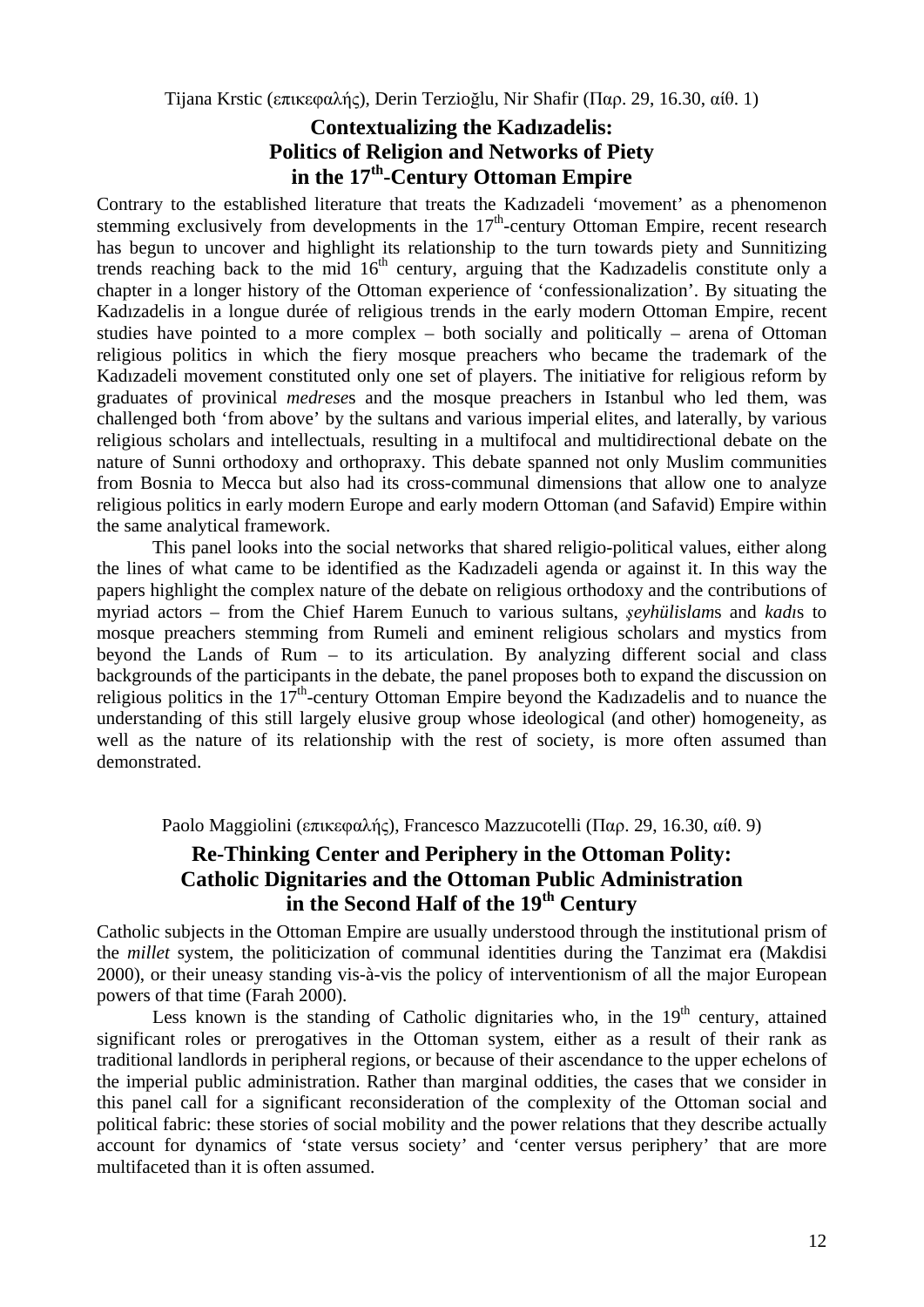From this vantage point, the papers in this panel analyze local political systems and balances of power, and assess them within the framework of the Tanzimat, their actual implementation in peripheral regions, and the notions of citizenship that they tried to mold (Inalcik 1993; Zubaida 2005).

Competing narratives and discourses of modernity and identity, as well as the advancement of notions of homogeneous national states along ethnic or ethno-sectarian lines (Roudometof 1999) are also investigated.

Hüseyin Muşmal (επικεφαλής), Salih Kış, Yunus İnce, Ahmet Dönmez (Παρ. 29, 11.30, αίθ. 9)

# **Statesmen and the Public in the Ottoman Empire during the Modernization Process: Four Portraits**

Our panel will present four different portraits by four different researchers. Three researchers of the group of statesmen will examine those together with various examples of soldiers, officials and diplomats of the Ottoman Empire. Furthermore, a researcher of the common people will examine three different identities of the *reaya* class. The first of these three portraits in the class of the statesmen will show M. Reshid Pasha as an example of an Ottoman diplomat. M. Reshid Pasha, during his time as ambassador in Europe, had the opportunity to see the Ottoman Empire and its problems from the point of view of an external observer. This caused a differentiation between Mahmud II and Reshid Pasha on the issue of reform understanding. The second example of an administrator is R. Mehmed Pasha from the military class. The process of changes in the Ottoman army was influenced by R. Mehmed Pasha who commanded the armies of the old and new style, and his work was reflected in the results of the process of changes which took place in the Ottoman army. The third example, Ayan Süleyman Bey of Konya, is from the managerial administrative class. For many years Süleyman Bey served the modernization process, and the state received a variety of services from him during that period. However, after the end of the reign of Mahmud II and his centralizing policies everything changed, and his managerial actions were questioned by the *Meclis-i Vâlâ*. Lastly, the fourth researcher, giving various examples, will display how the public perceived the process of modernization.

Zeynep Oğuz (επικεφαλής), Δημήτρης Λούπης, Ünver Rüstem, Satoshi Kawamoto (Παρ. 29, 11.30, αίθ. 1)

# **Transcending Typologies: The Orchestration of Public and Private Spaces in Multifunctional Ottoman Buildings**

Ottoman architecture has traditionally been studied within a typological framework that seeks to place the extant buildings squarely into distinct groups, often with over-neat or simplistic results. Despite recent efforts to broaden, redefine, or juxtapose separate typological categories, works that explore the ways in which multiple functions could be combined in a single building remain rare. This panel will bring together papers that discuss buildings from different periods and geographies of the Ottoman Empire which share a similar orchestration of public and private spaces through the multiplicity of functions they perform. As well as creating a broad forum for the analysis of multifunctional buildings that defy the conventional typological categorizations, the panel will also explore the more specific ways in which the activities of different patrons and the demands of varying locales and periods affected the development of the buildings in question.

Dimitris Loupis discusses the administrative functions which were combined with those of the provision of food and dwelling in the *imaret*s erected in the newly conquered cities of Komotini in 1370s and Genitsa in the early 15<sup>th</sup> century. Patronized by Gazi Evrenos, these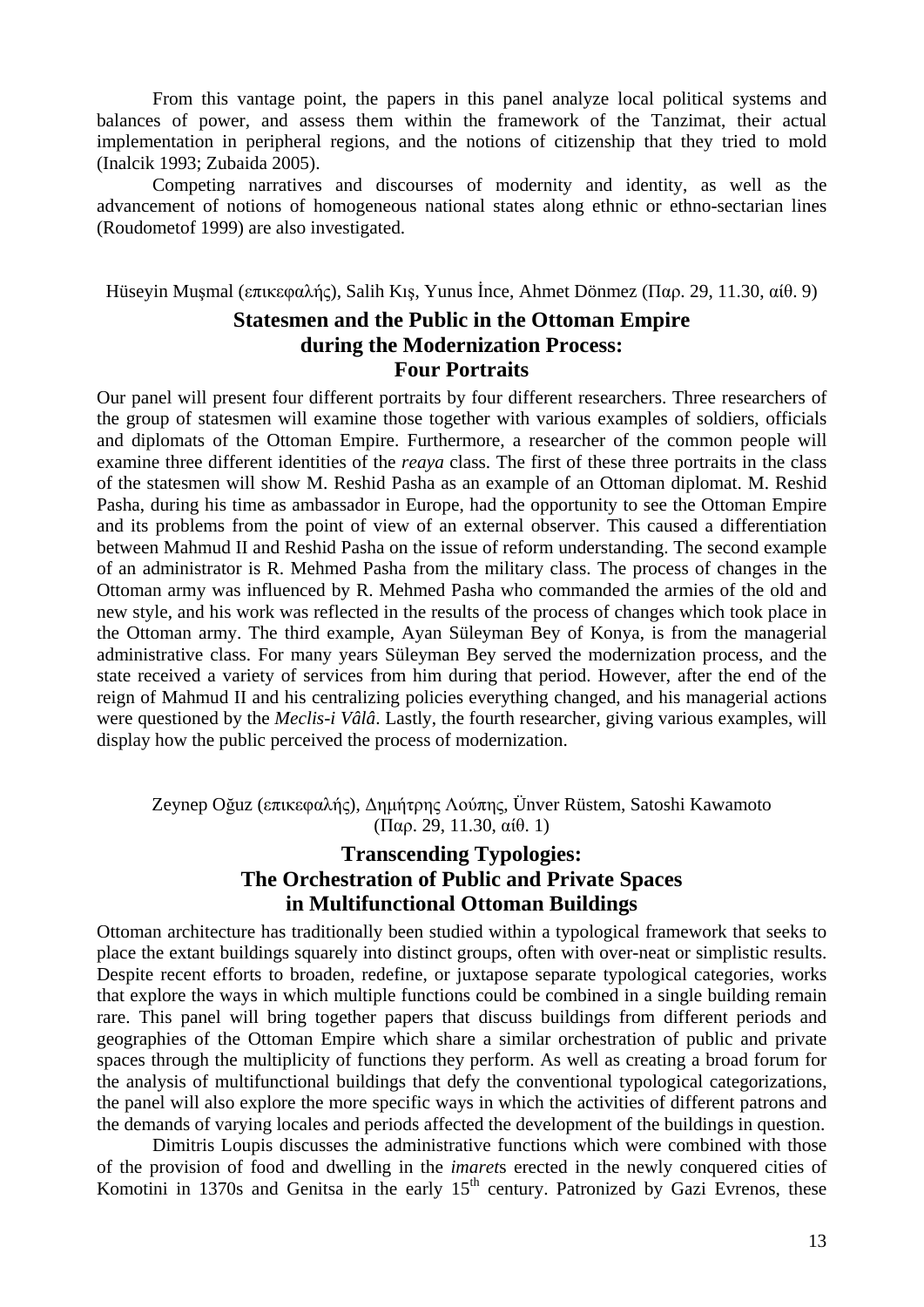buildings appear to have served as centers around which new settlements grew. Focusing on the same period, Zeynep Oğuz discusses the development of the so-called 'royal box' in the royal *zaviye* complexes commissioned by Murad I (r. 1362-1389), and Bayezid I (r. 1389-1402) in the early Ottoman capital of Bursa. In his paper, Satoshi Kawamoto argues that the provenance of the colonnaded courtyard of the mid  $15<sup>th</sup>$ -century Üç Şerefeli Mosque in Edirne should be sought in palatial architecture of the same century. Finally, Ünver Rüstem discusses the apparent reemergence of the 'royal box' in the mosques of  $17<sup>th</sup>$  and  $18<sup>th</sup>$ -century Istanbul, and considers the combination of palatial and religious functions in these mosques as the result of new modes of kingship and architectural expression that prevailed in the final centuries of the Ottoman Empire.

With its broad chronological span and four related but distinct topics, this panel will constitute an ambitious and thought-provoking addition to a growing body of revisionist scholarship that seeks to examine Ottoman architecture in its proper, and frequently overlapping, contexts.

#### Bülent Özdemir (επικεφαλής), Yüksel Nizamoğlu, Deniz Güner, Eftal Irkıçatal (Πέμπτη 28, 9.30, αίθ. 9)

# **The Great War and the End of the Ottoman Empire: Aspects of World War I**

The bullet fired at Sarajevo set in a blaze the jealousies and economic feuds that had been smouldering for centuries, and caused a general war such as had never been known in the history of mankind. Millions of men of every race and creed hurled themselves at one another for over four years, and destroyed the cultivation and labor of centuries, shedding oceans of blood.

There is absolutely no doubt that the First World War was mainly a war between European states. On general principle, it was far more important for the Ottoman Empire to maintain its state of peace and tranquility than to seek excuses to enter the war. On the other hand, once the world war had begun, it was difficult and even perilous for the Ottoman Empire to remain inactive and unprepared. In view of this necessity Ottoman government ordered mobilization on the 2<sup>nd</sup> August, 1914, in order to assume an attitude of 'Armed Neutrality'.

In the first months of the war, the clashes on the Franco-German borders turned into a trench war and remained in this state for the following four years. At this time Germany was making strenuous efforts to bring the Ottoman Empire into the war on Germany's side. From the end of the  $19<sup>th</sup>$  century the Ottoman Empire had come under the military and commercial influence of Germany. The Ottoman Empire, although not militarily or financially powerful, would, by entering the war on the side of Germany, spread the war over a much wider geographical area and would ease the pressure on Germany in Europe.

World War I for the Ottoman Empire was formally ended by the Treaty of Sèvres (August 10, 1920). This was the peace treaty between the Entente (Allies) and Associated Powers and the Ottoman Empire. As at Versailles, the Allies dictated the terms, dismembering the Empire. Several new states were to be created under the terms of the Sèvres Treaty.

There is no doubt that the legacy and effects of World War I on the Middle East, Balkans and Caucuses are still valid. Recent events, such as the so-called 'Arab Spring' in the Middle East, put World War I under discussion. In some circles the idea of a 'new Ottomanism' is being uttered. At this junction of time it is important to reconsider some aspects of World War I and the end of the Ottoman Empire.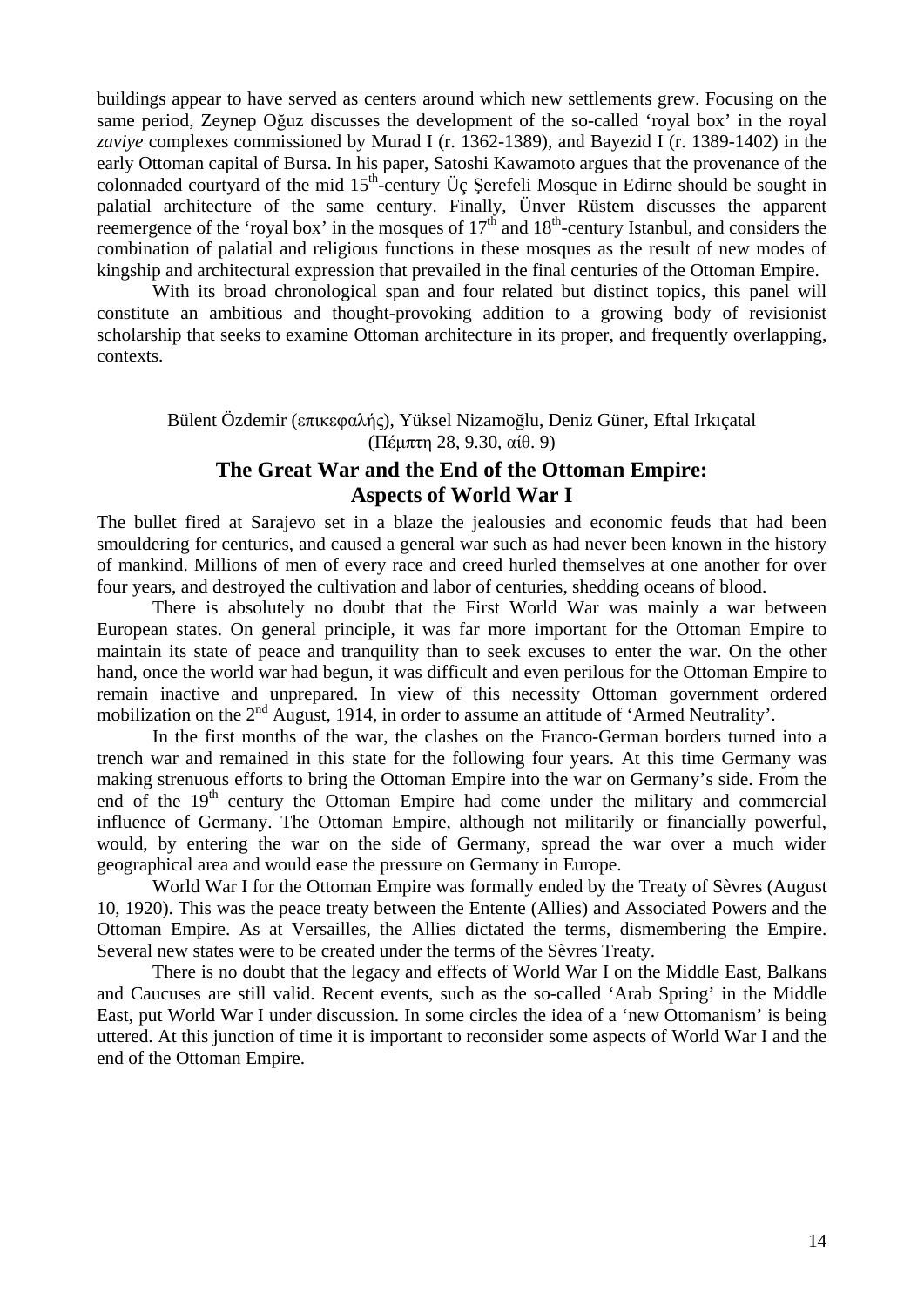### **On the Frontiers of Ottoman Studies: Exploring the Limits of the State in the Post-Tanzimat Ottoman Empire**

This panel's goal is to contribute to recent scholarship that consciously questions the categories employed in the study of the post-Tanzimat Ottoman Empire. Whether portrayed as hegemonic or dialectic, the assumption of a dichotomous relationship between state and society remains at the heart of Ottoman political and social history. Perhaps, nowhere is the dichotomous portrayal of an Ottoman state-society relationship more prevalent than in the telling of the history of Istanbul's policies in the so-called peripheries. This state-society divide, overlaid on the imagined (yet virulent) center-periphery divide, remains chronically embedded in the fabric of late  $19<sup>th</sup>$  and early  $20<sup>th</sup>$ -century history writing. Part of the reason for its intransience is what the historian Frederic Cooper (2011) criticized as the linearity of imperial history when told as a uniform march towards the centralized nation-state.

Through three case studies, from three different parts of the post-Tanzimat Ottoman Empire, these papers undertake a study in the complexity of the relationship between the multitude of state actors, representatives, intermediaries and the heterogeneous Ottoman population. Nilay Özok-Gündoğan examines how land relations in the province of Kurdistan in the Tanzimat-era Ottoman Empire were constantly redefined, challenged, and negotiated among a multiple of actors. These actors included the central and provincial governors, various segments of notables, and sharecropping producers. Taking the case study of the village of Palu, she adopts a bottom-up approach to the study of Ottoman state-making from the frontiers of the state control to the imperial center of administration. Seda Altuğ highlights the construction and redefinition of ethno-religious identities and affiliations in the post-Tanzimat empire by focusing on the Beshiri district in Diyarbekir, inhabited by Kurds and various eastern Christian communities. More specifically, her paper deals with how existing ethno-religious differences resonated with the urban vs. rural, and tribal vs. settled divisions within the local community, and explores the impact of Ottoman policies of centralization on ethno-religious affiliations. David Gutman, through the prism of migration and migration control of Ottoman Armenians, highlights the dialectical process that shaped state making and social control in the periphery in the final decades of the Ottoman Empire and the forces 'from below' that helped to mold and delimit these processes.

Minna Rozen (επικεφαλής), Eyal Ginio, Ευάγγελος Χεκίμογλου, Shai Srougo (Παρ. 29, 9.30, αίθ. 1)

# **The Lower Classes of Ottoman Salonica (Thessaloniki) during the 18th-19th Centuries**

The aim of the proposed panel is to offer a comparative view of the accelerated increase of the lower classes among the Muslims, Christians and Jews of Salonica in the course of the 18<sup>th</sup> through the  $19<sup>th</sup>$  century, their negotiations with the ruling classes of their respective communities, and the repercussions of their religious difference on their status inside their communities and outside, vis-à-vis the Ottoman ruler.

Eyal Ginio offers a view based on the Ottoman *sicil*s of the shaping of networks of migration used by Christian and Muslim villagers who came to Salonica during the  $18<sup>th</sup>$  century, and discusses their significance vis-à-vis local authorities, as well as the local urban populations. Evanghelos Hekimoglou uses Ottoman tax registers and Greek communal archives to stress migration into Salonica as one of the parameters which played a role in the increase of the number of Christian pauper and poor families in Salonica. He traces the process of accelerated concentration of capital in the hands of a small number of families, and points out that the refusal of this elite group to take upon itself the financial burden of opening modern schools for the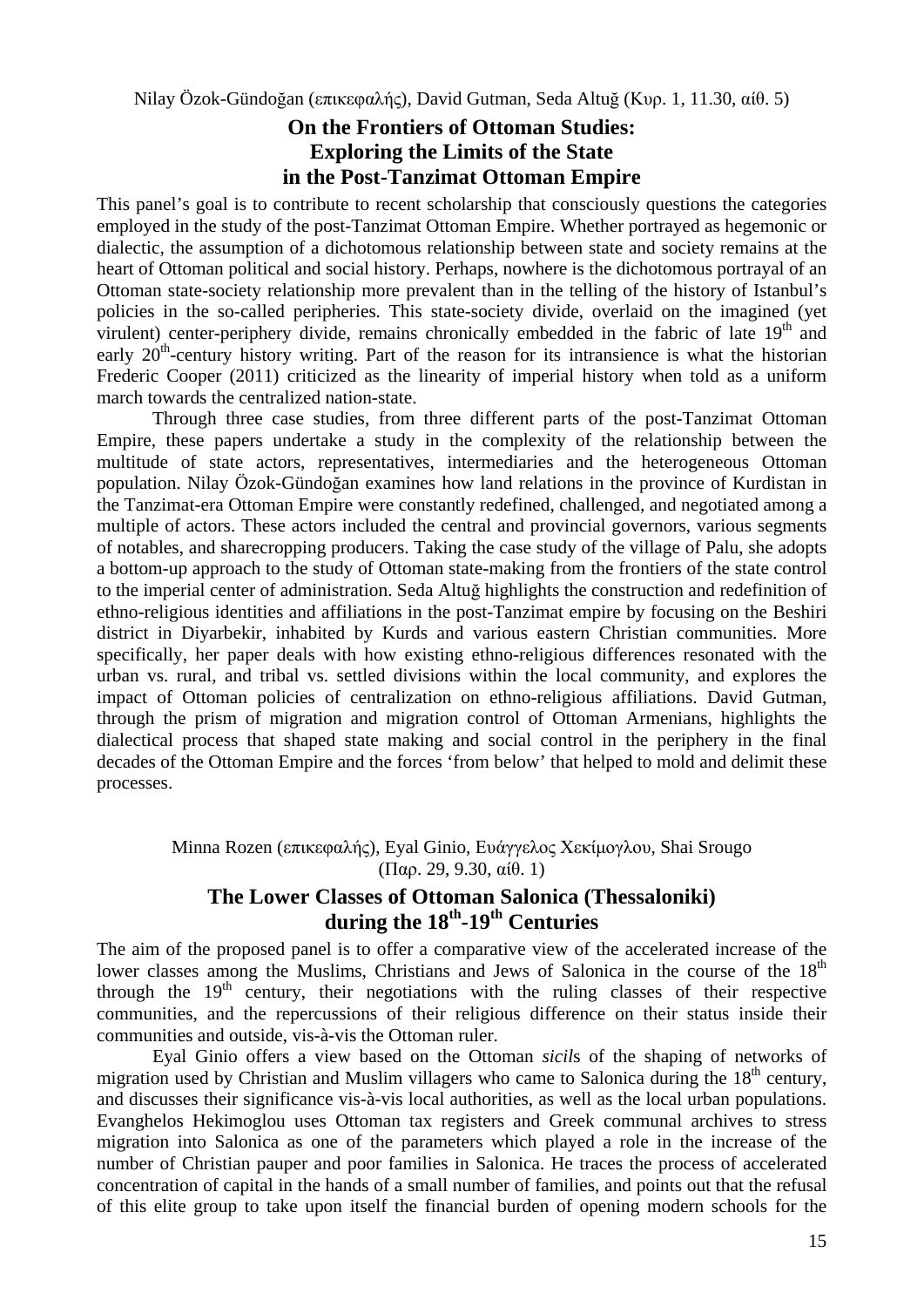children of the entire community led to an internal strife which lasted from the 1880s through the last moments of the Ottoman period. Minna Rozen's paper complements that of Hekimoglou. Based upon Hebrew Rabbinical literature, Ladino and French newspapers, as well as European archives, she portrays a community, whose founders were poor and destitute (1492), but managed to prosper under the Ottoman government. In the course of the  $17<sup>th</sup>$  through the  $18<sup>th</sup>$  century an accelerated process of concentration of capital in the hands of a few families took place. Because of the dependence of the community on the Ottoman ruler, whose associates these leading families were, the Jewish lower classes found it difficult to express their discontent in political terms and negotiate their cut of the communal cake. They transformed their stringency into changes in their social and religious behaviors. Shai Srougo's paper, based upon British diplomatic reports, travelogues, post-WWII memorial literature in Hebrew, and Greek press, seals the panel. Although at face value it deals with a very specialized group, the Jewish stevedores in the port of Salonica, in fact, it unifies elements from the other three papers; the continued migration from the war-stricken Balkans to Salonica as a potential source of manpower for the port, who competed with the Jewish dockers, and the religious difference as a factor which worked in favor of the Jewish dockers and against the newcomers.

Henning Sievert (επικεφαλής), Johann Büssow, Astrid Meier (Τετ. 27, 14.30, αίθ. 1)

# **Peripheries Utilising the Centre: Imperial and Local Politics in Arab Provinces of the Ottoman Empire**

The panel aims at re-evaluating the centre-periphery paradigm and its often inherent top-down approach to local politics and administration by reversing the perspective and investigating whether the centre could be used as a resource by local forces. Taking this perspective enables us to integrate local politics into the imperial framework without privileging either side.

Overarching administrative structures were utilised by resourceful local individuals and personal networks across various localities to influence decision-making or to tip the balance in a power struggle that would otherwise have been confined to the local level. Imperial bureaucrats and officers, for their part, became involved locally, sometimes in conflict with their official obligations, while on other occasions, local knowledge might as well have been appreciated on the imperial level. Instead of presupposing either the prevalence or ineffectiveness of a coherent state apparatus pitted against either faithful or increasingly alienated notables, the contributions assembled in this panel will address the interdependence of imperial as well as local structures and actors within translocal political dynamics. These dynamics, and the utilising of imperial structures, took various forms in different places and were also changing over time. Therefore, the three papers investigate cases from various peripheries (Northern and Southern Syria, the Arab Peninsula and Libya) from the  $17<sup>th</sup>/18<sup>th</sup>$  as well as from the  $19<sup>th</sup>/20<sup>th</sup>$  centuries. Comparing these different contexts will hopefully shed new light onto the development from 'early modern' to 'modern' political relations within the empire.

Amy Singer (επικεφαλής), Suna Çağaptay, Heath Lowry (Πέμπτη 28, 14.30, αίθ. 9)

### **From Byzantine Adrianople to Ottoman Edirne**

Edirne has attracted only sporadic interest as a topic in Ottoman history. Most of the existing research on the city is clustered around the Ottoman conquest of the city in the second half of the  $14<sup>th</sup>$  century, the building of the Selimiye, and the losses and reconquests of the city in the  $19<sup>th</sup>$ and early  $20<sup>th</sup>$  centuries. The narrative of the city's early Ottoman occupation and development is incomplete and uncertain, reflecting the general status of Ottoman historical writings and the relative lack of sources on the empire: truly problematic in the  $14<sup>th</sup>$  century and becoming increasingly more promising in the  $15<sup>th</sup>$ . Even given the limitations, there are still sources,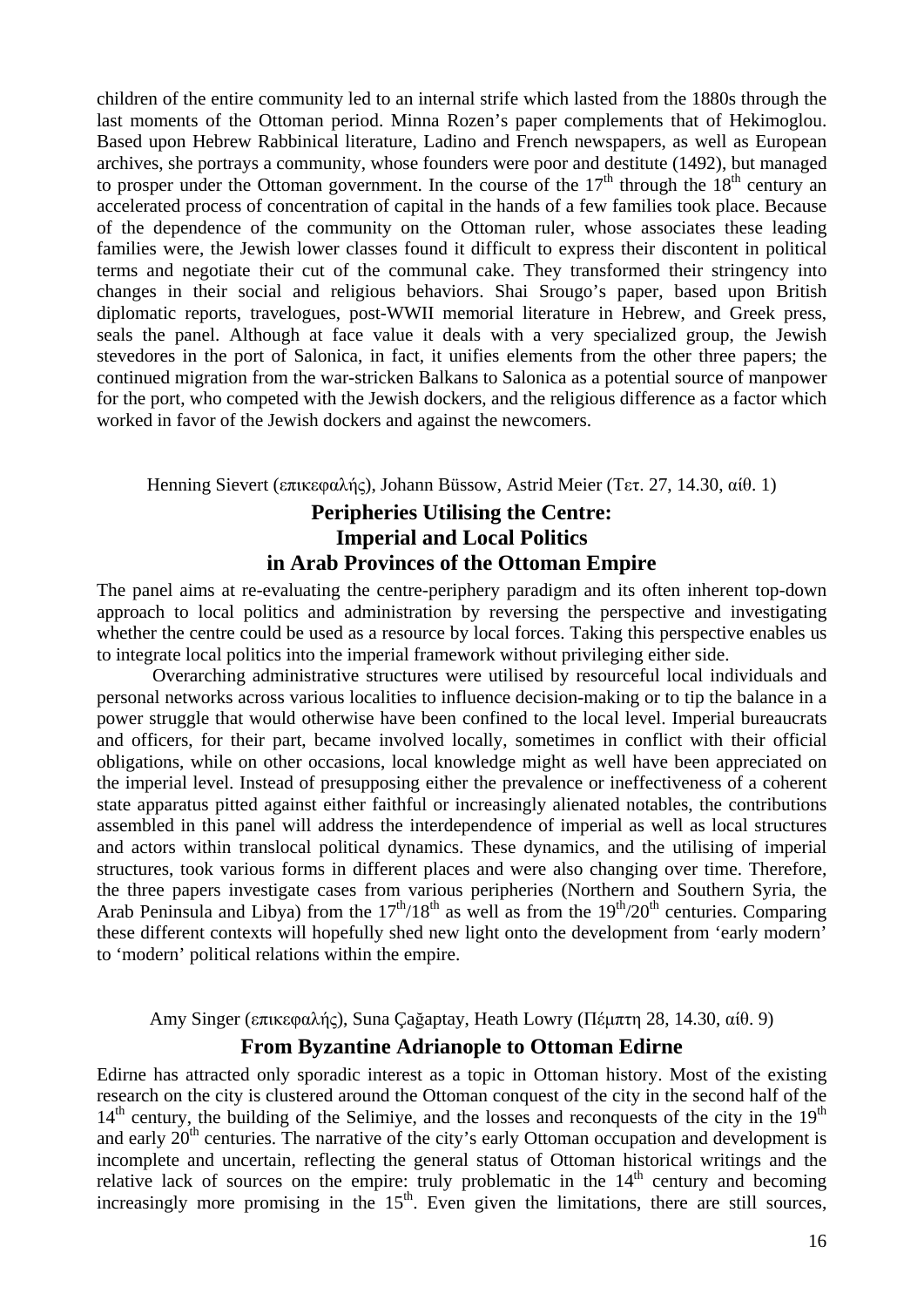including remnants of buildings and narrative and documentary sources, that allow us to explore and understand more fully the nature of Adrianople at the time it was conquered and how it became Edirne.

This panel proposes to examine this transitional process, beginning with a study of late Byzantine Edirne, and including three papers each taking up an aspect of the city's early Ottomanization. The papers rely heavily on the physical evidence of buildings, and also draw on non-Ottoman and non-Byzantine accounts to help supplement the lacunae in these sources. While buildings are at the core of each paper, the individual approaches of each scholar differ, as their principal approaches include archaeology, the history of art and architecture, and social and economic history.

As a collective endeavor, the panel is an early step in a larger project to attract attention to the study of Edirne in an effort to mirror the importance of the city in Ottoman history. Edirne played a unique role as a frequent imperial residence through the early 18<sup>th</sup> century, as one of the chief military bases for Ottoman expeditions into the Balkans, as a key bulwark in the defense of the imperial capital at Istanbul and simultaneously as a gateway eastward to the Ottoman capital and to the Balkans. In its own space, Edirne was an important site of commerce, manufacturing and intellectual activity, and the home of large populations of Christians and Jews alongside the majority Muslims.

Arno Strohmeyer και Christine Vogel (επικεφαλής), Peter Burschel, Harriet Rudolph (Πέμπτη 28, 14.30, αίθ. 1)

# **The Appeal of Signs: Symbolic Practices of Western Diplomats at the Sublime Porte**   $(16^{th} - 18^{th}$  Centuries)

Historical research on early modern diplomacy, for a long time done under the auspices of historism and history of events, undergoes a dynamic change. The adoption of approaches of cultural sciences and historical anthropology broadens the perspective and creates new fields of research, e.g. interculturality of diplomacy, perceptions of the other and microhistorical networks. Therefore, typical sources of diplomatic history (correspondence, reports, instructions, etc.) are seen with different eyes, for instance as egodocuments. A crucial point of this 'new diplomatic history' is the historization of the meaning of 'politics' and its consistent contextualization. Focusing on the symbolic dimension of political communication, early modern ceremonies and rituals are no longer dismissed as a typically baroque – or a typically 'oriental' – fondness of extravagance and pomposity. Instead, it is now widely acknowledged that the manifestation of political ideas, concepts and systems in acts of performance was absolutely essential to contemporaries. As a consequence, the symbolic dimension of diplomatic practice has become one of the main topics of current research on international relations in the early modern period. In the limelight are ritualized interactions, questions of ceremony, figurative languages and the theatrality of political communication.

These new perspectives have mainly been applied to the early modern court society in (Western) Europe and to the relations between European powers, assuming that Europe was partly formed by a common symbolic language and a common culture of ritual. It is only very recently that historians have started to broaden their scope and investigate the performance of symbolic communication in intercultural relations. As a classical area of early modern diplomatic history, Ottoman-European relations lend themselves particularly well to this new approach.

On the basis of four historical case studies, the panel investigates the political meaning of symbolic interactions between Ottomans and Europeans and its material fundaments. In accordance with the wide range of 'new diplomatic history', the topic is seen from different perspectives. Common features are the analyses of similar phenomena (precedence, banquets, clothes, facial expressions, gestures, etc.) and their embedding in different systems of cultural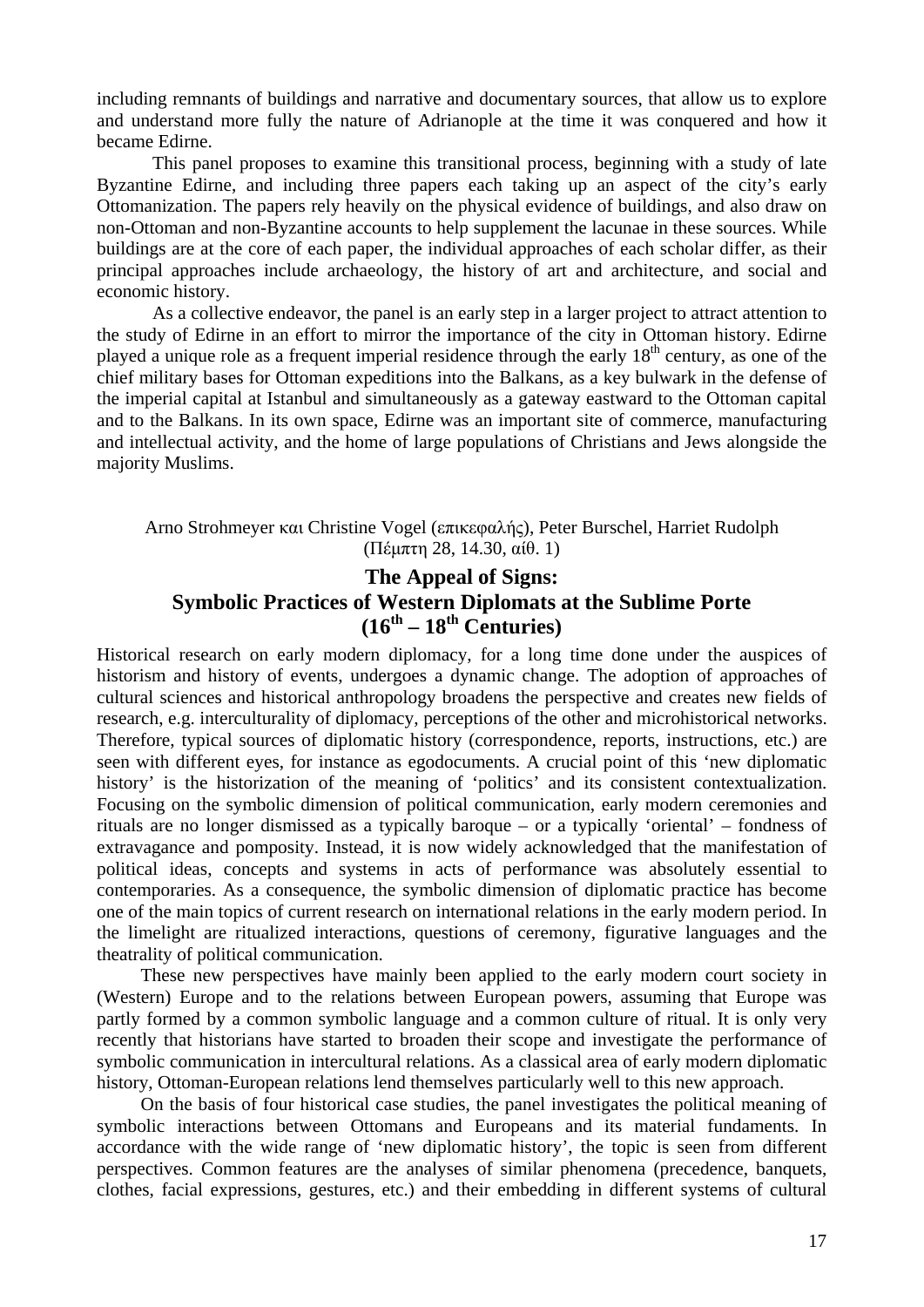reference. In the focus of attention are diplomats of France and the Habsburg Monarchy – traditionally a friendly and a hostile power respectively, which offers interesting opportunities of comparison.

The panel consists of speakers from Germany and Austria, specialized in early modern European history. Each of them is highly qualified in diplomatic history and has done research on the relations of European powers with the Ottoman Empire in recent years. Therefore, the panel tries to intensify the contacts between European history in general and Ottoman studies.

#### Mehmet Topal (επικεφαλής), Meral Bayrak (Ferlibaş), Meryem Kaçan Erdoğan (Κυρ. 1, 14.30, αίθ. 1)

# **Osmanlı İdaresinde Bir Balkan Şehri: Rusçuk**

Bugünkü Bulgaristan sınırları içinde bulunan ve Tuna Nehri'nin güney kıyısında yer alan Rusçuk'un ne zaman kurulduğu bilinmemekle beraber ilkçağlardan itibaren şehrin civarında yerleşim yerleri olduğu tespit edilmiştir. Romalılar döneminde (I-V. yüzyıllar) bu bölgede bir liman, hamam ve kale olduğu, kalenin 12-14. yüzyıllar arasında İkinci Bulgar Devleti zamanında da varlığını devam ettirdiği bilinmektedir. Rusenski Lom Nehri'nin Tuna'ya döküldüğü eski ağzında kayalık bir burun üzerinde kurulan bu kale geniş bir körfezi koruma özelliğine sahiptir.

Osmanlıların Balkanlar'da ilerlemeye başlamasıyla Bulgar toprakları yavaş yavaş Osmanlı hakimiyetine girmiş ve 1388 yılında Çandarlı Ali Paşa komutasındaki birlikler Tuna kıyılarındaki kalelerin büyük bir bölümünü ele geçirmiştir. Bu kaleler arasında Rusçuk Kalesi de yer almaktadır. Bölgenin en önemli şehri bugünkü Rusçuk'tan 30 km. uzakta bulunan Çerven (Çernovi) şehri olmakla beraber Osmanlıların bölgeyi ele geçirmesinden sonra burada yaşayanlar yavaş yavaş Rusçuk taraflarına yerleşmeye başlamıştır. 15-16. yüzyıllarda Niğbolu Sancağı'nda (bazen Silistre Sancağı'nda) yer alıp zaman zaman Çernovi Kazası'na bağlı olarak görülen Rusçuk, 16. yüzyılın ikinci yarısında artık pek çok açıdan gelişme göstererek bir kaza merkezi durumuna gelmiştir. Bu gelişmeyi nüfus alanında da görmek mümkündür. Nitekim 15-16. yüzyıllarda Rusçuk nüfusu hem gayrimüslimler hem de Müslümanlar lehine düzenli bir artış göstermiştir. Bu artış muhtemelen sistemli bir şekilde yürütülen iskan siyasetinin sonucudur.

Kaynaklar, 16. yüzyıl ortalarında Rusçuk'ta 6 Müslüman mahallesine karşılık 4 gayrimüslim mahallesinin varlığına işaret etmekte, nüfusun Türkler lehine artış göstermesine paralel olarak şehirde cami, mescit ve tekkeler inşa edildiğini ortaya koymaktadır. Aynı dönemde iskele ve pazarı dikkate alındığında Rusçuk'ta ekonomik hayatın oldukça canlı olduğu, Müslüman tacirlerin yanında yabancıların da ticaret yaptıkları görülmektedir.

17. ve 18. yüzyıllarda da ticareti, gümrüğü, tersanesi ve askeri açıdan bulunduğu stratejik konumu nedeniyle gelişmeye devam eden şehirde oniki mahalle, altı han, dokuz büyük cami, haffafhane, bedesten, saat kulesi, tersane, gümrük ve birçok hamam olduğu tespit edilmiştir. Özellikle Osmanlıların Avusturya-Macaristan ve Rusya ile yaptığı savaşlarda Rusçuk, Tuna Nehri kıyısında bulunması nedeniyle asker, gıda ve mühimmat sevkiyatında önemli bir üs olarak kullanılmıştır. 18. yüzyılın sonlarına doğru nüfusu yaklaşık 20.000'e ulaşan şehirde, yeni savunma sistemi inşa edilmiş, etrafı surlarla çevrilmiştir.

19. yüzyılda Rusçuk, Osmanlı Devleti'nde yaşanan yenileşme hareketlerinin uygulama merkezlerinden biri olmuştur. Özellikle Mithat Paşa'nın yönetiminde 1864 yılında kurulan Tuna Vilayeti'nin merkezi haline gelen şehirde, ilk vilayet matbaası ile yerel gazete, ıslahhane, menafii umumiye sandıkları ve idare-i nehriye gibi pek çok yeniliğin hayata geçirildiği yer olmuştur.

Katılımcılar aşağıda belirtilen konularda yapacakları sunumlarla Rusçuk'un idari, kültürel ve sosyo-ekonomik yaşamına ışık tutmaya çalışacaklardır.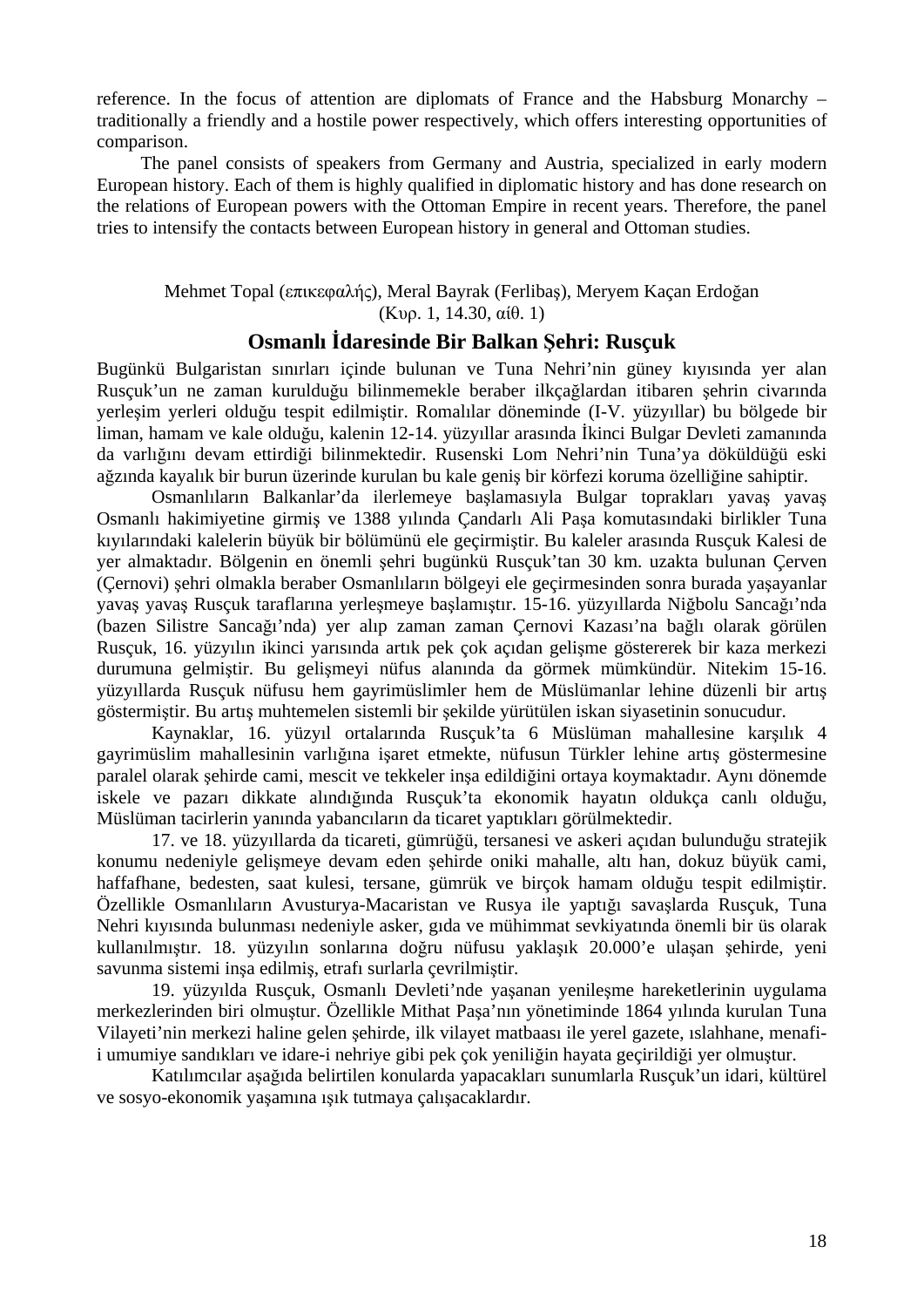Muhittin Tuş (επικεφαλής), Alaattin Aköz, Doğan Yörük, Mehmet Yılmaz (Παρ. 29, 9.30, αίθ. 9)

#### **Ottoman Rural Life: The Sudiremi Subdistrict of Konya**

The subdistrict of Sudiremi was an important administrative unit in the Ottoman period because of Sille village, which is located in the subdistrict. Even today, it is very influential. Because of its importance, the phases that this place went through in the historical process are very impressive. Sille, which is an important center of the subdistrict, 8 km away from Konya, is also one of the most important centers of early Christianity. The importance of Sille for Christianity persisted in the Ottoman period. Here, Christians and Muslims lived together. As a natural result, theirs was a very tight relationship. How did they live together despite their different religious backgrounds? What kind of relationship did they develop? How far do the social and economic dimensions of this relationship go? These problems and their solutions would be a good model not only for the society of that period, but also for modern society. In this panel, the panelists will compare the population, settlement, economic and social relationships of the township of Sudiremi in the  $16<sup>th</sup>$  and  $19<sup>th</sup>$  centuries and will try to examine these issues.

Nicolas Vatin (επικεφαλής), Claudia Römer, Michael Ursinus (Κυρ. 1, 11.30, αίθ. 9)

#### **Les** *hüccet* **volantes: diplomatique et valeur comme source**

Les registres (*sicill*) où étaient notés les procès verbaux (*ḥüccet*) des cadis ottomans se sont imposés dans les dernières décennies comme des sources très précieuses pour l'histoire sociale de l'Empire ottoman. Plus d'un chercheur a également été amené à consulter des *ḥüccet* volantes, procès verbaux sur papier libre remis sur sa demande à l'une des parties et portant – signe de son authenticité – la signature-formule et le sceau d'un cadi ou *nâ'ib*. Pourtant, on s'est peu interrogé sur les particularités de ces *ḥüccet* volantes par opposition à celles rassemblées et archivées dans les registres des tribunaux.

Une première particularité est qu'elles sont conservées dans des fonds définis non plus par l'émetteur, mais par le destinataire (famille, monastère, etc.). Elles constituent de ce fait des ensembles très cohérents par les questions traitées et permettent notamment de suivre des cas ou des transactions dans la durée.

En second lieu, elles peuvent porter, outre la signature d'un – ou plusieurs – cadi, des notes ajoutées au cours du temps, soit par l'administration ottomane, soit par les intéressés. Leur mise en page elle-même peut se révéler symptomatique.

En conséquence, les *ḥüccet* volantes, principalement quand elles constituent des ensembles un peu cohérents, se révèlent à l'occasion extrêmement instructives sur le contexte des affaires traitées, au delà de ce que la seule lettre du texte du procès verbal peut nous apprendre.

Elles fournissent également des aperçus inédits sur les tâches des cadis ottomans et la façon dont ils s'en acquittaient.

Les communications présentées dans cet atelier ne prétendent pas faire le tour d'une vaste question, mais en aborder chacune un élément, à travers un cas particulier.

Tuba Vural (επικεφαλής), Emine Koca, Fatma Koç, Beyhan Pamuk (Πέμπτη 28, 11.30, αίθ. 5)

### **Osmanlı Yenileşme Döneminde Yapılan Kılık Kıyafete İlişkin Reformlar ve Kılık Kıyafet Değişimleri**

Osmanlılarda yenileşme dönemi, son iki yüz yılına damgasını vurmuş en önemli sosyal, siyasal, düşünsel, kültürel ve ekonomik dönüşüm dönemi olarak bilinmektedir. Bir kültürün en önemli ve kolayca görülebilir öğelerinden biri olan giyim, 18. yüzyılın başlarından itibaren Osmanlı devletinde oluşmaya başlayan kültürel değişim sürecinde önemli bir öğe olarak gündemde kalmıştır.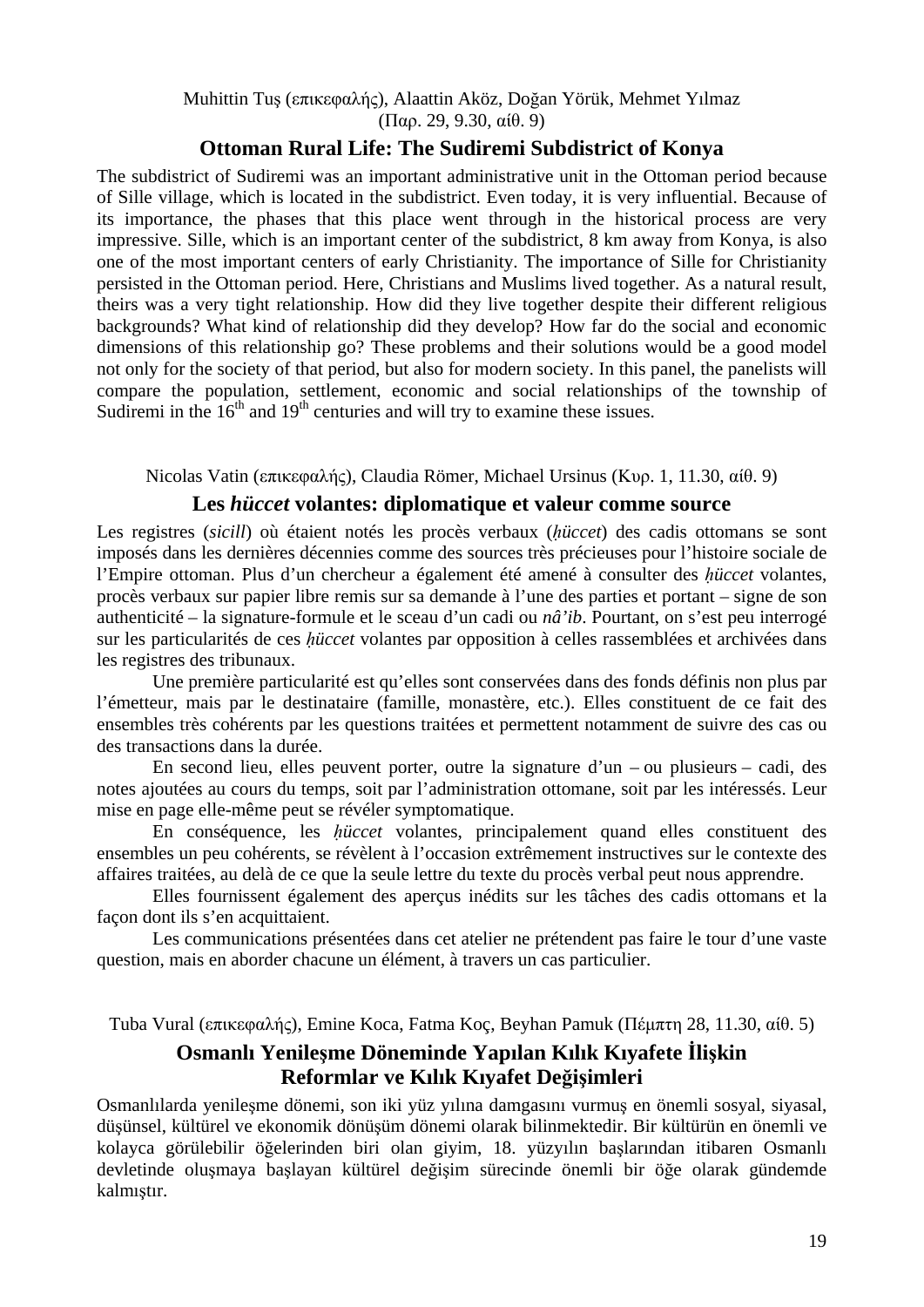Osmanlılar güçlü oldukları dönemlerde kendilerini Batıdan üstün saymışlardır. Ancak, gerileme döneminin başlamasıyla birlikte niçin geri kalındığı sorusu sıkça sorulur olmuştur. Soru, Batının askeri üstünlüğü gösterilerek cevaplandırılmıştır. Bu dönemde askeri yenilikler yapılmış ve "öte yandan, Batı uygarlığının kişinin refahına yönelik değerleri Osmanlı idare sınıfına sızmıştır". I. Mahmut (1730- 1754) ve III. Selim (1789-1807) dönemlerinde kıyafet reformları yapılmış, II. Mahmut döneminde 1829'da kıyafet reformu sivil memurları da içine almıştır. Sarık, cübbe ve ayakkabının yerini; redingotlar, pelerinler, pantolonlar ve siyah derili potinler almıştır. Buna bizzat Sultanlar öncü olmuş, saraydan paşalara ve diğer tabakalara yayılmıştır. Bu dönemde, "giyim, ev eşyası, paranın kullanılışı, evlerin stili, insanlar arası ilişkiler "Avrupai" olmuştur". Batı'lı tarzdaki yapılanmayı oluşturmak için uygulanan reform hareketleri ile 18.yy.dan itibaren yönünü Batı'ya çevirmiş olan Osmanlı İmparatorluğu, giyim kuşam alanında da reformlar yapmış, ancak bu alandaki modernleşme çabaları tam olarak amacına ulaşamamıştır. Bu, tam anlamıyla Türkiye Cumhuriyetinin kurulması ve Mustafa Kemal Atatürk'ün devrimleri ile başarıya ulaşmıştır.

Panelde sunulacak olan dört çalışma ile; 17. yy. da başlayan 18.ve 19. yy.da radikal şekilde devam eden yenileşme süreci içerisinde, Osmanlı toplumundaki modernleşme çabaları içinde, erkek giysilerine getirilen reform hareketlerinin daha sonra kadın giysilerine ne şekilde yansıdığı ve giysilerdeki batılılaşma yönündeki değişimlerin farklı bakış açıları ile ortaya konulması amaçlanmıştır. Yüz yıllarca, birbiri ile benzer özellikler gösteren erkek ve kadın giyim kuşamında oldukça önemli farklılıkların oluşması söz konusu reformlar ile birlikte gündeme gelmiştir. Batı medeniyetinden neler alındığı, bunların ne şekilde kullanıldığı açıklanarak, Doğu ve Batı medeniyeti arasındaki değişimin, tür, biçim, form, terzilik, kullanım şekli ve estetik özelliklerini inceleyerek değerlendirmek ve kültür tarihine katkıda bulunulmaya çalışılacaktır.

Bu bağlamda "Osmanlı Yenileşme Döneminde Kılık Kıyafete ilişkin Reformlar Şekilde mi Yoksa Özde mi Değişim Getirmiştir" başlıklı çalışmada; söz konusu reformları kullanarak değişmeye çalışan bir toplumun, kılık kıyafet konusundaki yenileşmede kültüründen ne kadar ödün verebildiği ve dış görünümünü ne kadar değiştirebildiği örneklerle anlatılmaya çalışılacaktır. "Osmanlıda Yapılan Kılık Kıyafete İliskin Reformların Kadın Giysilerinin Biçimsel Özelliklerine Etkileri" ve "Osmanlıda Yapılan Kılık Kıyafete İliskin Reformların Erkek Giysilerinin Biçimsel Özelliklerine Etkileri" başlıklı ikinci ve üçüncü çalışmada, söz konusu reformların kadın ve erkek giysilerindeki etkileri tartışılarak tür, biçim, form, kullanım özellikleri ve estetik değerler açısından değişikliklerin neler olduğu üzerinde durulacaktır. "Osmanlı Yenileşme Döneminde Kılık Kiyafete İlişkin Reformların Malzeme Aksesuar Ve Süslenme Özelliklerine Etkileri", nin açıklandığı dördüncü çalışmada, Batı medeniyetinin getirdiği yeniliklerin giysi kumaşlarına, süslemelerine, aksesuarlarına ve başlıklara nasıl yansıdığı üzerinde durularak doğu ve batı medeniyeti arasındaki kılık kıyafet konusundaki etkileşim alınanlar ve vazgeçilenler açısından değerlendirilecektir.

Filiz Yenişehirlioğlu (επικεφαλής), Suat Alp, Nurdan Sürbahan Küçükhasköylü, Selda Alp (Κυρ. 1, 9.30, αίθ. 9)

# **Artistic Encounters in Ottoman Art and Architecture: Zones of Acculturation**

The impact of art and architecture as a means of visual culture and as end products of acculturation within everyday life of the Ottomans has not been given much attention. The word 'influence' is generally considered to be sufficient when it comes to explain the various inputs in the creation of art works or monuments. 'Influences' coming from different cultures by the presence of artists, by transfer of images and techniques, by different tastes and desires of art patrons lead in general to the main description of these encounters. Yet there are also different zones of cultural and artistic contacts not only between the Ottomans and the non-Ottomans but also within the peoples of the Empire who might or might not have contacts with the non-Ottomans.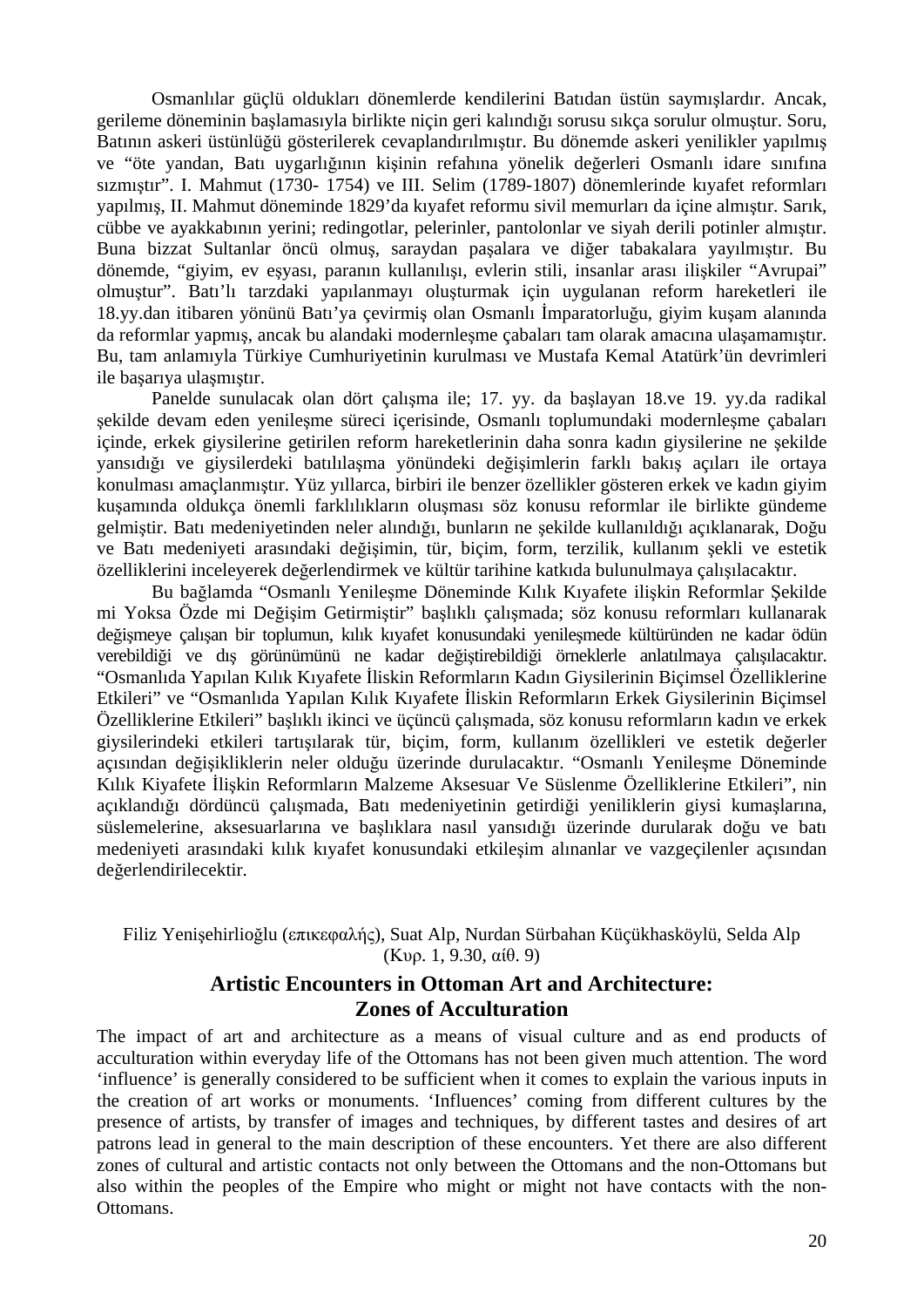These cultural and artistic zones of contact have their own network of associations. They can be formed within their own spheres of center and periphery relations and those can be different from the political and administrative ones. Thus cultures are initially plural and have their own traditions but they are also open and porous when it comes to everyday life within a plural society defined by regulations in an imperial state such as the Ottomans. Not only perception but reception is the key word in this acculturation which leads to double or triple visual readings of art works or architectural monuments. Simultaneous translation of images is there for the polyglot visual reader.

Thus the four papers in this panel will try to demonstrate four different ways of this acculturation in art and architecture in the Ottoman Empire. The first paper will discuss how characteristic features of  $14<sup>th</sup>$  to  $16<sup>th</sup>$ -century Mediterranean architectural features were appropriated in Ottoman architecture, the second paper will discuss the contact zones in the Balkans, the third will show how the Ottoman painters themselves were in fact influential in the dissemination of Ottoman typed figures in European travel books, and the last paper will demonstrate how in certain cases the presence of foreign artists and their works do not form a way of acculturation with a given society at a given period.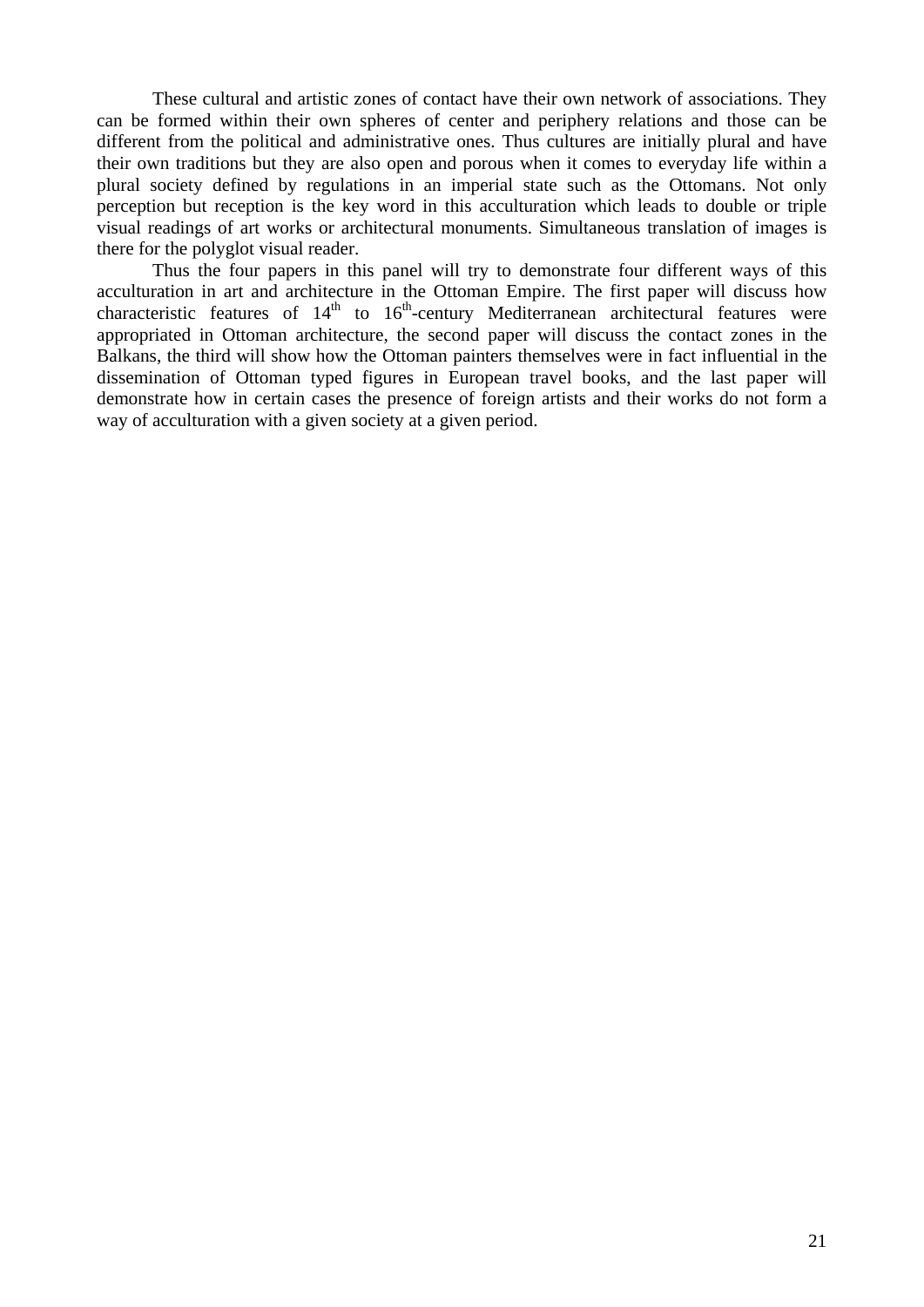# **Περιλήψεις ανακοινώσεων**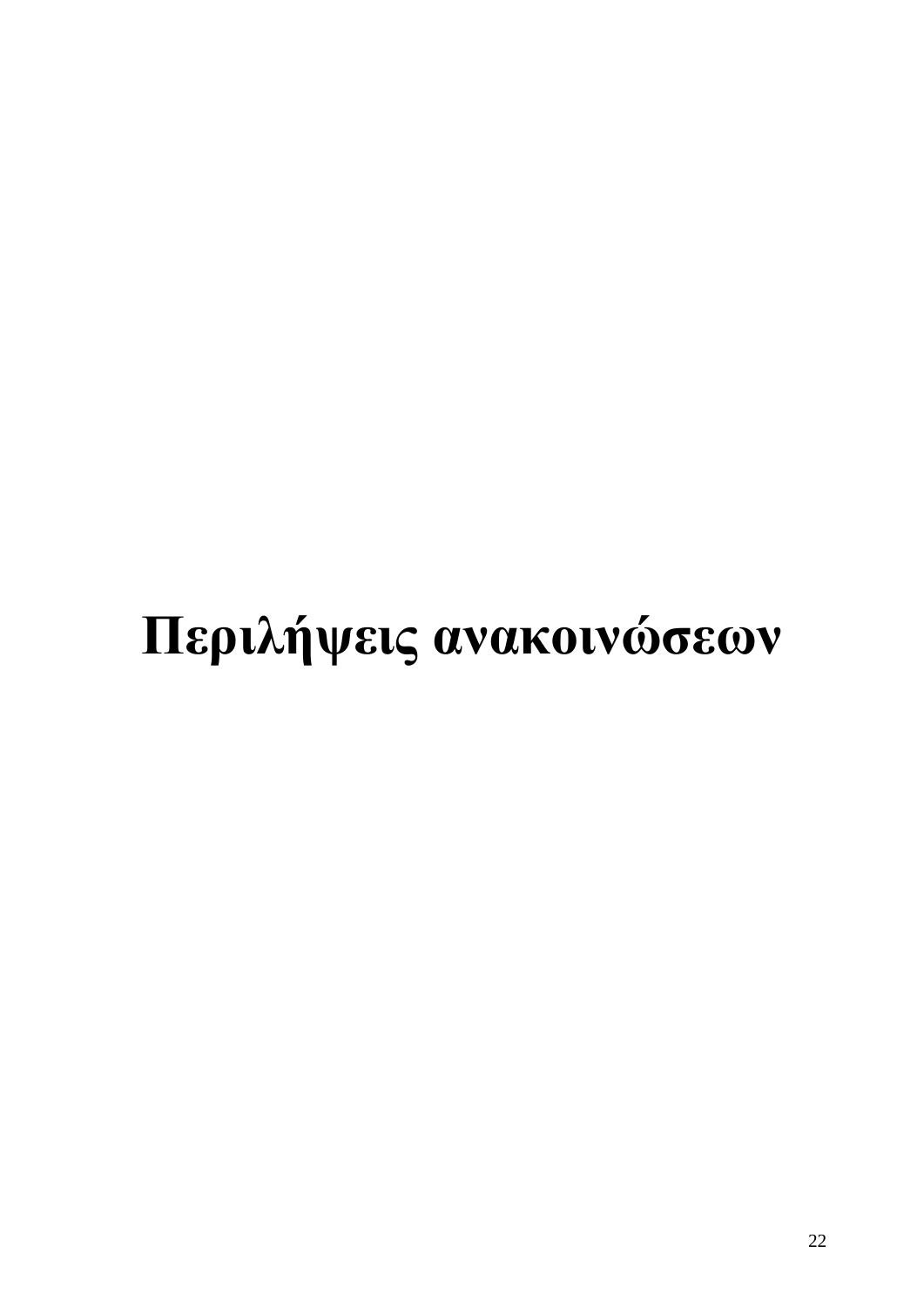Αντώνης Αναστασόπουλος Πανεπιστήμιο Κρήτης – Ινστιτούτο Μεσογειακών Σπουδών/Ι.Τ.Ε. anastasopoulos@phl.uoc.gr· Παρ. 29, 14.30, αίθ. 1

# **A Mosque and Its Town Quarter or a Town Quarter and Its Mosque? The Elhac Ali Paşa Mosque and Quarter in Ottoman Kandiye**

Kandiye (mod. Heraklion) was conquered by the Ottomans in 1669, following a long siege of more than twenty years. In 1700 the governor of the town, Elhac Ali Paşa, founded a mosque. This mosque, where the pasha was also buried, gave its name to the urban quarter around it.

The case of the Elhac Ali Paşa mosque and quarter raises a number of factual and methodological issues which apply to other similar urban cases as well. These may be divided into two sets of questions. The first has to do with the conditions of establishment of the mosque: the western part of the town of Kandiye had been hit hard by the war, and it is not known to what extent it had recovered from the siege by 1700. Even though the foundation deed of the mosque survives in a  $19<sup>th</sup>$ -century copy, it is unclear if the pasha sought to revive a damaged part of the town near the economically important western gate of the walls, or if the revival of the quarter preceded the decision to provide it with a mosque.

The second set of questions pertains to the relationship between the mosque and the urban quarter, and is connected to the first set: first of all, did Ali Paşa mean the mosque to be the mosque of the quarter or a monument of town-wide importance, since its position near one of the major entrances to the city favoured it as a landmark? Furthermore, did the mosque in fact develop into the centre of the quarter both as a monument and as an institution? In this respect, it is important to explore, for instance, the role that the imam of the mosque played in the private and public affairs of the population of the Elhac Ali Paşa quarter.

> Σταύρος Θ. Ανεστίδης Κέντρο Μικρασιατικών Σπουδών stavran@otenet.gr· Κυρ. 1, 9.30, αίθ. 5

#### **Ioannis Kalfoglou (1871-1931), un patriote ottoman controversé**

En 1899 parut à Constantinople la *Géographie historique de l'Asie mineure*, publiée en *karamanlie*. L'auteur Ioannis Kalfoglou (1871-1931), originaire du Pont-Euxin, choisit leur écriture pour communiquer avec un groupe de pairs, les turcophones chrétiens orthodoxes. « Nous sommes des Orientaux (*Ανατολίτες*) », déclare-t-il et par cette voie il se présente et il s'identifie à une certaine catégorie de la population.

La *Géographie historique* constitue une œuvre à limites : située dans un point de transition historique elle signale le passage du monde qui s'en va au monde à venir. De même l'auteur ; Kalfoglou, en tant que personnage historique, ne correspond pas aux stéréotypes actuels et par conséquent il ne peut pas être classé facilement suivant les catégories existantes. Qui est Kalfoglou en réalité ? Un Grec ou un Ottoman ? Que signifie être Grec ou Turc dans un monde pré-national? Voici juste un échantillon de questions que le cas de Ioannis Kalfoglou implique. En effet la personnalité de Kalfoglou doit être examinée par rapport à l'état idéologique complexe déterminé par la propagation du nationalisme et de la transition au monde des états-nations.

Né en 1871, Kalfoglou a vécu les trente dernières années du 19ème siècle en tant que chrétien orthodoxe turcophone citoyen de l'Empire ottoman, alors que les trente années suivantes dans le vingtième siècle – semble-t-il en équilibre – il les a vécu orienté vers l'idée nationale grecque. Kalfoglou utilisât au début sa langue maternelle, c'est-à-dire le turc. Après la troisième décennie de sa vie, il choisit le grec ainsi que le persan, le russe, le français sans jamais abandonner le turc. En réalité son lancement vers un horizon multiculturel et multiethnique, survenu au tournant du siècle, coïncide avec une intersection cardinale : sa migration et sa participation active à la lutte de libération du Pont-Euxin. Ainsi, l'orthodoxe turcophone adopta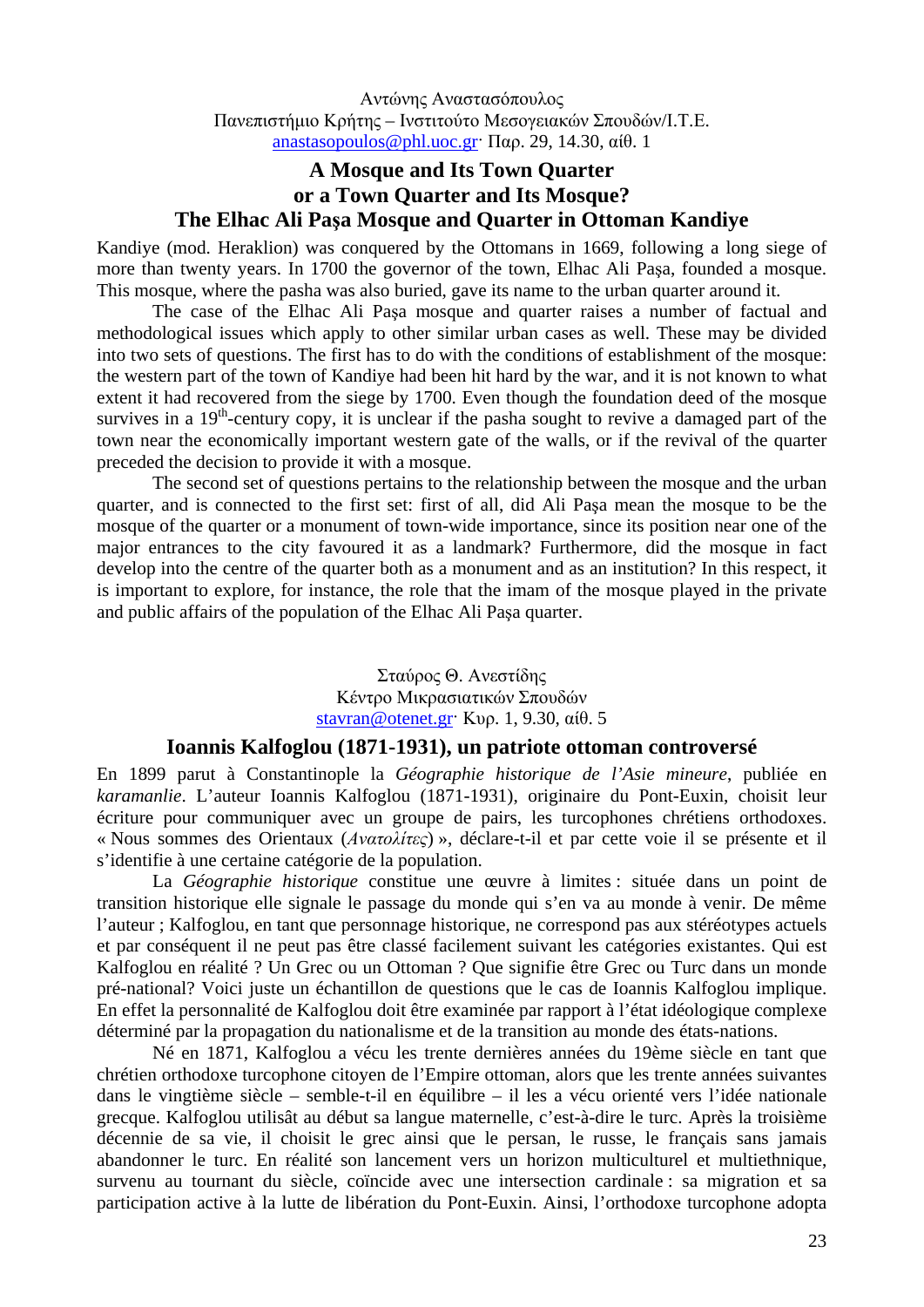effectivement la langue et l'idéologie grecques. Le cas de Ioannis Kalfoglou constitue une bonne raison pour traiter des questions de recherche théoriques et méthodologiques relatives à la formation de l'identité nationale.

#### Γεώργιος Π. Αντωνίου antonioug@tee.gr· Παρ. 29, 14.30, αίθ. 3 **Ottoman Aqueducts in the Helladic Region: Architecture and Construction**

The stabilization of the Ottomans' conquest of the Helladic region combined with their increasing skills in the relevant structural techniques, led to the construction of numerous water projects throughout Greece, dated from the late  $16<sup>th</sup>$  to the end of the 17<sup>th</sup> century.

In accordance with the stress placed by Muslim religion on issues of water, these constructions provided cities or towns with abundant water, either incorporating parts of earlier aqueducts or more frequently being totally new ones. The waqf institution contributed significantly to the funding of many projects of that kind. The majority of these constructions are characterized by high technical expertise and they generally incorporate structural, architectural and functional provisions clearly corresponding to the large Ottoman water supply works of Istanbul which date back to the second half of the  $16<sup>th</sup>$  century.

The Ottoman aqueducts are characterized by numerous arched water bridges which often combine pointed and regular arches in the same branch. At the cases where the construction rises quite high, up various solutions, like diminished width, buttresses etc, ensure the required strength. The use of metal and wooden tensible strengthening elements is quite frequent, and many traces of covered and underground conduits still survive. On the other hand, formations on the sites of the water acquisition can be rarely found.

Many surviving monuments of that type cover most of the Helladic region, from Serres and Kavala to Pylos, Crete and Kos. The various elements of their surviving parts, as well as the miscellaneous types of descriptions found in the written sources (maps, engravings, texts, old photographs), testify not only similarities of these constructions but also their adjustment to the relevant terrain relief.

Numerous of these aqueducts were in use until the beginning of the  $20<sup>th</sup>$  century, and therefore incorporate remarkable techniques on repairs and improvements which kept them operational.

> Ελένη Γκαρά Πανεπιστήμιο Αιγαίου egara@sa.aegean.gr· Τετ. 27, 14.30, αίθ. 3

### **Violence in the Early Modern Ottoman Empire and its Social Meanings**

Violence was a common experience in the everyday life of early modern societies and an integral aspect of interpersonal relations in specific settings. For some people, such as soldiers, guards or persons with policing authority, as of course brigands and pirates, inflicting violence was how they earned a living. For others, such as children, apprentices or slaves, suffering violence was part of the world order. For all, violence was inextricably linked to how authority was established – or, conversely, challenged – and power maintained – or, conversely, subverted. This is especially true in regard to the relationship between subjects and state: violent coercion and violent punishment, from the corporal chastisement of wrong-doers to punitive expeditions against unruly or rebellious populations, was part of how authorities enforced law and order; acts of violence, including riots and armed revolts, was part of how subordinates resisted authority or control and tried to redefine their place vis-à-vis the state.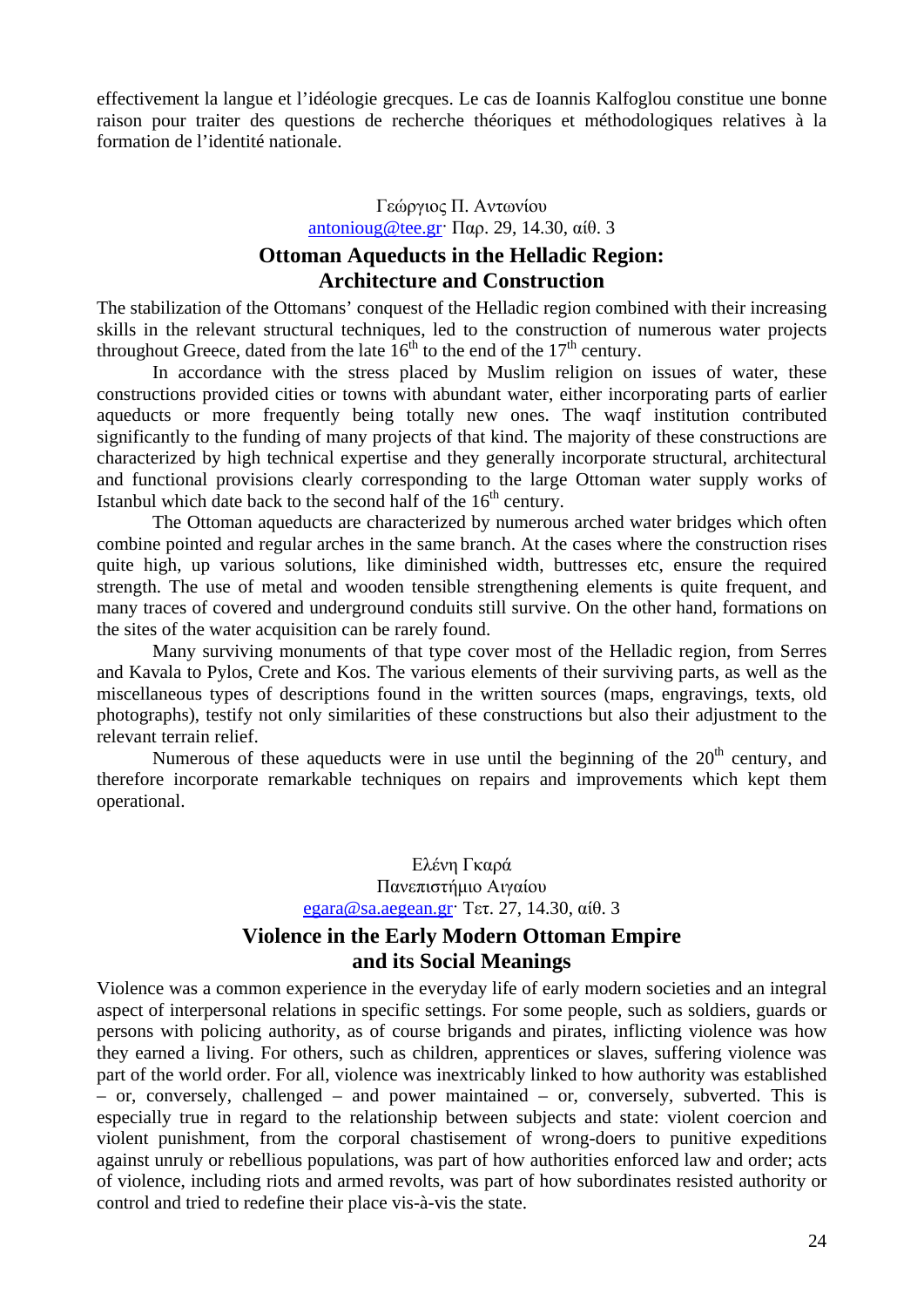This paper seeks to explore the place and meanings of violence in the early modern Ottoman Empire, as well as situate the Ottoman practices and experiences in the wider debate on early modern violence. The paper focuses on the  $17<sup>th</sup>$  and  $18<sup>th</sup>$ -century Balkans and draws on a broad range of sources that include kadi court records, rescripts in response to petitions, chronicles and histories, hagiographies, and ego-documents. It discusses the forms of violence on record (outside organized warfare) and their uses. It also examines the logic that underlies the use of violence in specific settings, and its legitimacy, whether contested or not.

#### Σωτήριος Δημητριάδης

Πανεπιστήμιο Λονδίνου, Σχολή Ανατολικών και Αφρικανικών Σπουδών (SOAS) sd27@soas.ac.uk· Κυρ. 1, 14.30, αίθ. 3

#### **Transforming Urban Space in a Late Ottoman Port-City: The Ayasofya Mosque in Salonica**

In 1890 a major fire ravaged the centre of Salonica. Among the damaged buildings was Ayasofya, a Byzantine church which had been turned into a mosque roughly a hundred years after the Ottoman conquest of the city in 1430. After much deliberation and search for the necessary funds, the Ottoman state assigned the operation to the young French archaeologist Michel de Tourneau, who, with the help of historian Charles Diehl, proceeded between 1907 and 1909 to restore the  $8<sup>th</sup>$ -century building, including its original Byzantine interior decorations.

The repairs on Ayasofya were only one of the many interventions made by the Ottoman authorities on Salonica's centre, in an attempt to re-organise the cityscape according to new models of urbanism. These operations, in turn, were only part of the wide-ranging spatial transformation experienced in the city between the 1860s and the end of Ottoman rule in 1912. A diverse number of actors all sought to impose their own representations of urban space, sometimes complementary and sometimes conflicting, effecting deep changes in the city's layout, its image, its institutional structures and its social life. In this context, space and its transformation became a marker for elite or 'modern' status, a commodity and source of profit and also a place of contestation.

Ayasofya is in this sense an iconic example: Its restoration involved the Ottoman government in Istanbul, its local representatives in the city, Muslim religiosity and religious institutions, aspirations of different social and communal groups and the preconceptions of Europeans about the region, its history and its future. Based on Ottoman archives, bibliography on archaeology and its history in the region and related entries in the local press, this paper aims at unearthing the history of the building's restoration and its impact on local society, as a comment to the history of late Ottoman Salonica as a whole.

> Ελισάβετ Α. Ζαχαριάδου Ινστιτούτο Μεσογειακών Σπουδών/Ι.Τ.Ε. nikosveta@ath.forthnet.gr· Τετ. 27, 11.30, αίθ. B

#### **Revisiting Early Ottoman History**

Studies in Ottoman history have developed well and vigorously during the last thirty years. New aspects have been explored, new problems have arisen, new material has been found (e.g., in numismatics), new archives have been examined. The new studies have caused a need to reexamine the old historical works – from Hammer up to now – under the light of new writings. This seems especially true with respect to the early Ottoman history which in the 1970s went through lively discussions to decide whether to adhere to or reject theories about the foundation of the Ottoman state. Although we have not yet managed to reach a consensual solution in regard to this fundamental problem, we realize that various secondary and even marginal problems have been met with convincing answers.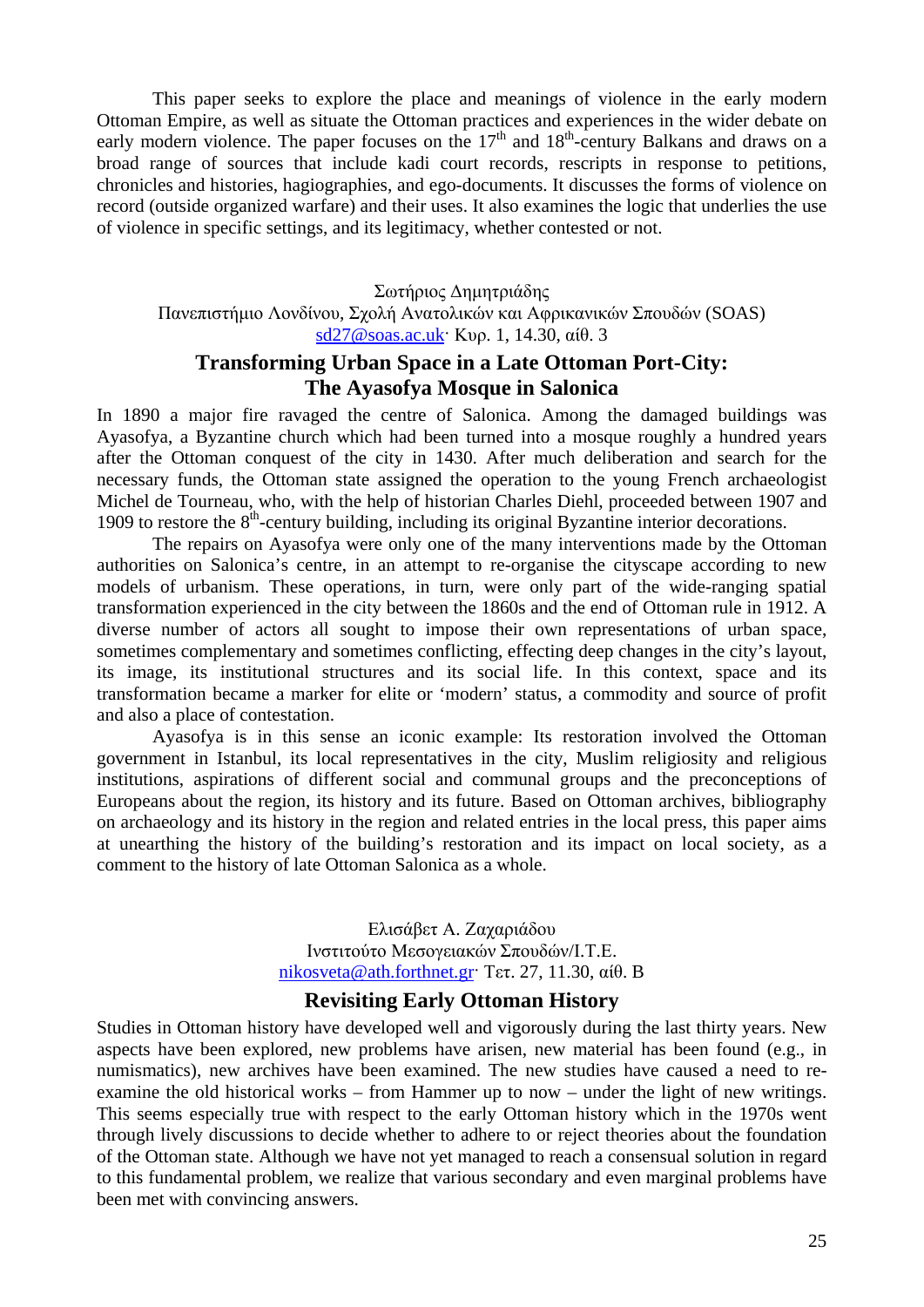#### Ειρήνη Καλογεροπούλου Πανεπιστήμιο Βοσπόρου eirini.kalogeropoulou@gmail.com· Πέμπτη 28, 9.30, αίθ. 5

# **A Village Micro-Economy in the Hinterland of Selanik between 1770 and 1845**

My research focuses on the structures of the rural economy in the hinterland of the city of Selanik (Thessaloniki) from the last quarter of the  $18<sup>th</sup>$  until the middle of the  $19<sup>th</sup>$  century. The area of study is delimited by the jurisdiction of the judge of the local Islamic law court, within which nevertheless multiple regions with distinct geographic, economic and cultural characteristics may be discerned, while the impact of the urban economy is a factor that presumably also contributes strongly to the formation of specific rural structures. In this context, both urban demand, and commerce and strategies of investment, as well as specific regional characteristics, will be taken into consideration for the study of the village economy of one settlement located within the district but not in the immediate vicinity of the city, at the northern edge of the peninsula of Halkidiki.

The settlement (Zagliver) is included in a revenue and expense register of 1768 belonging to the household of a local notable family, while in the middle of the 1770s a dispute appears to be taking place between the villagers and the *çiftlik*-owner on what seems to be the terms of share-cropping contracts. Related entries are also found at the local tax-allocation (*tevzi'*) registers and at the series of the *temettüat* registers of 1844 as both a *çiftlik* and a *yürük* settlement (*mahalle*). Lastly, oral tradition written down in the 1950s refers in detail to the same complaint petitioning process as well as on different aspects of rural conditions in the region. In this context, the questions which will be set refer to agricultural practices, the degree of commercialization and specialization of production, the economic and cultural relations with neighboring settlements, social stratification within the village and the structure and perception of power relations as contested in 1775.

Ελένη Κανετάκη – Βασίλης Αγιαννίδης Αρχιτέκτονας – ΥΠ.ΠΟ.Τ., 3<sup>η</sup> Εφορεία Βυζαντινών και Μεταβυζαντινών Αρχαιοτήτων eleni.kanetaki@gmail.com – vassag@otenet.gr· Κυρ. 1, 14.30, αίθ. 3

# **Levantine Architecture in Smyrna/Izmir: Tracing the Architectural Classification of its Residential Buildings**

The city of Smyrna/Izmir is situated on the western coast of Anatolia, at a crossroad of different cultures. During the late  $18<sup>th</sup>$  and the beginning of the  $19<sup>th</sup>$  century, at the time of socio-economic development in the Ottoman Empire, the city with its ethnically diverse population became a significant multicultural centre.

European merchants coming from France, Italy, England, Germany, etc., the *Levantines*, inhabited the region, the Levant (many of them were also descendants of Genoese merchants from Chios). The second half of the  $19<sup>th</sup>$  century till 1922 (when the big destruction of the Greek and Armenian quarters occurred) was the period of intense Westernization. The city's urban fabric was expanded to the former villages of Bornova, Buca, Goztepe and Karşıyaka, and impressive large mansions were constructed, following the western morphological rules, reminding of English country houses and French chateaux.

The domestic architecture of Smyrna was formed under the influence of Western culture: by the end of the  $19<sup>th</sup>$  century, the city's housing compound included, apart from the typical Turkish houses of Anatolia, a big number of Levantine and Greek residences, reflecting a cultural mosaic of architectural trends. This was due not only to the ethnically mixed communities, but also to the architects responsible for the buildings' construction, many of whom had studied abroad. One, two or three-storey buildings were constructed, with a symmetrical organization in their façade and a closed wooden balcony (reminiscent of vernacular Anatolian *konak*s), often in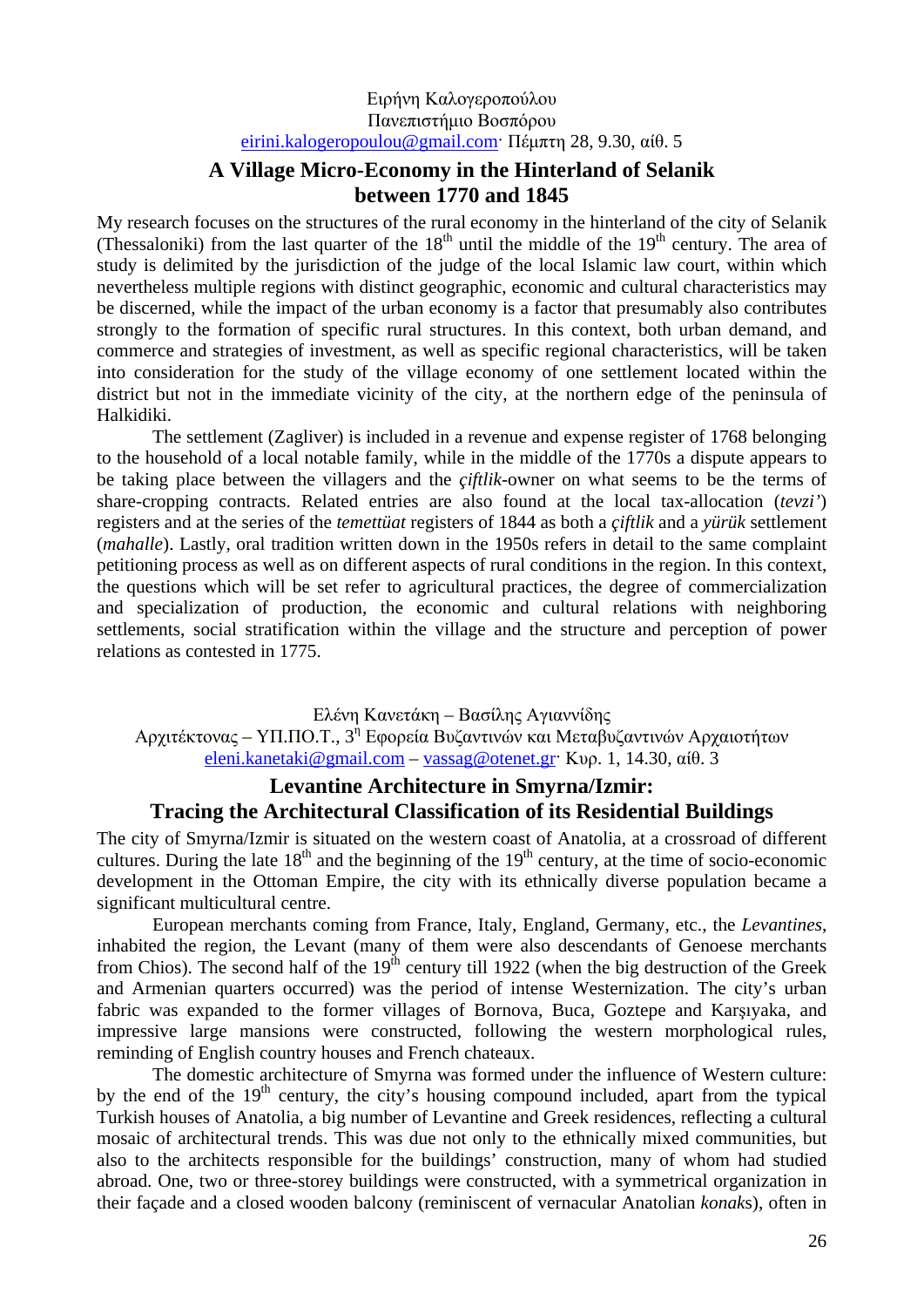a row, presenting similar architectural features in various styles. Levantine architecture is characterised by an amalgamation of trends, from Baroque to Neoclassicism, incorporating also decorative elements, which stem from Art Nouveau. The result of this very remarkable combination of forms allows us to speak of a special Eclecticism, with reference to Neoclassicistic forms, that can still be noticed today in Izmir.

The present paper will focus on the analysis and classification of the Izmir Levantine architecture, after concluding an *in situ* documentation of its existing residential buildings.

> Ευγενία Κερμελή Πανεπιστήμιο Μπιλκέντ evgenia@bilkent.edu.tr· Τετ. 27, 16.30, αίθ. 3

#### **The** *Ulema* **and the Patriarch: Accommodation and Conflict**

Scholarship on the role and function of the Orthodox Patriarchate in the Ottoman Empire has so far concentrated on two main aspects, the famous 'millet' theory that envisaged the Patriarch in the role of an '*ethnarch*' as the sole representative of his *millet* or that presenting him as a mere tax-farmer. The dichotomy of these two distinct and conflicting roles led research to concentrate on proving or disproving one side against the other. Another theoretical hurdle was yet another dichotomy between *shar'ia* and *kanun* this time. For primarily 20<sup>th</sup>-century ideological reasons, the Ottoman Empire was pictured as an idiosyncratic Muslim state where Islamic law was only used for legitimacy and was employed to justify the will of autocratic rulers.

This paper aims at going beyond both dichotomies. Using *risale*s and *fetva* collections from the mid  $15<sup>th</sup>$  until the beginning of the  $18<sup>th</sup>$  century, I will discuss the legal framework that bound sultanic decisions vis-à-vis the Orthodox Church. Ottoman muftis', such as Molla Husrev, Ibrahim Halebi, Çivizade Mehmed Efendi, Ebussuud Efendi, Abdurrahim Efendi, jurisprudential works were influential in formulating Ottoman ideology. Their shifting attitudes towards the Patriarchate and the *zimmi*s resulted to and were a result of societal and ideological evolution that in turn shaped the development of the Orthodox Patriarchate as an Ottoman institution.

> Βαγγέλης Κεχριώτης Πανεπιστήμιο Βοσπόρου evangelos.kechriotis@boun.edu.tr· Πέμπτη 28, 9.30, αίθ. 3

#### **Ottomanism and Notions of Empire on the Verge of its Collapse**

The contested character of Ottomanism as an ideology that preoccupied friends and foes has been one of the most debated aspects of the late Ottoman period. Especially, after 1908, with the restoration of the constitution, the re-emergence of the Ottomanist project was greeted with enthusiasm domestically and abroad. Yet, it soon became clear that, for a large part of the Muslim bureaucratic and military elite, Ottomanism was envisaged as a dynamic process of creating a new nation, dominated by and large by the Turkish element, while for most of the other ethno-religious groups, it entailed a necessary compromise, a solidarity based on political unity which would definitely not affect the cultural and ethnic specificities of the diverse populations.

Whatever the case, during these volatile years, members of almost every ethno-religious community, journalists, scholars or professionals, engaged whole-heartedly in the political struggle that seemed to be opening new avenues for cooperation among the elites at least of these communities and sincerely adhered to safeguarding the integrity of the Empire. Interestingly enough, many of these individuals, who had already emerged as prominent figures within their particular communities, were going to play an important role in the post-Ottoman period in new contexts dominated by their respective national aspirations. The purpose of this paper is to discuss and reflect on such individuals who derive from among the non-Muslim communities, Greek-Orthodox, Jewish, Armenian and Sûryani. My approach engages the use of biography, a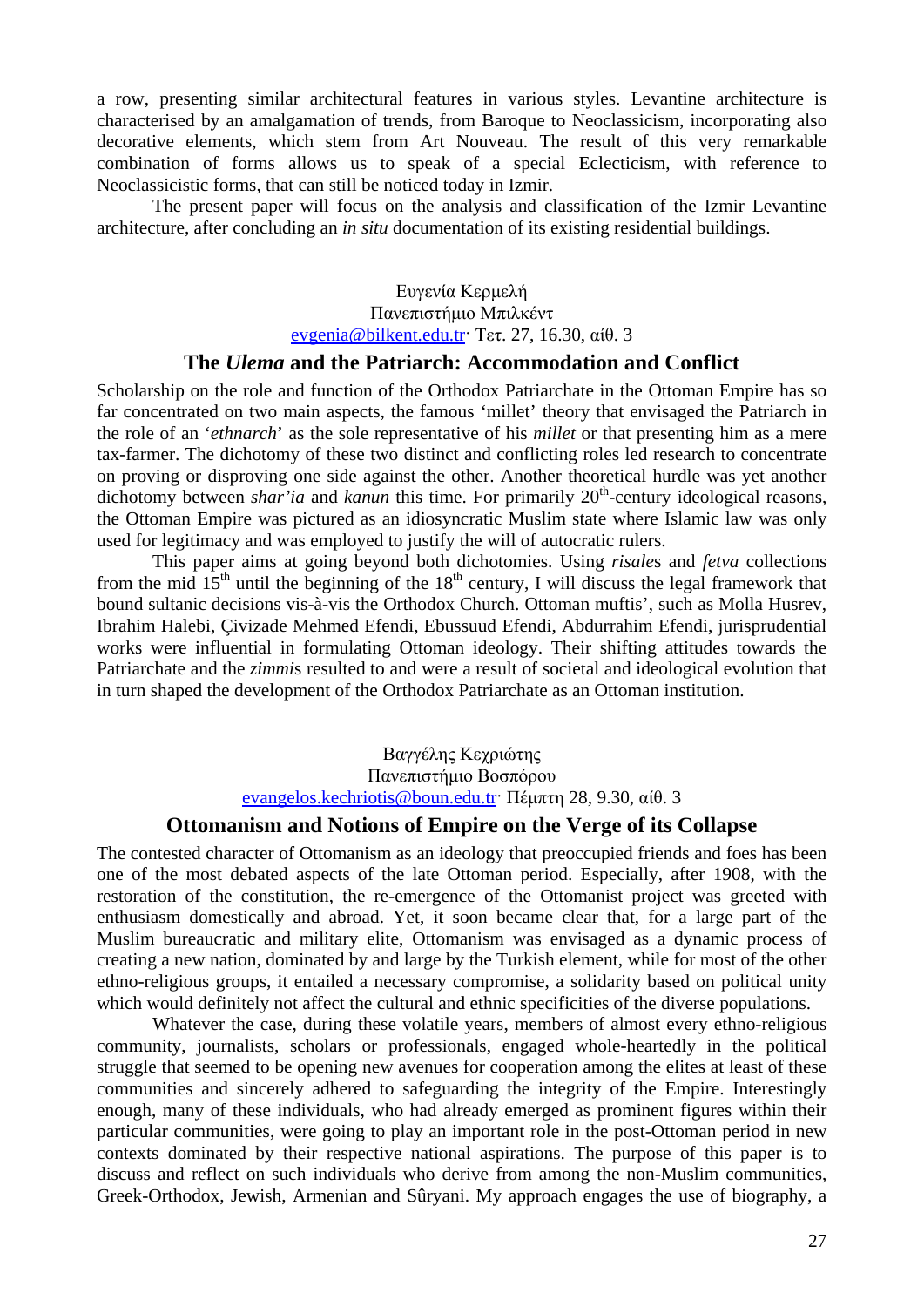way of narrating the past that has recently re-emerged and has agreeably contributed to highlighting not only the role of individuals in the making of history, as the traditional use of biography had it, but also, by turning the table around and introducing subjectivity, the way that broader developments are experienced by still rather prominent individuals.

> Ηλίας Κολοβός Πανεπιστήμιο Κρήτης – Ινστιτούτο Μεσογειακών Σπουδών/Ι.Τ.Ε. kolovos@uoc.gr· Πέμπτη 28, 11.30, αίθ. 3

# **Early Ottoman Diplomatics Revisited: An Order of the** *Beylerbey* **of Rumeli in 1401 in Favor of the Athonite Monastery of Vatopedi**

The paper will present an order of the *beylerbey* of Rumeli in 1401, Hace Firuz ibn Abdullah, which confirms the revenues of the Athonite monastery of Vatopedi from its estate in Prosphori, near Mount Athos. The document was found recently in the Archives of the Vatopedi Monastery.

The paper will discuss: i) the content of the document, in the context of the protection that the Ottoman authorities had in certain cases offered to the monks of Mount Athos; ii) the prosopography of the author of the document, Hace Firuz ibn Abdullah; iii) the diplomatics of the document, and especially the use of the *pençe* of the *beylerbey* Hace Firuz ibn Abdullah in the place of a *tuğra*, i.e., above the main part of the document. Finally, following a lively discussion on the internet list H-Turk on this document and its originality, I plan to revisit our knowledge of early Ottoman diplomatics and put this document, apparently the earliest known so far document of an Ottoman *beylerbey* and one of the few Ottoman documents we have from the years before the battle of Ankara, into the context of early Ottoman history.

> Γεωργία Κονδύλη T.E.I. Κρήτης g\_kondyli@yahoo.com, gkondyli@staff.teicrete.gr· Κυρ. 1, 14.30, αίθ. 5

#### **Le théâtre musical européen à Smyrne**

L'opéra européen a pénétré dans la cour ottomane depuis 1675, lorsque Giacomo Guerini, l'assistant de l'ambassadeur vénitien a invité une troupe opératique à Constantinople pour prendre part aux festivités de la circoncision du prince Mustafa II. Même si le projet n'a jamais été réalisé, les cours Européens savaient que les Turcs avaient commencé à s'intéresser à l'opéra.

En 1839 le mouvement de l'occidentalisation fut officiellement instauré par le sultan Abdul Medjid. Ainsi, l'opéra est devenu la forme préférée du théâtre au XIX<sup>e</sup> siècle, non seulement à Constantinople, mais aussi dans les autres villes ottomanes comme Ankara et Smyrne. Concernant le théâtre musical à Constantinople au  $XIX<sup>e</sup>$  siècle beaucoup de recherches ont été réalisées. Dans le cas de Smyrne, nous n'avons pas assez d'informations.

Pendant le XIX<sup>e</sup> siècle et avant la catastrophe de Smyrne la ville était le port le plus important dans la Méditerranée orientale et le centre de la vie économique et sociale. En 1900, Smyrne a atteint un pic de prospérité. Cependant, Smyrne n'était pas seulement un centre commercial, mais également une ville où différentes nationalités, cultures, religions étaient réunies. La composition ethnique a eu des répercussions sur le domaine culturel de Smyrne. Ainsi, nous y trouvons une riche activité théâtrale.

Le théâtre musical européen a été introduit à Smyrne par les troupes étrangères qui voyageaient et qui ont contribué de manière décisive à l'élaboration de l'identité globale du théâtre de la ville.

Cette communication fait partie d'une recherche qui examine le théâtre musical à Smyrne du XIX<sup>e</sup> siècle à 1922 afin de mettre en lumière l'activité artistique de la ville, qui reste inconnue à nos jours. Plus particulièrement, elle étudie les représentations de l'opéra et de l'opérette afin de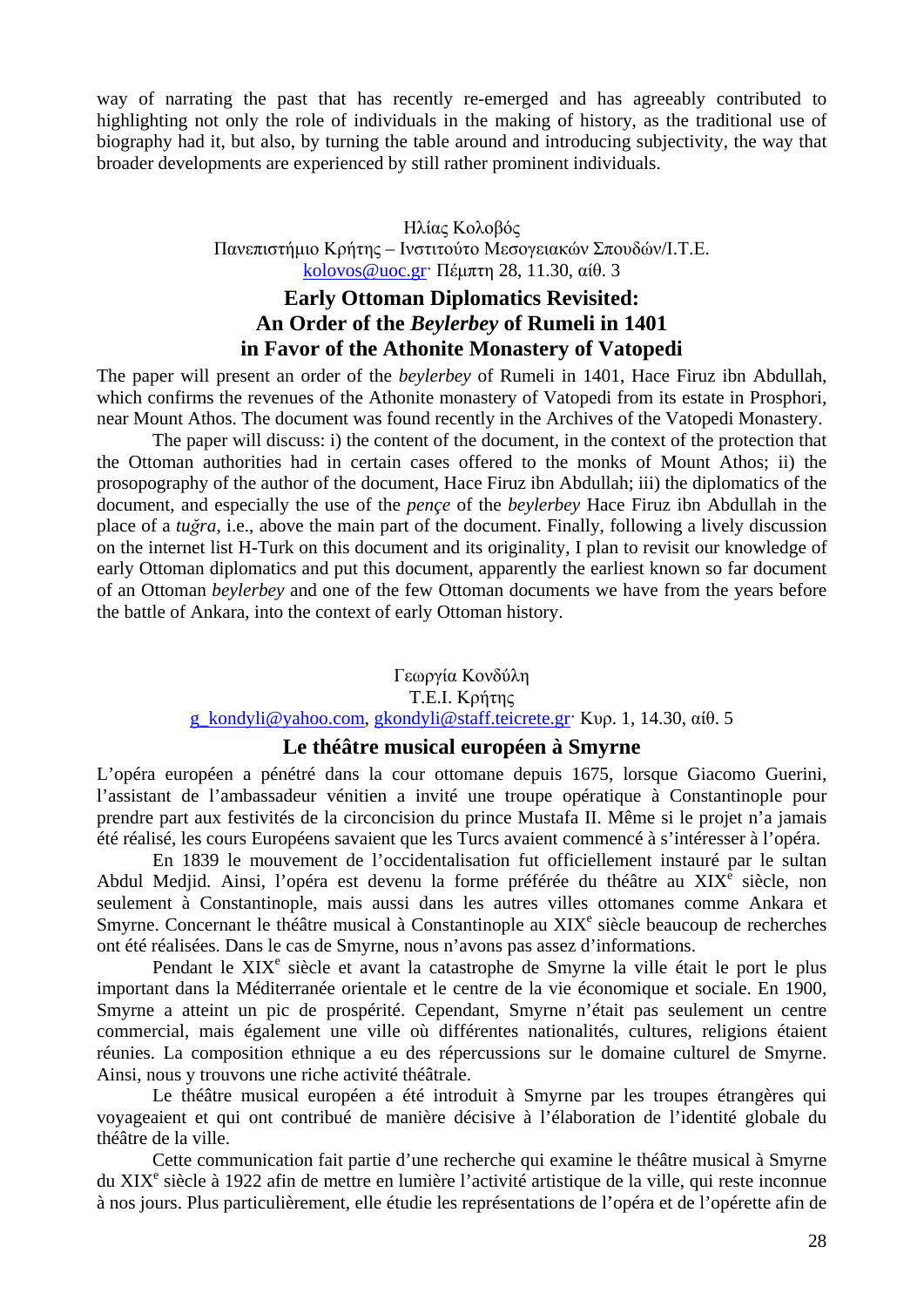tirer de conclusions pour la vie artistique de la ville en fonction du cosmopolitisme. Puisque le temps est limité, nous avons comme but d'exposer les représentations les plus importantes de la fin du  $XIX<sup>e</sup>$  jusqu'au début du  $XX<sup>e</sup>$  siècle.

> Φωκίων Κοτζαγεώργης Αριστοτέλειο Πανεπιστήμιο Θεσσαλονίκης phokionk@hotmail.com· Τετ. 27, 16.30, αίθ. 3

# **Socio-Economic Aspects of a Tax: The Metropolitans' and Bishops'** *Pişkeş* **(Second Half of the 17th Century)**

The incorporation of the Patriarchate of Constantinople into the Ottoman state was achieved through fiscal integration and the imposition of two taxes: *pişkeş* and *haraç*. The first one was the amount paid by the patriarch for his appointment in the patriarchal throne, while the second was the annual tax paid for implementing and fulfilling his duties as a patriarch. The first one was connected with the promulgation of a *ferman*, while the second was followed by the issuing of a *berat*. When a new sultan was enthroned, the *pişkeş* was to be paid again by the patriarch. This dual taxation system originated from a well-known Ottoman fiscal practice regarding the operation of the tax-farm system (*iltizam*). As a matter of fact, the patriarch was considered by the Ottoman authorities a *mültezim*. The patriarch's subordinates, i.e. metropolitans and bishops, had to pay *pişkeş* and *haraç* as well for validating their ecclesiastical functions (duties and privileges). Although the scholars frequently refer to the patriarchal *pişkeş*, little is known about the payment of this tax by the metropolitans and bishops. The purpose of this paper is to comment on and analyze a source dealing with the *pişkeş* of metropolitans and bishops. It concerns a copy of a register of appointment *(tayin defteri)* from the second half of the  $17<sup>th</sup>$ century. Through the analysis of this document, topics such as the procedure of the bishops' appointments, the updating of the state's registers regarding ecclesiastical officials, and the relation between the amount of the *pişkeş* and the demographic capacity of the various regions are to be investigated.

> Φωκίων Κοτζαγεώργης – Δημήτρης Παπασταματίου Αριστοτέλειο Πανεπιστήμιο Θεσσαλονίκης phokion@hotmail.com – dempapas@yahoo.com· Πέμπτη 28, 9.30, αίθ. 5 **Economic and Social Hierarchies within an Urban Context:**

# **The Case of Thessaloniki in the 18th Century**

The paper aspires to delineate seminal aspects of the social and economic life in Thessaloniki during the 18<sup>th</sup> century through the study of its *seriat* court registers *(sicillat)*. It is based on 55 volumes (*defter*) recording exclusively properties of deceased residents either of the city or its whereabouts.

The content of the registers will be quantified so that the distribution of wealth in the city according to its spatial structure or along lines of religious, gender and ethnic segregation of the urban population is described. In this vein, the distinction between urban and rural space, as reflected in the proprietal hierarchies, will be discussed. Though the analytical approach will be of a quantitative nature, qualitative considerations, to wit classifications of the content of the recorded properties (estates, valuables, money, debts, servants and slaves), will be taken into account as well. Furthermore, the aforementioned contents will be examined as evidence of material culture and social attitudes. Finally, issues regarding inheritance law and the way they were resolved along with questions concerning the family structure will be discussed. Conclusively, the paper aims at throwing light on significant aspects of the transformation of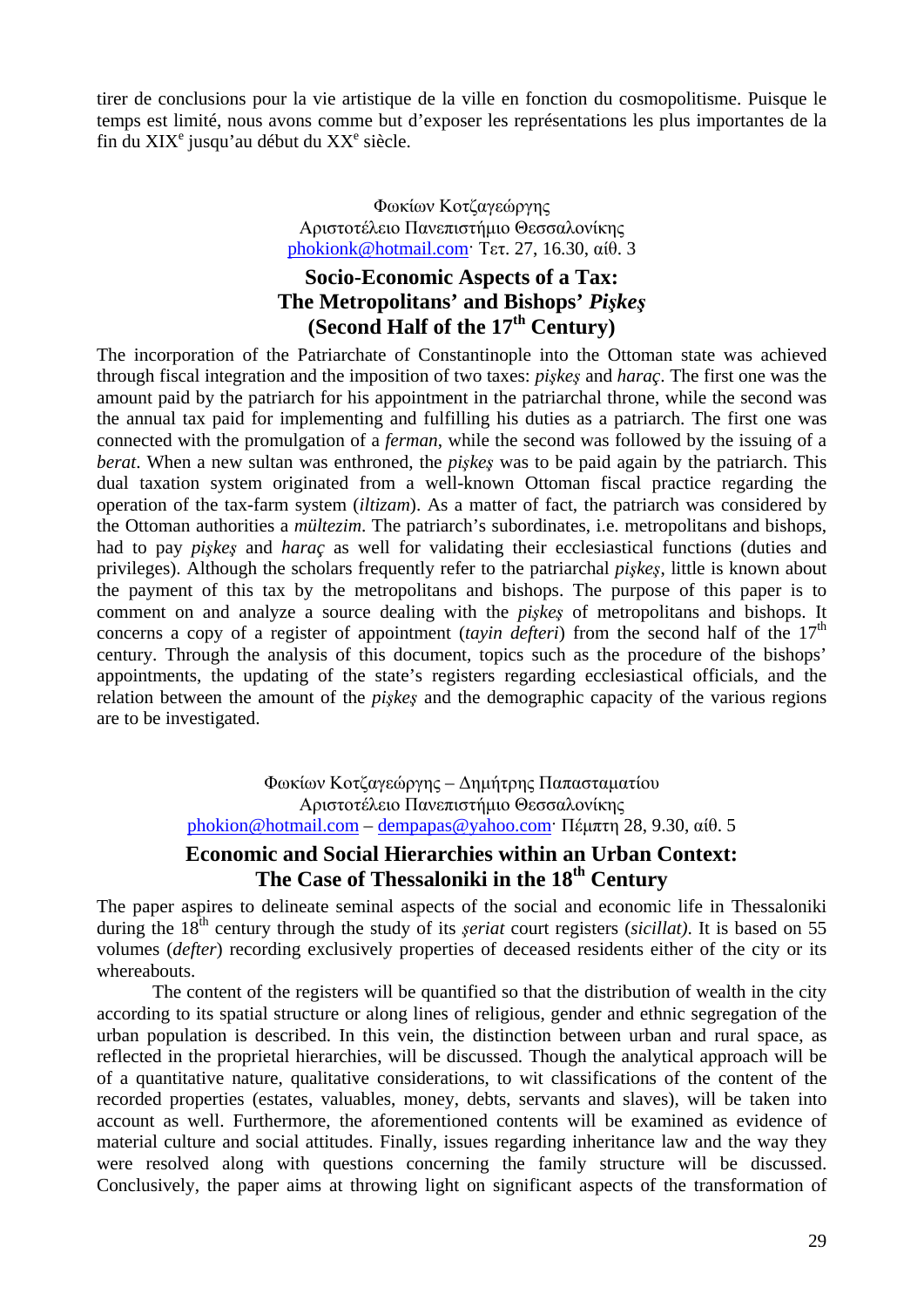Thessaloniki during the  $18<sup>th</sup>$  century into a population unit with a more integrated urban character.

#### Ηλέκτρα Κωστοπούλου Πανεπιστήμιο Κολάμπια ik2307@columbia.edu· Κυρ. 1, 14.30, αίθ. 9

# **Sovereignty Laws: The Secular Conception of the Religious in the Fin-de-Siècle Ottoman Mediterranean**

This presentation will focus on the reshaping of the notion of the religious community and the introduction of new concepts of communal law in three different Ottoman provinces in the second half of the 19<sup>th</sup> century: Crete, Cyprus, and Lebanon. This analysis is part of a broader project aiming at the creation of a larger methodological scheme for the comparative study of the Ottoman Autonomous Provinces. The specific goal here is to compare a number of provincial laws that were produced by the Ottoman, British, French, and/or local authorities regarding the autonomous provinces of Crete, Cyprus, and Lebanon. What did autonomy mean in each case and from the point of view of each power? What role did religion play in the reconceptualization of the local? What did the concept of the religious community stand for from a legal and administrative perspective? To what extent was Ottoman sovereignty – actual or metaphorical – maintained over the provinces in question after the proclamation of autonomy? What did the reshaping of collective ideologies mean for the individual lives of the people involved in this process? Undoubtedly, the above questions cannot be answered by the mere examination of a few administrative sources. Thus this presentation's only goal remains to use a few indicative examples in order to examine what religion stood for in the universe of Ottoman Autonomous Provinces; and investigate how imperial sovereignty became the catalyst for the creation of modern notions of the 'religious' in the Eastern Mediterranean at the turn of the  $20<sup>th</sup>$  century.

> Σοφία Λαΐου Ιόνιο Πανεπιστήμιο laiou@ionio.gr· Παρ. 29, 16.30, αίθ. 3

# **Patronage Networks in the Aegean Sea,**  End of the 18<sup>th</sup> – Beginning of the 19<sup>th</sup> Century

The paper demonstrates the interconfessional political and economic cooperation between high Ottoman officials and Christian *reaya* in the end of the  $18<sup>th</sup>$  and beginning of the  $19<sup>th</sup>$  century. The examination of this collaboration is a part of a larger project aiming to investigate the ways certain groups of the Christian *reaya* were integrated into the Ottoman political and economic system during this period.

The paper will focus on the case of Georgios Voulgaris, co-captain in the flagship of the Ottoman fleet and later *baş kocabaşı* of the Aegean island of Hydra (Çamlıca adası), and his relationship with the *kapudan paşa* Küçük Hüseyin Paşa, as revealed in archival material from the Başbakanlık Osmanlı Arşivi and in the private Ottoman archive of Voulgaris (located in the Historical and Ethnological Society of Athens). First, the terms of their economic cooperation will be examined; these included loans, the granting of ships, help with the sale of commodities, as well as investment in land. Then the paper will continue with the demonstration of the political characteristics of this cooperation within the larger framework of patronage networks. Georgios Voulgaris was a prominent member of the local society of Hydra/Çamlıca, who defended the state interests and was rewarded by the Sublime Porte for his stance.

On the other hand, Küçük Hüseyin Paşa is known for his innovative measures aiming to the better functioning of the Ottoman fleet as well as for his entrepreneurial activities, availing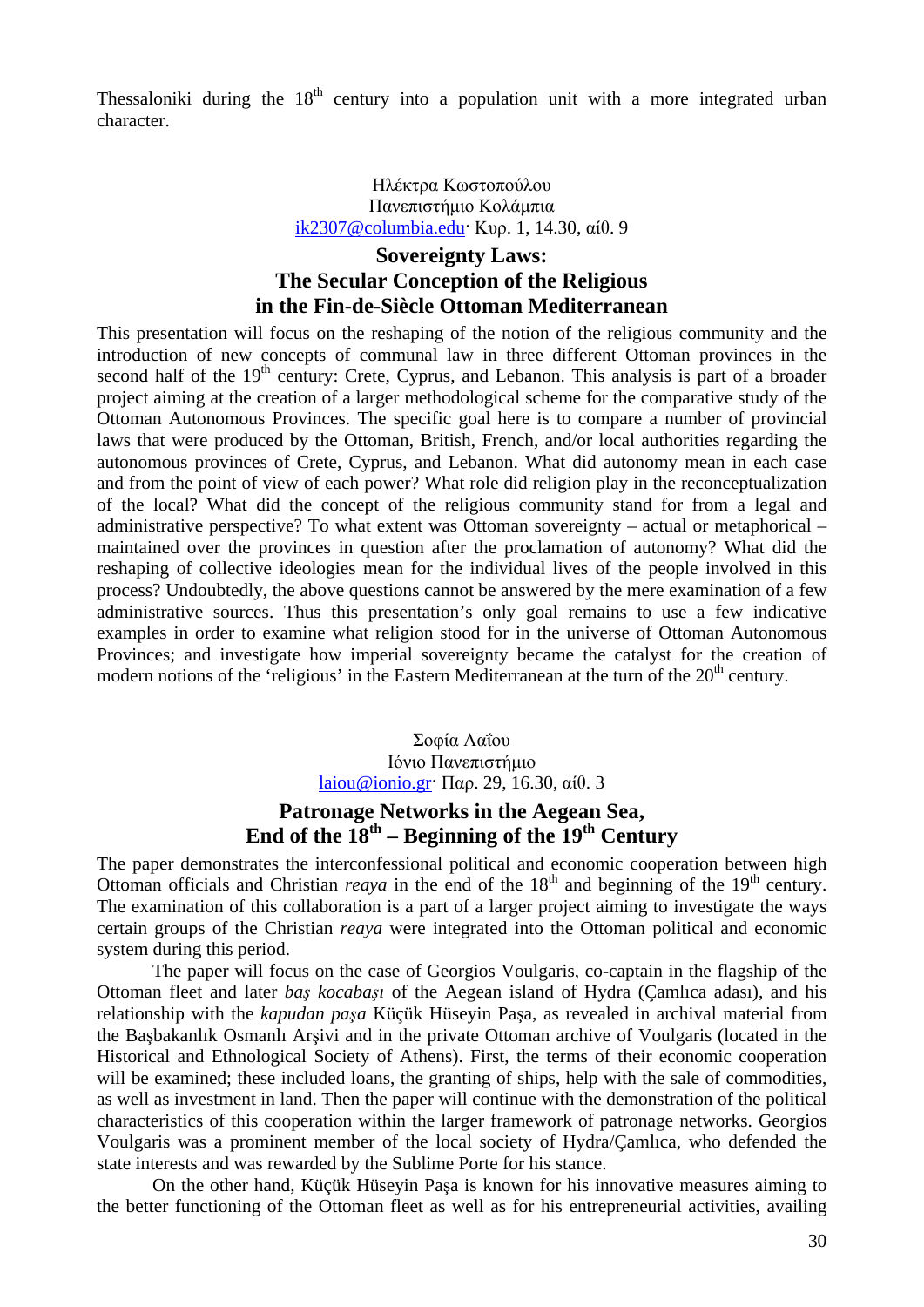himself of the opportunities his office offered to him. In this respect, the collaboration of a prominent member of the society of Hydra was necessary for both aspects of his activity, while Voulgaris' social position was strengthened through his communication with the higher Ottoman echelons.

#### Δημήτρης Λούπης Πανεπιστήμιο Χάρβαρντ dloupis@fas.harvard.edu· Παρ. 29, 11.30, αίθ. 1

# **A Building for All Purposes: Functions of the T-Shaped Edifices under Evrenos in the Early Ottoman Balkans**

The reverse T-shaped edifices of the so-called *zaviye*-*imaret* type were constructed in the Ottoman world in a period from the last quarter of the  $14<sup>th</sup>$  to the mid  $16<sup>th</sup>$  century. This paper focuses on the extant buildings of this sort commissioned by the *akıncı* leader Evrenos and his immediate descendants in the Balkans, more specifically in Komotini and Genitsa in Northern Greece. These buildings, run by military patrons, served the various needs of a nascent power in newly conquered areas. Religious, residential, and administrative functions were taking place simultaneously in order to respond to the pragmatic realities of the early Ottoman Balkans.

> Ανδρέας Λυμπεράτος Ινστιτούτο Μεσογειακών Σπουδών/Ι.Τ.Ε. lyberatos@gmail.com· Πέμπτη 28, 9.30, αίθ. 3

# **Proto-Globalization and National Politicization in Late Ottoman Thrace: The Case of Stenimahos (İstanimaka)**

Despite its never becoming part of the Greek state, the rural town of Stenimahos (İstanimaka, today Asenovgrad in Bulgaria), situated in Northern Thrace near Plovdiv (Filibe), supplied in the 19<sup>th</sup> century hundreds of men who fought on several occasions for the Greek national cause and acquired the fame of brave defenders of 'Hellenism'.

The paper will explore the initial stages of this national politicization of the Greek Orthodox population of Stenimahos and the forging of a special relationship to the Greek state and nationalism during the Tanzimat period. The combined influence of tax reforms entailing heavier taxation in the aftermath of the Crimean War and instabilities caused by the integration of local agriculture in the expanding capitalist world market brought local producers (occupied predominantly in viticulture and cericulture) in a critical position. Living in a period which was equally turbulent from a political point of view, as it was marked by the advent of the Greek-Bulgarian nationalist conflict and the parallel efforts of the Ottoman state to secure the integration and loyalty of the non-Muslim subjects of the Empire, a part of the Greek Orthodox population of Stenimahos adopted strategies (temporary migration and Greek nationality acquisition) which brought them in severe conflict with the Ottoman authorities and well into the bossom of the Greek state and nationalism.

The socio-political phenomena discussed in the paper could be meaningfully analysed as symptoms of the specific processes of peripheralization and crisis associated with the participation of the Ottoman society and polity in the first wave of globalization during the  $19<sup>th</sup>$ century.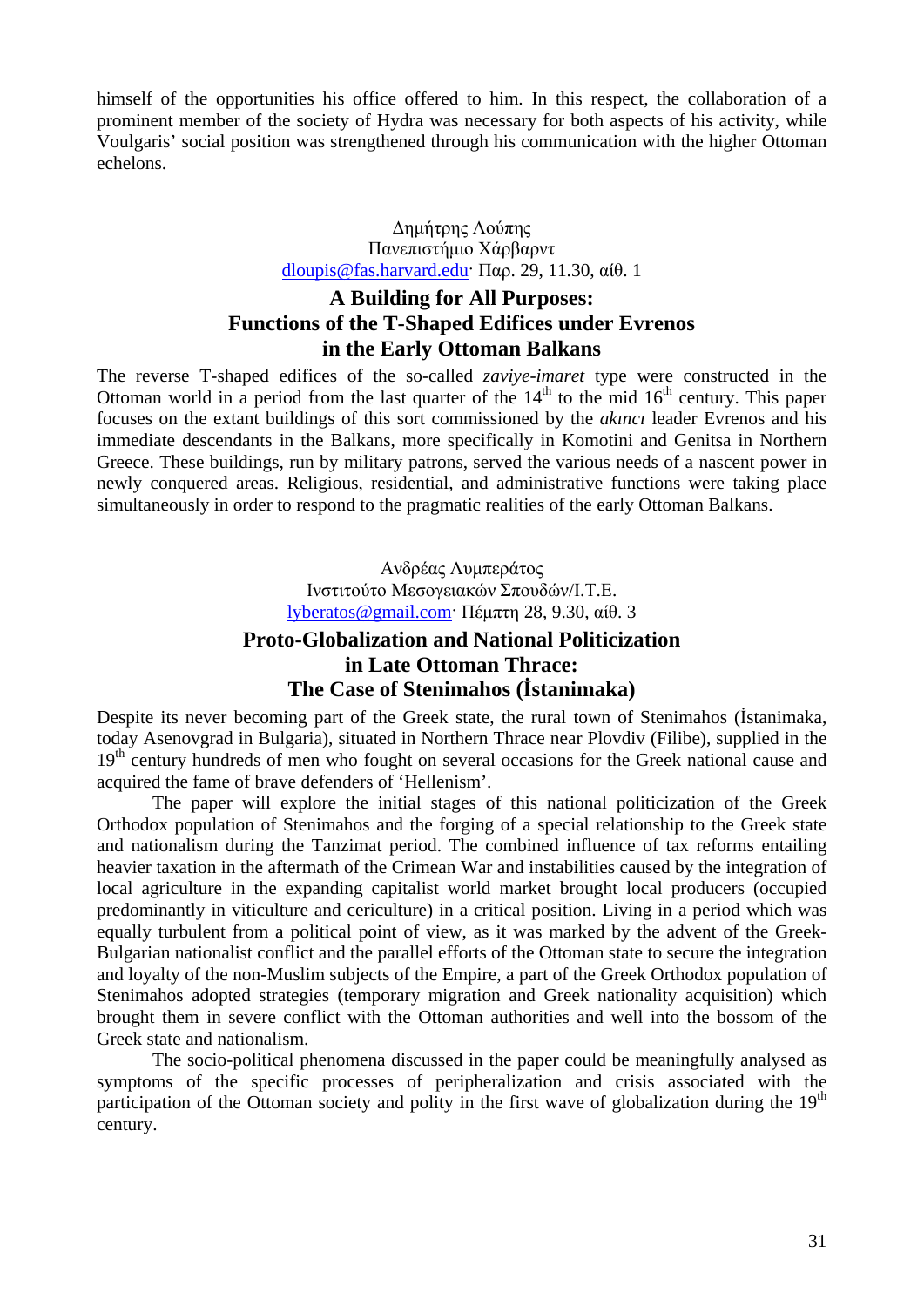Μιχάλης Ν. Μιχαήλ Πανεπιστήμιο Κύπρου michaelm@ucy.ac.cy· Πέμπτη 28, 14.30, αίθ. 3

# **Revolts, Demands and Reaction in an Era of Uncertainty in the Ottoman Periphery: The Three Revolts of 1833 in Cyprus**

Three revolts in Cyprus during the year 1833 are being analysed in this paper in an effort to study the Ottoman framework a few years before the important changes brought by the Tanzimat reforms on an island of the Ottoman periphery such as Cyprus. The revolt in Larnaca in March, associated with the name of Nicolas Theseus, the revolt of the Giaur Imam in the area of Paphos and the revolt of the Kalogeros (monk) in the area of Karpass during the summer of 1833 reveal the major questions facing Cyprus Ottoman society during this period. The correspondence between the local and the central Ottoman administration, the letters of the Archbishop of Cyprus to the Ecumenical Patriarch in which he describes the revolts, and the letters of the French consul in Larnaca in which he also describes the revolts but in complete contradiction with the remarks of the Archbishop, provide sufficient information regarding the sources of these three revolts.

The questions raised by the analysis of these three revolts are several and complex. First and foremost, why did the revolts begin in the first place, and what were the demands of the revolted people and their leaders? What was the reaction of the local Ottoman administration and the central administration as well? What can we conclude by the directions given by the central administration in Istanbul regarding the revolts and the return of the island to normality? Additionally, did these parallel revolts on a small island indicate something more than the usual uprising when the tax burdens were increased? Lastly, why are these revolts the last revolts with the common participation of Muslims and non-Muslims in Cyprus?

> Κωνσταντίνος Μουστάκας Πανεπιστήμιο Κρήτης – Ινστιτούτο Μεσογειακών Σπουδών/Ι.Τ.Ε. moustakas@phl.uoc.gr· Πέμπτη 28, 11.30, αίθ. 3

# **The Myth of the Byzantine Origins of the Osmanlis: An Essay to Interpretation**

The genealogical myths of the Ottoman family in their political and ideological implications have received proper attention in modern scholarship. It suffices to notice Prof. Imber's study in the 1980s. Yet, a particular version attributing to Osman a byzantine ancestry, that is present in a few Italian and Greek texts of the 16<sup>th</sup> century, has not been discussed by Ottomanists. The aim of the present paper is to trace and put in context the origins of this genealogical version, as well as to propose possible interpretations in terms of its political purposes.

> Γεώργιος Πάλλης ΥΠ.ΠΟ.Τ, 24<sup>η</sup> Εφορεία Βυζαντινών και Μεταβυζαντινών Αρχαιοτήτων gnpall@yahoo.gr· Πέμπτη 28, 14.30, αίθ. 5

# **The Settlement of Mendenitsa (Modoniç), Central Greece: Archaeological Evidence for a Local Ottoman Pilgrimage Center**

In 1414 the Ottoman troops of Mehmed I conquered the Castle of Mendenitsa, the capital of the Crusader marquisate of Budonitsa, which is located in the eastern part of Central Greece, close to the North Euboic Gulf's coastline. This small city was built on a hill overlooking both the coastal and the sea route to southern Greece. During the Ottoman times, Mendenitsa (then known as Modoniç) prospered, as it continued to be a local administrative center, the seat of a *kaza*. At the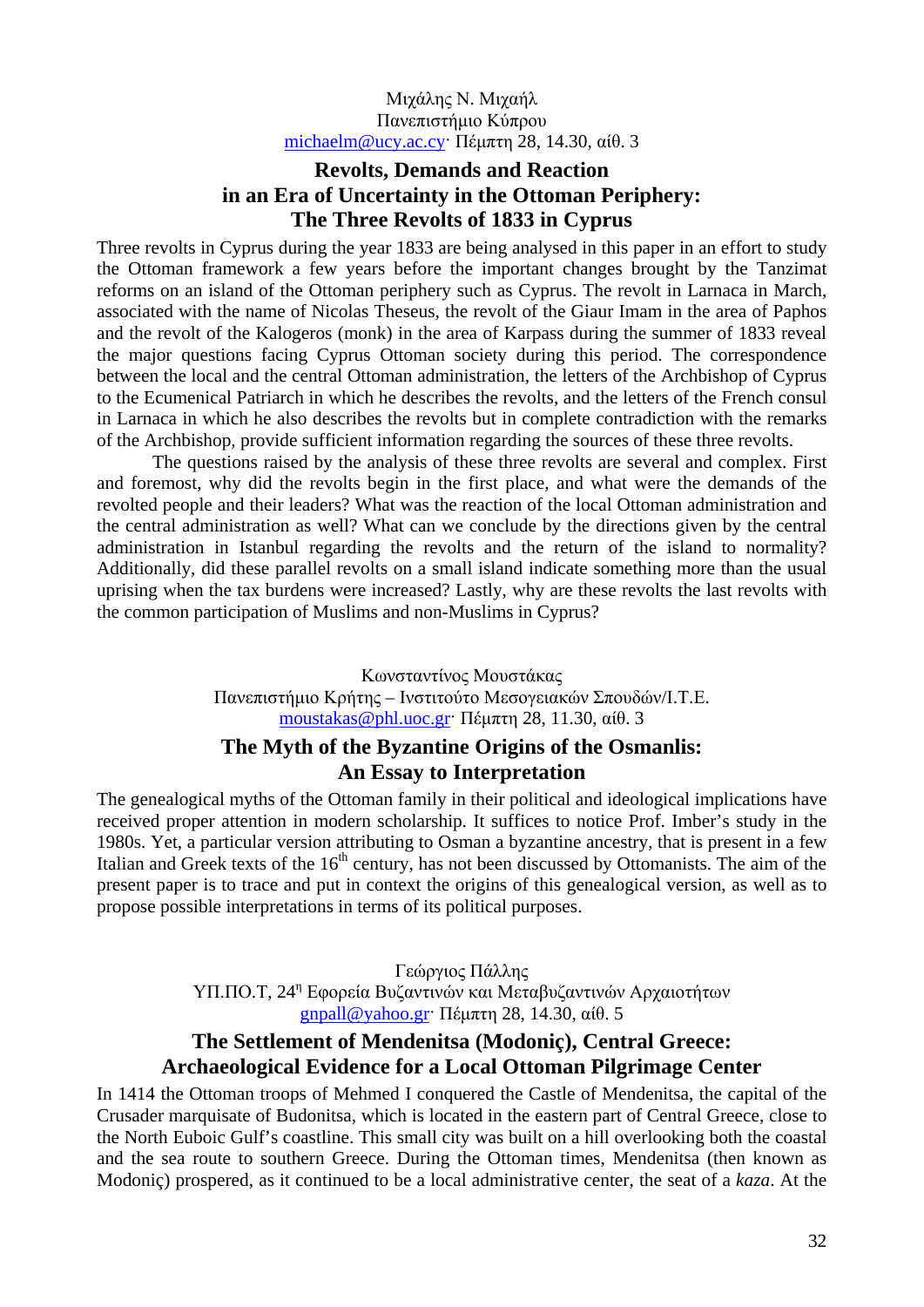same time, it was a place of Muslim pilgrimage, which was developed around the *türbe* of Veliyullah Baba. The settlement remained under constant Ottoman rule until 1821.

*Tahrir defterleri* is the main historical source for Ottoman Modoniç. According to them, the city reached its peak in the early  $16<sup>th</sup>$  century, with a population of 56 Muslim and 237 Christian households. Further evidence about the settlement's state is to be found in the work of Evliya Çelebi, who gave the fullest description of the place in the  $17<sup>th</sup>$  century.

After suffering serious damage, during the Greek War of Independence, and even later, during World War II, the Ottoman past of Mendenitsa is not easy to be traced in the modern village. Fortunately, archaeological evidence allows us to reconstruct the picture of the Ottoman settlement, which extended in and south of the old Crusader castle. The *extra muros* quarter consisted of large houses surrounded by gardens, whose substructures still exist in some cases. This is where the mosque of Modoniç was also located. A recently discovered deserted bath house could be identified with the one mentioned by Çelebi. There are no visible remains of the Bektashi *tekke* complex that included the tomb of Veliyullah Baba. Spolia of inscriptions and architectural members of Ottoman style come from cemeteries and lost buildings of the same era.

Κωνσταντίνος Παπαστάθης – Ruth Kark Εβραϊκό Πανεπιστήμιο Ιερουσαλήμ konstant.papastathis@mail.huji.ac.il – mskark@mscc.huji.ac.il· Παρ. 29, 9.30, αίθ. 3

# **The Effect of the Young Turks Revolution on Religious Power Politics:**

#### **The Case of the Orthodox Patriarchate of Jerusalem (1908-1910)**

The aim of the paper is twofold: i) to critically assess the socio-political crisis within the Orthodox Church of Jerusalem that arose between the Greek hierarchy and the Arab laity concerning the implementation of a new regulatory framework of patriarchal operation, according to the Young Turks Constitution; and ii) to examine the subsequent internal conflict within the ecclesiastical bureaucracy and its ideological and political connotations.

The first question has deep historical roots (Katz & Kark, 2005 & 2007). From the 19<sup>th</sup> century onwards the Arab lay community demanded emancipation from Greek religious (and economic) control that was perceived as cultural imperialism. Their claim was rejected by the hierarchical apparatus in the name of the invented equation between 'Hellenism' and 'Orthodoxy', which was an expression of a 'hegemonic' strategy to maintain its institutional dominance.

The restoration of the Constitution (1908), following the Young Turks' Revolution, afforded the opportunity for a more liberal modification of the religious administration with the participation of the laity in the decision-making process. The refusal of the hierarchy, however, which perceived any change as a threat to its absolute power and national composition, led to the Arab Orthodox uprising. The effort of Patriarch Damianos to proceed to negotiations was repudiated by the hierarchy and led to his dethronement by the Synod. Damianos, however, with the support of the Arab laity and its Russian protector managed to re-establish his authority, assenting to the adoption of the so-called Turkish Order (1910) that stipulated the establishment of a Mixed Council for the management of patriarchal affairs.

We provide a contextual historical account of the associated events, sketching out the social considerations, the cultural stakes and the political goals of the key players involved in these interconnected crises. This conflict was strongly influenced by the issue of administration/ownership of vast patriarchal land and properties, and by the broader process of nation-building and secularization within the Orthodox commonwealth in the late Ottoman period.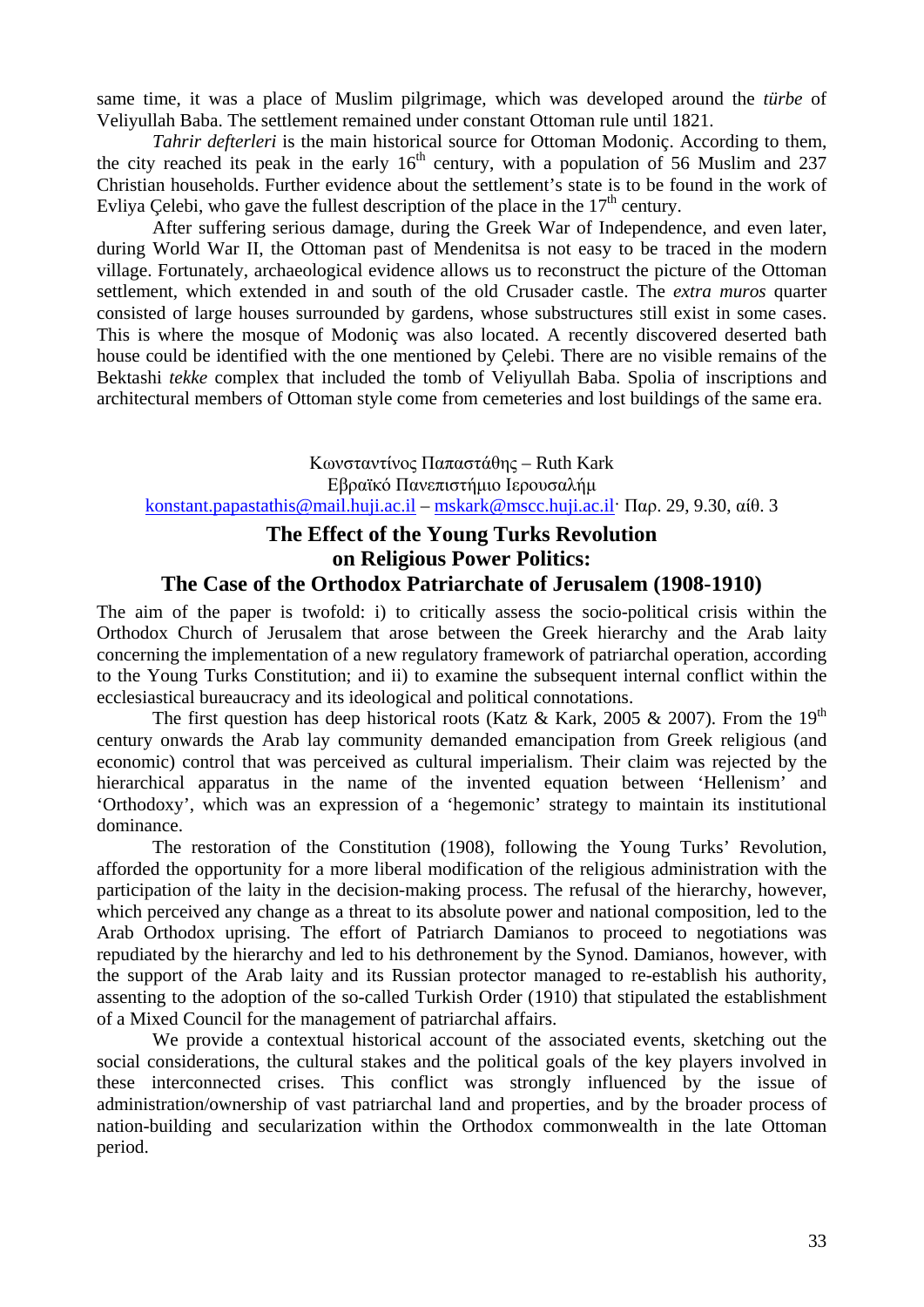#### Κατερίνα Παυλοπούλου Πανεπιστήμιο Αθηνών pavlocathy@gmail.com· Κυρ. 1, 9.30, αίθ. 5

# **Identity and Modernization Issues through the Eyes of an Employee**

In the late Ottoman Empire era different kinds of *salname*s (yearbooks) began to appear in order to register the different services of the Empire. *Vilayet salnameleri* is a category of the aforementioned which consists in a document compiled by registers of the Ottoman administrative mechanism in the *vilayet*s. Those yearbooks contain various information related to domains such as: administration, education, army, population, regional production, revenues and expenses, etc. Assumingly, the rather 'boring' bureaucratic task of those yearbooks' renewal with itemized descriptions was assigned to employees.

However, during Abdülhamid's period, in 1906-1907, in the *Vilayet salnamesi* of Salonica, just before the revolution of the Young Turks, the data on the *vilayet,* usually presented in tables, were flourished by texts. Adil, the assigned employee, seems to have rather enjoyed his mission! What does modernization mean to an Ottoman employee? Should a highly expressed need for development and modernization be translated as a will to break the barriers of the past?

At the same time, the creation of nation-states in the Balkans raises the question of identity in the area creating conflicts between ethno-religious groups. Each group strives to prove its dominant presence in the area by faulting population elements in order to assert rights for schools and religious temples. While the wind of changes blows in the Ottoman Empire, conflicts between Ottoman and Turkish identities are inevitable. Could this 'wind of changes' be depicted in an official document?

#### Μαρία Σάρδη

Πανεπιστήμιο Λονδίνου, Σχολή Ανατολικών και Αφρικανικών Σπουδών (SOAS) sardimaria@hotmail.com· Παρ. 29, 16.30, αίθ. 9

# **The Role of Textiles in Ottoman-Mamluk Relations, Politics and Religion**

The roles of textiles in medieval Muslim societies were manifold and went beyond their utilitarian nature. Sumptuous fabrics were used in royal protocol and supported political and religious statements. In terms of Ottoman-Mamluk relations, textiles were often used as diplomatic gifts imbued with political messages. Furthermore, woven items of an exceptionally sacred character, the *kiswa*, the sacred cover of the Kaaba in Mecca, and the *mahmal*, the ceremonial palanquin used to carry the cover to Mecca for the annual *hajj*, served as symbols of the political and religious authority of the Ottoman and Mamluk sultanates.

This paper will compare the role of textiles in Ottoman and Mamluk court life and ceremony based on contemporary sources and the evidence of chroniclers. It will examine fabrics exchanged as diplomatic gifts, the criteria for preferring certain textiles over others and the different messages they conveyed. A series of Ottoman religious fabrics, originally introduced by the Mamluks, will be discussed. Emphasis will be placed on the political and religious role of the *mahmal* and the *kiswa* in Mamluk and Ottoman societies; surviving examples will be examined in detail with a view to presenting their stylistic and technical evolution. By discussing the only surviving Mamluk *mahmal*, presently in Istanbul, and the earliest extant Ottoman *kiswa* – looking rather un-Ottoman in style – I will attempt to trace how Mamluk religious fabrics influenced their Ottoman counterparts. To this aim, unpublished textiles, mostly from the collection of the Benaki Museum in Athens, will also be used as comparative material.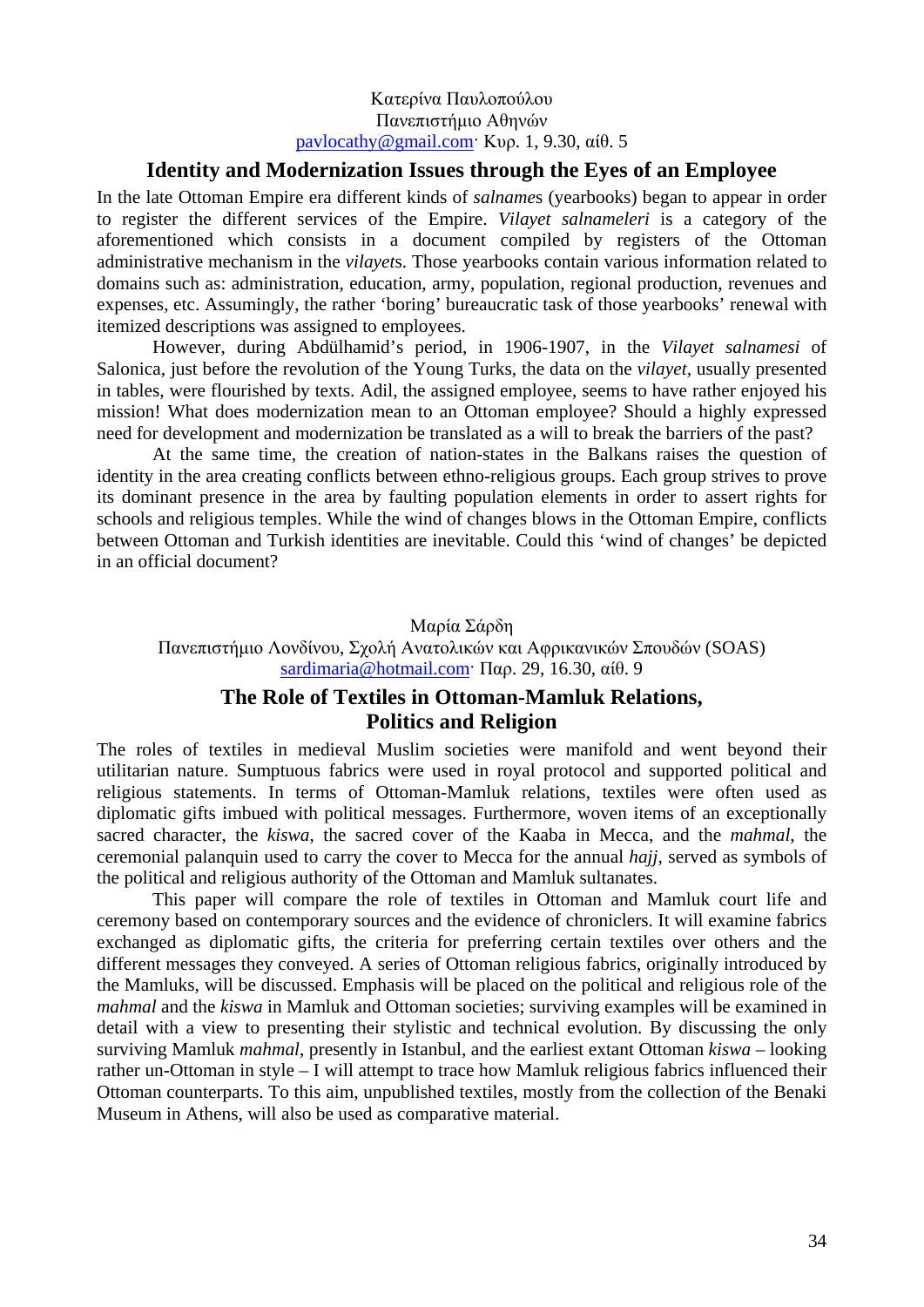Μαρίνος Σαρηγιάννης Ινστιτούτο Μεσογειακών Σπουδών/Ι.Τ.Ε. marinos\_sar@yahoo.com· Παρ. 29, 11.30, αίθ. 3

# **"Pleasure is a Private Business": A Preliminary Approach to Leisure in Ottoman Mentality**

During the last two decades, several new subjects have been added to the field of Ottoman studies: apart from the material realities, i.e. economic, social and political structures, now mental categories, which can be described under the term 'mentality', begin to form an object of research.

As a case study, I propose here leisure; to be more concrete, patterns that socially (i.e. through moral norms, cultural restrictions and model behaviors) define the disposition of one's spare time. Emphasis will be given to the perception of time, as, for instance, in the common case when an author advises the reader on how he should divide the day to parts devoted to different activities. For the study of Ottoman conceptions of time, an analysis of three 'leisure' fields can be very helpful: namely, the function of coffeehouses, since they constitute a space of leisure and idleness *par excellence*; attitudes toward games and 'vain' occupations of every kind; thirdly, the special time of festivals, which crosses between the public and the private life, but also between working and leisure time. Different models of consumption vs. asceticism, loneliness vs. sociability, introvert vs. extrovert behaviour, were dominant among different 'target groups' and were exposed according to every author's and expected audience's social and/or ideological standing.

A wide array of sources, including moralist works, advice literature, historiography, 'encyclopedic' works, self-narratives (diaries, travelogues), collections of *ulema* and poets' biographies, literatüre, etc., can be used in order to illustrate the patterns dominating leisure behaviour. The time-span of the study will cover late  $16<sup>th</sup>$  to early  $18<sup>th</sup>$  centuries, a period of deep transformations in Ottoman society and culture, and will try to follow the changes these transformations inflicted on traditional leisure patterns.

> Εμμανουήλ Σειραγάκης Πανεπιστήμιο Κρήτης seiragakis@phl.uoc.gr· Κυρ. 1, 14.30, αίθ. 5

#### *Leblebidji Hor-Hor Agha***, a Glorious Ottoman Peddler**

This paper will follow the fascinating history of an operetta composed in the Ottoman Empire during the second half of  $19<sup>th</sup>$  century and the different phases its stage life went through until 1923, although this is only a part of its glorious stage life which continues even today.

As a play of Armenian authors, it became the favorite of the Armenian 'millet' with an aim to transmit encrypted messages of independence. While travelling in Greece, it affected dramatically music and theatre life there as it became the link between Western artistic and domestic traditional music and theatre. Mingling such elements, as well as beloved legend figures as Köroğlu, it soon became so popular that its arias and duets could not be distinguished from the traditional songs of the Aegean.

After it was staged in Paris (1887), an adaption of it became a smash hit in London's West End (121 perfs.). A French emigrant from Smyrna in collaboration with an English businessman thought a play from the East would be ideal for Victorian London. As musician partner they recruited a Greek composer, Napoleon Lambelet, who also knew the play from Athens. Among its spectators were George Bernard Shaw and James Joyce. The latter presented Molly Bloom in his famous *Ulysses* covered with a veil, a yashmak. Under this new title (*Yashmak*) the play served now as something more than the Orientalism that featured throughout  $19<sup>th</sup>$ -century Europe. It had passed to the stage of Colonialism presenting Constantinople as a city of brutal inhabitants, where the 'Gaiety Girls' bring erotic sense and innovating feminist manners, which are adopted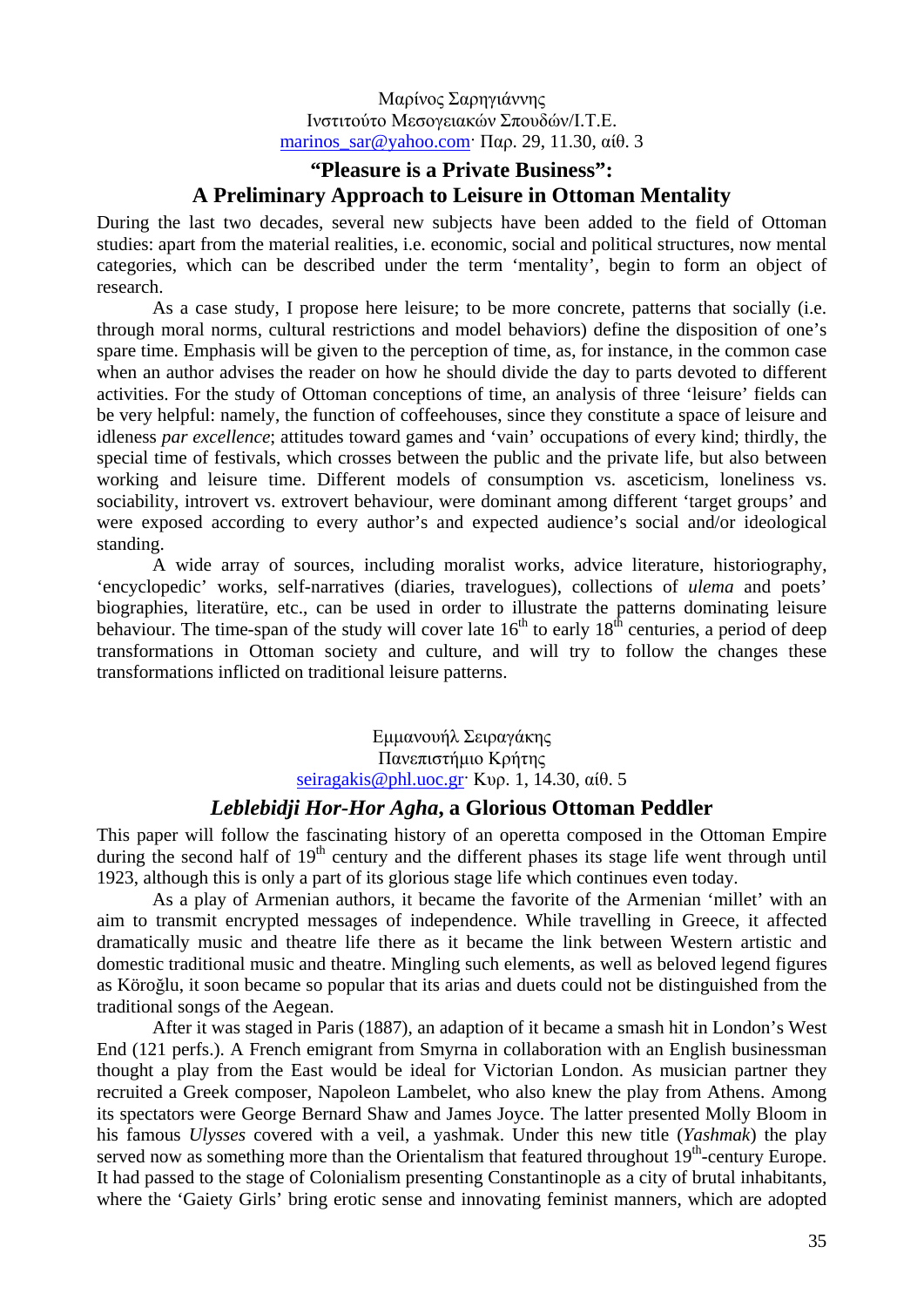by the Sultan himself.

The play arrived in Vienna (1911) and, owing to Greek, Armenian and Turkish troupes, it became extremely popular throughout the Balkans.

#### Μαρία-Χριστίνα Χατζηιωάννου Εθνικό Ίδρυμα Ερευνών marstina@eie.gr· Παρ. 29, 9.30, αίθ. 7

# **Wearing and Trading the Fez in an Ottoman-Mediterranean Context**   $(18^{th} - 19^{th} \text{ C.})$

My paper focuses on the intra-Mediterranean trade links and cultural bonds in two regions of the Ottoman Empire: Greece – its southwestern part, Peloponnesus – and Tunisia, addressing the embedded cultural heritage between a Christian and a Muslim region under the same political authority, the Ottoman Porte. In the pre-industrial period of Mediterranean exchanges, geographic vicinity and economic complementarity were strong assets in the creation of capitalistic enclaves, which were nourished by the common consumption of everyday use items. In the intricate relation between the two Mediterranean regions, *corso* constitutes an intervening filter of understanding between them. The Western-created term *Barbaria*, dictated by the perception of the dangerous image of the *barbarian corso*, leaves its place to a Greek adjective, *barbareziko*, indicating the place of origin of a luxurious item of wearing apparel, the fez. Caps and fezzes were common to Christian and Muslim populations and their spread consumption created a vast arena of entrepreneurial opportunities from trade to manufacturing, overlapping religious and ethnic differences, strengthening and strengthened by cultural bonds. A basic argument here is in what ways cultural features and geographical vicinity can provoke, facilitate, and energize trade links.

The main sources of the paper are the private papers of the Efessios merchant house, and secondary sources.

> Αντώνης Χατζηκυριάκου Όμιλος Ιστορικού Διαλόγου και Έρευνας antonis.hadji@gmail.com· Πέμπτη 28, 14.30, αίθ. 3

# **Urban-Rural Relations in an Ottoman 'Miniature Continent': Advance Purchase and Forward Contracts in 18th-Century Cyprus**

The paper studies financial and commercial networks and systems as a facet of urban-rural relations. The main unit of analysis is the forward contract (Tk. *selem*, Ar. *salam*), a type of advance purchase of cash crops connected to  $18<sup>th</sup>$ -century economic and social transformations induced by the dynamics of world trade. These will be studied with reference to Cyprus, an island categorised by Braudel as a 'miniature continent' and a Mediterranean junction of commercial activity.

Existing research indicates that advance purchase existed throughout the Ottoman Empire and was an intrinsic part of capitalist transformations. Growing interest in world history highlights futures markets for grains in the  $19<sup>th</sup>$  century as a key dynamic in the emergence of global markets. While existing knowledge shows that advance purchase was a process connected to modern economics, there is little detailed statistical analysis of  $pre-19<sup>th</sup>$ -century quantitative data. The paper is an initial attempt to fill this gap by focusing on this particular aspect of economic relations.

My research suggests that forward contracts were an important feature of  $18<sup>th</sup>$ -century urban-rural relations and constituted complex financial systems of wealth accumulation. Some isolated, and probably out-of-the-ordinary, cases indicate that profit margins for merchants could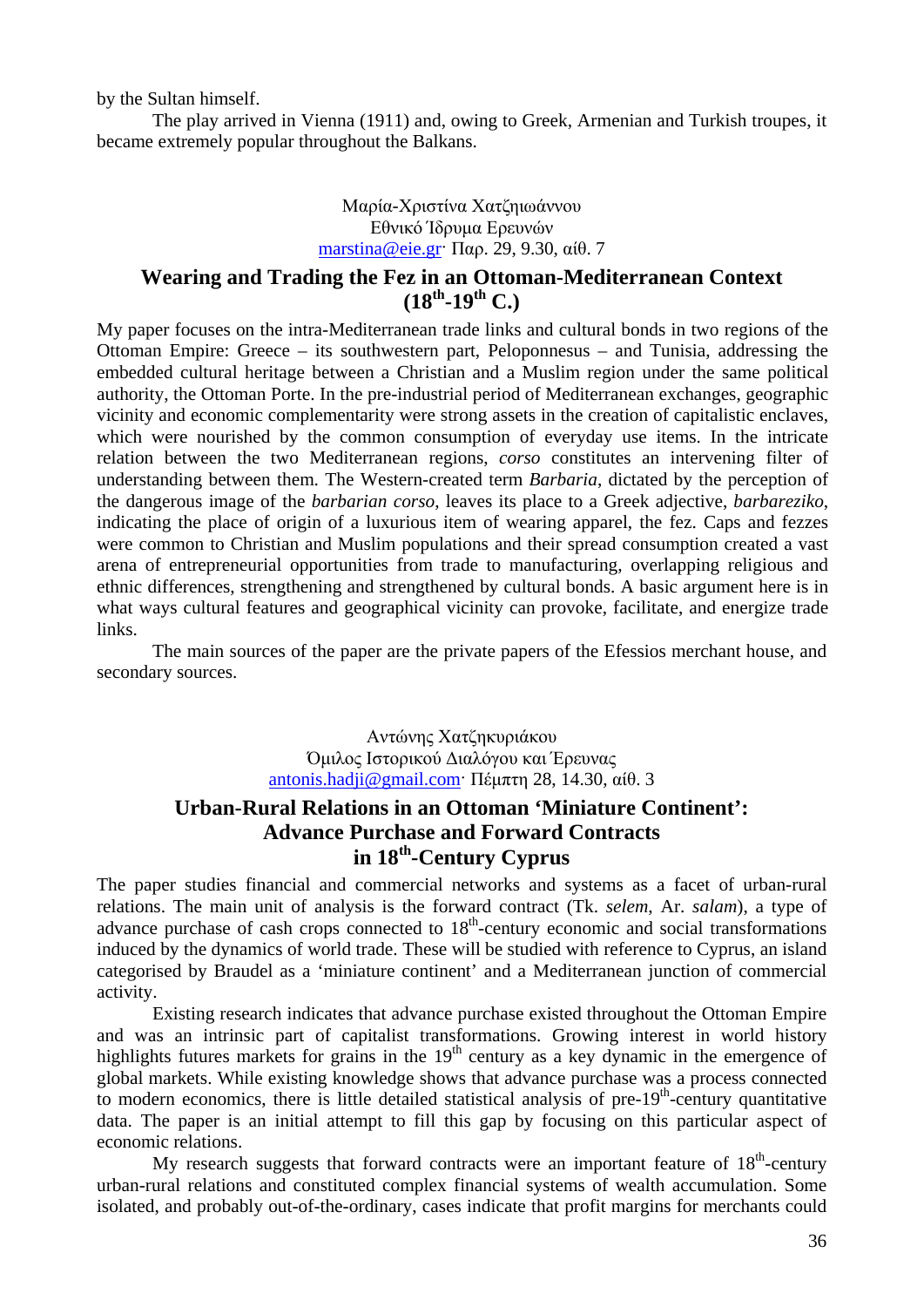be as high as 266%. Moreover, forward contracts entailed the interplay of financial and commercial relations and the manipulation of existing monetary conditions that allowed local merchants to turn both a high rate of inflation and the declining silver content of the Ottoman currency to their benefit. Merchants-cum-moneylenders were able to lend money during a period of high inflation and ensure the full return of interest by receiving the payment in kind. Concurrently, they were able to rid themselves of debased Ottoman currency and re-sell the cash crops to European merchants in exchange for more valuable currency.

> Ευάγγελος Χεκίμογλου Εβραϊκό Μουσείο Θεσσαλονίκης ehekimoglou@gmail.com· Παρ. 29, 9.30, αίθ. 1

# **The Orthodox Christian Poor and Pauper Families**  in Thessaloniki  $(18^{th} - 19^{th} C)$ : **How Many and How Strong They Were?**

Unpublished and published Ottoman tax registers, and Greek communal archives from the  $18<sup>th</sup>$ through the  $19<sup>th</sup>$  century, provide sufficient data for a quantified evaluation of the social differences between the members of the Orthodox Christian community of Thessaloniki. The income stratification and the diversified occupational patterns are the two essential parameters, provided by the registers, to form an image of the social differences in Thessaloniki of the  $19<sup>th</sup>$ century. This image reveals a stratum of poor families, which grew proportionally bigger as time passed, while a rather stable and narrow stratum of paupers retained. The poor families were newcomers, or older residents who worked without profit in obsolete industries, as the growing imports of European merchandise paralyzed the traditional guilds.

The craftsmen tried to make the Orthodox community to pay for the establishment of new, free-to-attend schools, in order to secure that their children would obtain sufficient knowledge to work in the modern economic context as clerks or teachers. But the communal election system kept the poor Christians away from the administrative offices of the Orthodox community; it is worth saying that every amendment of the election system tended to make the barriers-to-entry higher for the poorer Christians, excluding them from the decision-making mechanisms. In the 1880s, due to the unexpected help of the Orthodox Church, the poor craftsmen took over the reins of power. And then a quasi-civil war took place, which lasted for almost thirty years, until the end of the Ottoman era of Salonica (1912).

> Nurcan Abacı Πανεπιστήμιο Ουλουντάα nurcanabaci@gmail.com· Παρ. 29, 14.30, αίθ. 9

#### **Hz. İsa Kadı Mahkemesinde: Bir Kanıt Olarak Müslüman ve Hristiyanların Yemin Etme Süreçleri**

Bir haklaştırma kurumu olarak Osmanlı mahkemesinin işleyişi üzerine bilgilerimiz son yıllarda biraz arttı. En azından genel hatları ile hukuki bir sorun nedeni ile mahkemeye başvuran kişilerin izledikleri yolu biliyoruz. Bildiri çerçevesinde üzerinde duracağım konu, mahkemeye gelen ancak ne yazılı ne de sözlü kanıtı olmayan davacı ve davalıların iddialarını kanıtlama ya da reddetme için başvurdukları "yemin etme"dir.

Osmanlı dönemi hukuk uygulamaları çerçevesinde herhangi bir kanıt olmaması durumunda davalının yemin etmesi suçsuzluğunun kanıtı olarak kabul edilirdi. Bu tür bir uygulamada ilk akla gelen suistimal ihtimalidir. Herhangi bir nedenle kayba uğramak istemeyen kişinin rahatlıkla yemin edebileceği varsayılır. Ancak karşı karşıya kaldığımız kayıtlardan bazıları bize, kişilerin "yalancı" olarak tanınmak yerine cezayı kabul ettiklerini gösteriyor. Bu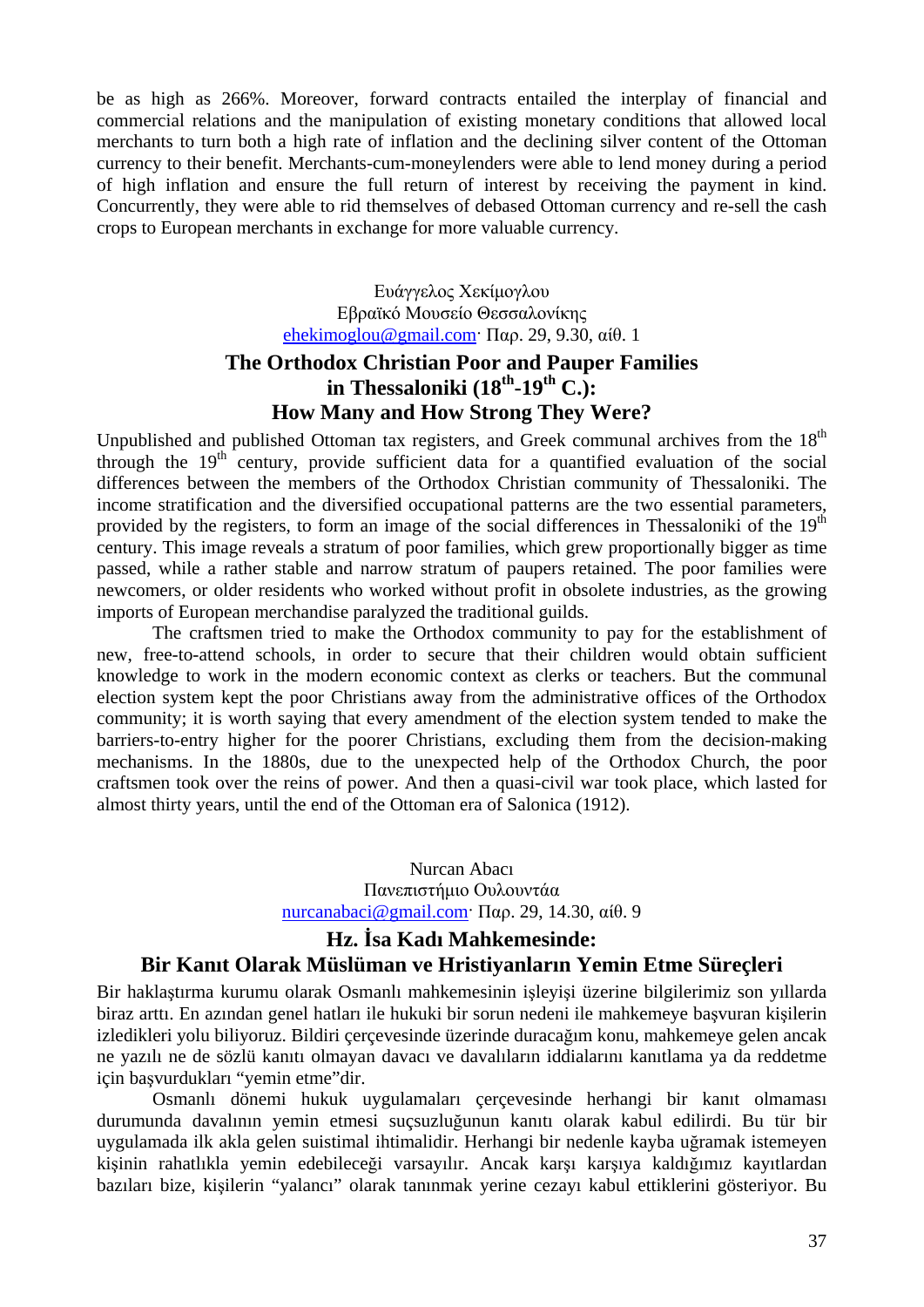tutum hem Müslüman hem de Hristiyanlar için geçerlidir. Hatta gayrı müslimlerin şer'i mahkemelerde Hz.İsa üzerine ettikleri yeminin kabul edildiğini gösterir örneklere rastlanır.

Panelin genel problemi çerçevesinde bu tutumun var olan güçlü bir sosyal kontrole işaret ettiğini savlıyoruz. 17. ve 18. yüzyıl Osmanlı uyrukları için, isimlerinin etrafında söze dayalı oluşacak olumsuz sıfatlar içeren "hale" yerine, mahkemenin vereceği cezaları üstlenmek daha tercih edilen bir tutumdur. Bildiride bu süreci belirleyen faktörler üzerinde durulacaktır.

> Butrus Abu-Manneh Πανεπιστήμιο Χάιφα butrus@research.haifa.ac.il· Κυρ. 1, 9.30, αίθ. 5

#### **Mehmed Rashid's Tenure in Syria (1866-1871)**

In 1864 the Sublime Porte enacted the Vilayet Law. Following that, it united the Province of Sidon, the seat of which was Beirut, with the province of Sham (Damascus) into a single province extending from the Province of Aleppo in the north to the Sinai desert in the south, excluding the semi-autonomous sub-province of Mount Lebanon. The new province was called Syria. Damascus was made the seat of the Governor-General. In May 1866 the Porte appointed Mehmed Rashid Pasha, a French educated young bureaucrat, as its Governor-General.

Several causes led to such a measure. Firstly, the growing interests of the powers in Syria and the strengthened connections of the Maronites with France especially after the events of 1860. Secondly, a growing tendency among the Maronites to expand the territory of the subprovince into adjacent regions regarded as essential for the well-being of the Mountain, and other causes which moved the Porte to enforce a policy of a firm control over the Syrian regions.

The rule of Rashid could be analyzed in the following way: he tried to gain the support of the coastal cities, especially Beirut; he imposed the central government's rule over outlying districts of the Alawites in north-western Syria and of the Balqa region in Transjordan. He also worked to pacify the Druzes of Mount Hauran. Above all he encouraged the publication of newspapers and a periodical by local literati in Beirut by which he gained support for his measures and ultimately for the ideal of Ottomanism.

His recall, following Āli Pasha's death in September 1871, was much regretted. He however left Syria more united but subject to a centralized rule and its inhabitants more hopeful of a better future within the Ottoman Empire.

> Birgül Açıkyıldız-Şengül Πανεπιστήμιο Αρτουκλού, Μαρντίν birgul@acikyildiz.com· Κυρ. 1, 14.30, αίθ. 3

# **Architecture of Mardin in the 19th Century: A Story of Modernisation**

Western styles dominate Ottoman architecture considerably throughout the  $18<sup>th</sup>$  and  $19<sup>th</sup>$ centuries. Due to these changes, appearances of Ottoman cities were formed by an eclectic manner as a new test trend. While neo-baroque and neo-classical styles are favoured extensively in the  $18<sup>th</sup>$  century, beside these styles, new European styles such as neo-gothic, art nouveau and orientalism dominate Ottoman architecture and decorative motifs from the  $19<sup>th</sup>$  century. These transformations were accelerated with the renovation movement of the Tanzimat Edict (1839-76). Features and appearances of Ottoman cities were transformed significantly with innovations and changes introduced by the edict. Many Ottoman cities, such as Istanbul, Bursa, Cairo and Mardin, were affected by the new westernising trend. The particular aim of the paper is to discuss how the above-mentioned changes affected, transformed and reformed the provincial city of Mardin during the late Ottoman period. It also intends to focus on the religious and public buildings to situate Mardin's architecture and architectural decorations within Ottoman art.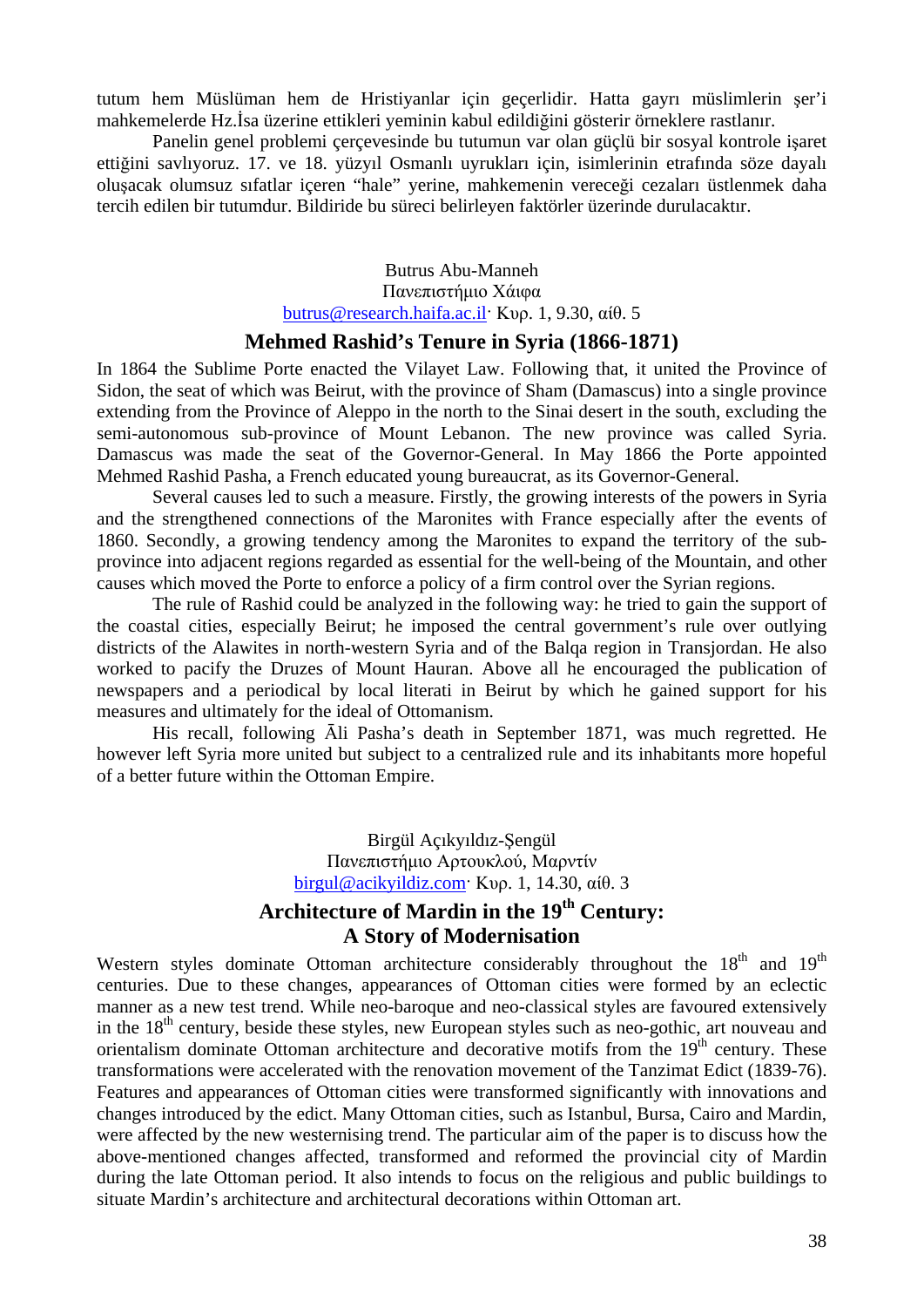Mardin was the capital city of the Artukid dynasty for almost three centuries from the  $12<sup>th</sup>$ century, and religious and educational buildings attributed to this dynasty mainly compose the present city. Moreover, buildings belonging to Syrian, Chaldean and Armenian communities dated to various periods are another group of buildings diversifying the city. A third group of buildings composing the city core are dated to the  $19<sup>th</sup>$  century. Although Mardin was under the control of the Ottoman Empire since 1517, it is difficult to talk of an Ottoman architecture in the city before the  $19<sup>th</sup>$  century. It is only from the second half of that century, when modernisation efforts took place in Mardin, that the city began to have an Ottoman appearance.

### A. Nükhet Adıyeke

nukhetadiyeke@gmail.com· Τετ. 27, 16.30, αίθ. 9

#### **18. Yüzyılda Girit'te Cizye Uygulaması ve Toplumsal Etkileri**

Cizye, İslam egemenliği altında yaşayan kitap ehli gayrı Müslimlerin şer'i esaslara göre ödemekle yükümlü oldukları baş vergisidir. Cizye uygulaması Osmanlı İmparatorluğu'nda vergi sisteminin önemli bir parçasıdır. Bunun yanı sıra başta nüfus yapısı olmak üzere sosyo-ekonomik yapıya ilişkin çok önemli verilere cizye kayıtları sayesinde ulaşılabilir.

Girit'te Osmanlı egemenliğinde gerçekleştirilen cizye düzenlemeleri ve buna bağlı olarak oluşturulan cizye defterleri hem Ada'nın nüfus yapısına hem de gayri Müslimlerin ekonomik statüsüne ilişkin temel kaynaklardır.

Çalışmamızda Başbakanlık Osmanlı Arşivi'nde bulunan belgeler ve 18. Yüzyıl Girit Şeriye Sicilleri incelenerek bu döneme ilişkin cizye uygulamasının özellikleri aşağıdaki başlıklar çerçevesinde incelenecektir.

a-Cizye uygulamasında meydana gelen değişiklikler ve ortaya çıkan şikayetler.

b-Cizye mükelleflerinin ve muafiyetlerin belirlenmesi.

c-Yeniçerilerin ödeneklerinin karşılanmasında cizye gelirlerinden yararlanılması.

d-Vakıf köylerinde cizye uygulamasında mütevellilerin yol açtığı yakınmalar.

Cizye uygulamasına ilişkin tespitler önemli bir vergi kalemini ele almamızı sağlar. Diğer yandan bu veriler toplumsal yaşantı, sosyal statü ve ekonomik yapının belirlenmesinde de önemli ip uçları sağlayacaktır.

> Nuri Adıyeke Πανεπιστήμιο Ντοκούζ Εϊλούλ nuri.adiyeke@deu.edu.tr· Τετ. 27, 16.30, αίθ. 9

### **17. ve 18. Yüzyıllarda Kadı Sicillerine Göre Resmo Manastır Vakıfları**

Modern dönem öncesinde Osmanlı İmparatorluğu, İslamın yanı sıra Ortodoks Hıristiyanlığı ve Yahudiliği de korunup kollanması gereken resmi dinler olarak kabul etmiştir. Bu çerçevede de bu dinlerin ibadethanelerinin yaşamlarını devam ettirebilmeleri için gerekli düzenlemeleri yapmıştır. Bu düzenlemelerin birisi de vakıflardır.

Çalışmamızda, Resmo kadı sicillerinde bulunan Ortodoks manastırlarına ait kayıtlar incelenecektir. Kadı sicillerindeki kayıtlardan; eskiden kalan vakıfların statülerinin devam ettirilmesi ve buna müdahale edilmesinin engellenmesine yönelik düzenlemeler, manastırlara reayanın yaptığı yeni bağışlar ve vakıflarla ilgili düzenlemeler ve tüm vakıflarda olduğu gibi bu vakıfların denetlenmesi süreçleri izlenebilmektedir. Şüphesiz ki kadı sicilleri üzerindeki detaylı incelememizde bu vakıflarla ilgili farklı bilgiler de karşımıza çıkacaktır. Tüm bunların toplamı olarak bildirimizde, Resmo manastır vakıflarının 17. ve 18. yüzyıllarda pratikteki işleyişi kadı sicillerinden takip edilmeye çalışılacaktır.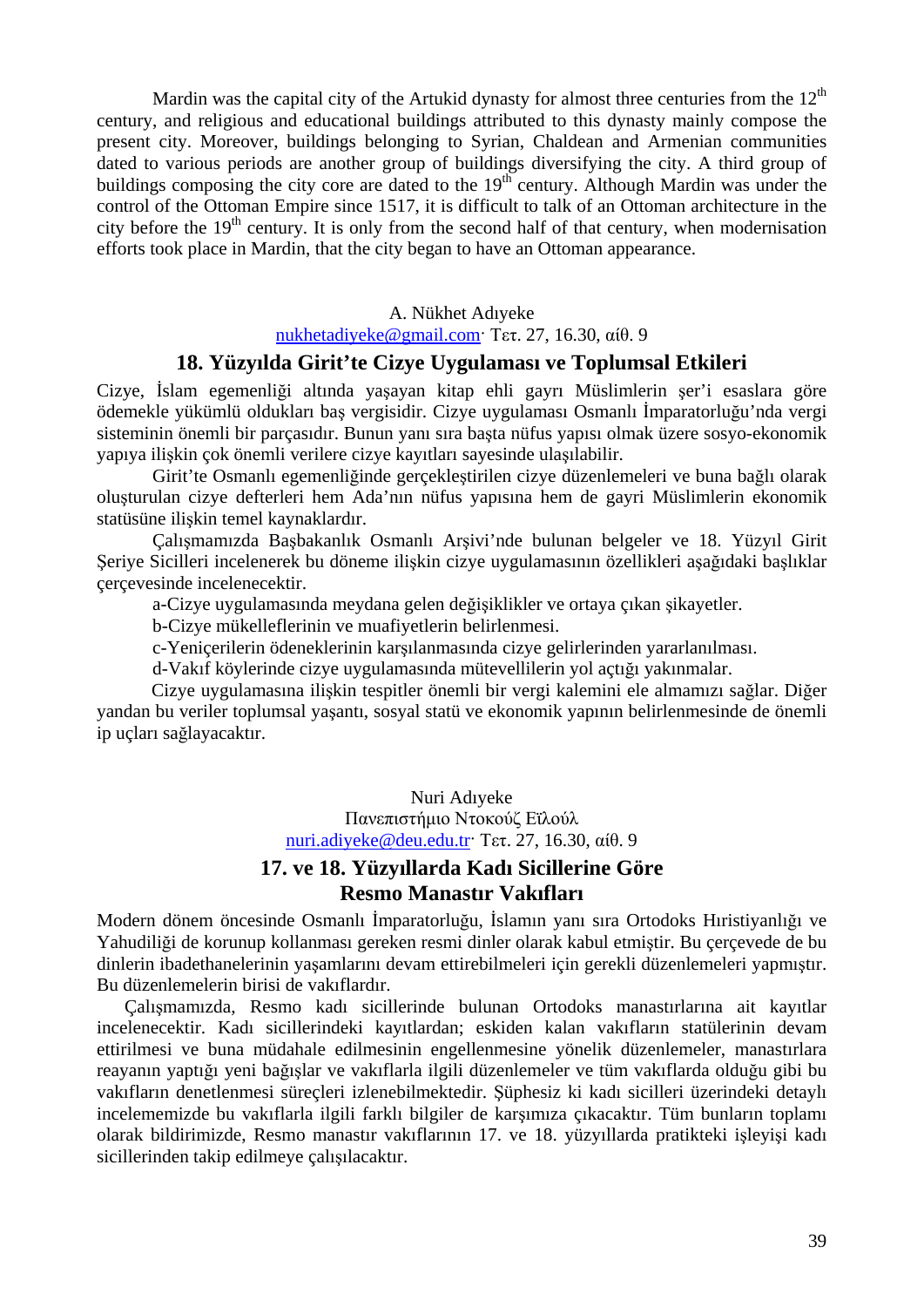#### Alaattin Aköz Πανεπιστήμιο Σελτσούκ aakoz@selcuk.edu.tr· Παρ. 29, 9.30, αίθ. 9

# **The Settlement and Demography in Sudiremi Subdistrict in the 16th Century**

Sudiremi Subdistrict (*nahiye*) is situated in the northwest of Konya, and, as was common practice in the Ottoman Empire, it did not have a settlement of this name. At first, it came under the rule of the Turkish Seljuks and then of the Karamanoğulları. The power struggle between the Karamanoğulları and the Ottoman Empire began in 1360, and lasted about 100 years. Then, after 1460, Sudiremi was incorporated into the Ottoman lands, and various aspects of the region have been recorded. According to these records, Sudiremi Subdistrict had approximately 20 villages.

Historians have unanimously accepted that in the  $16<sup>th</sup>$  century the population growth rate in the Mediterranean basin was seriously increasing. Of course, the Ottoman area should not be separated from it. In this paper, population and demographic changes will be discussed on the basis of a subdistrict. By using Ottoman archival documents, we will describe the subdistrict, settlement patterns and demographics. While doing so, the traces of these sources in the pre-Ottoman period will be followed. As it has been shown more clearly in previous studies, important clues about this issue, particularly about the practices of the Karamanoğulları in the region, can be obtained. When the methods applied to data obtained in the matter of housing are explored, they will show diversity in the region and the basic foundations of the settlement. In this context, the role of charitable foundations appears to be important. We shall also discuss various aspects of demography and the population living in the area, which was defined principally on religious grounds.

In this paper, the main source will be *tahrir defter*s, which contain the most important data on location and demographics. From the beginning of the  $16<sup>th</sup>$  century (TD 40=1500-1501), through the mid (TD 415=1539) and late (TK 104=1583) century, the sources provide a comprehensive picture of the subject, while they also allow a comparative approach, and thus are an important factor to be addressed. Other registers and records will also be discussed.

> Aslıhan Aksoy-Sheridan Πανεπιστήμιο Μπιλκέντ sheridan@bilkent.edu.tr<sup>·</sup> Κυρ. 1, 14.30, αίθ. 7

# **"I Now See that There Is No Constancy in this World": Notes on the Life and Cultural Background of a 16th-Century Ottoman Sanjak Governor**

In this paper, I have three different interconnected aims. The first of these is to take a brief look at the life of Yunus Beg, a sanjak governor who spent most of his life in the Ottoman Balkan garrisons in the 16th century.

My second aim is to attempt to designate and evaluate where Yunus Beg's life stands in terms of the general Ottoman history of this period, concentrating on his familial and professional life by referring to his *tereke* record, his last will and testament, and *mühimme* records. Finally, I will focus on Yunus Beg's intellectual accumulation in reference to the list of books seen in his *tereke*, and, rather than confining my discussion to simply this one singular context, I will examine the significance of these books in the broader context of general Ottoman cultural history. In this regard, by taking a closer look at the books thus listed, my primary aim will be to evaluate what these books – the property of a high-level member of the Ottoman administrative class – might signify within and about the generality of Ottoman book culture. In evaluating their significance, I will review and compare the results of previous *tereke* studies, with an emphasis on book ownership from members of different Ottoman classes, different cities, and different periods. Using the data gleaned from such a review and comparison, I will formulate a series of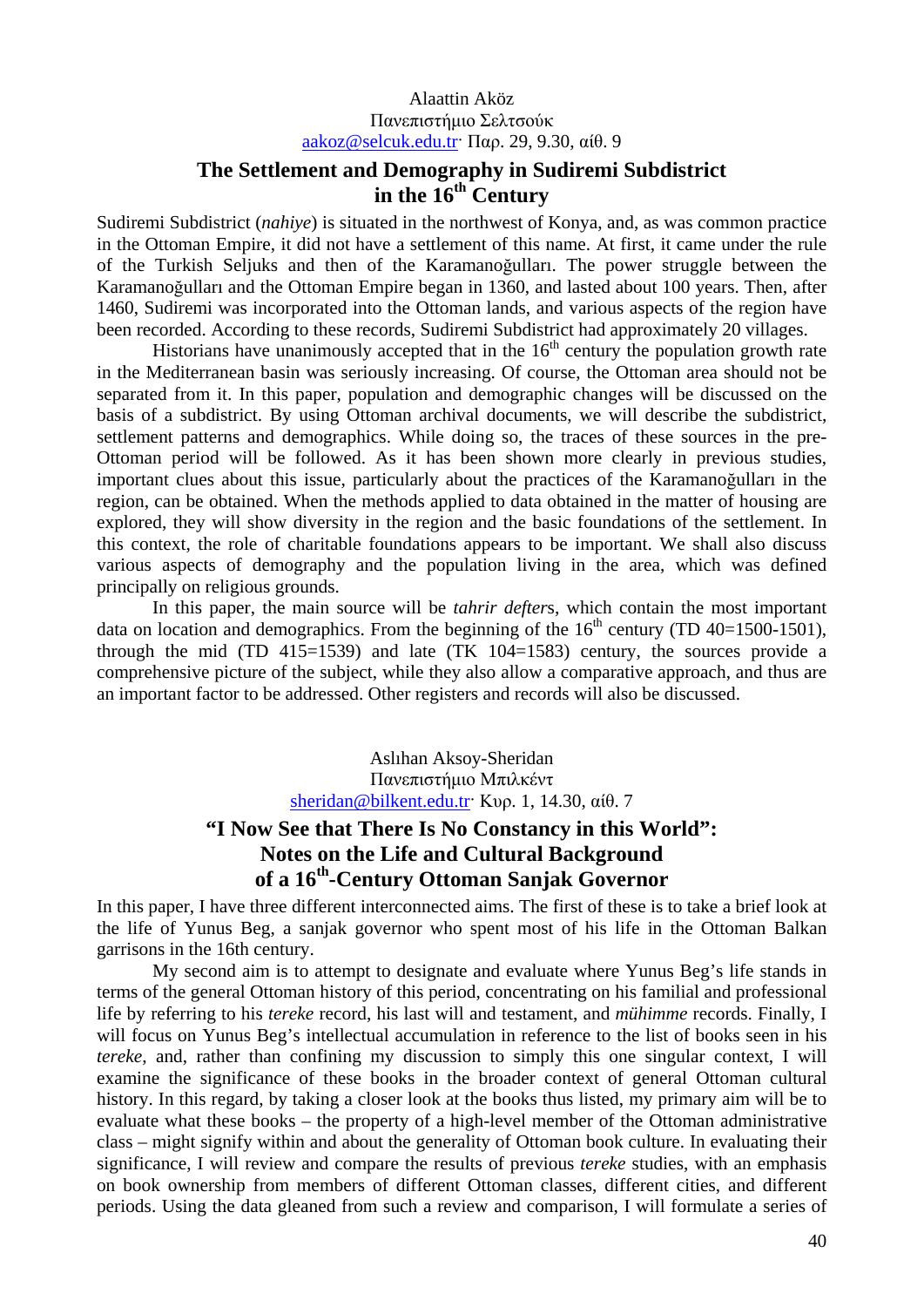general ideas and hypotheses concerning Ottoman book culture, with special attention being paid to where miscellanies (*mecmua*s) might have stood within this culture.

### Dilek Akyalçın-Kaya **EHESS** dilekakyalcin@yahoo.com· Πέμπτη 28, 9.30, αίθ. 5

# **Entrepreneurs and Economic Relations in Late 19th-Century Salonica**

Salonica lived through a very rapid change in the demographic, urban, commercial and industrial spheres in the late  $19<sup>th</sup>$  century. With the constitution of the municipality in 1869, the city lived through important urban developments: maritime city walls were demolished; the construction of the first quay was realized between 1870-1902; the city saw the construction of railways and the telegraphic connections respectively in the years 1870 and 1880. If the easiness of communications with Europe and the development of banking structures played a major role in the industrial development of Salonica in this period, accumulation of capital thanks to exportation was equally a very important element, which allowed constituting a local resource for capital accumulation. The accumulated capital was in this way reinvested in industries that aimed at producing goods for daily consumption by the urban population.

Entrepreneurial activity saw a boom in Salonica at the end of the  $19<sup>th</sup>$  and the beginning of the  $20<sup>th</sup>$  century. While Jewish families dominated the industrial domain in Salonica, the list of bankers and merchants of the city provided in the yearbooks of Salonica show also Muslim and Greek names together with the Jewish ones. The same observation holds true for commerce: the members of the Chamber of Commerce were rich merchants, Christian, Jewish, and Muslim.

In this context of entrepreneurial boom, getting concessions for mining activities became an entrepreneurial activity in itself. In this paper, I will focus on two entrepreneurs, Osman Inayet and Mustafa Fazil, who were engaged in the mine business, and propose an analysis of the complex relationships they created with other big and small entrepreneurs through this economic activity. Such an analysis, based on archival documents on concessions, will provide new perspectives to our understanding of the inner mechanisms of a plural society of a port city in the late  $19<sup>th</sup>$  century.

> Gülbadi Alan Πανεπιστήμιο Ερτζιγές gulbadi@erciyes.edu.tr<sup>·</sup> Πέμπτη 28, 9.30, αίθ. 1

# **Osmanlı Devlet Memurları ve Aydınlarının Sürgünlerinde Akdeniz Adalarının Yeri ve Önemi**

Osmanlı hukuk sistemine göre mahkemelerde kadılar üç çeşit ceza vermektedirler: Hadd cezaları, ta'zir cezaları ve kısas cezaları. Sürgün, bunlardan hem hadd hem de ta'zir gerektiren suçlar için verilen bir cezadır. Bundan dolayı sürgün cezasına çarptırılan suç gruplarını tasnif edebilmek oldukça zordur. Bu zorluğa rağmen Osmanlıda genelde sürgün cezaları; devlet nizamını bozmak, şer'i hükümlere uymamak, emir ve yasaklara aykırı davranışlar, memuriyet görevini kötüye kullanmak, halka zulmetmek gibi nedenlerle uygulanmıştır. Ancak 19. yüzyılın ikinci yarısından itibaren siyasi eylem ve düşünce suçlarına da sürgün cezası uygulanmaya başlanmıştır.

Yapılan incelemelerde, Osmanlı devlet memurları ve aydınlarının bu suç grupları içerisinden ağırlıklı olarak; memuriyet görevini kötüye kullanmak, siyasi eylem ve düşünce suçlarından sürgüne gönderildikleri tespit edilmiştir. Sürgün yeri olarak devletin bütün toprakları kullanılmış olmasına rağmen, yaşam şartları ağır, merkezden olabildiğince uzak ve suçluların firar etmesinden korkulduğu için kaçması zor olan yerleşim yerleri seçilmiştir. Bu çerçevede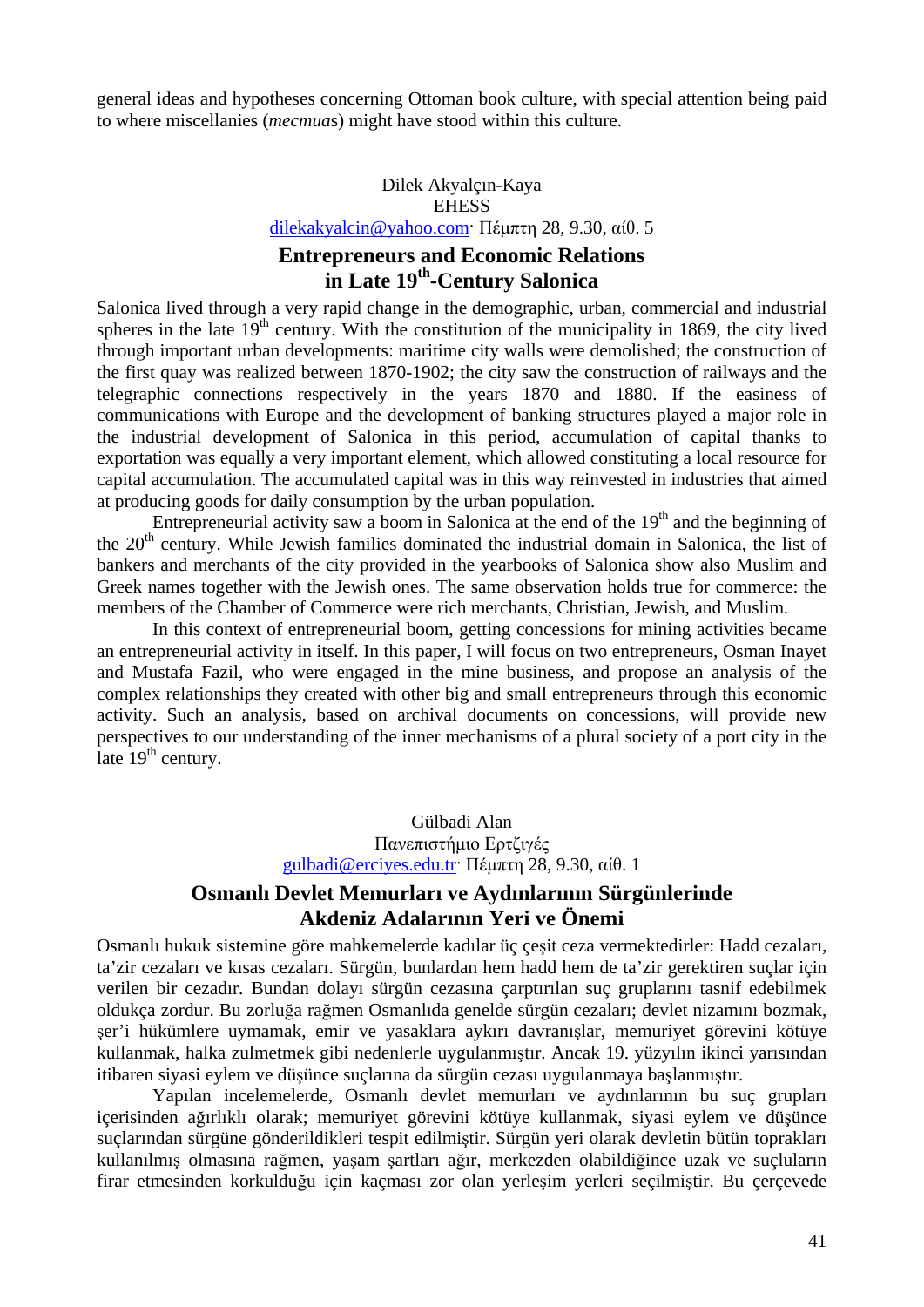Akdeniz adaları -özellikle Rodos, Girit, Kıbrıs, Sakız, Midilli gibi … – bu grup sürgün cezalıları için özellikle tercih edilen yerler olmuşlardır.

Bu çerçevede meselenin aydınlığa kavuşturulması için kaynak olarak konuyla ilgili Başbakanlık Osmanlı Arşivi'nde yer alan 19. yüzyıla ait belge gruplarından yararlanılacaktır. Çalışmada öncelikle sürgün cezasının Osmanlıdaki uygulamaları hakkında bilgi verilecek, daha sonra da devlet memurları ve aydınları arasında sürgün cezasının uygulanılması üzerinde durulacaktır. Bu noktada araştırmada şu sorulara cevap verilmeye çalışılacaktır:

- Osmanlıda 19. yüzyılda hangi suçlardan dolayı, devlet memurları ve aydınlara sürgün cezası verilmiştir?
- Bu çerçevede sürgün cezasına çarptırılanlar, hangi şartlarda, hangi Akdeniz adasına gönderilmişlerdir?
- Cezanın uygulanması esnasında Osmanlı memur ve aydınlarının yaşantıları nasıl şekillenmiştir?
- Cezanın uygulanması esnasında ve sonrasında sürgüne gönderilen memur ve aydınların toplum içindeki durumlarında nasıl bir değişme meydana gelmiştir ve aileleri bu yeni gelişmelerden nasıl etkilenmiştir?

#### Selda Alp Πανεπιστήμιο Ανατολίας salp@anadolu.edu.tr· Κυρ. 1, 9.30, αίθ. 9

# **Public Spaces, Different Worlds: Non-Muslim Grave Monuments in 19th-Century Istanbul**

The  $19<sup>th</sup>$  century was a time when non-Muslim communities living under Ottoman rule went through important political, social and cultural changes. Substantial political reforms that took as a model Western institutions gave non-Muslim communities important privileges and rights. Besides, Greek, Armenian and Jewish communities, from the mid century played increasingly an important role as intermediaries for western economic practices in the Ottoman Empire, becoming wealthier and acquiring a greater social status. The interactions with the West in social and cultural life affected this new non-Muslim bourgeoisie in their daily lives; from clothing to domestic living conditions, to their tastes, and in many other ways of life where Western culture became dominant.

The graveyards belonging to Christian communities in Istanbul have many examples of grandiose grave monuments with sculptural decoration that show this cultural interaction with the West. The wish of Greek, Armenian or Levantine communities to have monumental grave monuments like those in Europe created the conditions for artisans mainly from their own communities to create such sculptural art work. The demand was such that, in some cases, the design or even sculptural work could only be completed by bringing in examples from European workshops and artists.

On the other hand, the Westernization we can see in every field of life, was not absorbed thoroughly by every social stratum in the cosmopolitan Ottoman population. Even though the Ottoman Sultans of the  $19<sup>th</sup>$  century were ordering from European sculptors statues of animals to be placed in palatial gardens, in the public monuments they sponsored, no sculptural work was used. The Sultan and other important public figures of the times did not wish to challenge long established rules of Islamic traditions and thus were more conservative to have figurative decorations on public monuments. At the same time, the Muslim graveyards of the period, including the mausoleums of public figures, were still made in traditional styles and decorations. Thus, it may be said that the presence of a certain type of visual language, as seen in non-Muslim funerary monuments, did not have an impact on the Muslim society of the city, even though they did share a lot in public life and the radical changes of the  $19<sup>th</sup>$  century.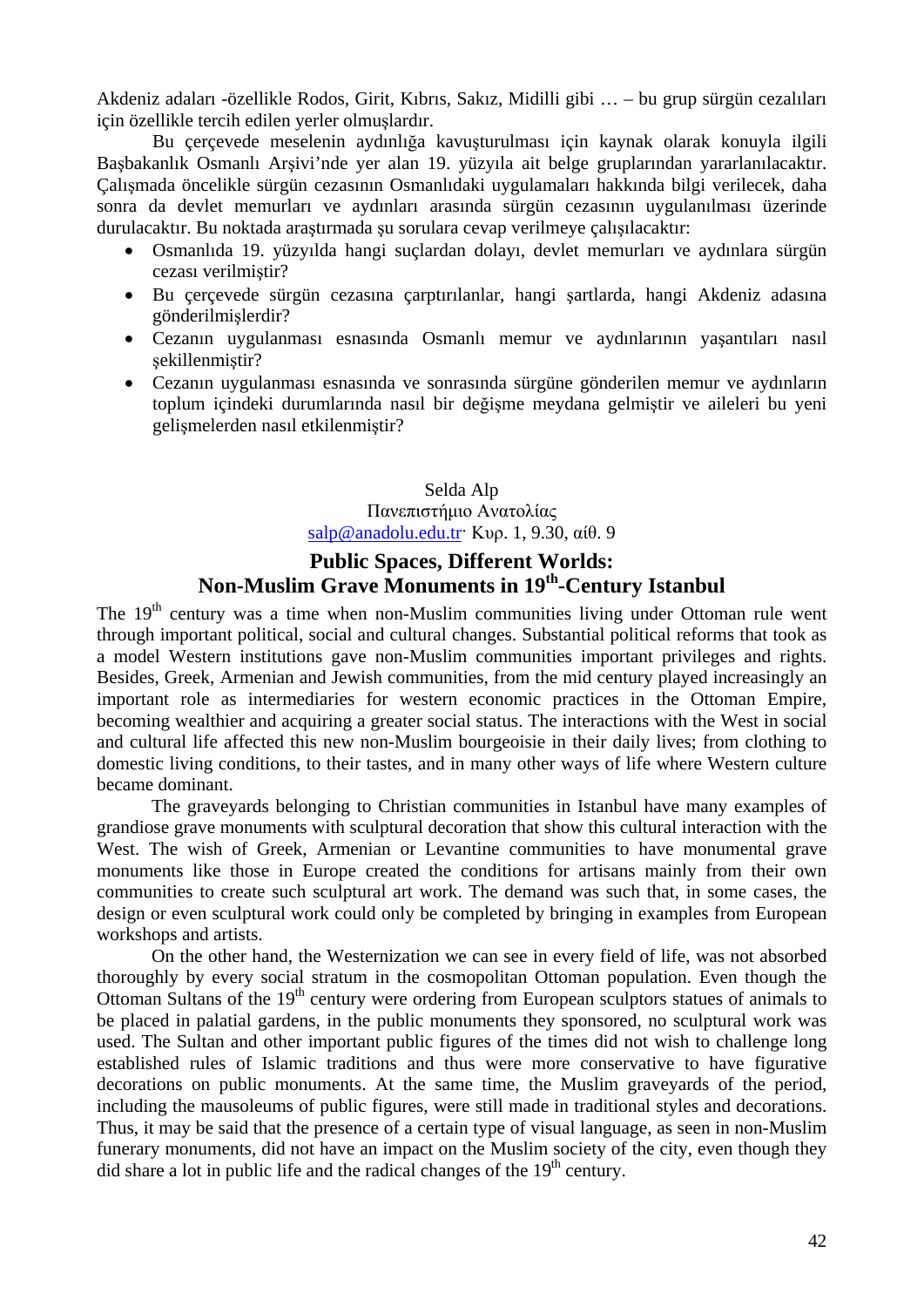#### Suat Alp Πανεπιστήμιο Χατζέτεπε suatalp@gmail.com· Κυρ. 1, 9.30, αίθ. 9

# **Form and Image: Hybrid Receptions of Ottoman Culture on the Metalwork Produced in the Balkans (14th-18th Centuries)**

The purpose of this paper is to explore the Balkans as an artistic acculturation zone by means of the patterns of the artists/ateliers in the Balkans in relation to their aesthetic perception and social adaptation.

On the basis of the argument in this paper, some liturgical objects of Balkan origin are considered as products of a specific style or its secondary copies. It seems that a group of artifacts may be delineated which may be distinguished from other, similar products, made in the Balkans. Meanwhile, their inventory of motifs as well as time of manufacturing are closely associated with the first Ottoman court style. The mediating links can be the workshops, artists and the vessels itself, which, from the mid 15<sup>th</sup> century onwards, had close connections with the sultan's court. Due to this situation, such workshops may have mediated Ottoman influences, which continuously affected Islamic and Ottoman art from its beginnings and which later spread to the Balkans.

This paper offers a survey of the ornamental relations between the center and periphery from the  $15<sup>th</sup>$  century, either on the Balkan territory or at its borders. The 'ruling' Ottoman administration is regarded as the pattern for the interaction. It can be stated that there was a sterile opposition between an active giver (Ottoman court/administration) and a passive taker (ateliers in the Balkans). But, on the other hand, there were also artists from the Balkans working for the *ehli hiref*. In this process, artists in the Balkans actively transfigured the Ottoman culture and aesthetic characters according to their needs and perception. This process of 'acculturation' is to be described in relation to artistic, aesthetic and regionally and socially specified conditions between the court and Rumeli. Looking for signs of the artistic-ornamental transformation of Ottoman cultural and aesthetic influence, we will concentrate on the transformation of ornamental court styles derived from the court's ateliers.

> Nabil Al-Tikriti Πανεπιστήμιο Μαίρη Ουόσινγκτον naltikriti@yahoo.com· Κυρ. 1, 11.30, αίθ. 1

# **Grim Advice, Bold Solutions:**

### **Idris-i Bitlisi's 1513 Treatise on the Caliphate and Sultanic Protocols**

Following the intensely chaotic violence of the 1511-13 Şahkulu rebellion and fraternal succession struggle, a wholesale changing of the palace guard ensued. In the course of this transition, several imperial elites applied for court employment and patronage via submissions of poetry, advice treatises, and other forms of cultured knowledge production. While the historical narratives commonly known as *Selim-nāme*s have attracted a modicum of scholarly attention, treatises submitted at the very beginning of Selim's reign remain largely unknown. Three examples of such submissions include the anonymous 1512 *Risala fi Sharh Qasida Julus Sultan Selim Khan*, Idris-i Bitlisi's 1513 *Risala fi al-Khilafa wa Adab al-Salatin*, and Shams al-Din Jahrami's 1514 *Risala Siyasiyya Bara-yi Sultan Selim*. In this paper, I shall summarize, analyze, and contextualize the second of the aforementioned three works, the nearly forgotten treatise presented by Idris-i Bitlisi (d. 1520) to 'Yavuz' Sultan Selim (d. 1520) in February 1513. In order to place this submission within its immediate context, I shall also detail Idris-i Bitlisi's biography during the chaotic transition years and briefly summarize the contents of the other two aforementioned treatises. While each of these authors presumably had self-aggrandizing motivations for their respective submissions, the arguments which they put forth in support of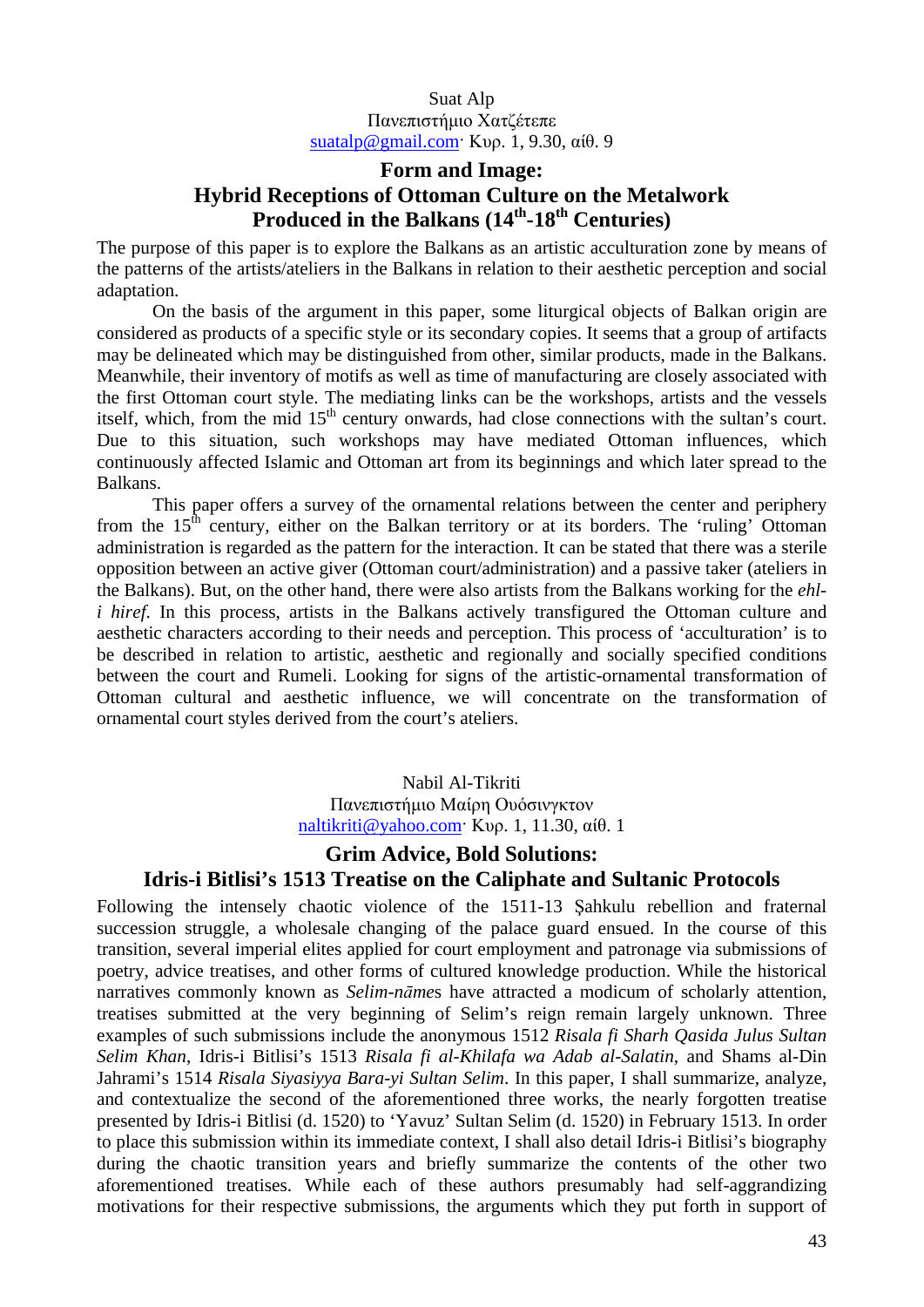Selim's rule and reign should provide nuanced views of the political theories and public arguments mobilized to support the new Ottoman ruler during a sensitive and divisive period of social upheaval.

#### Zeynep Altok Πανεπιστήμιο Μπιλγκί zeynepa@bilgi.edu.tr· Κυρ. 1, 11.30, αίθ. 7

# **Anecdotes about Poets and 16th-Century Ottoman Elite Identity**

16<sup>th</sup>-century Ottoman biographies of poets, *tezkires*, teem with anecdotes to the extent that often the biographical act itself comes down to the anecdotal. This paper explores this phenomenon in its various facets. First, it offers a typology of this rich material according to subject matter (political, romantic, poetic, etc.) and modality (edifying, entertaining).

Secondly, it argues that in spite of the *tezkire*s' presentation of these anecdotes as historically true, they can be largely apocryphal and exist in radically diverse versions, a result of the decades of oral circulation before being finally committed to writing by the *tezkire* authors. Strikingly, however, the variability of concrete detail among the versions of a particular story is offset by a marked thematic stability. It is this stability of the main idea that makes it especially rewarding to explore the cultural significance of these anecdotes.

Moreover, a panoramic look at the whole corpus suggests that the recurring themes are surprisingly few. In what ways, then, this paper asks, do these anecdotes reveal the values, fantasies and fears of the Ottoman elites of the  $16<sup>th</sup>$  century? And how can we locate these anecdotes involving poets, as distinct from those involving religious scholars or sheikhs, for example, on the Ottoman cultural topography? With their unembarrassed portrayal of the pederastic pursuits of poets, with their celebration of wit, humor and rhetorical prowess, and their acute sensitivity to how poetry functions in actual communicational contexts, these anecdotes, I argue, were the manifestation of an urban gentlemanly culture of refined taste, both libertine and liberal. In the composition of the self-image of Ottoman elites, this culture was at least as important as other commonly acknowledged identity markers such as being a 'Muslim' or an 'Ottoman' subject. The paper concludes by making note of the fact that such anecdotal material disappears from the *tezkire*s from the end of the century onwards and by speculating on the possible reasons for this shift.

> Seda Altuğ Πανεπιστήμιο Βοσπόρου altugsed@yahoo.com· Κυρ. 1, 11.30, αίθ. 5

# **Land, Community, and Conflict in the Ottoman Province of Diyarbekir: The Case of Beshiri, 1839-1878**

In Ottoman historical writing, until the recent revisionist studies, the analyses of ethno-religious relations have been based mostly on timeless, ahistorical categories of identity, nation, and community. Rather than examining the specific socio-political contexts within which ethnoreligious identities were deconstructed, reconstructed, and operationalized in the form of conflicts, they took these *identities* for granted, perceived conflict as essential to intercommunal relations and in this way projected nation-state based notions to the analysis of the Ottoman imperial context. Recent studies on Arab provinces, however, demonstrated the different ways in which these identities were constructed and gained their rather fluent meanings within specific historical context defined by imperial and local transformations. Despite the emergence of recent critical approaches within Ottoman provincial historiography, the studies on Armenian and Kurdish populated regions of the Empire are still based on these essentialized and at times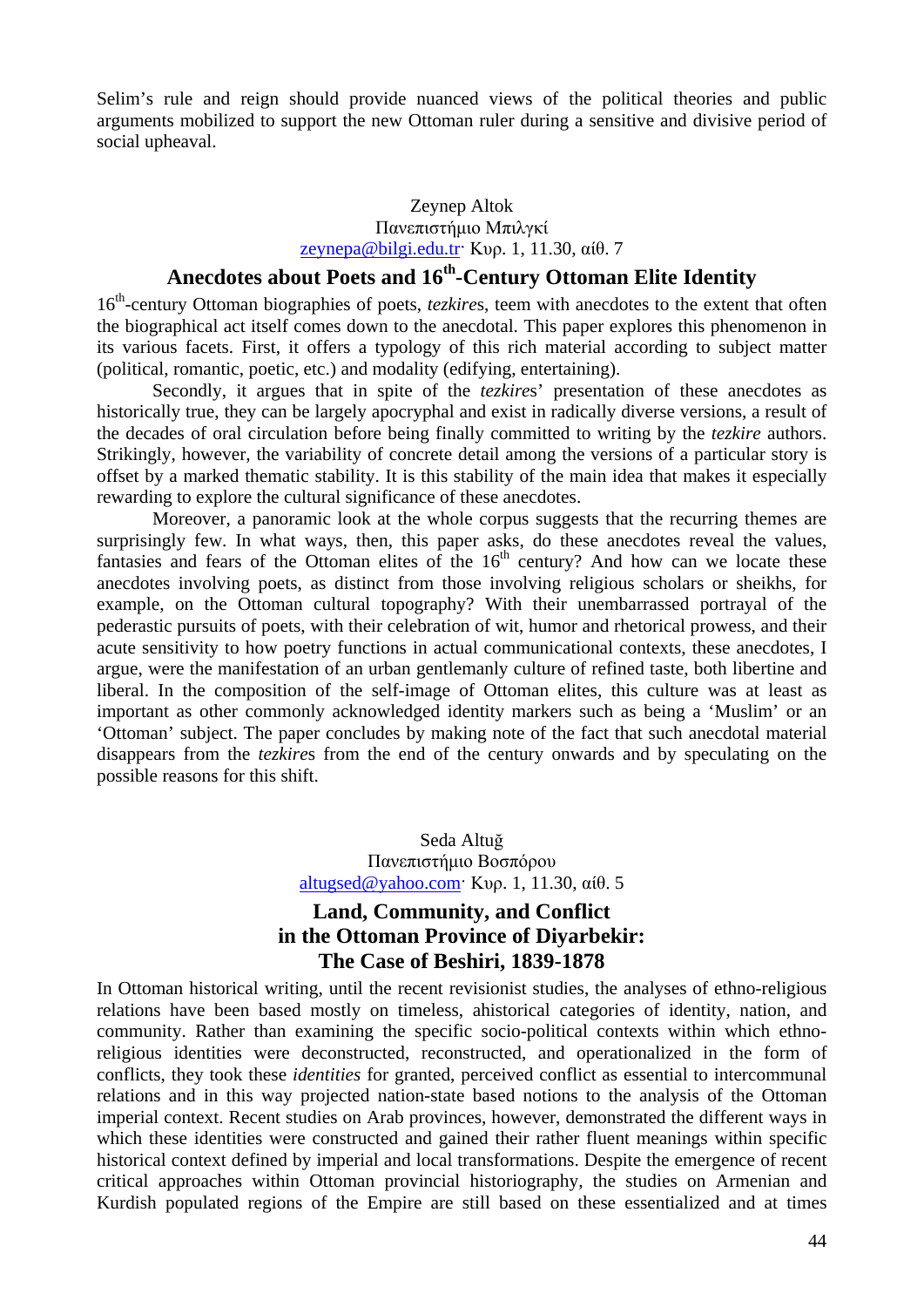romanticized perceptions of ethno-religious identity. My presentation aims to challenge these dominant approaches by presenting a nuanced historical-contextual analysis to the intercommunal relations in the Beshiri district of the Diyarbekir province inhabited by the Kurds and various eastern Christian communities. Using Ottoman archival sources and British and French missionary reports, my paper will look at how existing ethno-religious differences resonated with the urban vs. rural, and tribal vs. settled divisions within the local community, and explore the ways in which Ottoman policies of centralization, mainly among them being the Land Code of 1858, transformed and/or reinforced these ethno-religious affiliations in novel ways in the later  $19<sup>th</sup>$  century.

#### Edith Ambros

Πανεπιστήμιο Βιέννης edith.g.ambros@utanet.at, edith.ambros@univie.ac.at· Τετ. 27, 16.30, αίθ. 5

#### **How Secluded was the Ottoman Woman in Public?**

The subject of my paper is restricted to the period from the end of the  $15<sup>th</sup>$  to the beginning of the  $19<sup>th</sup>$  century (the  $19<sup>th</sup>$  and the beginning of the  $20<sup>th</sup>$  century have already been treated by me in a paper). I have chosen the phenomenon of flirting as a gauge of seclusion. The question I shall try to answer is this: Did Ottoman girls and women flirt at all outside their homes or was the practice of coquetry in public something unheard of? The answer is that there are indications of and allusions to the fact that there was some modest flirting going on in public space. Ottoman women certainly did not flirt in the modern way by openly embracing and kissing, but they could find occasions for acting coquettishly if they wished, and this could lead to romantic developments. The localities conducive to such freedom of behavior will be described. Included in the research are all Ottoman women, both Muslim and non-Muslim, of all classes.

The sources used are Ottoman prose and poetry of all kinds (including minstrel, i.e. *'âshiq*, poetry), Ottoman edicts, and travel accounts and memoirs written by foreigners. The argumentation will be illustrated by samples from these sources. As the available material refers mainly to Istanbul, the paper will necessarily reflect this restriction.

> Nikolay Antov Πανεπιστήμιο Άρκανσο antov@uark.edu· Παρ. 29, 16.30, αίθ. 7

# **Processes of Demographic and Ethno-Religious Change in 16th-Century Ottoman Dobrudja (NE Balkans): Repopulation, Turcoman Colonization, and Conversion to Islam**

This paper takes up the task to describe and analyze the major processes of demographic and ethno-religious change in Ottoman Dobrudia in the  $16<sup>th</sup>$  century.

Dominated by a low, relatively hilly, and arid plateau in the northeastern Balkans, Dobrudja had experienced numerous invasions on the part of nomadic and semi-nomadic Turkic groups from the Pontic steppe in the  $11<sup>th</sup>$ -13<sup>th</sup> centuries and the still hotly debated migration of Anatolian Turcomans under the leadership of the legendary Sarı Saltık in 1261-1262. The Despotate of Dobrudja founded in the mid  $14<sup>th</sup>$  century was subdued by the Ottomans by the late  $14<sup>th</sup>$  century; the region was further depopulated in the turbulent  $15<sup>th</sup>$  century in relation to events such as the Ottoman civil war (1402-1413), the Crusade of Varna (1444) and the invasions of Vlad Draculea (1461-1462).

The paper analyzes demographic and ethno-religious change in  $16<sup>th</sup>$ -century Ottoman Dobrudja mainly on the basis of several Ottoman tax registers (*tapu tahrir defterleri*) and the related Ottoman provincial law-codes for the province (*sancak*) of Silistre, which roughly encompassed historic Dobrudja, with references to Ottoman registers of important affairs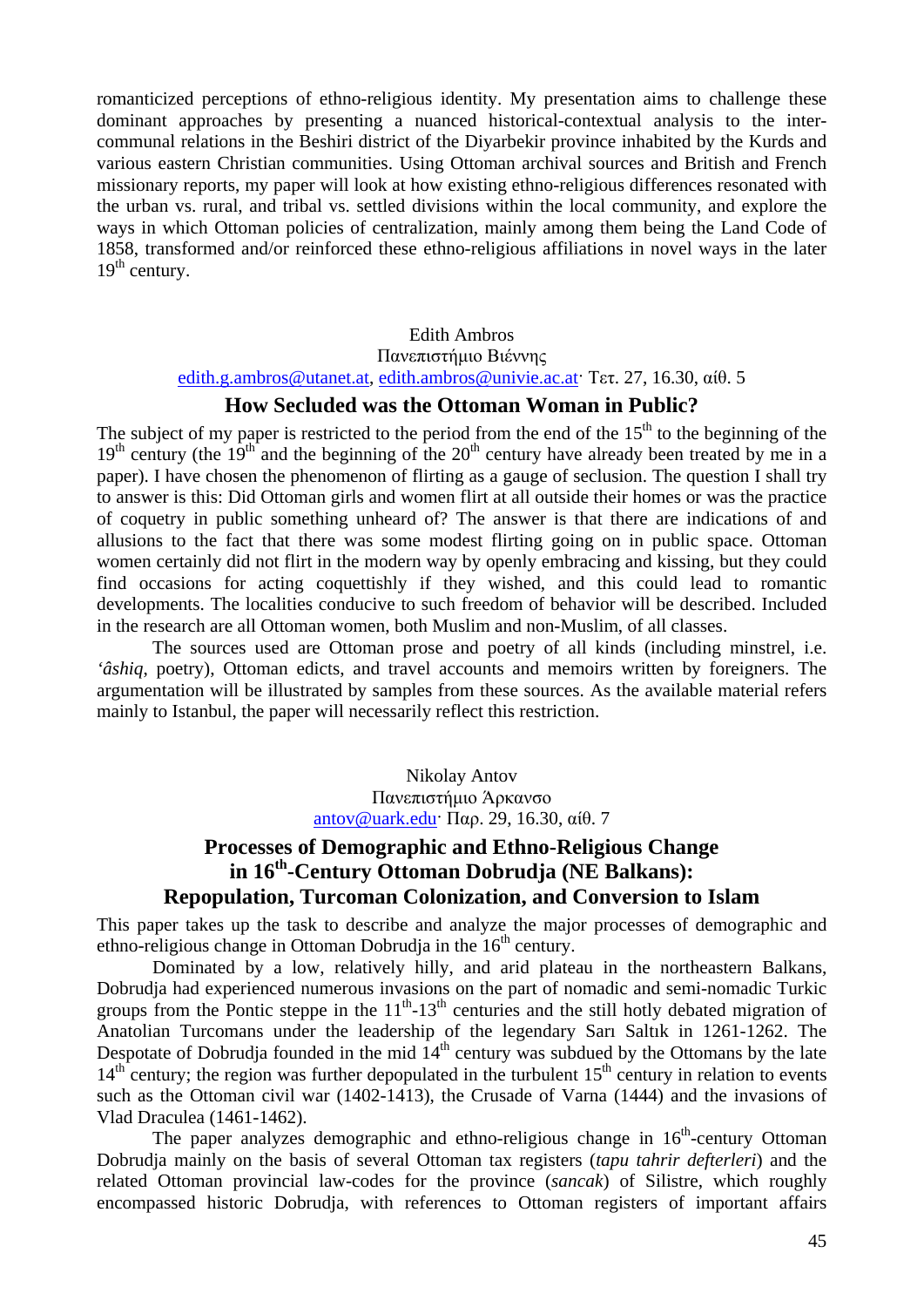(*mühimme defterleri*) from the second half of the 16<sup>th</sup> century, Ottoman chronicles, and estern travel accounts and historical narratives.

The paper pays special attention to the repopulation of the region thanks to the massive Turcoman colonization on the part of nomadic and semi-nomadic newcomers from Ottoman Anatolia in the first half of the  $16<sup>th</sup>$  century, largely in the context of the Ottoman-Safavid conflict. In addition to issues such as the state's ability to control the resettlement and sedentarization of nomads, the paper touches upon urban development, the relationship between cities and their hinterlands, and conversion to Islam.

> Zeki Arıkan Πανεπιστήμιο Αιγαίου, Σμύρνη zeki.arikan@ege.edu.tr· Κυρ. 1, 11.30, αίθ. 7

#### **Ustazade Yunus'un Girit'in Fethi Tarihi**

Ustazade Yunus, Girit'in Resmo (Retimnon) kentinde doğdu. Hakkındaki bilgilerimiz sınırlıdır. Bektaşi olduğunu ve uzun süre Girit'te yaşadığını biliyoruz. "Girit'te Milli Taharriler" başlığı altında yaptığı araştırmaların pek azı gün ışığına çıkmıştır. Mübadele'den önce İstanbul'a gelmiş ve eserlerinin önemli bir bölümünü Fuat Köprülü'ye teslim etmiştir. Köprülü'nün oğlu Orhan F. Köprülü, bunlardan iki makaleyi yayımladı. Birinci makale, Girit'te Köprülülerin eserlerini ele alır. Girit'te Bektaşi dergahları üzerine yaptığı araştırma oldukça önemlidir. Yazar, Girit'teki bütün Bektaşi dergahlarını teker teker incelemiştir. Ustazade Yunus'un 1924 yılında hayatta olduğu bilinmekle birlikte ölüm tarihi ve yeri belli değildir.

Girit kökenli olan ve ailesi Mübadele'den önce Söke'ye yerleşen Ali Ekrem Erkal (1926 – 2011), yaşamı boyunca Girit'in tarihi ve kültürüyle uğraştı. Atalarının yurdu olan Girit'i yakından tanımak ve tanıtmak için uğraştı. Grekçeyi çok iyi biliyordu. Girit manilerini Türkçeye çevirecek kadar bu dile hakimdi. Erkal, Girit üzerine pek çok malzeme topladı. Bastırdığı üç büyük ciltlik eserinden birisi de Ustazade Yunus'un *Girit Fethi Tarihi* başlığını taşıyor. Bu, şimdiye kadar ele geçmeyen ve bilinmeyen bir eserdir. Erkal, bu yazma esere ulaşmak için olağanüstü bir çaba gösterdi. Eseri buldu, yeni harflere çevirerek bastırdı. Bu Girit Tarihi açısından çok önemli bir eser böylece ortaya çıktı.

Ustazade Yunus'un bu eseri çağdaş tarih yöntemleri ışığında, geniş bir kaynakçaya dayanılarak yazılmıştır. En eski dönemlerden başlayarak burada yeşeren uygarlıklar üzerinde durur. Roma, Bizans, İslam, Venedik dönemlerini inceler. Osmanlı – Venedik ilişkileri ağırlıklı ve ayrıntılı olarak ele alınır. Olayları, 1669 yılına, yani Girit'te Osmanlı egemenliğinin kurulmasına kadar işler. Ustazade Yunus, Osmanlı kaynakları dışında İtalyanca, Almanca, Fransızca, İngilizce ve Grekçe kaynaklar kullanmış ve bütün bunların ötesinde adayı karış karış dolaşarak elde ettiği bilgileri, kaynaklarla karşılaştırmıştır. Böylece Girit'in tarihi coğrafyasına da önemli bir katkıda bulunmuştur. Bildirimizde bu eserin kapsam ve önemi üzerinde durulacaktır.

> Andrew Arsan Πανεπιστήμιο Πρίνστον aarsan@princeton.edu· Κυρ. 1, 14.30, αίθ. 9

# **An Inquiry into Imperial Political Thought: International Intervention, Provincial Law, and Shared Sovereignty in Late Ottoman Lebanon**

This paper examines contested conceptions of Ottoman sovereignty through the lens of a single work: a long disquisition on the history and shifting legal status of the *mutasarrifiyya* of Mount Lebanon, completed in 1908 by the Lebanese lawyer and functionary Bulus Nujaym. Scholars have largely considered this work a nationalist statement of intent, interesting only for what it reveals of its author's ideological attachments. But this text was not so much a call for the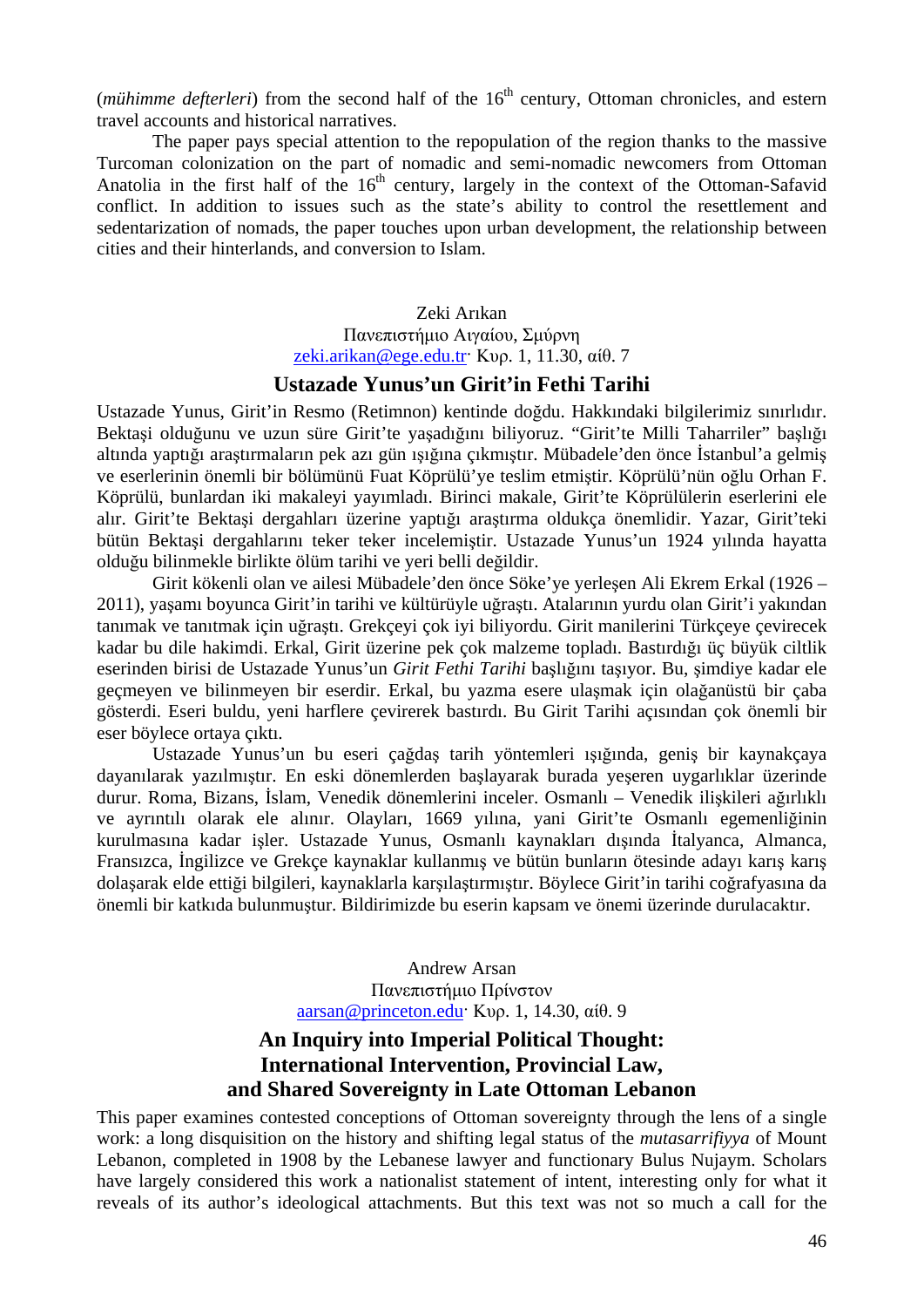secession of Lebanon, as an extended meditation on the workings of sovereign power. A study in what Duncan Bell has called 'imperial political thought', it engaged with three central preoccupations of late Ottoman political life: the question of executive power and its acceptable limits; the balance between the central state and provincial prerogatives; and the relations of the Sublime Porte to its European neighbours. For Nujaym regarded the *tanzimat* as a fundamentally paradoxical process. Even as the 'strong administrative centralisation' of these years had done away with the layered sovereignty and local autonomies of old, the Porte had surrendered some of its own powers in return for admission to the community of nations. This tension was embodied in the Lebanese statute drawn up in the wake of the bloodshed of 1860. A 'skilful' piece of legislation which had enshrined the novel principle of 'collective intervention' in the Porte's affairs while maintaining the 'fiction' of Ottoman rule, it had nevertheless armed 'the governor with almost irresistible power' over Lebanon, replicating on a local level a pattern in which sovereignty was simultaneously shared out between the states of the Concert, and concentrated in the hands of a single office-holder. Only effective international mediation, Nujaym argued, could guarantee the creation of veritable 'autonomy'; for better or worse, the provincial, the imperial, and the international were inextricably linked.

> Safi Avcı – Yasemin Avcı Πανεπιστήμιο Παμούκκαλε safiavci@gmail.com – yaseminavci@gmail.com· Τετ. 27, 14.30, αίθ. 5

# **Osmanlı İmparatorluğunda Kamusal Alan Düzenlemeleri ve Anıtsal Çalışmalar (1840-1917)**

Osmanlı devletinde 19. yüzyılın ikinci yarısından itibaren gerçekleştirilen reformların geleneksel devlet-toplum ilişkisini yeniden biçimlemeye yönelik olduğu bilinmektedir. Daha II. Mahmud döneminden itibaren sık sık dile getirilen tebaanın eşitliği ve hukukun egemenliği gibi yeni anlayışların güdümünde toplumla yeni bir ilişki biçimi arayışı içinde olan devlet, toplumun bütün katmanlarına daha önce hiç olmadığı kadar nüfuz etmeye çalışmaktadır. Kamu önünde devletin görünürlülüğü arttırmaya, iktidar erkini vurgulamaya yönelik olarak fiziksel, sembolik veya ideolojik pek çok vasıta denenmiş, bunlardan bazıları oldukça başarılı bir biçimde kullanılmıştır.

Toplumsal bütünleşmeyi ve devlet-toplum yakınlaşmasını sağlamaya yönelik olarak kurulmak istenen yeni ilişki biçimi için politik propaganda yöntemleri içinde belki de en ilginç olanı, 19. yüzyıl ortalarından itibaren tasarlanan anıt taşları (dikili taşlar), figüratif ya da figüratif olmayan anıtsal çalışmalardır. Söz konusu dönemde bu anıtsal çalışmalar, Osmanlı modernleşmesinin görsel teyidi ve Osmanlı iktidarının simgesel tezahürü olarak hayati bir öneme sahiptir. Bu çalışmada Tanzimat'ın ilanından bir yıl sonra Gülhane Bahçesi ve Beyazıt Meydanı'na dikilmek üzere tasarlanan iki anıt taşı, Padişah Abdülaziz'i tasvir eden atlı heykel gibi ilk örneklerden başlanarak, II. Abdülhamid ve II. Meşrutiyet döneminde gündeme gelen, tasarlanan ya da gerçekleştirilen başlıca anıtsal çalışmalar incelenecektir. Çalışmada, Mısır ve Balkanlardaki figüratif heykeller ve önemli anıtlar Osmanlı İmparatorluğunun kültür sahası içinde değerlendirilecek, ayrıca Avrupa'da kamusal alanda boy gösteren heykellerin Osmanlı merkezi tarafından nasıl algılandığına cevap aranacaktır. Başbakanlık Osmanlı Arşivi'nden alınan belgeler ve dönemin basını çalışmanın temel kaynaklarını oluşturmaktadır.

#### H. Veli Aydın Πανεπιστήμιο Ναμίκ Κεμάλ aydinveli@hotmail.com· Πέμπτη 28, 9.30, αίθ. 7

# **18. Yüzyılda Selanik'te Para Vakıfları ve Kredi İşlemleri**

Osmanlı İmparatorluğu'nda çok erken dönemlerde ortaya çıkan para vakıfları, 18. yüzyıla gelindiğinde, Anadolu ve Rumeli'deki kentlerinde oldukça yaygınlaşmış, hemen her kentte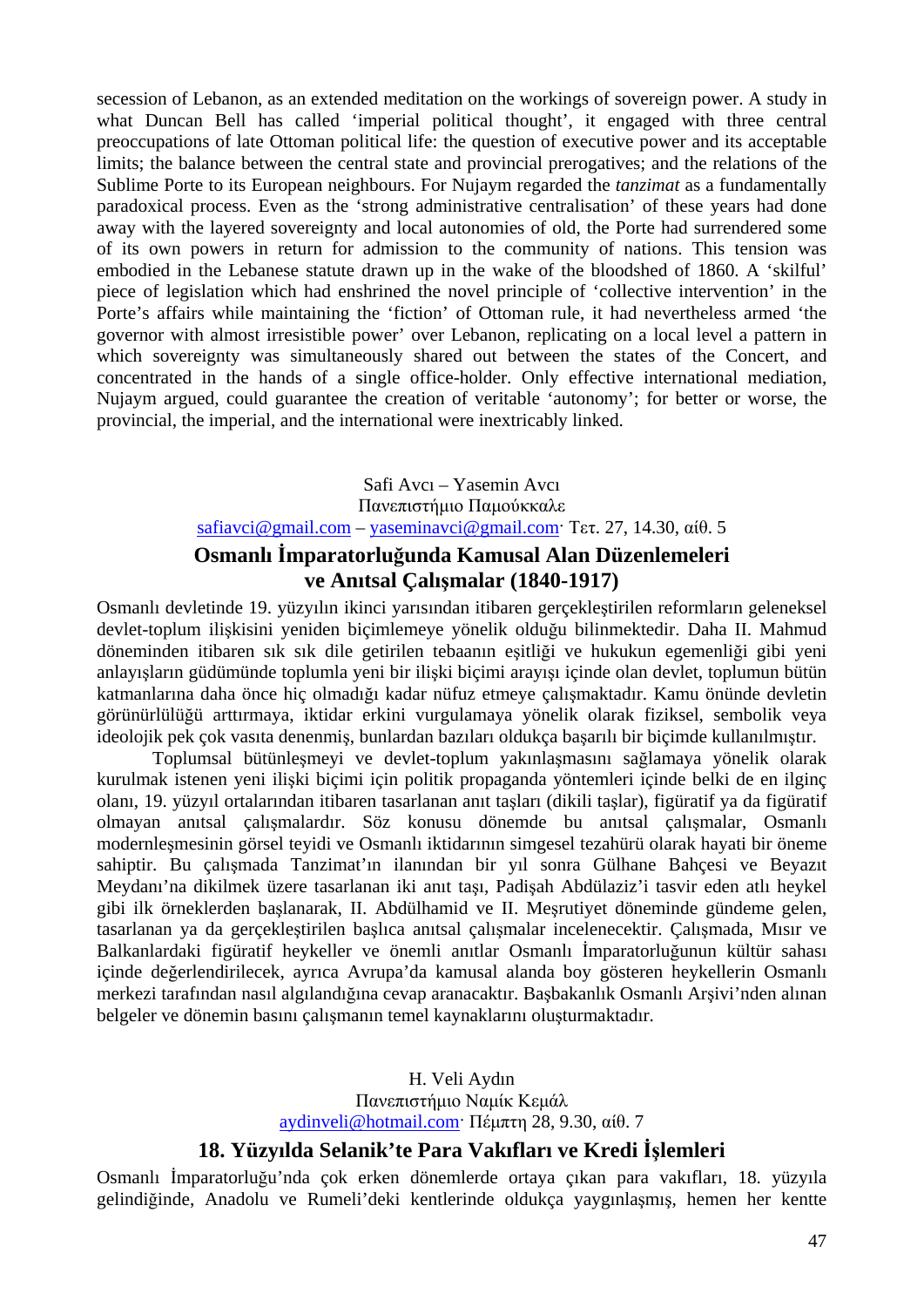olağan birer küçük kredi kurumlarından biri haline gelmişlerdir. Bu yönüyle, bankacılık işlemlerinin henüz yeterince gelişmediği bir toplumda, gerek ticari işlemler gerekse, bireysel ve toplumsal nedenlerle ihtiyaç duyulan nakit kredi taleplerinin karşılanmasında önemli rol üstlenmişlerdir. Bu özellikleriyle, artan vergi borçları dolayısıyla tefecilerden yüksek faizle borçlanan köylülerle, küçük işletmecilere daha düşük faizle kredi sağlayarak önemli katkılar sağlamışlardır.

Bu çerçevede, çalışmamız, 1696-1800 yılları arasında, Selanik Tarih Arşivinde bulunun Selanik Kadı Sicilleri koleksiyonunda yer alan dört adet para vakıfları tahrir defterlerinden yararlanarak, 18.yüzyılda Selanik'te para vakıfların borç-kredi işlemlerindeki yeri ve rolü; vakıfların kurucuları, sermayeleri, kredi verdikleri kişiler ve uyguladıkları faiz oranları analiz edilerek, bu vakıfların Selanik kenti finans tarihindeki yerleri değerlendirilecektir.

> Ebru Aykut Πανεπιστήμιο Καλών Τεχνών Μιμάρ Σινάν ebruaykut74@gmail.com· Παρ. 29, 9.30, αίθ. 7

# **Unveiling the Unseen Agent of Crime: Medico-Legal Evidence in Suspected Poisoning Cases in the Late Ottoman Empire**

Given the prevailing theory of proof in *şer'î* law, witnesses were always an essential basis for the legal system in the Ottoman Empire. The role of witness testimony in criminal investigations did not change with the establishment of the new *nizamiye* courts. Nevertheless, unlike *şer'î* courts, circumstantial evidence started to play a pivotal role in indictments in these legal tribunals, if a confession could not be obtained and in case there were no witnesses to the crime. Especially in uncovering hidden crimes like poisoning, forensic medicine and medico-legal evidence became gradually important for the Ottoman courts from the mid  $19<sup>th</sup>$  century onwards. However, this process was hindered by various obstacles from public attitudes towards dissection and unpaid fees and salaries of the physicians to the reliability of toxicological evidence for the courts' final verdicts.

This paper aims to explore the role of medico-legal proof in poisoning cases in the courts of the late Ottoman Empire. Given the limited scope of scholarly works on the subject, it will focus on primary sources derived from the Prime Ministry Ottoman Archives and some textbooks written by jurists and forensic scientists that are promissory in revealing clues about various aspects of forensic medicine such as external post-mortem examination, dissection (autopsy), and chemical analysis (toxicology). This paper will analyze its subject within the context of the  $19<sup>th</sup>$ century Ottoman state's concern with public health and security and also with the rights of the heirs in homicide cases, while showing the courts' great scrutiny and reservation in considering dissection and toxicology reports as decisive proof.

> Duygu Aysal Cin Πανεπιστήμιο Μπιλκέντ aysal@bilkent.edu.tr· Τετ. 27, 14.30, αίθ. 7

# **Modernization, Urban Development and Electrification in the Ottoman Empire: Examples from the Electricity Projects of Istanbul and Thessaloniki**

This paper focuses on the electrification of the cities in the Ottoman Empire, especially Istanbul and Thessaloniki. The role played by the Ottoman officials and experts, their ideas on modernity, urban development and electrification projects of Istanbul and Thessaloniki will be analysed through research undertaken in the archives of Turkey, Germany and United States.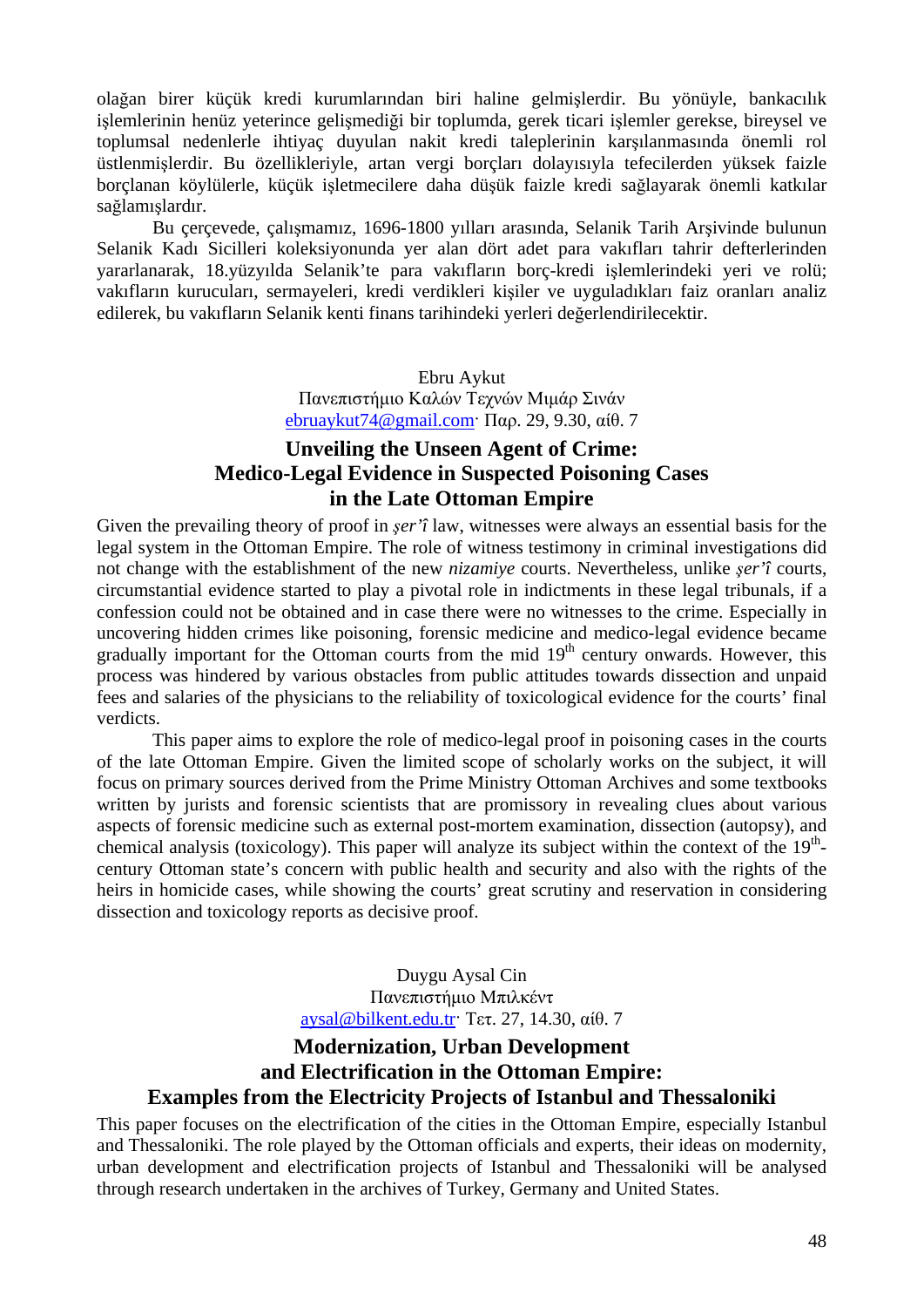The active role of the Ottoman bureaucrat in the adjudication process of this new technology, the rules and regulations of the Ottoman authorities employed during the preperation, construction and implementation phases of the electrification projects, all prove the local dynamics in the process. Therefore, in this paper, the local dynamics of Ottoman electrification will be dealt with through the examples of Istanbul and Thessaloniki's electricity network projects. Further, the ideas of the Ottoman officials and experts regarding the electrification, with a special focus on the place of electrification within the larger problematics of the Empire, such as modernization, urban and economic development, will be discussed.

> E. Attila Aytekin Τεχνικό Πανεπιστήμιο Μέσης Ανατολής erdena@metu.edu.tr· Κυρ. 1, 14.30, αίθ. 9

# **Between Empire and Nation-State: Belgrade during the Period of Autonomy, 1830-1867**

Belgrade, which had lain on the border of the Habsburg and Ottoman Empires for a long period, became one of the important theatres of Serbian nation-state building practices from 1830s onwards. The Ottoman character of the urban space was gradually eliminated and the Muslim and Jewish populations steadily declined. That Serbia became independent following a long period of large autonomy played a role in the transformation of Belgrade into a post-imperial city. Until 1867, the city witnessed a form of fragmented sovereignty between Ottoman and Serbian judicial, administrative and military institutions.

This paper will discuss Belgrade in this period with a special focus on the riots targeting the Muslim quarter and the attack on the fortress in June 1862, resulting in the bombardment of the city by the Ottoman garrison. The incident soon became a European-wide diplomatic issue and was concluded in an international conference later in the year which set forth a schedule for the Ottoman garrison and Muslims to leave Belgrade by 1867. Although the de-Ottomanisation of Belgrade had begun when there was still a sizable Muslim population in the city, after their exodus, the Muslim quarter was incorporated into the new city which was being increasingly defined within a national(ist) framework.

The incidents in 1862 attested to the presence of serious ethnic conflict in Belgrade during the period of autonomy. The difficulties faced by the international commissions reflected the contradictions of an urban space that had developed mostly organically and which was being influenced by the juxtaposition of an emerging nation-state, the reformed Ottoman polity, imperialism, and military exigency. Based on Ottoman, British and international documents, the paper will strive to analyse the spatio-social impact of nation-state building practices on Belgrade despite the Ottoman attempts to cling to the city. The goal is to throw new light on the postimperial transformation of Belgrade through the analysis of a decisive period.

> Jean-Louis Bacqué-Grammont **CNRS** bacque-grammont@club-internet.fr· Παρ. 29, 14.30, αίθ. 7

# **Notes sur la Crète dans le Kitâb-i Bahriyye de Piri Re'îs**

Au temps de Pîrî Re'îs, la Crète était encore une possession vénitienne pour plus d'un siècle et demi. Cela n'empêchait nullement l'auteur d'avoir une bonne connaissance des côtes de l'île où, bien sûr, sa présence n'était nullement souhaitable. Nous examinerons quelles pouvaient être, dans ces conditions, les sources de son information.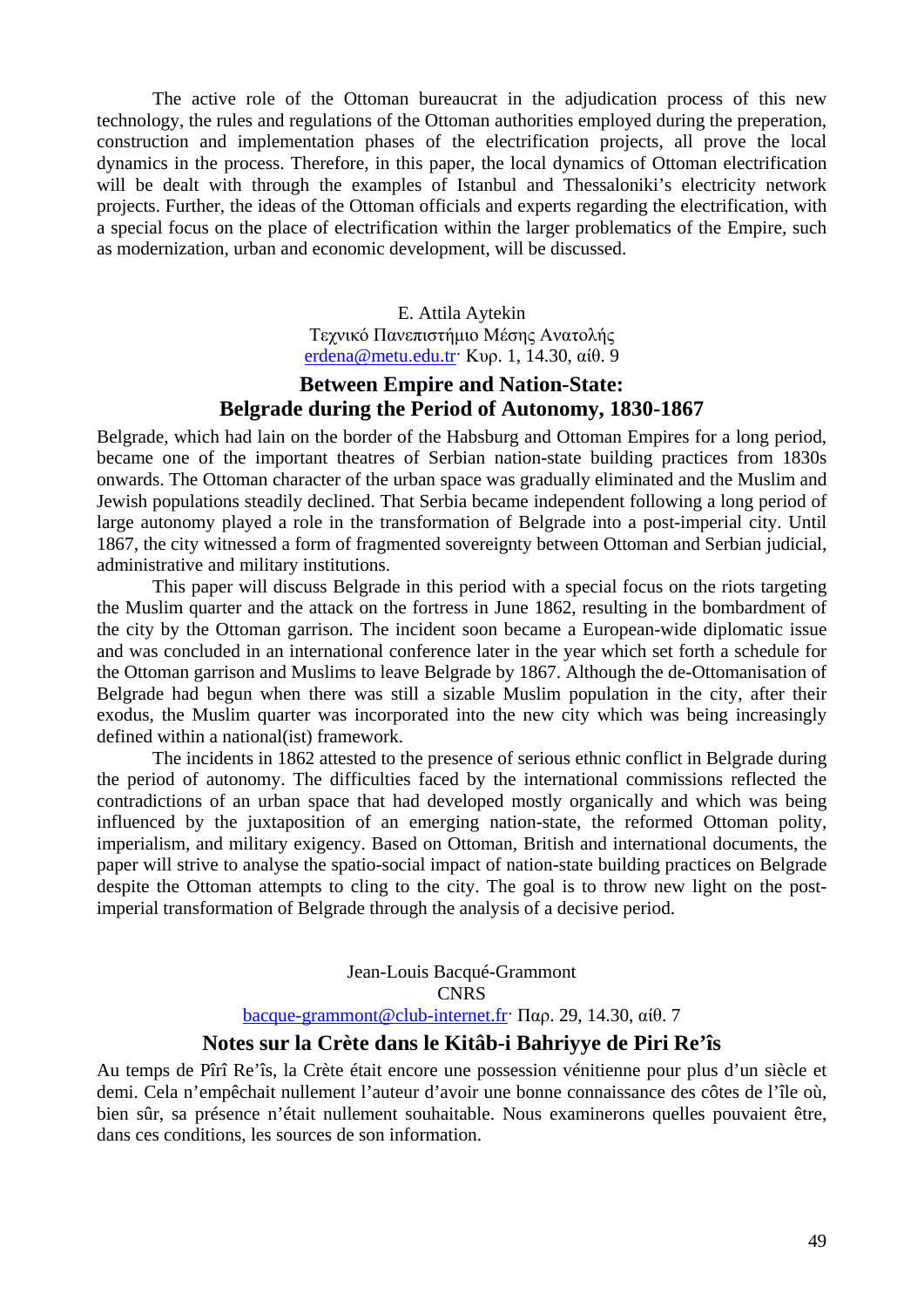#### Nimet Ayşe Bakırcılar Πανεπιστήμιο Ακντενίζ nbakircilar@akdeniz.edu.tr· Παρ. 29, 14.30, αίθ. 5

# **1903-1907 Tarihli Manastır Ceraim Defteri Işığında Manastır'da Suç**

1877-1878 Osmanlı-Rus Savaşı sonrasında imzalanan Ayastefanos ve Berlin Antlaşmaları, Osmanlı İmparatorluğu için yeni bir dönemi açmakla birlikte "Makedonya Sorunu"nu da ortaya çıkardı. 20. yüzyılda sadece Osmanlı İmparatorluğu'nu değil, Balkan devletleri ile birlikte Avrupalı büyük güçlerin de çıkarlarının kesişeceği bir şekle dönüşen Makedonya Sorunu, pek çok tarihçi tarafından ele alınmıştır.1903 İlinden isyanı yine pek çok tarihçinin ele aldığı sorunun bir parçasını oluşturmuştur.

Bölgeyi Haziran 1903'te gezen biri Makedonya'daki genel havayı tanımlarken "…*kesinlikle belirtilmelidir ki, Hıristiyanların büyük bir kısmı komitacıların hareketlerine karşı düşmanca davranmaktadırlar. Çetelerin birliklerle sık sık çatışmaya girdiği dağlık bölgelerde bile köylüler, komitelerin emirlerini ancak zorlamayla uyguluyorlar.*" demektedir. Hal böyle iken tam da İlinden İsyanının çıkarıldığı yıl bölge halkının suç işlemeye yönelik tavırlarına ışık tutabileceğini umduğumuz Manastır Ceraim Defterini bu minvalde incelemeyi uygun bulduk. Defter, Rumi 1319-1323 (1903-1907) yıllarını kapsamaktadır. Suçun vasfı, hangi etnik gruba dahil kişiler arasında işlendiğine ilişkin ilginç veriler barındırması açısından defter, sadece bir istatistikî veri kaynağı olmaktan çok, etnik açıdan oldukça farklı grupların yaşadığı bölge insanının – hem de yoğun çete faaliyetleri arasında – durumuna ışık tutabilecek değeri haizdir.

> Gülhan Balsoy Πανεπιστήμιο Ισίκ gerkaya@gmail.com· Παρ. 29, 9.30, αίθ. 7

# **Gendered Approaches to Infanticide in 19th-Century Ottoman Society**

My paper examines a largely overlooked topic in scholarship on Ottoman history and discusses the cases of the murder of babies in Ottoman towns and cities. Based on archival findings, I ask questions such as what were the motivations behind child murder, who carried out this act, who were the victims, what were the methods used, and how extensive it was in the Ottoman society.

The nature of this crime also forces us to problematize the available documentation and hence I also discuss the nature of the sources that offer us a glimpse of the infanticide cases. I demonstrate how social status and gendered hierarchies in Ottoman society intermingle in the infanticide cases and the choice to murder babies as a means of birth control. In sum, through such questions I try to shed light onto infanticide practices, and to discuss the gendered nature of violence in Ottoman society.

> Samettin Başol Πανεπιστήμιο Γκαζί Οσμάν Πασά sametbasol@gmail.com· Κυρ. 1, 9.30, αίθ. 7

# **Osmanlı Şehirlerinde İnşa ve Onarım Faaliyetlerinde Çalışan Gruplar ve Meslekler**

Osmanlı şehirlerinde sivil veya kamu yapıların inşası ile bunların tamirleri sırasında çok sayıda meslek sınıfından insan çalışırdı. Merkezî hükümetin hemen her şehre atadığı kadı ve mimarbaşından başka inşaat ve onarım faaliyetlerinde başlıca üç grup çalışan göze çarpardı. Bunlar 'üstâd' denilen ustalar, 'ırgad' veya 'rençber' denilen inşaat işçileri ile 'ecîrîn' olarak kaydedilen ve ücretle çalışan gündelikçilerdi.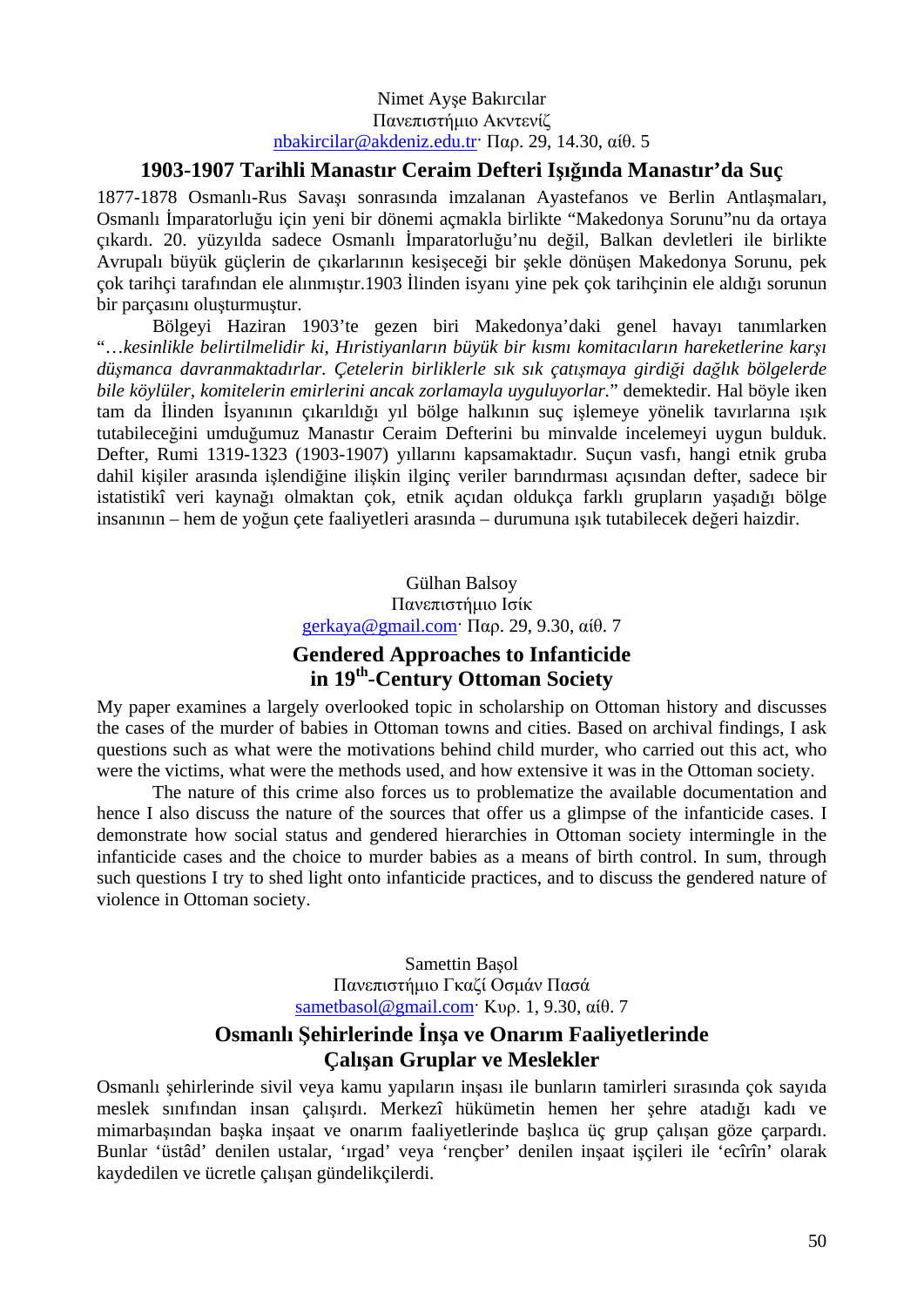Adı geçen gruplardan ustalar, en çeşitlilik gösteren sınıftı. Bu sınıfta, 'bennâ' denilen bina yapıcı ustaları başta olmak üzere farklı işleri gören ve değişik meslekleri icra eden bir sürü çalışan usta bulunurdu. Dülgerler, neccarlar, senk-traşlar bunlara birkaç örnektir. Bir inşaat veya onarım sırasında her usta, kendi uzmanlık alanına uygun düşen işleri yapardı. Ayrıca yaptıkları işin hacmine göre veya yevmiye hesabı üzerinden ücret alırlardı. Yukarıda sayılan diğer gruplar ise daha çok ustalara yardım eden veya inşaat, tamirat alanında yıkım, temizlik, taşıma, vb. yan görevleri yürüten kişilerdi.

Bu araştırmada yukarıda kısaca değinilen ve şehirlerde inşa ve onarım faaliyetlerine katılan gruplar ile bu gruplara mensup tüm meslekler/meslek erbabı tanıtılacaktır. Böylece klasik Osmanlı döneminde lonca sistemine dahil ve inşaat sektöründe çalışan değişik uzmanlık alanlarına sahip ustalar ve benzeri esnaf grupları ile diğer çalışanlar ortaya çıkarılacak, özellikleri, çalışma/uzmanlık alanları, aldıkları ücretler ve çalıştıkları/kullandıkları malzeme (araç-gereçler) çeşitli belgelerden yola çıkılarak incelenecektir.

Osmanlı Devleti dönemine ait, merkezî yönetimin mimarlık örgütlenmesi, bununla ilgili teşkilât ve görevliler hakkında görece çalışmalar mevcuttur. Ancak, şehirlerde mimarlık ve inşaat işlerini yürüten gruplar, meslekler ve kişiler hakkında yeterince araştırma ve bilimsel yayın bulunmamaktadır. Buradan hareketle, taşrada, şehirlerde inşa ve onarım faaliyetlerini yürütenler ve bu işlerde çalışanlar hakkında böyle bir araştırma gerekli görülmüştür.

Araştırma, özellikle şer'iye sicil defterlerinde bulunan keşif ve tamir belgelerinden, arşivlerde yer alan inşaat defterlerinden, ayrıca vakfiye ve benzeri vakıf belgelerinden yararlanılarak hazırlanacaktır. Bu arada konuyla ilgili diğer yayınlara da ulaşılacak ve bunun sonucunda bir değerlendirmeye varılacaktır.

Hazırlanacak çalışmanın girişinde Osmanlı Devleti'nde sivil veya kamu yapıların inşa, tamir ve yenileme işlemleri/prosedürü hakkında açıklama verilecektir. Daha sonra esas konunun ayrıntılarına değinilecektir.

> Meral Bayrak (Ferlibaş) Πανεπιστήμιο Οσμάν Γκαζί, Εσκίσεχιρ mbayrak@ogu.edu.tr· Κυρ. 1, 14.30, αίθ. 1

# **Rusçuk'ta Osmanlı Kültür Varlıkları: Dini Ve Hayri Kurumlardan Bazıları**

Osmanlı toplumunda sosyal ve kültürel ihtiyaçlar vakıflar aracılığıyla karşılanmış, devlet bu alanla ilgilenmek zorunda kalmamıştır. Başta padişahlar, şehzadeler ve hanım sultanlar kendi özel gelirlerinden kaynak aktararak vakıf eserler inşa ettirip vakıflar kurmuşlar, üst düzey devlet adamları ile imkanı olan hayırseverler de aynı biçimde topluma hizmet vermede adeta yarışmışlardır. Dini ve hayri nedenlerle oluşturulan söz konusu kurumlar yerleşim yerlerinin mamur hale gelmesine de katkı sağlamışlardır.

Tuna kıyısındaki önemli merkezlerden biri olan Rusçuk da Osmanlı egemenliğindeki tüm yerleşim yerleri gibi vakıflarla imar edilmiş, çeşitli hizmetler bu kurumlar aracılığıyla yerine getirilmiştir. Burada çoğu dini hizmet amacına yönelik olan cami vakıflarının yanında eğitim, konaklama ve su ihtiyacını karşılayacak kurumlar oluşturulmuş, bu yolla topluma hizmet sunulmuştur. 1878 Berlin Antlaşması sonrasında kurulan Bulgar Prensliği döneminde şehrin belediyesi tarafından uygulanan yok etme politikası sonucu, kültür mirası olan Osmanlı vakıfları korunamamıştır. Bugün bir cami ile bir okul binası ve pek az vakıf malı bulunan Rusçuk'ta Osmanlı döneminde kurulmuş olan vakıflardan bazıları daha önce tarafımızdan hazırlanan iki çalışmaya konu olmuştur. Sadece arşivlerde yer alan belge ve defterlerden varlıkları hakkında bilgi edinilen bu kurumlardan önceki çalışmalarda incelenmeyen bir kısmı da bu bildirinin konusunu oluşturmuştur.

Osmanlı medeniyetinin göstergesi olan söz konusu kültür mirası ile bunların mimarlarını yani kurucularını hatırlamak, hatırlatmak ve hizmet sunan bu hayırseverlerin unutulmalarını engellemek amacıyla hazırlanan bildiride vakıf eserler, bunların hizmetlerini sürdürmesi için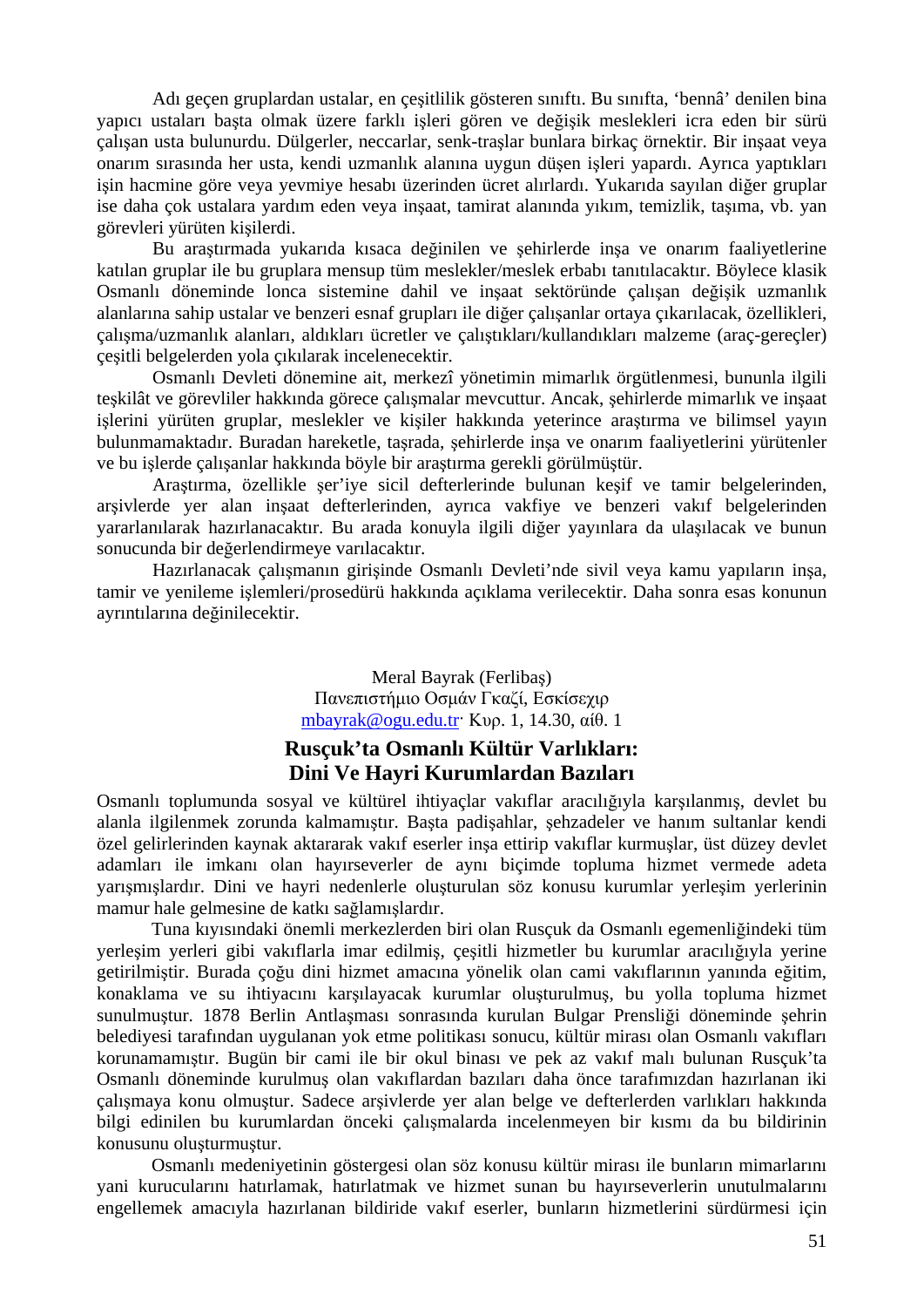tahsis edilen gelirler başka bir deyişle bağışlanan menkul ve gayrimenkuller, vakıf çalışanları ile aldıkları ücretler hakkında bilgi verilecek, tespit edilebilen verilere göre vakıfların yıllık gelirgider durumları değerlendirilmeye çalışılacaktır.

Bildiri, Başbakanlık Osmanlı Arşivi ile Vakıflar Genel Müdürlüğü Arşivi'nden sağlanan çeşitli belge ve defter tasniflerindeki verilere göre hazırlanacak ayrıca Bulgaristan'ın Milli Kütüphanesi olan Cyril ve Methodius Kütüphanesi'nin Şark Koleksiyonu bölümünden temin edilen Rusçuk Vakıf Sicili ile diğer sicillerde yer alan bilgileri de kapsayacaktır.

> Elif Bayraktar Tellan Πανεπιστήμιο Μπιλκέντ elifb@bilkent.edu.tr· Τετ. 27, 16.30, αίθ. 3

# **"As It Is Clearly Expressed in their** *Berat***s": An Interpretation of the Transformation of the Patriarchate of Istanbul in the Light of Patriarchal** *Berat***s in the 18th Century**

The Patriarchate of Istanbul experienced a transformation in the  $18<sup>th</sup>$  century; the patriarchs used their authority on law and order more extensively as an intermediary in the  $18<sup>th</sup>$  century, the patriarchate became a life-long office *de jure*, and the system of *gerondismos* was established by 1763. So far, the elements of this transformation have widely been interpreted as changes peculiar to the Patriarchate. I am proposing that the adventures of the Patriarchate in the first three decades of the  $18<sup>th</sup>$  century fit into a larger picture, that is, the transformation of Ottoman administration and society in the  $18<sup>th</sup>$  century. Based on my study on 19 so far undiscovered *berat*s of the patriarchs of Istanbul dating from 1714 to 1769, I will interpret this transformation in my presentation.

> Nuran Bayram Πανεπιστήμιο Ουλουντάα nuranb@uludag.edu.tr· Παρ. 29, 11.30, αίθ. 5

# **1837-1923 Sürecinde Bursa'da İpekçilik Sektörünün Sosyo-Ekonomik Analizi**

Kentte ham ipek üreten ilk fabrikanın açıldığı 1837'den Türkiye Cumhuriyetinin kurulduğu 1923 yılına kadar geçen süreçte Bursa'da koza yetiştiriciliği ve ipekli dokumacılığın değişim süreci, Temettüat Defterleri ve Hudâvendigâr Vilâyeti Sâlnâmelerinden elde edilen istatistiksel verilerle analiz edilecektir. Temettüat Defterleri, Osmanlı döneminde fertlerin iktisadî imkânlarını tespit etmek suretiyle kişinin ekonomik gücüne, senelik kazancına göre tarh edilecek verginin tesviyesi amacına yönelik olarak hazırlanmış defterlerdir. Osmanlı Devleti'nin önemli bir kesiminde 1840'lı yıllarda yapılan emlâk, arazi, hayvanat ve temettüat sayımları sonucu oluşan bu defterler, Osmanlı taşrasına ilişkin tahlilî çalışmalar için önemli istatistikî verileri kapsarlar. Bursa'daki temettüat sayımlarını gösteren defterlerde, kentteki ipekçiliğe konu olan kalemler ve mahallelerde yer alan dut bahçeleri dönüm olarak gösterilmektedir.

Vilâyet Sâlnâmeleri ise, ilgili vilâyetin idari teşkilatı, memur listeleri, mahalli tarih ve coğrafyası, eski eserleri, üretim ve ekonomik faaliyetleri, nüfusu gibi pek çok konuda bilgiler sunan yıllıklardır. Hudâvendigâr Vilâyeti Sâlnâmelerinden ilki Hicri 1287 tarihli olup sonuncusu Cumhuriyet Dönemine ait 1927 yılı Bursa Sâlnâmesidir. Bu kaynaklarda Bursa'da gerçekleşen koza üretimi ve ipek ticareti ile ilgili ayrıntılı bilgiler yer almakta, Bursa'nın Gemlik ve Mudanya iskelelerinden yurt içi ve yurt dışına yapılan koza ve ipekli ürünlerin ihracatına yönelik veriler bulunmaktadır.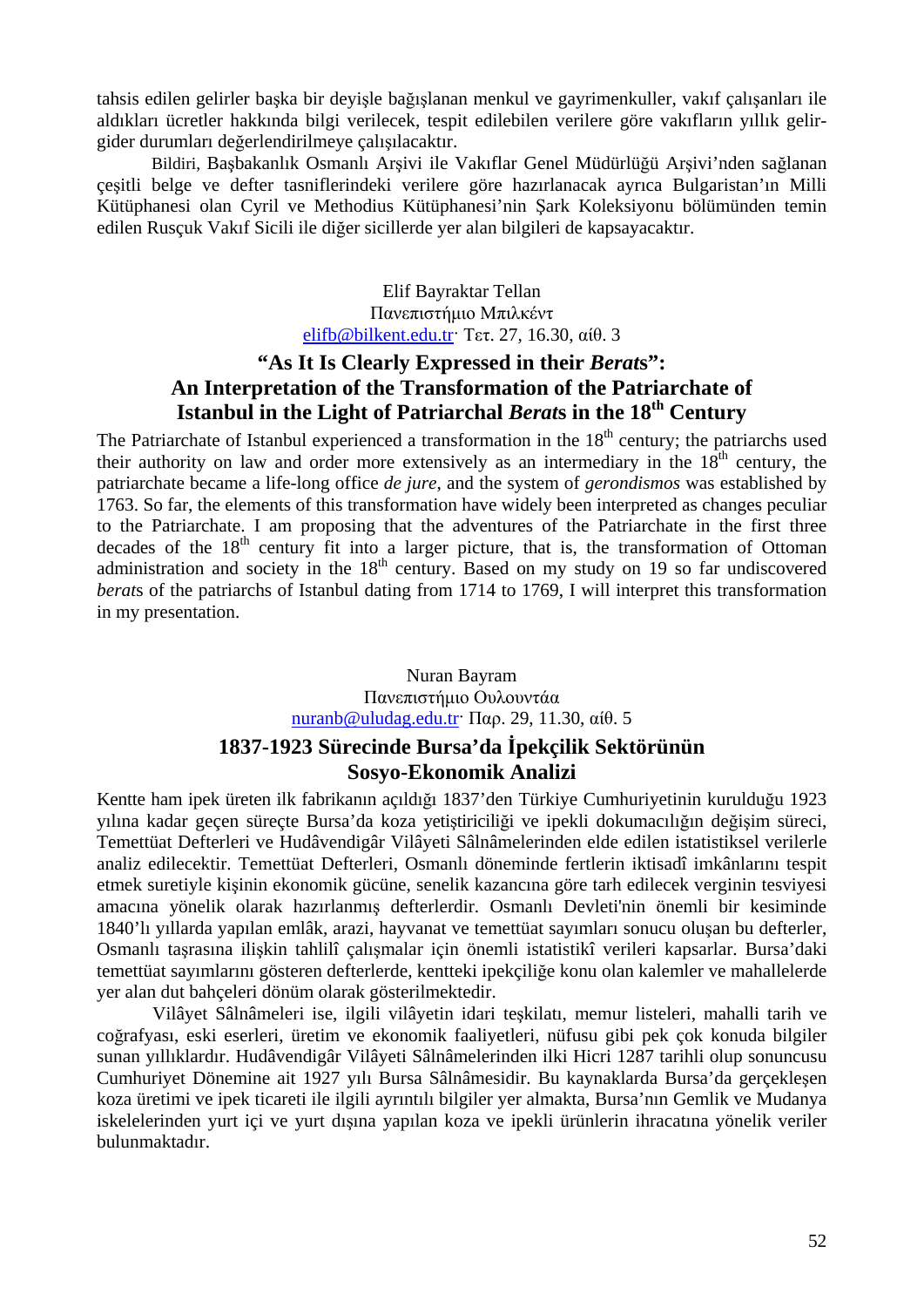# Faruk Bilici INALCO faruk.of.bilici@gmail.com· Παρ. 29, 14.30, αίθ. 7

# **Le Danube chez Evliyâ Celebî**

Le second plus grand fleuve du continent européen après la Volga, le Danube traverse l'Allemagne, l'Autriche, la Slovaquie, la Hongrie, la Croatie, la Serbie-Monténégro, la Roumanie, la Bulgarie, la Moldova et l'Ukraine. Avec ses affluents, il constitue la principale voie de communication de la région, car le réseau routier est jusqu'à la fin du XVIII<sup>e</sup> siècle fort défaillant. Evliya Çelebi voit apparemment pour la première fois en 1651 le Danube devant la ville de Ruse (Rusçuk), lorsque Melek Ahmed Pacha fut nommé Beylerbey d'Özü et se met à décrire le fleuve et ses affluents avec un certain détail. Dans cette étude, ce sont à la fois les observations directes d'Evliya Çelebi, sa description géographique du Danube, mais aussi ses impressions qui seront analysées. Naturellement, on ne peut pas parler d'Evliya Çelebi sans parler également des légendes, qu'il rapporte à propos du Danube. Nous les examinerons de la même manière pour éventuellement en trouver la source.

> Sedat Bingöl Πανεπιστήμιο Ανατολίας sbingol@anadolu.edu.tr<sup>·</sup> Παρ. 29, 14.30, αίθ. 5

# **19. Yüzyıl Belgelerine Göre Cesaret ve Uykusuzluğun Kol Gezdiği Osmanlı Mahalleleri**

Osmanlı insanı ve onun sosyal hayatını anlama gayretleri içerisindeki araştırmacılar için, 'Osmanlı Mahallesi' temel bir birim olarak kabul edilir. Pek çok araştırmacı, klasik diyebileceğimiz, şer'i siciller, normatif düzenlemeler vb. kaynaklara dayanarak, bu yaşam hakkında değerli araştırmalar sunmuştur.

Ancak Osmanlı sosyal yaşamını çözümlemeye yönelik bizim çalışmamızda ise, ağırlıklı olarak hukuki metinlerden elde ettiğimiz veriler, Osmanlı mahallelerinde yaşanan, klasik kaynakların bize hiçbir şey söylemediği, cesaret ve genel uykusuzluk halleri gibi yeni olgularla bizi tanıştırmakta olup, Osmanlı sosyal yaşamını farklı bir yaklaşımla ele almamızı sağladı.

> Gökhan Bolat Πανεπιστήμιο Ερτζιγές gbolat@erciyes.edu.tr· Πέμπτη 28, 9.30, αίθ. 1

# **Bedirhan Aşireti'nin Sürgün Edilmesi Çerçevesinde Akdeniz Adalarına Yapılan Aşiret Sürgünleri**

Osmanlı Devleti'nde aşiretlere uygulanan sürgün iki farklı şekilde uygulanmıştır. Bunlardan birincisi iskân ve yerleştirme şeklinde olmuştur. Devlet, kendi egemenliği altında yaşayan topluluklardan bir kısmını belirli program ve kurallar çerçevesinde, gönüllülük esasına dayalı olarak, değişik sebeplerle yerleşik oldukları bölgelerden alıp öngördüğü başka bölgelere yerleştirmiştir. İkincisi ise cezalandırma amaçlı sürgünler olarak ortaya çıkmıştır. Bu çerçevede eşkıyalık ederek halkın huzur ve güvenliğini bozan bazı aşiretler ve aşiret mensupları, başka yerlere sürülerek zorunlu iskâna tabi tutulmuşlardır. Aşiretlere ikinci grupta uygulanan cezalandırma amaçlı sürgünlerin en önemli sebebi; ülkede oluşan otorite boşluğunu gidermek ve devlete karşı itaat ve güveni sağlayarak bu topluluklar üzerinde egemenlik sağlamaktır. Çalışmamızda, aşiretlere uygulanan sürgün cezaları bu anlamıyla ele alınacaktır.

Osmanlıda cezalandırma amaçlı olarak -milliyet ayırımı yapılmaksızın- birçok aşiret veya topluluk sürgüne gönderilmiştir. Bedirhanlar bu noktada dikkati çeken bir aşirettir. Pek çok isyanda adları geçen Bedirhanlar, Osmanlıda büyük bir aşirettir. Özellikle 19. yüzyılın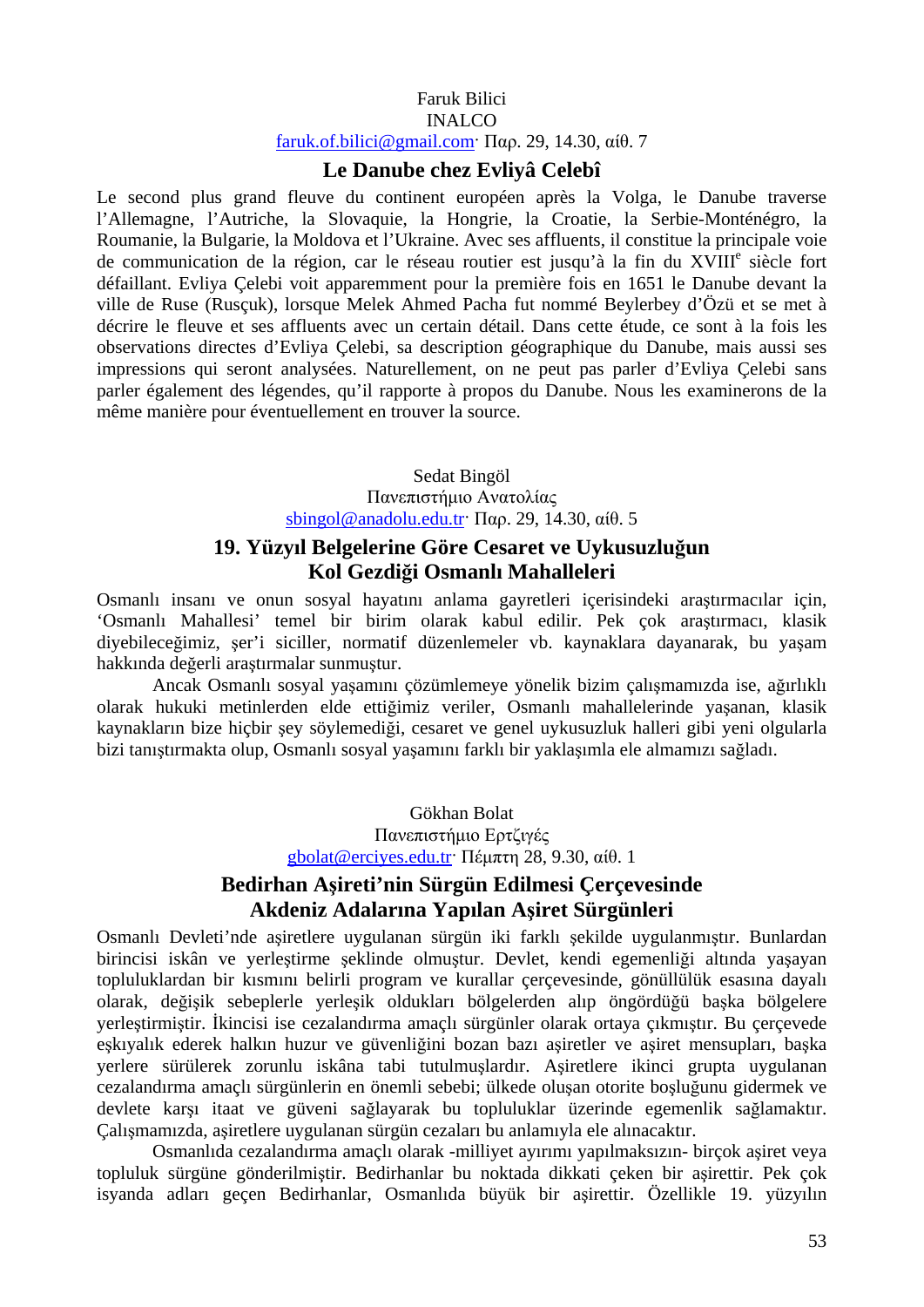başlarından (1838) itibaren zaman zaman Osmanlıya karşı isyan girişimlerinde bulunmuşlar ve neticede toplu halde sürgüne gönderilmişlerdir.

Araştırmada, Başbakanlık Osmanlı Arşivi'nde konuyla ilgili belgeler ışığında, aşiretlere uygulanan sürgün cezalarının sebepleri ve uygulanış şekilleri ve Akdeniz adalarının bu sürgünlerde yeri ve önemi hakkında bir değerlendirme yapıldıktan sonra aşağıdaki sorulara cevap aranacaktır:

- Cezalandırma çerçevesinde Akdeniz adalarına gönderilen aşiretler hangileridir?
- Akdeniz adalarına sürgüne gönderilen aşiretlerin sürgün sebepleri nelerdir?
- Bu aşiretler içinde Bedirhan aşiretinin yeri nedir?
- Cezanın uygulanış şekli ve uygulama sonrası ortaya çıkan gelişmeler nelerdir?

#### Robert Born

Κέντρο για την Ιστορία και τον Πολιτισμό της Ανατολικής Κεντρικής Ευρώπης (GWZO) rborn@rz.uni-leipzig.de· Παρ. 29, 9.30, αίθ. 5

# **From Vassal to Miles Christianus: Sigismund Báthory's Battles with the Ottomans as a European Media Event**

The military campaigns of the 'Long Turkish War' (1593-1606) were accompanied by intense propaganda efforts in a wide variety of media. To date, research has primarily focused on the display of Habsburg military triumph, with particular emphasis placed on Emperor Rudolf II and his court artists in Prague. This paper aims to address the literary and visual display of military success from the point of view of the prince of Transylvania, Sigismund (Zsigmond) Báthory, who – due to his defection from Ottoman vassalage – became an important character carrying hope for the alliance led by the Habsburgs. My focus will be twofold. First, attention will be drawn to the prince's literary and historiographic stylisation as *miles christianus*, a topos heavily indebted to the idea of the crusade. Second, the argumentative strategies of diverse visual media (such as graphic arts, paintings, or maps) will be analysed with regard to their aim to communicate events from the Habsburg-Ottoman war to a Western European public.

> Seher Boykoy Πανεπιστήμιο Ουλουντάα tarih78@gmail.com· Παρ. 29, 11.30, αίθ. 5

# **1908-1923 Sürecinde Bursa'da Koza Üreticiliği ve İpekli Dokumacılık Sektörü**

19. yüzyılda ipek filatür fabrikalarının damgasını vurduğu tekstil sanayindeki gelişme, ipekböceği kozasından ipek ipliği üretimi ile sınırlı kalmış; dokuma alanında etkili olmamıştır. Tekstil sanayinin ipekli kumaş dokuma alanında el tezgâhlarından kurtularak makineleşme süreci ise, II. Meşrutiyetten sonra başlamıştır. Bu nedenle 1908 yılı, ipekli dokumacılıkta fabrikalaşma sürecinin başlangıç noktasını teşkil etmiştir. Meşrutiyetten sonra Avrupa ile olan temaslar, Bursa'da ipekli dokumacılığın gelişmesinde önemli rol oynamıştır. Bursa'da 1908'den sonra ipekli dokumacılık sektöründe yaşanan fabrikalaşma süreci, üretimde artış sağlarken; emeksermaye çatışmasını da gündeme getirmiştir. 1910 yılında, Bursa ipekçiliğinde emeğin büyük kısmını temsil eden kadın işçilerin greve gittikleri görülmektedir.

1908 sonrasındaki sürece damgasını vuran diğer bir gelişme de, bu dönemde Bursa'da milli şirketlerin kurulmaya başlanması olmuştur. Bu gelişme, İttihat ve Terakkinin milli iktisat temelinde yerli ve milli burjuvazi yetiştirme siyasetinin sonucunda ortaya çıkmıştır. Cumhuriyet yıllarında kurulan İpekişin temelini oluşturan "Bursa Mensucat-ı Osmaniye Anonim Şirketi" bu dönemde kurulmuştur.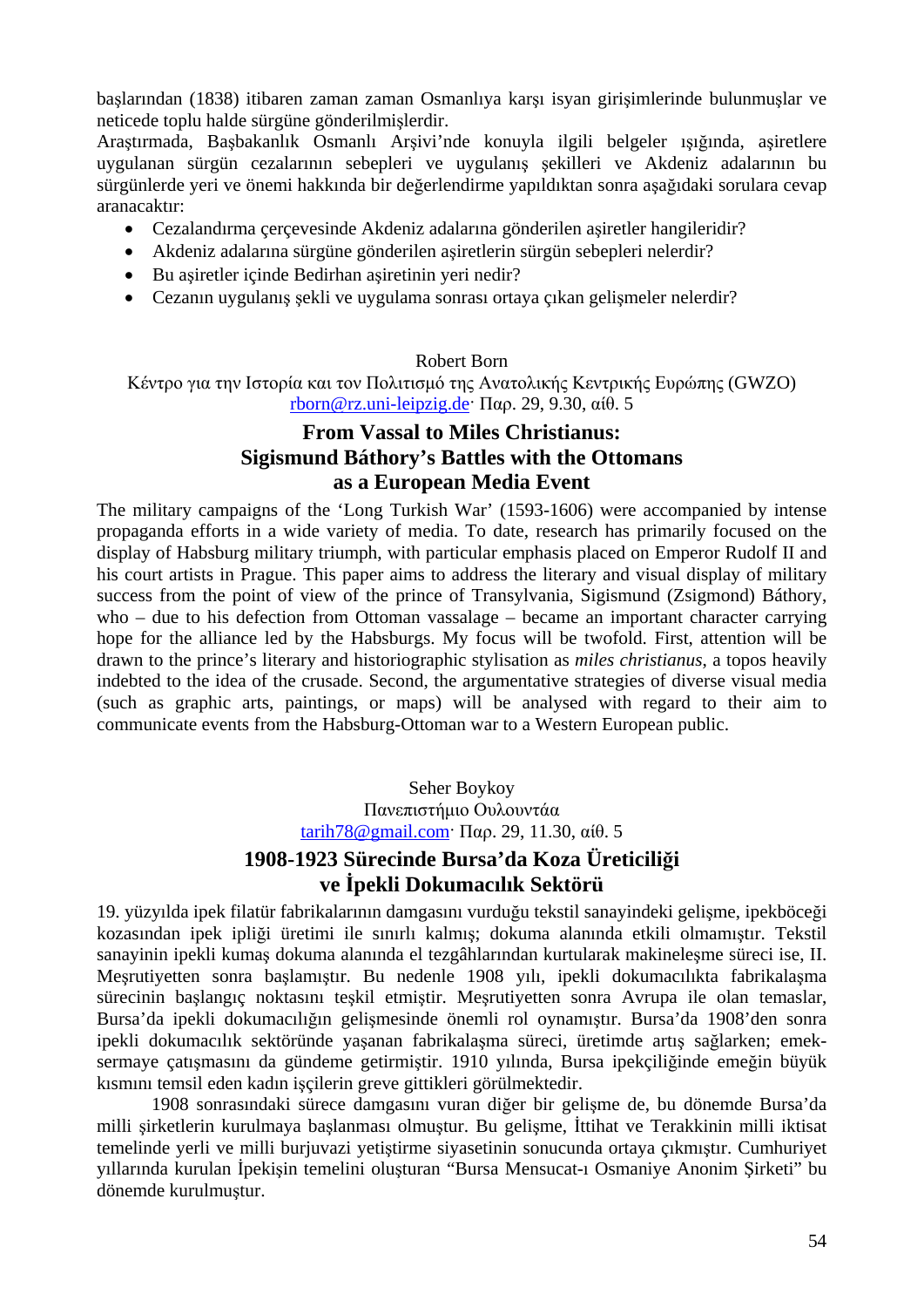1914 yılında dünya savaşının başlaması, savaş yıllarında yaşanan sevk ve iskân uygulamalarına bağlı olarak nüfus komposizyonunda meydana gelen değişim, I.Dünya Savaşından sonra başlayan işgaller süreci, Türk Kurtuluş Savaşı ve 1923 Nüfus Mübadelesi, Bursa ve çevresinde ipekböcekçiliği ve ipek üretimini büyük ölçüde geriletmiş; dış pazarlar kapanmıştır. Bursa ipekçilik sektöründe canlanma, Cumhuriyetle birlikte Avrupa'daki yöntemlerin ülkemizde uygulanmaya başlanması ve yasal-kurumsal düzenlemelerle sağlanacaktır. Tüm bu konular, Bursa'da ham ipek üretim ve ihracatına ilişkin istatistikler, Osmanlı sanayi sayımları, Hüdavendigar Vilayet Salnameleri, Bursa Halkevi Uludağ dergileri ve Bursa yerel basınına ait kaynaklarla değerlendirmeye alınacaktır.

> Michel Bozdémir INALCO michel.bozdemir@inalco.fr· Παρ. 29, 16.30, αίθ. 5

# **Le réinvestissement du passé par le présent : des usages multiples de l'histoire ottomane**

Depuis les années 1980, de plus en plus d'acteurs du monde culturel et politique évoquent les « images d'Epinal » de l'histoire ottoman.

Après une très longue absence, que couvre-t-il exactement ce retour au passé ? Une volonté de réapproprier un pan de l'histoire que la République a fait oublier ? Voulant rattraper ainsi une partie occultée de l'identité turque ?

Une manière de réhabiliter un temps révolu, pouvant en même temps réconforter et/ou servir des stratégies de reconquête de l'opinion, nationale et régionale ?

Et au plan international, s'agit-il de l'éveil d'une nostalgie dérisoire ou de la manifestation collatérale de l'émergence d'une puissance régionale ?

Dans cette communication, après avoir observé l'intérêt grandissant pour le passé ottoman provoqué et nourri par les historiens, ce qui est légitime, mais aussi des médias, des politiques et des acteurs internationaux, on tentera de susciter la réflexion sur divers aspects de ce phénomène.

> Günhan Börekçi Πανεπιστήμιο Σεχίρ, Κωνσταντινούπολη gunhanborekci@sehir.edu.tr· Κυρ. 1, 11.30, αίθ. 1

# **Seeking Power at an Imperial Court Divided by Factions: The New Ruling Strategies of the Ottoman Sultans in the Late 16th and Early 17th Centuries**

This paper examines the changing dynamics of power and patronage relations at the Ottoman imperial court in Istanbul in the late  $16<sup>th</sup>$  and early  $17<sup>th</sup>$  centuries. It aims to provide new perspectives on the question of how power was wielded within the institutional frameworks of the court between the 1570s and the 1610s, a crucial period which many scholars today consider the beginning of a long era of 'crisis and change' in the dynastic, political, socio-economic, military and administrative structures of the pre-modern Ottoman Empire. The present study focuses on the politics of factionalism and favoritism at the higher echelons of the Ottoman ruling elite who were situated in and around Topkapı Palace, which served as both the sultan's royal residence and the seat of his imperial government. My main objective is to shed light on the political problems of this period through the prism of the paramount ruling figure, the sultan, by illustrating how the Ottoman rulers of this era, namely, Murad III (r. 1574-95), Mehmed III (r. 1595-1603) and Ahmed I (r. 1603-17), repositioned themselves in practical politics vis-à-vis alternative foci of power and networks of patronage, and how they projected power in the context of a factional politics that was intertwined with the exigencies of prolonged wars and incessant military rebellions. I contend that, under these circumstances, these sultans employed new ruling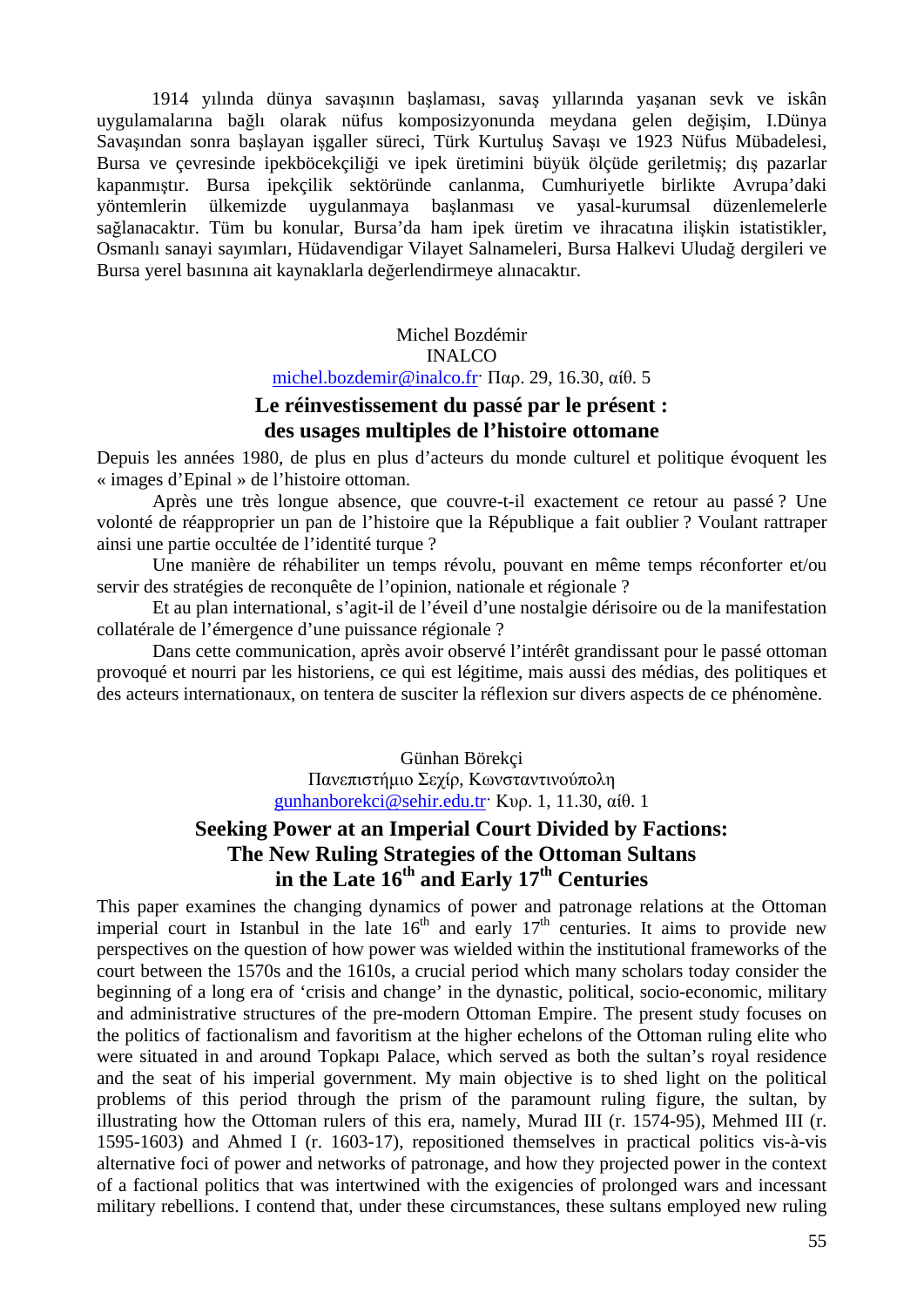strategies in order to impose their sovereign authority on the business of rule, an end which they achieved, with varying degrees of success, mainly through the mediation of their royal favorites and the court factions led by them.

#### Peter Burschel Πανεπιστήμιο Χούμπολτ peter.burschel@hu-berlin.de· Πέμπτη 28, 14.30, αίθ. 1

#### **Topkapı Sarayı or a Journey to the End of Time**

I have been endeavoring for some considerable time to read early modern ambassadors' reports from the Ottoman Empire as personal reports. For this reason, in my contribution I would like to include a study of a building which plays a special role in these reports: the Sultan's Palace in Istanbul – Topkapı Sarayı. For there is one thing about which all these reports concur: nothing in Topkapı Sarayı is without significance, and everything or at least almost everything is also imbued with symbolic value. Here it is important to keep one's eyes wider open than usual in order to spot those ghostlike movements which reveal a concealed window or a remote, abruptlyopening gate. Here it is necessary to listen precisely in order to experience the palace not just as an architectural, but also as an acoustic order which serves first and foremost to represent power as tranquility – and not for example as breadth. And here it is furthermore important at all times to view all actions and all movements in relation to each other, so as to interpret this as the order which appears to determine the success or failure of the individual's political mission: as a multiply differentiated building of sacral communications in which literally everything is at stake. This means, however: it is my assumption that this building is particularly well-suited to being 'read' as a building of self-observation and of self-assurance, indeed as a building of selfrevelation.

#### Johann Büssow Πανεπιστήμιο Χάλε-Βιτεμβέργης johann.buessow@orientphil.uni-halle.de· Τετ. 27, 14.30, αίθ. 1

# **The Anaza Bedouins and the Ottoman State during the 19th Century**

The Anaza were a tribal confederation of more than 100,000 Bedouin camel herders who during the  $19<sup>th</sup>$  century moved with their herds in the Syrian steppe between the northern Arabian Peninsula and south-eastern Anatolia. In genealogical terms, the Anaza are considered a family of tribes. In political terms, they are best described as an umbrella organisation of various groups that exploited economic and political niches in a peripheral region of the Ottoman Empire. The peripheral location itself was instrumental for the political strategy of the Anaza groups, as it enabled them to bargain with multiple power holders, be it the Ottoman governors of Aleppo, Bagdad and Damascus, the central government in Istanbul or the Wahhabi movement in the Najd. At times, Anaza groups even developed state-like structures of their own.

The Ottomans mostly perceived the Anaza as a disruptive force which hampered control of the steppe lands. However, they could not avoid cooperating with them. Crucial issues where a cooperative approach was needed were the safety of overland roads, the trade of Aleppo and the organisation of the Damascene hajj caravan.

Drawing on documents from the Ottoman Archives in Istanbul as well as on shari'a court records, travelogues and consular reports, the paper presents hypotheses on how representatives of the Anaza used the structures of the Ottoman state for their own ends. Particular attention will be given to alliances between individual Anaza leaders and the provincial government, to tactics of drawing the state into local conflicts and to issues of symbolic representation. Finally, it will be asked how the Tanzimat reforms changed the rules of political interaction between the Anaza and the Ottomans.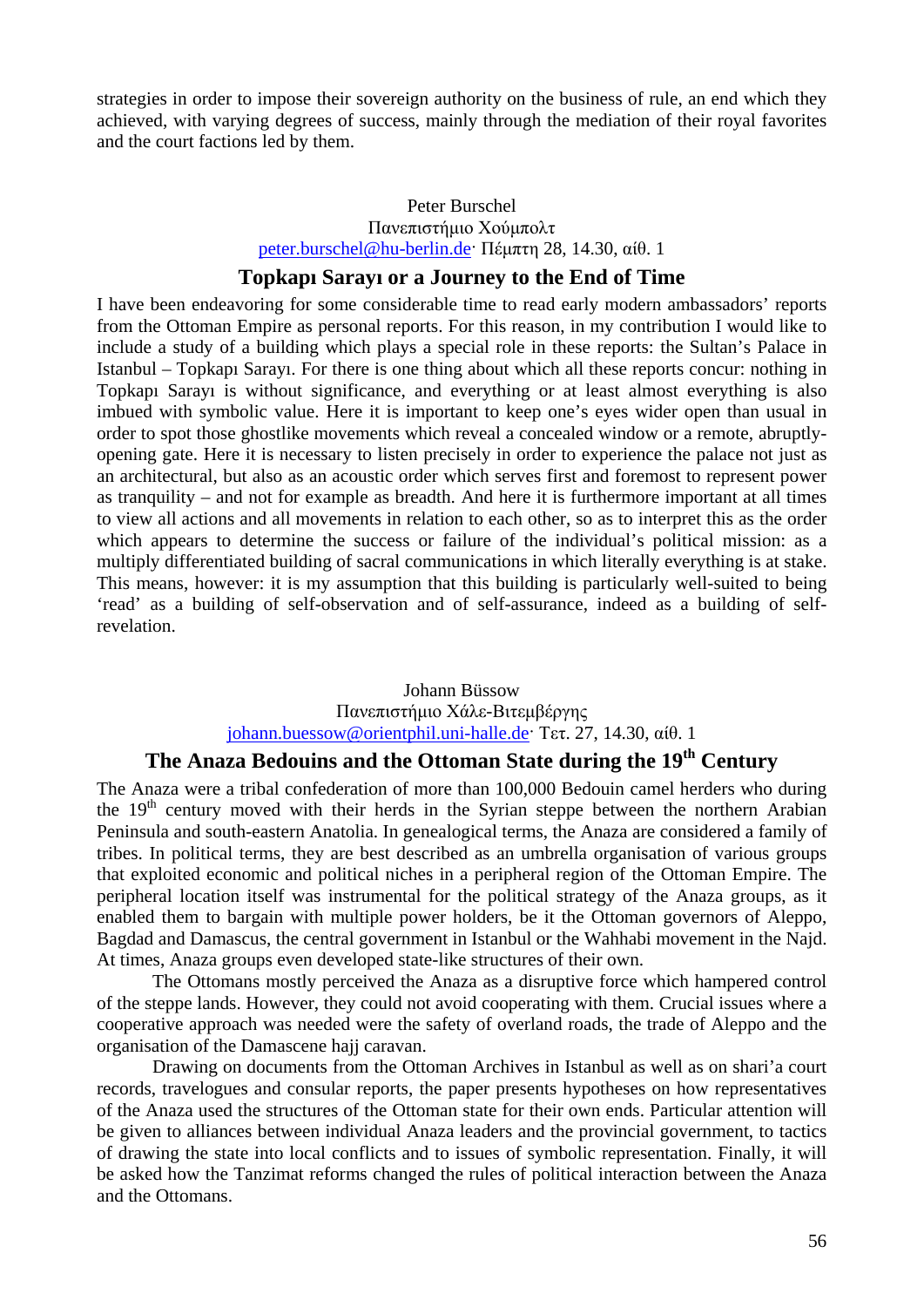Rafael-Dorian Chelaru Ινστιτούτο Ιστορίας «Νικολάε Γιόργκα», Ρουμανική Ακαδημία rafael.chelaru@gmail.com· Παρ. 29, 16.30, αίθ. 7

# **Catholic Elites and Ottomans in the Western Balkans (17th-18th Centuries)**

Following the conquest of the Balkans in the  $15<sup>th</sup>$  and  $16<sup>th</sup>$  centuries, a long process of implementation of the Ottoman institutions took place in the region, with major consequences at the social, economic and cultural levels. Within this context, the phenomenon of Islamization affected many Christian communities, among them the Catholics living mostly in the Western areas of the peninsula.

This was caused mainly by the frail social position of the Catholic subjects living under Ottoman rule, as they lacked a juridical form of representation recognized by the Porte (with the notable exception of the Franciscan Vicariate of Bosnia), unlike the case of the Orthodox, represented by the Patriarchate of Constantinople. In other words, the Catholics under the Ottomans lacked a representative elite. However, the Franciscan Bosnians, the Ragusan mercantile communities living in towns, or members of the Catholic clergy (i.e., bishops, parish priests and missionaries commissioned by the Congregation 'De Propaganda Fide') functioned in specific circumstances as local elites credited by the Ottoman authorities as representatives of their coreligionists. In most cases, the studies focusing on Balkan society under the Ottomans generally miss the problem of the Catholic elites, the analysis of the Muslim or Orthodox elites being prevalent.

The purpose of my paper is to investigate and describe the relations between these 'local elites' and the Ottoman authorities, the way these relations build their social role within the communities including also various forms of passive and active resistance to the pressures towards integration through Islamization. I consider that my contribution will clarify some aspects concerning, at a more general level, the degree to which religious identities were defined through social networks and, at a more specific level, the way local Balkan Catholic elites emerged and functioned in various contexts in the early modern Ottoman Empire.

> Agata Anna Chmiel Πανεπιστήμιο Μπιλκέντ agata@bilkent.edu.tr· Παρ. 29, 16.30, αίθ. 7

# **Self-Conversion in the Balkans: A Micro-History of 15th-Century Çeç and Divoçane in the Rhodope Mountains**

Conversion to Islam in the Balkans continues to be a controversial issue. In light of such controversy, this paper is based on a micro-study of two particular villages, Çeç and Divoçane, where large-scale, individual self-conversion occurred. The study is based on a detailed tax register of 1478. By analyzing the entries concerning the two villages (in particular usage of names and role of geography), I will attempt to present some different ideas and assumptions concerning self-conversion in the Rhodopes. I have chosen these villages for several reasons: although the Rhodopes were among the first regions to be conquered by the Ottomans in the Balkans, these villages were high in the mountains and not on a route that put them under immediate and direct Ottoman administration.

However, by the time the villages were fully registered, Çeç, the larger of the two, had completely converted to Islam. Meanwhile Divoçane, by comparison, remained mixed, demonstrating an intricate process of conversion, as well as a complex interaction between Muslims and Christians. This micro-study evaluates if the socio-economic and geographical climate motivated or influenced the process of self-conversion. Possible contact with Turkic elements is also examined through an analysis of the origin and frequency of name types adopted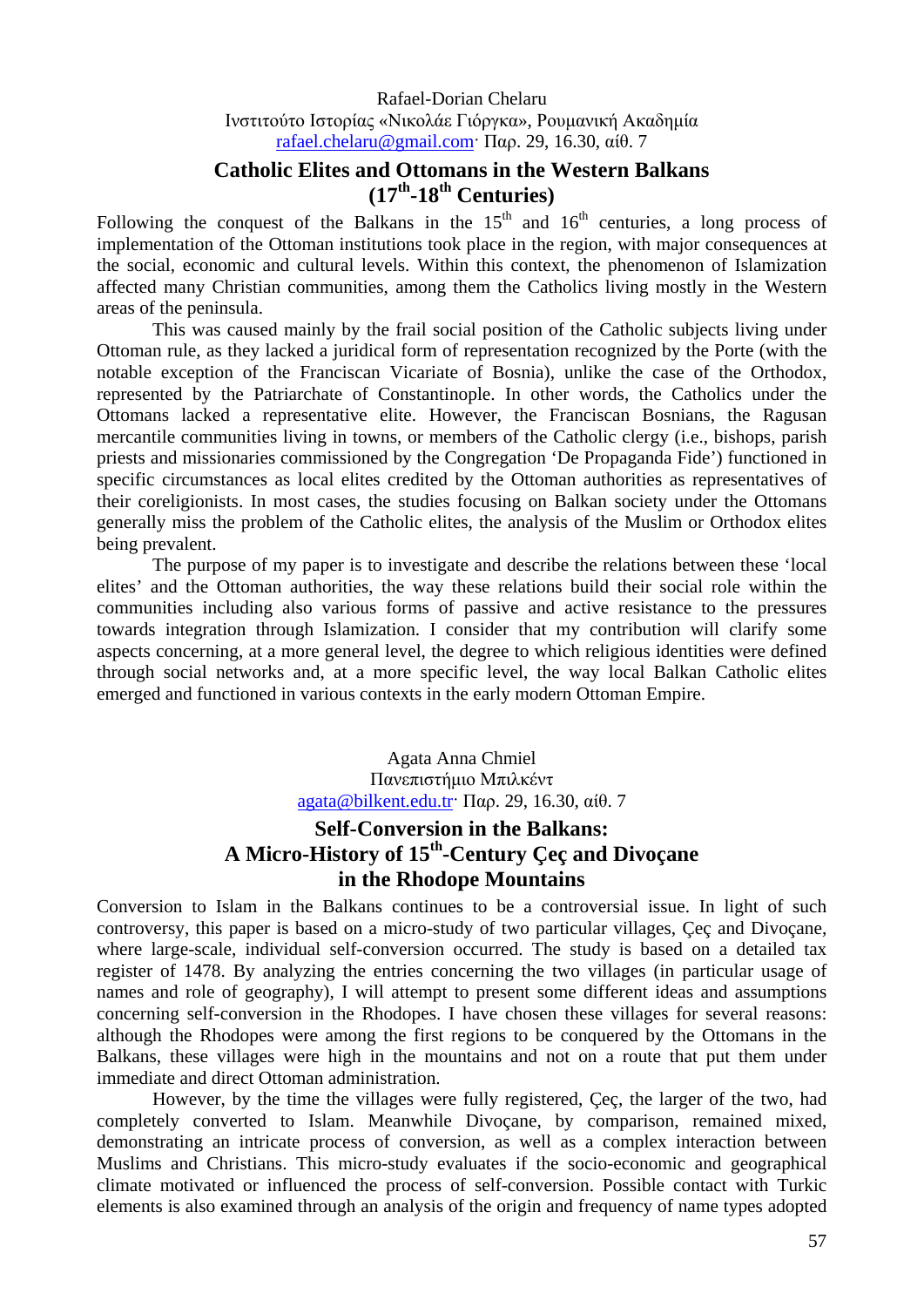by converts, in order to theorize about the spread of Islam in this region. The analysis of names and taxes paid will also suggest the type of Islam practiced by the new converts.

The purpose of this paper is neither to deliver a total history of conversion nor a snapshot of the area. Rather, one particular entry is used to demonstrate how a detailed Ottoman tax register, when approached differently, can reveal new information concerning the process of conversion to Islam, without drawing any conclusive ideas concerning other time periods or geographical areas in the Balkans.

> Danuta Chmielowska Πανεπιστήμιο Βαρσοβίας dchmielowska@uw.edu.pl· Τετ. 27, 14.30, αίθ. 5

#### **Giritli Osmanlı Ressamlarından Kazım Kavur Şahsiyeti ve Eserleri**

Girit – Avrupa, Asya ve Afrika'ya eşit mesafelerde bulunan bu ada yıllar yılı medeniyetlerin bir kavşağı idi. Mısırlılar, Yunanlılar, Romalılar, Bizanslı ve Filistinli müstemlekeciler, Müslümanlar ve Haçlı şövalyeleri hep buraya uğrayarak sanat medeniyetinin bir parçasını bıraktılar. Geçmişte Venediklilerin ve Romalıların alabildiğine sömürdükleri bu güzel adada 1645 yılında başlayan Osmanlı kuşatması 1669'da kesin zafer ile sonuçlanmış ve Osmanlı dönemi başlamıştır. Böylece ada halkı yeni medeniyeti ile kültürü de altında günlerini yaşamıştı.

Türk-İslam eserleri ile bir baştan diğer başa yeni gelin gibi süslenmiş ve Anadolu alperenleri ile de manevi zenginliğe kavuşmuştur. Kurulan tekke ve zaviyelerle de Müslüman halk manevi hazzı tatmıştır. 1898 tarihinde batılıların müdahalesi ile durum değişmiş ve Girit otonomi kazanmıştır. 1912-1913 Balkan harpleri sonunda ise Yunanistan ile birleşmiş ve tamamen Osmanlıların elinden çıkmıştır. Yaklaşık 244 yıl Osmanlı yönetiminde kalan bu güzel ada Osmanlı eserlerini bilhassa mimari eseri doludur. Diğer memleketlerine göre Girit te oldukça fazla Türk eserine rastlanmaktadır.

Osmanlı halkı dünya medeniyeti için güzel bir tarih sayfasını da açmış: Osmanlıların zamanında Osmanlı aydınları Girit'in (El Greco dünyaca ünlü ressamın memleketinde) kültürünü zenginleştirdiler ve katkıda bulunmuşlar. Birçok isimlerin arasında çeşitli zamanlarda diplomatlar, yazarlar, şairler ve ressamlar vardı. Tanzimat'tan sonra modernleşme olayı Girit adasında yaşandı. 19. yy sonunda ve 20. yy başındaki sanatçılar Avrupalı meslek taşlarıyla temaslar kurup Avrupa'da bulunan akımlar (resim, heykel, edebiyat vs) gerçekleştiriyorlardı. Bunların bir örneği Giritli ressam Kazım Kavur beydir. Unutulmuş sayılabilir ama son zamanlarda bulunan resimlerinden bellidir ki ondan bahsetmeliyiz ve dünya sanatına hatırlatmalıyız. *Türk çağdaş sanatının öncülerinden olan* Kazım Kavur'un şahsiyeti ve çalışmaları hakkında ve o dönemin sanat yaşam ortamı hakkında geniş bilgi verip power point şekilde sunum yapılacak.

> Ovidiu Cristea Ινστιτούτο Ιστορίας «Νικολάε Γιόργκα», Ρουμανική Ακαδημία cristeao@gmail.com· Παρ. 29, 9.30, αίθ. 5

# **Ottoman Military Support for Tributary States: The Case of Wallachia and Moldavia (15th-16th C.)**

The aim of the paper is to discuss the Ottoman military interventions in favor of two of its tributary states, Wallachia and Moldavia. There are at least three different cases to be taken into account. The first concerns military help for a candidate appointed by the sultan as a ruler of Wallachia/Moldavia; the second is related to Ottoman interventions during the Wallachian-Moldavian wars in the second half of the  $15<sup>th</sup>$  century; in the third case, the Porte gave military aid during the conflicts of Wallachia and Moldavia with their more powerful neighbors (Hungary and Poland). The paper will try to answer some important questions such as the number and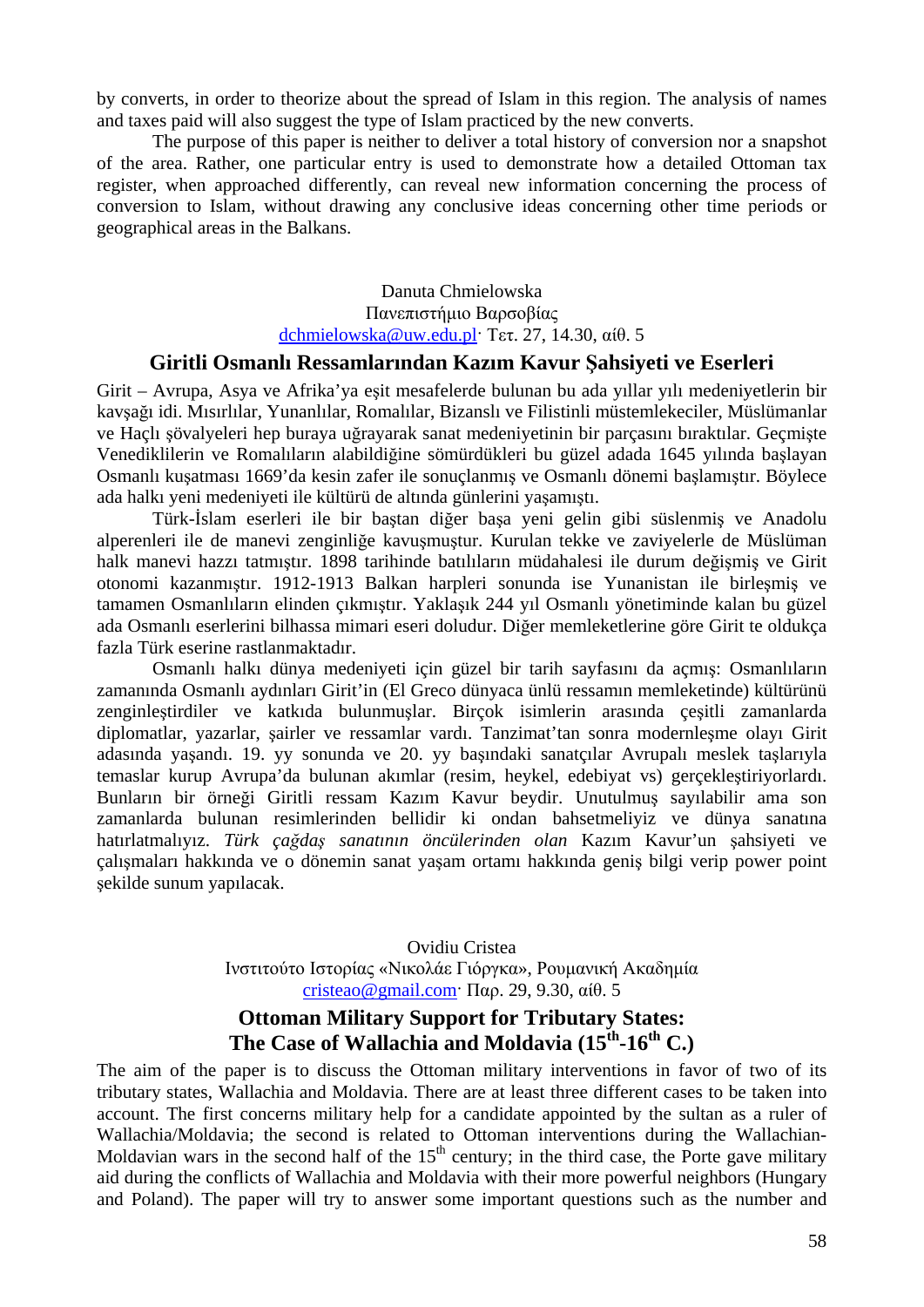quality of Ottoman units involved as well as the relations between the Wallachian and Moldavian political elite and the Ottoman *beg*s who led the expedition. It will also highlight the differences between the Moldavian and Wallachian cases as well as the changes in the nature of military collaboration between the two principalities and the Porte during the  $15<sup>th</sup>$  and  $16<sup>th</sup>$  centuries.

#### John J. Curry Πανεπιστήμιο Νεβάδα, Λας Βέγκας john.curry@unlv.edu· Κυρ. 1, 11.30, αίθ. 1

# **Ottoman Perceptions of the Indian Subcontinent as Reflected in the** *Cihânnümâ* **of Katip Çelebi**

One of the most prominent and challenging works left by the Ottoman scholar and polymath Katip Çelebi is his massive geographical work, the *Cihânnümâ*, which was never completed. The noted Ottoman founder of its first printing-press, İbrâhîm Müteferrika, considered it important enough to expand upon its foundations and print the work in 1732. The development of the *Cihânnümâ* is remarkable, at least in part, because Katip Çelebi recognized the utility of several treatises of European geographical literature that had been emerging in the  $16<sup>th</sup>$  and  $17<sup>th</sup>$  century. Having had these works translated by intermediaries, he was in the process of rewriting the work with the input from this foreign literature when he died in 1657. While the work has occasionally attracted scholarly attention, interest in it has otherwise languished in favor of Katip Çelebi's other, more accessible works, such as *The Balance of Truth* or his catalogue of medieval and early modern works of Islamic civilization. Having recently completed a translation of the relevant chapters, the goal of this paper is to examine how Katip Çelebi presented the Indian Subcontinent and Indian Ocean world to his contemporaries. Through an examination of these chapters of the work and others related to the topic, the paper will address the question of how an Ottoman intellectual like Katip Çelebi envisioned and imagined parts of the world that he encountered only through textual intermediaries, both Muslim and European. It will also examine the interplay between the Muslim and non-Muslim sources in the compilation of the *Cihânnümâ* as a whole.

> Suna Çağaptay Πανεπιστήμιο Μπαχτσεσεχίρ scagaptay@gmail.com· Πέμπτη 28, 14.30, αίθ. 9

# **A City Caught in Between: Viewing Byzantine Adrianople against Historical and Scholarly Disjunctions**

Little survives in modern Edirne to bear witness to the fascinating Byzantine history of the city. Constantly ravaged by war during the Byzantine period and dramatically rebuilt in the early Ottoman period, the historic core of the city was devastated by fire and earthquake and suffered additional damage during the sieges and wars especially in the late  $19<sup>th</sup>$  and early  $20<sup>th</sup>$  centuries. Moreover, located on a river valley that separates Greece from Turkey, the city has become a part of a liminal zone exacerbated by political, religious, and linguistic differences, and thus the city's Byzantine legacy has been entirely overshadowed by its Ottoman successor.

The so-called Church of Hagia Sophia was destroyed by a fire in 1751 and left a ruin. By the end of the  $19<sup>th</sup>$  century, there was nothing left of the building. Luckily though, it was studied by A. Choisy who published two plans in 1876 and 1913. Choisy claimed that the building had two construction phases. Its first plan has an aisled tetraconch plan dated to the 5<sup>th</sup> century but remodeled in the  $7<sup>th</sup>$  century. Another tetraconch-planned church was the Sinaitikon constructed in the period of the  $12<sup>th</sup>$  to  $14<sup>th</sup>$  centuries. The Yıldırım Camii is another curious building within the purview of this talk. Interpreted as Byzantine in origin due to its cruciform plan and odd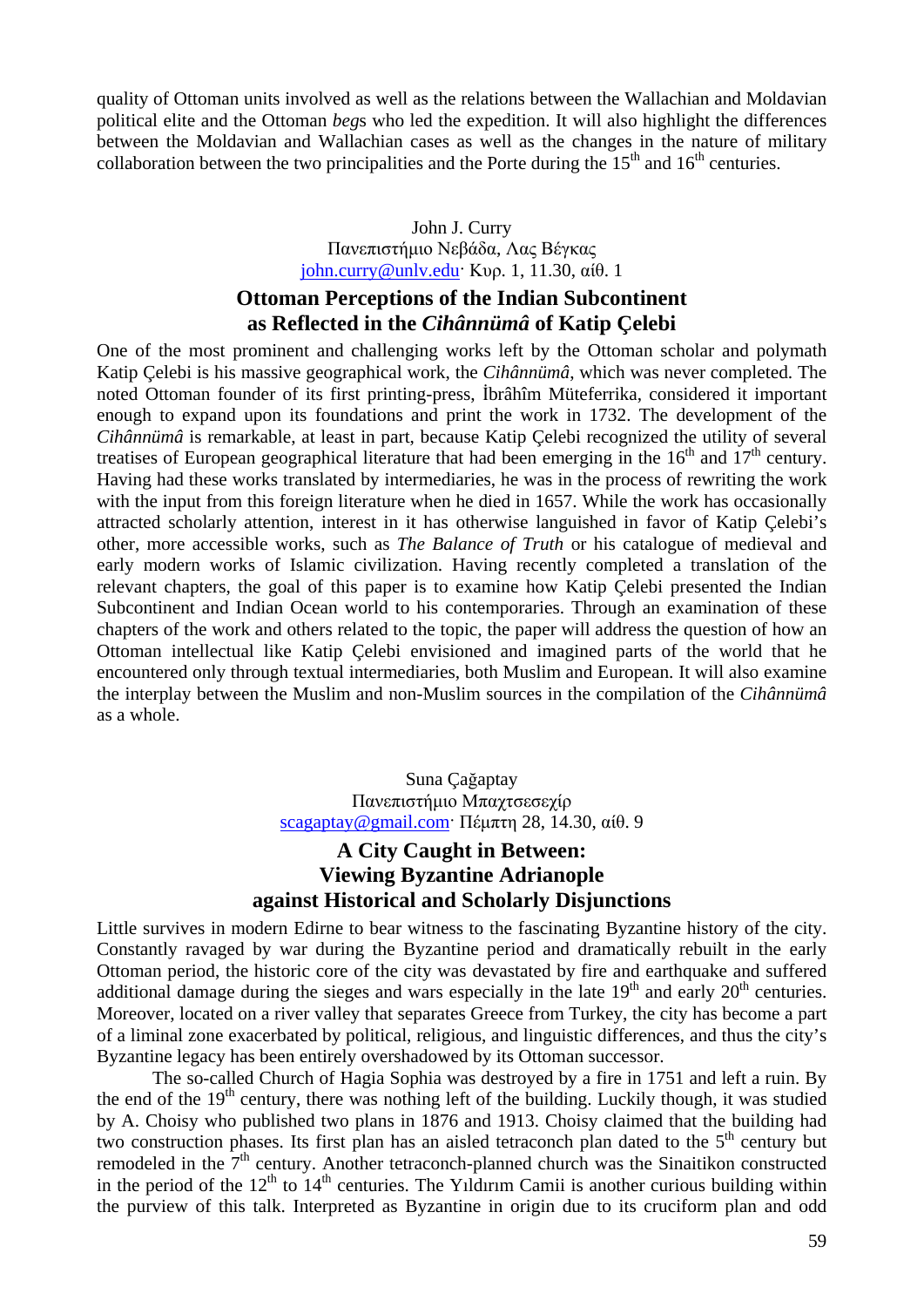orientation, this building might have reused Byzantine foundation walls and is undoubtedly of early Ottoman origin, possibly constructed as a convent.

In this paper, using a set of visual data (inventories, catalogues, albums and sketches), historical documents and archaeology, I aim to reclaim the character and context of the Byzantine city of Adrianople. My paper analyzes a significant story of cultural development during the Byzantine period and helps us to see the city that the Ottomans encountered when they conquered it.

#### Birten Çelik Τεχνικό Πανεπιστήμιο Μέσης Ανατολής birten@metu.edu.tr· Τετ. 27, 16.30, αίθ. 5

#### **The Women Guards at the Service of the Ottoman Customs**

At the beginning of the 1900s the Ottoman Customs Administration (*Rüsûmât Dairesi*) began to employ women guards at the Ottoman Customs. Actually prior to this date women had been employed in different fields, including women's prisons, but this employment was to be a new experience for the Ottoman women. So why did the Customs Administration begin to employ women guards at the customs in the early 1900s? Ottoman archival sources explain this as the result of increasing smuggling by women of various items, like firearms, salt, tobacco, textiles, etc., which were also smuggled by men. Especially, smuggling tobacco turned to be an aspect of the struggle of Ottoman producers against the Régie Company and the Public Debt Administration, since their incomes were badly affected from these two institutions' monopoly and restrictions. In fact, the Régie had begun to employ male guards after the 1890s to keep tobacco production under its control and to fight smuggling. When the male smugglers became easy target for the male guards, it seems that women began to be involved in smuggling, since they could not be checked according to the Sharia or the traditional rules. In a period when the Ottoman governments were not willing to help to prevent this problem, the Régie insisted on the employment of women guards at various borders near the tobacco production centers, like Izmir, Bursa, Edirne, and Salonica, in order to fight women smugglers.

This paper aims to examine the employment of Ottoman women as guards at the Ottoman Customs, and provide information as to where and how the Ottoman women guards were employed in the light of related sources, so as to contribute to a little-known case in Ottoman history.

#### Gözde Çelik Πανεπιστήμιο Γεντιτεπέ celikgoz@hotmail.com· Κυρ. 1, 14.30, αίθ. 3

#### **19. Yüzyılda İdari Değişimin Odak Noktası Olarak Bâbıâli Binası**

Osmanlı Devleti'nde yeni bakanlıkların, meclislerin ve belediye örgütünün oluşturulduğu 19. yüzyıl, idari mekânizmada yoğun bir değişim sürecine işaret eder. Tanzimat Dönemi (1839-1876) ile ivme kazanan bu süreçte, 18. yüzyılın ikinci yarısından itibaren hükümet merkezi olarak biçimlenmeye başlayan Bâbıâli binası önemli değişimler geçirmiştir. 19. yüzyılda kagir olarak yeniden inşa edilmeden önce bir çok yangın geçiren Bâbıâli binası, önceleri sadrazamın konutu ve idari merkez konumunda iken, bu dönemde tamamen bakanlık ve meclislerin yerleşimine ayrılmıştır. 1839 yangınından sonra Avrupai görünümde tasarlanan Bâbıâli, İstanbul Tarihi Yarımadası'nda politik bir güç odağı olarak baskın bir kütlesel kompozisyona sahipti. Arşiv kayıtlarından izlenebildiği kadarıyla, neredeyse her yıl, yapının belli bir bölümü onarılmış, genişletilmiş veya yeni dairelerin teşkil edilmesi için tekrar düzenlenmiştir. Bâbiâli Binası, dönemin bürokratik yapılanmasının mimari yansıması olarak okunabilir. Bu çalışmada, Bâbıâli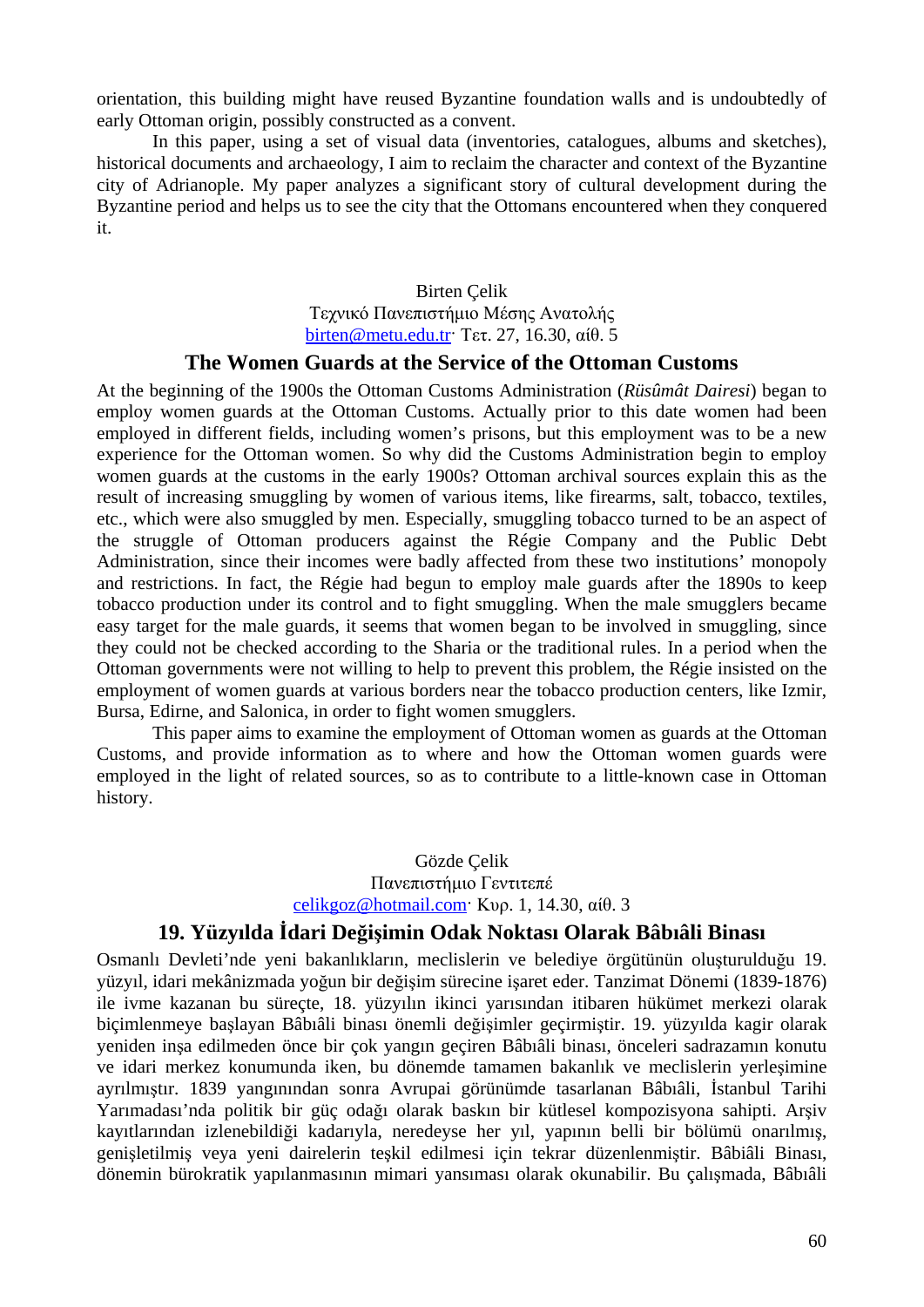ve çevresinin 19. yüzyılda geçirmiş olduğu değişimin, arşiv belgeleri ve dönemin hassas siyasi atmosferi baz alınarak irdelenmesi amaçlanmaktadır.

#### Halil Çetin Πανεπιστήμιο Καρατεκίν, Τσάνκιρι

halilcetin@karatekin.edu.tr· Πέμπτη 28, 11.30, αίθ. 3

#### **About the Political Identity of Osman Bey: Was He A Khan?**

It is remarkable that, besides demographic, religious and economic factors, in most Ottoman historians' accounts of the establishment of the Ottoman *beylik*, any political-administrative factors have not been taken into consideration sufficiently. In this respect, the effects of the Mongol/Ilkhanid administration in Anatolia and Mongol/Ilkhanid thought of sovereignty on the 'foundation' of the Ottoman *beylik* have been touched slightly and tenuously by most researchers. In fact, Anatolia was under the Ilkhanid rule for about a century between the years 1243-1335. The type and thought of government, sources of legitimacy, fiscal, military and administrative regulations in the Ottoman state bear the deep impact of the Ilkhanid period. From this point of view, it is arguable that the Mongol/Ilkhanid rule left a legacy regarding the early Ottomans' understanding of policy and administration.

Indeed, the Mongol nomads represented the common tradition for the Ottoman nomads: Turkish-Mongolian steppe culture. This paper argues that the most concrete legacy of the Mongol/Ilkhanid hegemony in Anatolia was the institution of khanship of the steppe culture as a model of political organisation which was followed by the early Ottomans when they established their state. Besides evaluating the political and administrative effects of Mongol-Ilkhanid rule on Turcoman identity in Anatolia, we shall particularly focus on determining the role played by the khanship in the foundation of the Ottoman *beylik* by re-reading primary sources.

# Cafer Çiftçi Πανεπιστήμιο Ουλουντάα caferim@gmail.com· Παρ. 29, 11.30, αίθ. 5

# **1837-1908 Sürecinde Bursa'da Koza Üreticiliği ve İpekli Dokumacılık Sektörü**

Osmanlı döneminde Bursa'da koza yetiştiriciliği ve ipekli dokumacılık sektörü yaklaşık 500 yıllık köklü bir yapıya ve geleneğe sahiptir. 19. yüzyılın başlarına kadar ham ipeğin üretimi evlerde ve mahallelerde geleneksel yöntemlerle ve tepme mancınıklar vasıtasıyla yapılmış, üretilen kumaşlar ise iyi örgütlenmiş esnaf teşkilatları aracılığıyla imal edilmiştir. Ancak 19. yüzyıla gelindiğinde birçok alanda görüldüğü gibi, sektörde de değişimi başlatacak yenileşme sürecine girilmiştir. Kentte ham ipek üreten ilk fabrika 1837 yılında açılmıştır. Fabrika sahipleri Bursa'nın dışından işçiler getirmişler, başlangıçta sadece Rum kızlarından oluşan işçiler sonraları yerli Türk, Ermeni ve Yahudiler arasından da çıkmaya başlamıştır. Yaşanan tüm bu gelişmeler Bursa'nın ipekçilik tarihinde köklü değişimin başlangıcını oluşturmakla birlikte, geleneksel ham ipek üretim tekniğinden de vazgeçilmemiştir. 19. yüzyılın ortalarında Avrupa'da ortaya çıkan Pebrine (Karataban) adlı ipekböceği hastalığı, 1860'larda Osmanlı sahasına girmiş ve Bursa'daki ipekçilik sektörünü durma noktasına getirmiştir. 1881 sonrası Düyûn-ı Umûmiyye İdâresi'nin ipek öşrü gelirlerini toplama hakkını üzerine alması, Avrupa'daki gelişmelerle birlikte ipekböcekçiliği ve Bursa için yeni bir dönemin başlamasında etkili olmuştur. Bursa'da koza yetiştiriciliğinin fennî usûllerle yapılması için eğitim verecek olan Harîr Dârüttâlimi ve Bursa Ziraat Mektebine bağlı Harîr Dârüttahsili açılmıştır. 1908 yılından itibaren ise Bursa'da ham ipeğin üretimi dışında ipekli kumaşlar üretmek üzere dokuma fabrikaları açılmaya başlamıştır. Hazırlanacak olan bildiri 1837- 1908 yılları arasında ilgili sektörde Bursa'da yaşanan değişim sürecini değerlendirmeye almayı amaçlamaktadır.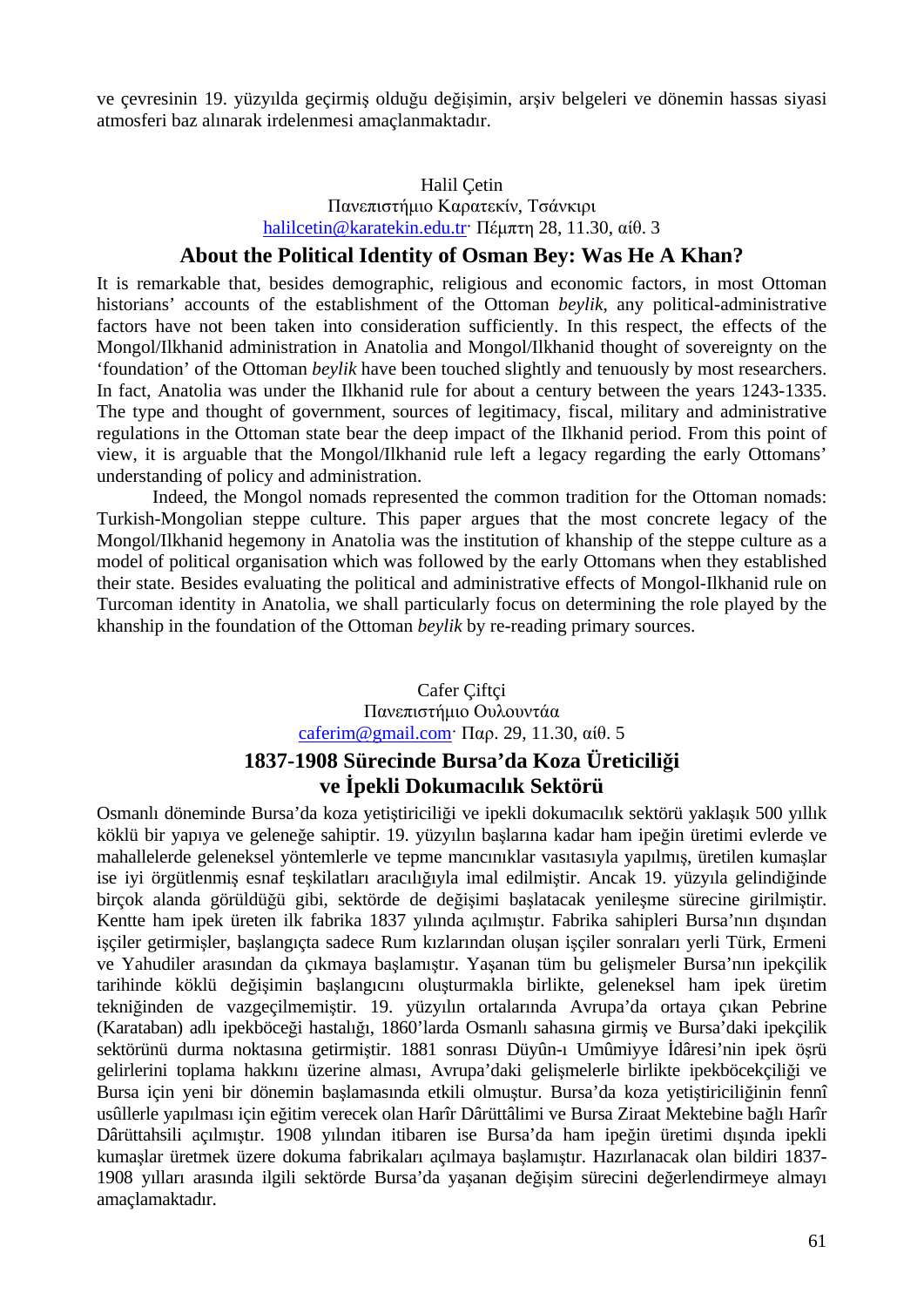#### Hasan Çolak Πανεπιστήμιο Μπέρμιγχαμ hxc816@bham.ac.uk· Τετ. 27, 16.30, αίθ. 3

# **Centralisation of the Patriarchates of Antioch, Jerusalem, and Alexandria in Istanbul: Testimony of the Patriarchal** *Berat***s of the 18th Century**

Following Steven Runciman's *Great Church in Captivity*, which still dominates the secondary literature on the Greek Orthodox Church in the Ottoman era, a number of scholars maintained that throughout the whole Ottoman period, both Ottoman administration and the Eastern Patriarchates needed the mediation of the Patriarchate of Constantinople in their relations. This obsession with Runciman's paradigm influenced the scholarship to the extent that even those scholars who distinctively made use of the correspondence between the Great Church and the central administration and disagreed with many of Runciman's arguments regarding the Patriarchate and the Ottoman administration, repeated the same fallacies about the status of the Eastern Patriarchates. The paper proposes that these scholars supported Runciman's paradigm with 19<sup>th</sup>-century documents and anachronistically imposed them to earlier centuries. With a close examination of the patriarchal *berat*s issued for the Eastern Patriarchates in the early 18th century, which have always escaped attention, this paper analyses the transformation in the way Ottoman administration regarded the Eastern Patriarchates. This paper focuses on the *berat*s issued for Chrysanthos of Jerusalem (1707-1731) and Athanasios of Antioch (1720-1724), which showed a number of distinct elements, followed by those issued for Silvestros of Antioch (1724- 1766), Parthenios of Jerusalem (1737-1766), and Matthaios of Alexandria (1746-1766), which show a graphic rupture from earlier *berat*s. These latter *berat*s also show the degree of the centralisation of the Eastern Patriarchates' affairs in Istanbul. On a broader scale, the paper suggests that the centralisation of the Eastern Patriarchates in Istanbul was not the result of their domination by the Great Church, as has been maintained by many, but of co-operation between the Ottoman central administration and lay and ecclesiastical leaders of the Ottoman Orthodox.

#### Roger Deal Πανεπιστήμιο Νότιας Καρολίνας, Έικεν rogerd@usca.edu· Τετ. 27, 14.30, αίθ. 7

#### **Celestin Bonnin and the Creation of a Modern Ottoman Police Force**

In the late 19<sup>th</sup> century the Ottoman state developed a modern, urban police force, with Istanbul leading the way. In general, this followed the pattern of development evident in Europe, and especially France. There were two major points of development: organization and professionalization. Organizational issues included the setting up of plainclothes police as well as a uniformed branch, the development of different intelligence (or spy) organizations for political and criminal information, and where and how the various branches of the police should fit into the governmental hierarchy.

Professionalizing the police force meant stamping out corruption and incompetence, as well as the bureaucratic mindset that expected a good salary but little or no work.

At the center of this modernization project was a Frenchman named Celestin Bonnin. Bonnin Efendi, as he was known, was hired in the 1880s to improve the Ottoman police. Recent works on the Ottoman police (such as that of Noemi Levy) fail to even mention Bonnin Efendi. This paper contributes to the emerging scholarship on the Ottoman police by examining the role of Inspector Bonnin Efendi in transforming the Ottoman police force, drawing on the reports and recommendations Celestin Bonnin presented to Sultan Abdülhamid II.

It also looks at later organizational patterns and concerns over professionalism to achieve an initial assessment of Bonnin Efendi's effects on the Ottoman police. Finally, it looks at two criminal cases Bonnin Efendi was involved in as an active investigator, to explore the role he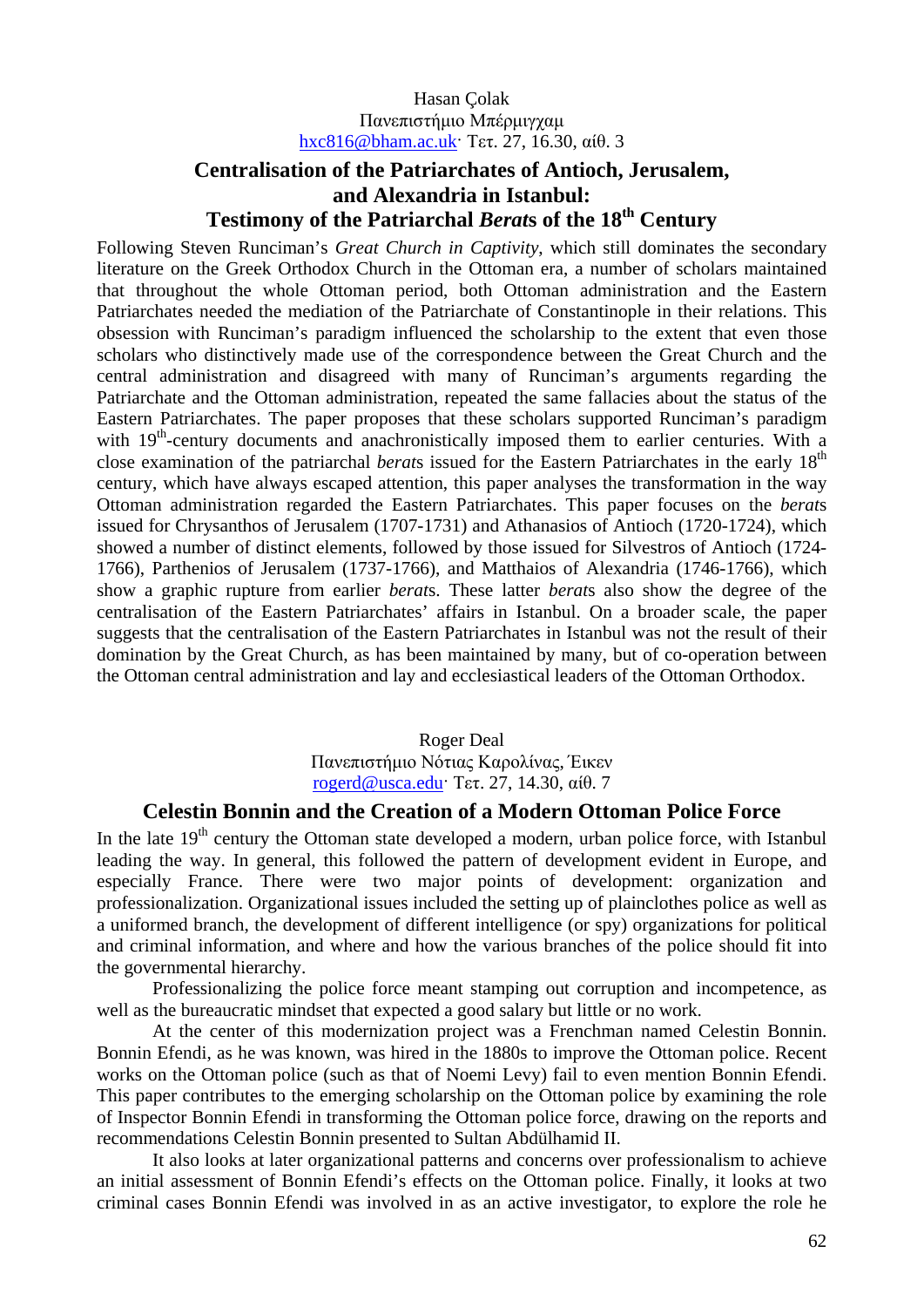played not just in the organization of the police, but also in their everyday investigative techniques. I conclude that, although Bonnin Efendi is mentioned nowhere in the literature on the Ottoman police, his important role in the development of the Ottoman police deserves recognition. The Ottoman police reform was shaped to a significant degree by the insights and experiences of a French advisor translating a European model to serve the needs of an expanding Ottoman state.

#### Gökhan Yavuz Demir Πανεπιστήμιο Ουλουντάα gokhanyavuzd@gmail.com· Παρ. 29, 14.30, αίθ. 9

#### **Adaletin Hikayeler Üzerinden Tesisi**

Adalet taleplerimiz daima adaletsizlik ithamlarımız üzerinde yükselir. Adalet arayışımızı daima mağduru olduğumuz adaletsizlik motive eder. Adaletsizliğin olmadığı yerde adalet talebi veya adalet arayışı da yoktur. Adalet, adaletsizlik olmadan düşünülemez. Aslında anahtar kavram adalet değil adaletsizliktir. Adaletin ne olduğuna, ne olması gerektiğine ve nasıl tesis edileceğine dair buluşlarımızın tümünü adaletsizliğe maruz kalmamıza borçluyuz. Çünkü adaletin yaşadığımız dünyada bir gerçekliği yoktur.

Adalet, fiilî durumdan ziyade olması istenen bir dünyayı dile getirir. Adalet bir ideal, adaletsizlikse realitedir. Bu sebeple hukukun adaleti tesis etmesini istiyor ve bekliyoruz. Oysa hukukun bir kutsiyeti yoktur ve hukuk demek adalet demek değildir. Çoğu zaman adalet hukukta gerçekleşmez. Hukukun zaman zaman adaleti zedelediği ve hatta yeri geldiğinde adaletin önündeki en büyük engelin hukuk olduğu da söylenebilir.

Hukuk bir bilim olma idealiyle kesinlik arayışına girdiğinde bütün farklılıkları ve istisnaları göz ardı etmek durumundadır; başka türlü işleyemez. Herkesi kuşatacak bir karara imza atmanın bedeli tekil durumların ıskalanması pahasına mümkündür. Bu nedenle hukuk suçun tanımı ve cezaî yaptırımı ile ilgilenir. Oysa genel bir suç tanımı yapmak o suçu çerçevelemektir. Oysa adalet çerçevelenemez. Çünkü adalet suçun hikâyesine dair bir şeydir. Adalet arayışı ancak bu tekil hikâyeler üzerinden mümkündür.

> Mehmet Ali Demirbaş Πανεπιστήμιο Ντοκούζ Εϊλούλ mehmetali.demirbas@deu.edu.tr· Τετ. 27, 16.30, αίθ. 9

# **Gayr-ı Menkul Satışında Şuf'a (Önalım) Hakkının Kullanımı: Kandiye Örneği**

Şuf'a (önalım), satılan ya da satılmış hükmünde olan bir gayr-ı menkulün müşteriden ya da müşteri hükmünde olan kişiden cebren alıp aynı fiyatla şuf'a sahibine vermek demektir. Mülkünü satmak niyetinde olan kişi bunu öncelikle belli kişilere teklif etmek zorundadır. Şuf'a hakkı sahibi olarak adlandırılan bu kişiler (a) satılan taşınmazda ortak olanlar, (b) bu gayr-ı menkulde irtifak hakkı bulunlar ve (c) komşulardır. Güdülen amaç ise, ortaklar ve komşular arasına zararlı kimselerin girmesini önleme, eski ortak ve komşuların huzur ve güvenliğini sağlama düşüncesidir. Eğer mülk sahibi bu malı şuf'a hakkına sahip olanlara haber vermeden satarsa hak sahipleri kadı aracılığıyla satışı iptal ettirme gücüne sahiplerdir. Bu hak yalnızca gayr-i menkuller için geçerli olup, vakıf ve miri arazileri kapsamamaktadır.

Kısaca hukuksal olarak tanımlamaya çalıştığımız bu uygulamaya Osmanlı İmparatorluğu'nun değişik bölgelerinde oldukça seyrek örneklerine rastlanmaktadır. Ancak 19. yüzyılda Girit Kandiye'de, özellikle komşular arasında sıklıkla kullanıldığı tespit edilmiştir. Örneğin Vakıflar Arşivi mübadele evrakı arasında bulunan 604 nolu Kandiye Şeriye Sicilinde Müslüman olsun Gayrı Müslim olsun şufa hakkını talep edenlerin açtıkları davalar yer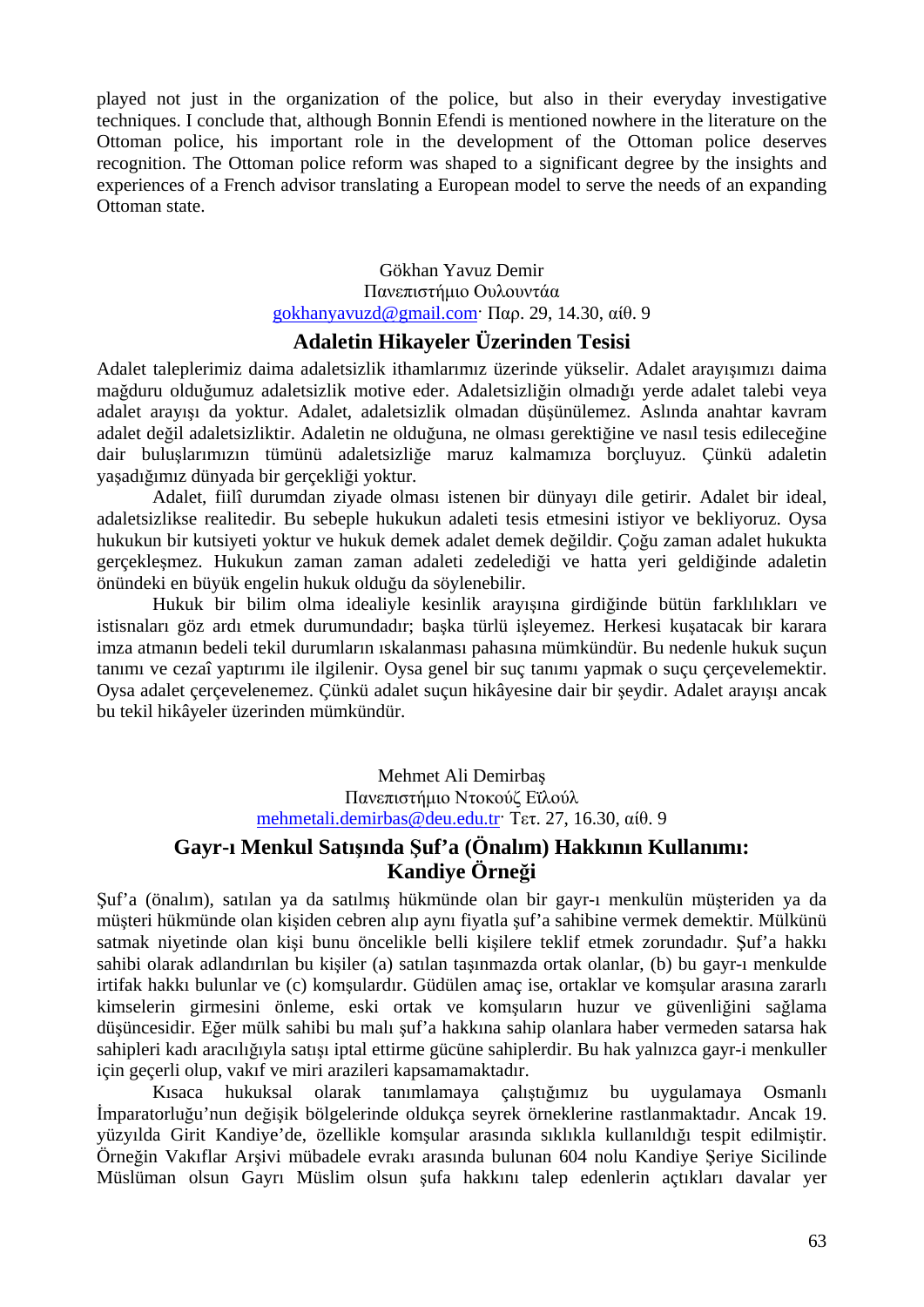almaktadır. Bu bildiride, 1845–1849 yılları arasındaki şeriye sicillerinden elde edilen örnekler üzerinde durulacaktır.

#### Fatih Demirel Πανεπιστήμιο Τσορούχ, Αρτβίν fademirel@hotmail.com· Πέμπτη 28, 11.30, αίθ. 9

# **Osmanlı Modern Eğitim Kurumlarında İşlenen Suçlar**

Mühendishane-i Bahri-i Hümayun ile başlayan Osmanlı eğitim modernleşmesi Sultan II. Mahmud ile önemli bir merhale kat etmiştir. O dönemde yeni tarzda askeri okular açıldığı gibi ilk modern sivil öğretim kurumların da temelleri atılmıştır. Sultan II. Mahmud tarafından başlatılmış olan eğitim alanındaki modernleşme Tanzimat Dönemi'nde devam ettirilmiştir. Tanzimat Dönemi'nde çeşitli sivil öğretim kurumları açıldığı gibi Maârif Nezâretinin kuruluşu tamamlanmıştır. Açılan okulların ülke geneline yaygınlaştırılmaya çalışıldığı bu dönemde, eğitim alanında atılan en önemli adım, 1869 yılında kabul edilen, Maârif-i Umûmiye Nizamnâmesi'dir. Ancak nizamnâme kararlarının gerçekleştirilmesi Tanzimat Dönemi'nde mümkün olmamıştır. Sultan II. Abdülhamid'le birlikte Tanzimat Dönemi'nin, eğitim alanındaki birikimleri uygulamaya konulduğu gibi birçok yenilik de hayat bulmuştur. O dönemde ilk, orta ve yüksek öğretim kurumları şekillenip ülke geneline yayıldığı gibi pek çok alanda yeni eğitim öğretim kurumları da açılmıştır. II. Meşrutiyet Dönemi'nde ilk, orta ve yüksek öğretim yapısında değişikliğe gidilmiştir. Eğitim alanındaki modernleşme sürecinde açılan okullarda öğrencilerden, öğretmenlerden, okul çalışanlarından, velilerden vb. kaynaklanan çeşitli problemler ortaya çıkmıştır.

Bu bildiri çerçevesinde Osmanlı eğitiminin modernleşmesi sürecinde açılmış okulların, idarecilerinden, memurlarından, öğrencilerinden, öğretmenlerinden, velilerinden, müteahhitlerinden vb. kaynaklanan suç örnekleri ele alınacaktır. Bu suretle Osmanlı modern eğitim kurumlarının problemleri, bu yönüyle, ortaya konulmaya çalışılacaktır.

# Muammer Demirel Πανεπιστήμιο Ουλουντάα mudemirel@yahoo.com· Πέμπτη 28, 11.30, αίθ. 9

### **Osmanlı Modern Mekteplerinde Ödüllendirme**

Osmanlı modernleşmesinin ilk başladığı alanlardan biri eğitim olmuş, tüm alanlarda olduğu gibi askeri başarının da temeli eğitime dayanmakta olduğundan Avrupa tarzı askeri birlikler kurulurken askeri okullarda açılmaya başlanmıştır. İlk modern okulların kuruluş çalışmaları 18. yüzyılın ilk yarısında başlamıştır. Kurumsal olarak açılan ilk modern eğitim kurumu askeri bir okul olan Mühendishane-i Bahri-i Hümayun (1775) olmuştur. Daha sonra diğer askeri okullar Mühendishane-i Berri-i Hümayun, Tibbiye, Baytar Mektebi ve Mektebi Fünün-i Harbiye açılmıştır. Askeri olmayan devlet daireleri için memur ve askeri yüksekokullara öğrenci hazırlamak üzere açılan ilk modern ortaöğretim okul Rüşdiye Mektebi 1839 tarihinde açılmıştır. Daha sonra ilköğretimden yükseköğretime kadar tüm okullar zaman içinde açılmıştır.

Yeni eğitim kurumlarında programdan öğretim yöntemine kadar modern pedagojik yöntemler kullanılmaya başlanmıştır. Programlarda pozitif bilimler yer almış, derslerde modern öğretim yöntemleri kullanılmaya başlamıştır. Başarıyı artıran modern yöntemlerden birinin ödüllendirme olduğu bilinen bir yöntem olarak alınmıştır. Rüşdiye mektepleri öğretime başladığında ödüllendirme yöntemi de uygulanmaya başlanmıştır. Yılsonu sınavları bir tören havasında ulema, devlet adamları huzurunda yapılarak başarılı olanların tamamı bir üst sınıfa geçtiği gibi ayrıca ödüllendirilmiş, dereceye girenlerden birincilere "sim nişan" ve "altın madalya" ödülü verilmiş, ikinci, üçüncülere de derecesine göre ödüller verilmiştir. Okullardan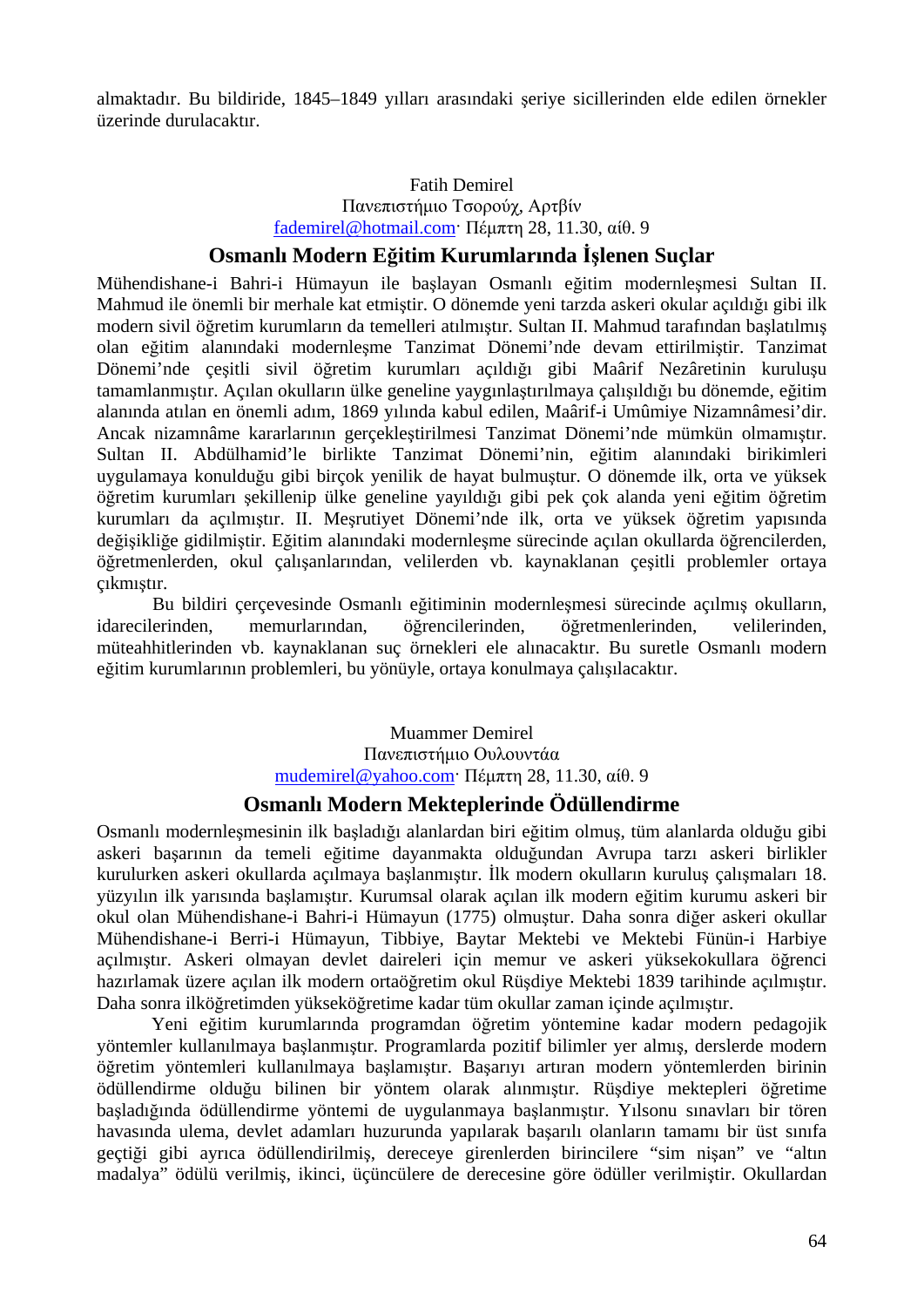mezun olanlar mezuniyet derecelerine göre devlet kurumlarında tayin edilmiş ve bu da ödüllendirmenin son aşamasını oluşturmuştur.

Modern okullar taşraya yaygınlaştıktan sonra ödüller de törensel nitelik kazanmıştır. Vilayetlerde ilköğretim, ortaöğretim okullarında öğretim yılı sonunda ödül törenleri düzenlenmiş, törenlerin düzenlenmesi ve verilen ödüllerin masrafları merkezi veya mahalli bütçelerden karşılanmıştır. Ödüllendirmeler çeşitli niteliklerde gerçekleştirilmiştir. Bazı okullarda doğrudan maddi destek olarak para ödülü, bazılarında atın, gümüş gibi madalya verilmiş, bazılarında ise daha çok manevi yeri olan kitap, bayrak gibi ödüller verilmiştir.

Osmanlı arşiv belgelerinde konu ile ilgili yüzlerce yazışma bulunmaktadır. İstanbul ve taşradaki okullarda yapılan bu ödül törenleri cetveller halinde Maarif Nezareti'ne sunulmuştur. Bu çalışmada ödüller nitelik ve nicelik yönünden incelenecektir.

> Belgin Demirsar Arlı Πανεπιστήμιο Κωνσταντινούπολης beldermar61@yahoo.com· Πέμπτη 28, 14.30, αίθ. 5

#### **Osmanlı Seramik Sanatında Yeni Bir Keşif**

Bu bildiri kapsamında, Osmanlı seramik sanatından söz eden bütün kaynaklarda – işlevi belirtilmeksizin – 'halka' ya da 'disk' olarak tanımlanan bir grup buluntuya değinilecektir. Nitekim 1981 yılından beri sürdürülen İznik Çini Fırınları Kazıları'nda ele geçen parçalar arasında da bulunan bu halkalar aslında 'ağırlıktırlar'. Sadece madeni örnekleri bilinen ve dirhem olarak isimlendirilen bu tip ağırlıkların seramik örneklerinin bilim dünyasına tanıtılması, akademik literatürde yerini alması gereklidir. Bu amaçla özellikle İznik Çini Fırınları Kazısı'nda ele geçen örneklerden yola çıkarak bu tip parçalar tanıtılacak, başka kazı ve koleksiyonlardan tanınan örneklerle birlikte değerlendirilecektirler. Ayrıca bu seramik örnekler madeni örneklerle form, desen ve boyut açısından karşılaştırılacaklardır.

> Mehmet Demirtaş Πανεπιστήμιο Ερέν, Μπιτλίς demirtasm@gmail.com· Κυρ. 1, 9.30, αίθ. 7

# **Osmanlı Esnafında İşyeri Açma Uygulaması, Karşılaşılan İstismarlar ve Uygulanan Yaptırımlar**

Osmanlı Esnaf Nizamına göre yeni işyerlerinin açılması izne bağlı olup, bunda halkın talebi ve ihtiyaçlar gözetilmekteydi. Ancak söz konusu nizama ve uygulanan yaptırımlara rağmen, Osmanlı Esnafı arasında, mesleğini icra ederken çok çeşitli istismarlara başvuran esnaf hemen her dönemde olmuştur. Esnafta sıklıkla karşılaşılan istismarların başında, ruhsatsız veya izinsiz işyeri açılması uygulaması gelmekteydi. Gerek Başbakanlık Osmanlı Arşivi, gerek Topkapı Sarayı Müzesi Arşivindeki kayıtlarda, gerekse Şer'iyye Sicillerinde bu konuya dair çok sayıda örnek olaya rastlamak mümkündür. Mevcut nizama göre, devletin tespit etmiş olduğu sayıdan fazla dükkân açılması veya devletin izni olmaksızın işyeri açılması yasaktı.

Dükkân sayısı yeterli iken bir süre sonra nüfusun artmasına paralel olarak yeni dükkânlara ihtiyaç duyulması halinde yeni işyerlerinin açılmasına izin verilmekteydi. Başbakanlık Osmanlı Arşivi Cevdet Tasnifinde (C. BLD-7162) yer alan bir kayıtta konu hakkında ilgi çekici bilgiler yer almaktadır. Buna göre, aralarında mahallenin imamı ve müezzininin de bulunduğu elli Müslüman ile kırk kişiden meydana gelen gayrimüslim erkek ve elli kadın, İstanbul Kadısı'na müracaat ederek, otuz yıldan bu yana nüfusta meydana gelen artış neticesinde bakkal dükkânlarının saysının yetersiz kaldığını ifade etmiş yeni bakkal dükânlarının açılmasını talep etmişlerdi.

Halkın talebinin ilgililer tarafında uygun bulunarak yerine getirildiği görülmektedir. Benzer hassasiyetin, ihtiyaç fazlası dükkânların yıkılmasında da gösterildiği anlaşılmaktadır. Bir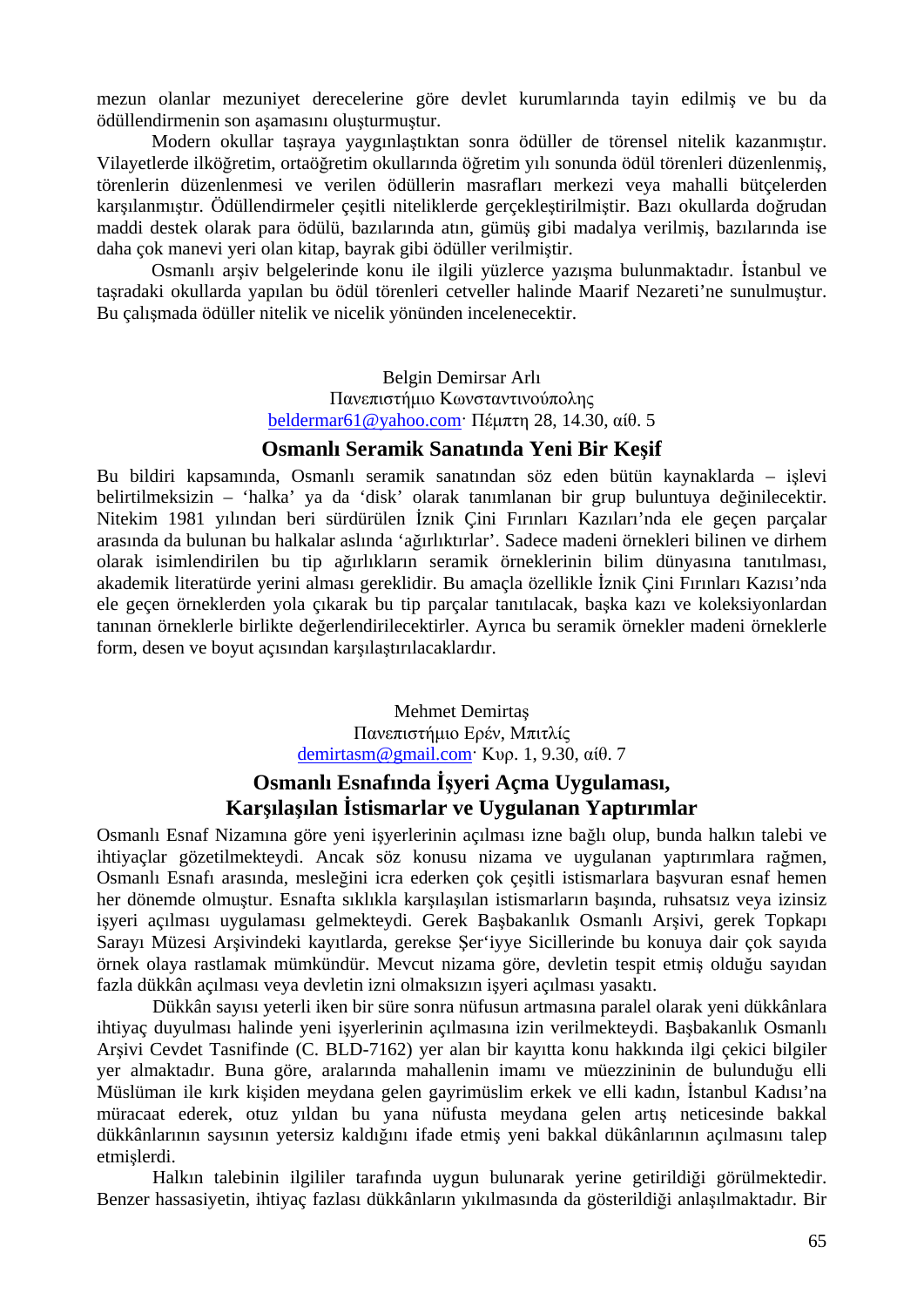şer'iyye sicilinde, mevcut on dört adet kunduracı dükkânının ihtiyacı karşılaması sebebiyle izinsiz açılan yeni kunduracı dükkânın yıkılmasına karar verildiği bilgisi dikkati çekmektedir (Bkz. İMŞSA-İK-48 vr. 4-b 01 ZA 1195/19 Ekim 1781).

Yukarıdaki iki örnek olaydan hareketle devletin, esnafın faaliyetlerini sıkı bir şekilde kontrol ettiği ve gerekli yaptırımları uyguladığı sonucunu çıkarmak mümkündür. Bu tebliğde H 1100-1200 döneminde özellikle İstanbul Esnafının, mesleğini icra ederken baş vurduğu istismarlar ile devletin, bu istismarların önüne geçmek maksadıyla uyguladığı cezalar incelenmeye çalışılacaktır.

> Ahmet Dönmez Πανεπιστήμιο Σελτσούκ ahmett76@yahoo.com· Παρ. 29, 11.30, αίθ. 9

# **Differentiation in Governance and Reform Understanding between Mahmud II and Reshid Pasha during the Modernization Process**

After the abolition of the janissary corps in 1826, Mahmud II found a suitable environment to carry out the reforms that he had designed a long time earlier. Since that time and especially in the 1830s he was occupied with performing administrative, military, legal, and other reforms. The biggest challenges that Mahmud II faced, while performing the reforms, was the lack of trained staff, who could be effective in the new institutions. This problem forced him to send diplomats and students to Europe for training purposes. One of those trained in this way, M. Reshid Pasha, learned a foreign language and gained competence to carry out the reform project during his Paris and London embassies. Yet, his European experience and knowledge led to his being distanced from Mahmud II's understanding of governance and reform. This paper will give detailed information about the differences in the understandings of Mahmud II and M. Reshid Pasha about governance and reform.

> Zeynep Dörtok Abacı Πανεπιστήμιο Ουλουντάα zeynepdab@gmail.com· Παρ. 29, 14.30, αίθ. 9

# **Osmanlı Mahkemesinde Taraflar Şahitler ve Dava Hikayeleri: Tahkiyelerin Sosyal Ağlar Üzerinden Okunması**

Osmanlı hukukunun "teorik" temelini oluşturan Şer'i ve örfi kuralların yanında hukukun uygulamasında ortaya çıkan farklılıkların bir arada ele alınması gerektiğini belirten yaklaşımlar 1970'li yıllardan beri dile getirilmektedir. İlkin bu çalışmanın, temel olarak kadı sicilleri kullanıldığı için, Osmanlı hukukunun uygulama boyutuna vurgu yaptığını belirtmek gerekir. Ancak panelin diğer bildiri ile birlikte düşünüldüğünde, Osmanlı mahkemelerinden dava hikayeleri ve şahitlik örneklerini içeren bu çalışmanın, "hukukun edebi bir tür olduğu" ve aslında "adalet arayışı ile hukukun aynı şeyler olmadığını" öne süren çok daha geniş bir hukuk felsefesi problemine bağlandığı görülecektir.

Bu bildirinin temel amacı, Bursa kadı sicillerinden seçilen dava örneklerinde, davacıdavalı ve şahitlerin ifadelerinin, başka bir deyişle tarafların dava ile ilgili iddialarını hikaye etme ve hikayeyi destekleme çabalarının, davanın karara bağlanmasındaki belirleyici rolünü ele almaktır. Çalışmanın temel argümanı sosyal kontrolün güçlü olduğu Osmanlı toplumunda "bazı kişilerin sözlerinin ve hikayelerinin diğerlerine göre daha değerli ve inandırıcı" olduğudur. Yani sözü kimin söylediği, en azından sözün inandırıcılığı kadar önemlidir. Bu argümanı sınamak için, daha önce kadı sicillerini analiz etmek için çok fazla kullanılmamış bir yönteme (Sosyal Ağ Analizi) başvurulacaktır. Hastalıkların nasıl yayıldığını keşfetmekten, maymunlar arasında iktidar ilişkilerini ortaya çıkarmaya, dedikodunun yayılışı ve sosyal etkilerini kavramaya kadar farklı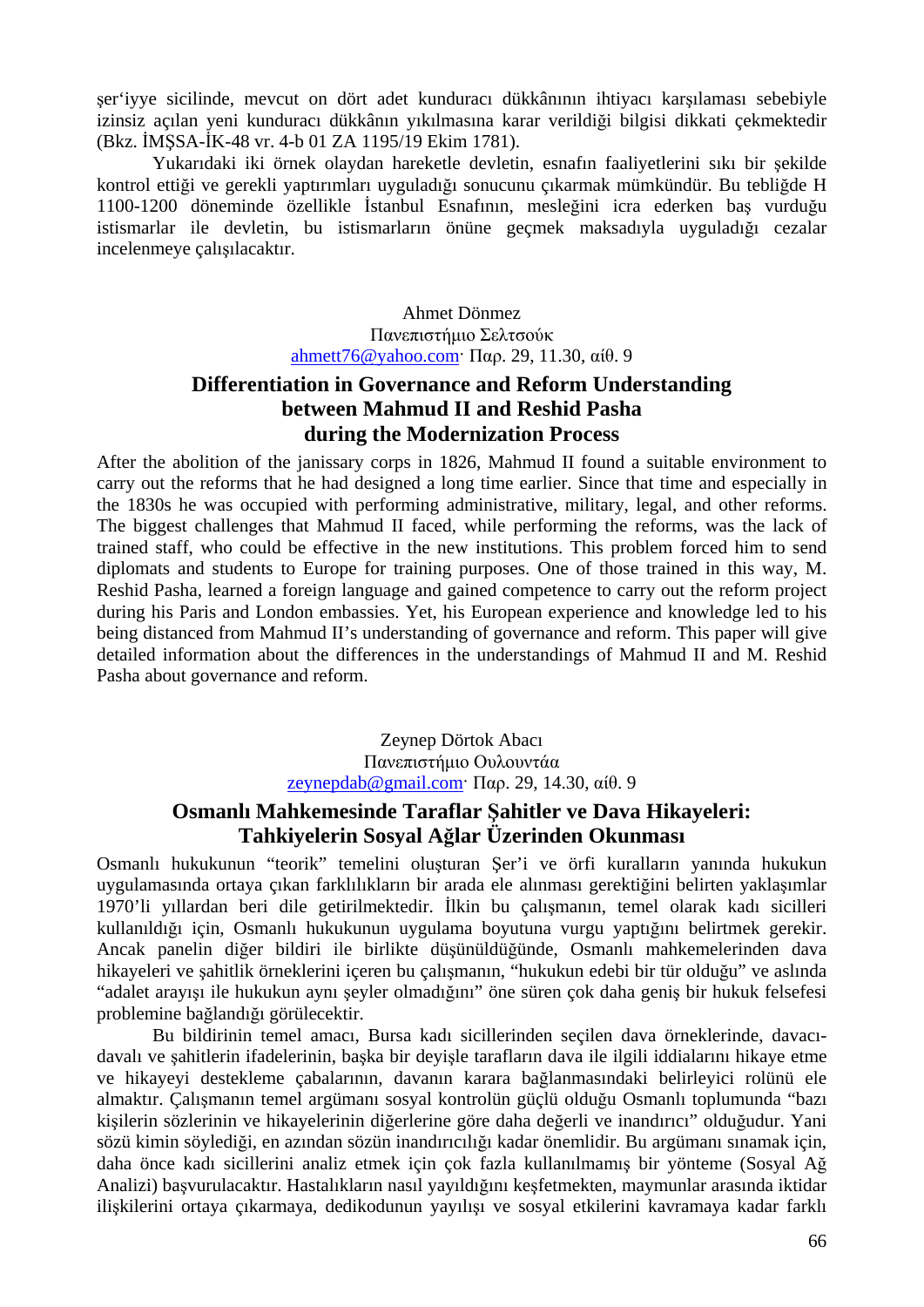disiplinlerde karşımıza çıkan sosyal ağ analizi yöntemini, kadı sicillerindeki verilerden yola çıkarak, toplumda sözü geçen, en çok şahitliğine başvurulan kişilerin kimler olduğu ve bu kişilerin toplumsal piramitteki yerlerini göstermek için kullanmayı deneyeceğiz.

Rastsal olarak Bursa kadı sicillerinden seçtiğimiz defterlerdeki dava kayıtlarını, "kimlerin-kimlere şahitlik yaptığı" sorusu çerçevesinde tarayarak, sosyal ağları ve bu ağları oluşturan ilişkileri anlamayı hedefliyoruz. Bu yöntemle merkezde yer alan (degree centrality), sosyal ağda ilişkileri sağlayan ve grupları birbirine bağlayan (betweenness centrality) kişilerin kimler olduğunu anlamaya çalışacağız. Böylece Osmanlı mahkemelerinde, delil olarak taraflar, şahitler ve onların hikayelerinin, kadının davayı karara bağlamasındaki etkisinin yanı sıra, kullandığımız sosyal ağ analizi yöntemiyle dava ile ilgili tahkiyelerin hangi ilişkiler üzerinden oluşturulduğunu da en azından Bursa örneğinde göstermiş olacağız.

> Jean-Charles Ducene Ελεύθερο Πανεπιστήμιο Βρυξελλών jean-charles.ducene@ulb.ac.be· Παρ. 29, 14.30, αίθ. 7

# **Notes sur les côtes du Maghreb dans le Kitâb-i Bahriyye de Piri Re'îs**

Parmi la production cartographique musulmane nautique, la place de Pîrî Re'is est particulière et nous voudrions, dans cette contribution, comparer les parties du « Kitâb-i bahrîye » qui traitent des côtes maghrébines (Maroc et Algérie actuelles) avec les cartes nautiques dessinées au Maghreb à la même époque. En effet, il apparaît qu'indépendamment de sources écrites ou d'un savoir partagé par les gens de mer de la Méditerranée à cette époque, les connaissances topographiques de Pîrî Re'is de cette partie de la côte proviennent sans doute de notes personnelles car aucune carte de son époque ne s'avère à la fois aussi précise dans le contour des côtes et aussi juste pour la toponymie arabe ou berbère.

> Selçuk Dursun Τεχνικό Πανεπιστήμιο Μέσης Ανατολής dselcuk@metu.edu.tr· Παρ. 29, 16.30, αίθ. 5

# **Çevre (Ekoloji) Tarihi Merceğinden Osmanlı Tarihini Yeniden Yazmak**

Dünya genelinde tarihsel coğrafya, tarihsel ekoloji ve çevre tarihi alanında çalışan araştırmacıların eserleri bize erken modern dönemden beri doğa ve toplum etkileşimine dair büyük bir bilgi birikimi sağladılar. Ancak, çevre tarihi ya da ekolojik tarih alanında Avrupa'da ve dünyanın geri kalanında meydana gelen bütün bu gelişmeler düşünüldüğünde Osmanlı tarihyazımı ne yapılan araştırmalar ve ne de basılı eserler olarak bu gelişmeler içinde önemli bir yer teşkil etmez. Bu makalede, çevresel (ekolojik) meseleleri yeniden düşünmek ve çevresel değişim ve insan faaliyetlerinin Anadolu, Mezopotamya ve Balkanlar'daki etkilerini araştırmak için rehberlik etmek üzere Osmanlı ve Türkiye tarihyazımının kısa bir değerlendirmesini yapacağız. Ayrıca, Osmanlı tarihyazımı için yararlı olabilecek birtakım çevresel (ekolojik) tarih metotlarına ve mevzularına da değineceğiz. Tarihsel olarak birtakım yönleriyle analiz edilecek olan çevresel değişim, Osmanlı İmparatorluğu'nda meydana gelen geçmiş tarihsel dönüşümler hakkındaki yaklaşımlarımızı yeniden gözden geçirmemize katkıda bulunabilir. Eldeki arşiv malzemeleri ve diğer ikinci el kaynaklar, yeniden değerlendirildiğinde ve aynı zamanda da çevresel (ekolojik) tarih yöntemleri uygulandığında Osmanlı İmparatorluğu'nun çevresel (ekolojik) tarihi hakkında yeterli bilgiyi sağlayabilecek durumdadır. Sonuç olarak, biz bu çalışmada, bu kaynaklardan çıkarılacak soruların ve hipotezlerin yardımıyla, Osmanlı İmparatorluğunun çevresel (ekolojik) tarihini, erken modern dönemden itibaren incelenen idarî, siyasî, kültürel, ve iktisadî tarihin daha geniş bir bağlamına eklemlemeye çalışacağız.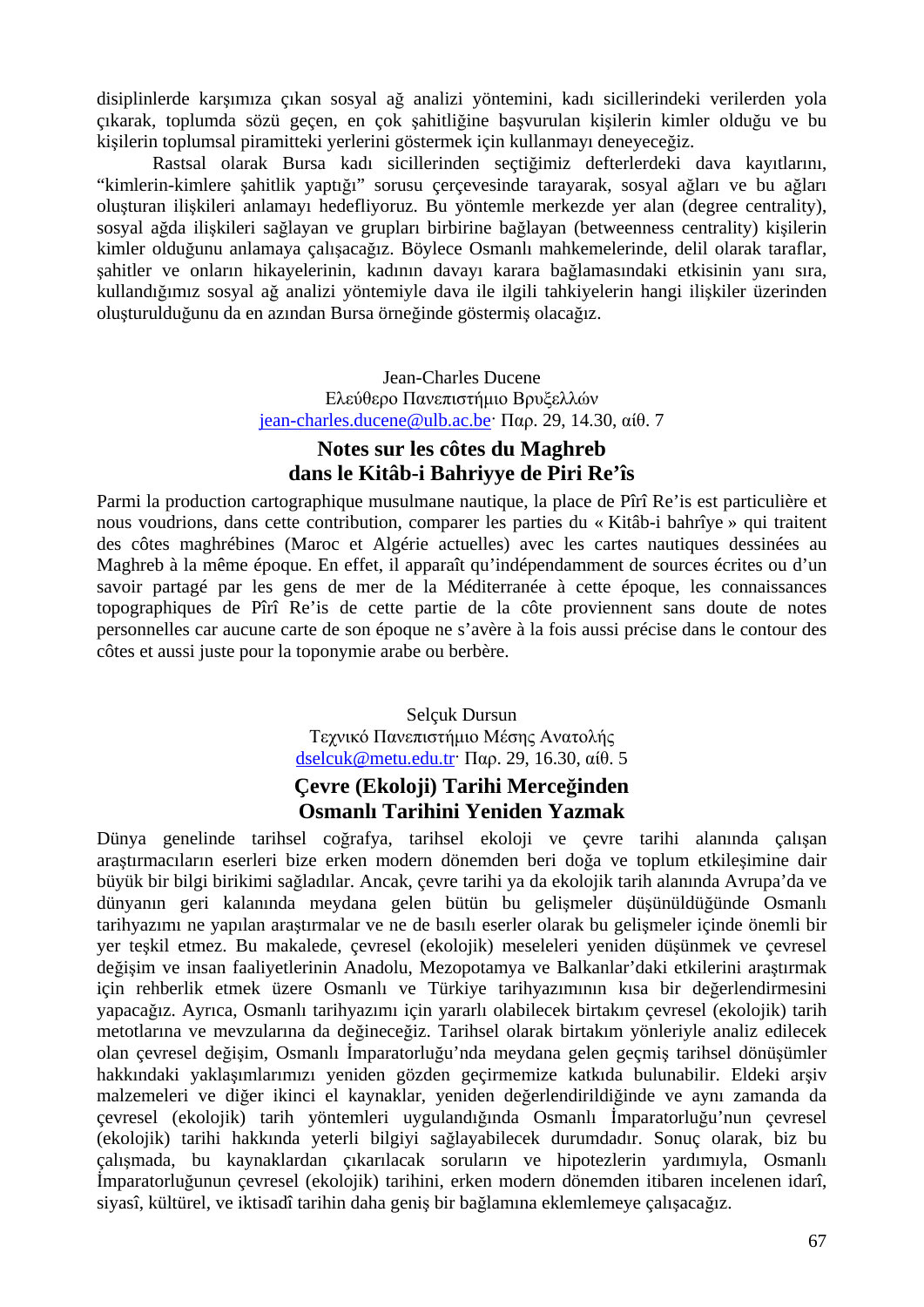#### Fulya Düvenci Karakoç Πανεπιστήμιο Ουλουντάα fulyaduvenci@yahoo.com· Τετ. 27, 14.30, αίθ. 5

# **1900 Yılı Başlarında Osmanlı Beyrut'unda Kültürel Yaşam**

Beyrut tarihsel süreç içinde Doğu Akdeniz'i, Mezopotamya'ya, Anadolu'ya, Mısır'a ve Akdeniz dünyasına bağlayan önemli bir liman olmuştur. 1900 yılına girerken Beyrut kenti Osmanlı düzeni içinde Beyrut vilayetinin merkezi konumundaydı. Nüfusu 120 bine yükselmişti. 1904 yılında Beyrut nüfusunun "milletlere" göre dağılımı incelendiğinde İslam, Ortodoks, Maruni, Katolik, Protestan, Latin, Ermeni, Süryani, Musevi, Kıpti gibi çok çeşitli ve renkli bir demografik yapı içerdiği görülür. Beyrut'un kültürel yapısı da bu görüntü ile örtüşmekteydi. Kentte bulunan 16 yabancı konsolos kendi devletlerinin politikasını da içerecek şekilde kültürel alanda varlığını hissettirmeye çalışıyordu. Bu dönemde Beyrut'un Rusya, İstanbul, Selanik, Atina, İzmir, İskenderiye üzerinden her gün işleyen vapurlar sayesinde dış dünya ile sıkı bir bağlantısı vardı. Girit, Orta ve Batı Avrupa limanlarından gelen gemileri Beyrut'a bağlayan önemli bir merkez konumundaydı. Beyrut limanı Hicaz demiryoluna bağlanmıştı. Kent içinde tramvay ulaşımı da başlamış bulunuyordu.

Beyrut vilayet salnameleri, Osmanlı arşiv kayıtları, İngiliz konsolos raporları ve başka yayınlanmış birinci elden kaynakları kullanarak 1900 yılı başlarındaki Beyrut'un kültürel yaşamına ilişkin bilgiler vermeye çalışacağız. Bu bağlamda kentin matbaaları, kütüphaneleri, gazete ve dergilerinin önemli bir altyapı oluşturduğunu söyleyebiliriz. 1902 yılında Beyrut'ta Türkçe, Arapça ve Fransızca dillerinde 21 gazete çıkarılmaktaydı. Ayrıca kentte 23 matbaa bulunuyordu. Yine bu süreçte artık iyice kurumlaşan Osmanlı Maarif düzeni Beyrut'ta birçok kız ve erkek okulunun açılmasını sağlamıştı. Amerikan, Fransız, Rus, İtalyan kültürel kurumları da bu gelişmeye katkı sağlamaktaydı.

Sunmayı tasarladığımız bildiri, harita ve grafiklerle desteklenecek, 1900 yılı başlarındaki Beyrut'un kültürel durumunu yansıtan özgün fotoğraflar kullanılacaktır.

### M. Akif Erdoğru Πανεπιστήμιο Αιγαίου, Σμύρνη aerdogru@gmail.com· Πέμπτη 28, 11.30, αίθ. 1

# **The Ottoman Houses in the Old Town of the City of Nicosia of Cyprus in the 17th Century**

My paper is based mainly on the court registers of Nicosia judgmental region of the  $17<sup>th</sup>$  century. As known, the Inner Castle of the city of Nicosia had many Venetian and Ottoman houses in the  $17<sup>th</sup>$  century. Some of the European travellers who visited Nicosia gave information on the building materials and construction techniques, as well as on details of the houses, such as size, rooms, gardens, courtyard and façade. We know that the houses were mostly constructed in hewn stones, and had wide courtyards with palm or date trees. After the conquest of 1571, the Ottomans made over these houses to the Selimiye Mosque (formerly the Cathedral of Ayia Sofia) in Nicosia as a charitable foundation by Sultan Selim II. Later, some of them became private properties by purchase, and changed owners. Most of these new owners were Muslim Turks. We can find valuable information about the transferring of these houses in the court registers of Nicosia; this includes former and new owners, selling price, sales outlet, main building and annexes, condition of sale or grant, and types of Ottoman Nicosia houses. The Ottoman houses of Nicosia in hewn stone are generally two-layered, include many rooms, one well and/or a small stream for agricultural irrigation, palm trees or date trees, a courtyard, a few storerooms. We know from the Ottoman documents that some constructed in mud brick were low-priced.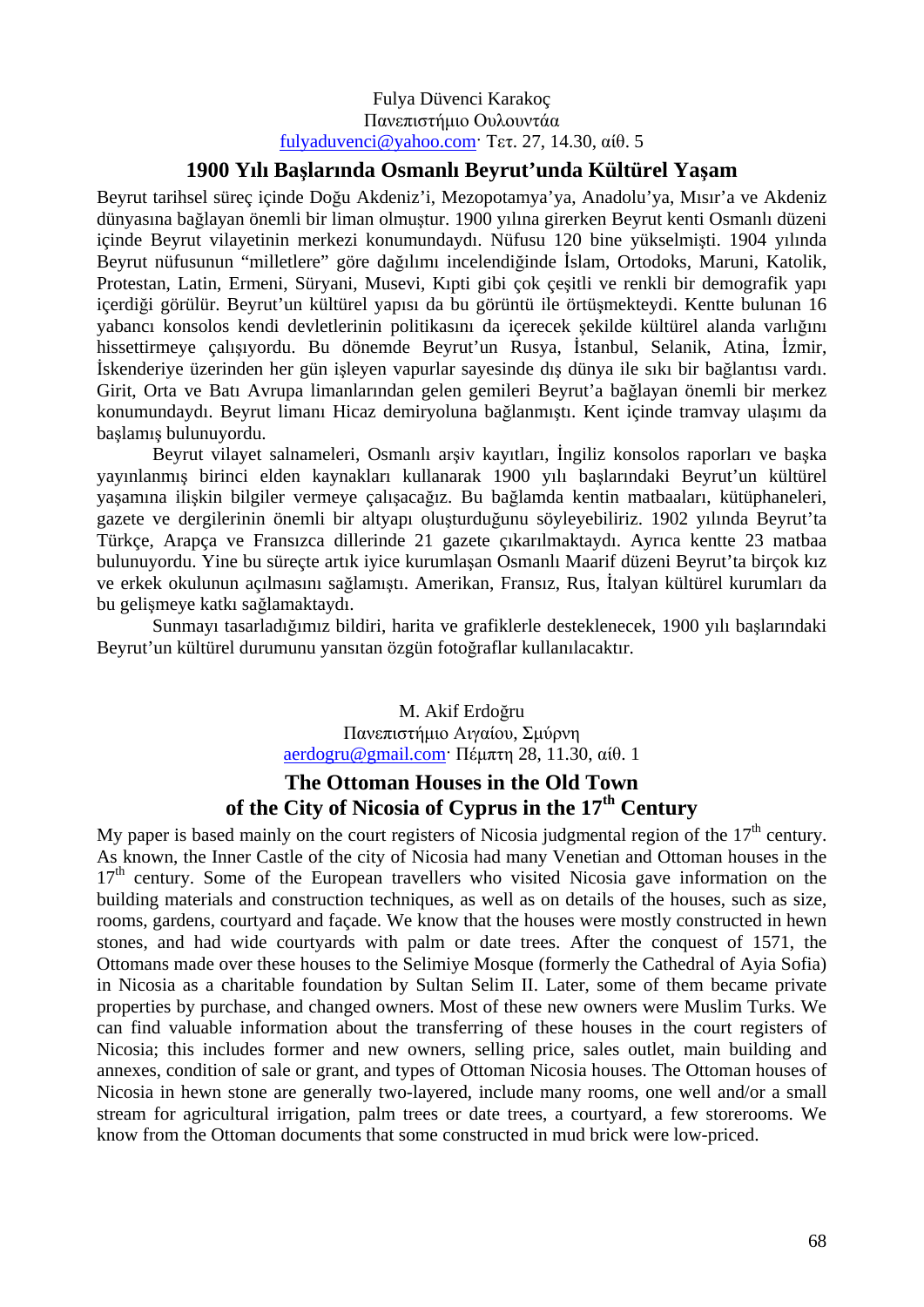#### Özer Ergenç – Nil Tekgül Πανεπιστήμιο Μπιλκέντ oergenc@bilkent.edu.tr – niltekgul@yahoo.com· Τετ. 27, 14.30, αίθ. 3

# **'Ideal/Role Model' Defined for the Ottoman Individuals and its Change throughout Time**

The distinctive characteristics of the 'Ideal Model' or 'role model' defined for the individuals either by Ottoman society or by the society's various layers throughout time will be evaluated and discussed in this paper. In this approach, the main breaking points of the long Ottoman history will be taken into consideration by periodizing Ottoman history in three main time frames.

The first time frame will be defined as 'classical period' until the end of the  $16<sup>th</sup>$  century, while the second will be referred to as 'post-classical' period covering the  $17<sup>th</sup>$  and  $18<sup>th</sup>$  centuries, and the last will be the 'modernization' period for the  $19<sup>th</sup>$  century onwards. The first two periods in this time frame correspond to the 'early modern' period for Western historiography, while the last corresponds to the 'modern' period. Since the periodization of the West is not sufficient to fully explain the main or critical breaking points in Ottoman history, our arguments will be based on the Ottoman society's internal dynamics and its evolution.

Ideal model in this paper will be scrutinized within two dimensions: i) Ideal model in state-individual relations, and ii) Ideal model in society-individual relations. The parameter for all the evaluations will be 'individuals' perception of knowledge'. Primary sources like *ferman*s and *berat*s produced in the *Divan-ı Hümayun* rooms featuring countless terms and concepts demonstrating Ottoman administrative approach will be used for explaining state-individual relations. Society-individual relations, on the other hand, will be explained by miscellaneous kadı court registers which intensively reflect societal relations. Since both sets of primary sources are official documents, this paper may also be regarded as an attempt to show how offical documents can be used as a tool to shed light on unofficial or non-state agents.

# Mehmet Salih Erkek Πανεπιστήμιο Ντίτζλε serkek@dicle.edu.tr· Πέμπτη 28, 11.30, αίθ. 9

### **Bir Dönem On Bir Nazır: II. Meşrutiyet Döneminin Maarif Nazırları**

Osmanlı modernleşme hareketinin önemli dönüm noktalarından birisi olan II. Meşrutiyet'in ilanı ile siyasi, iktisadi ve sosyal anlamda geleneksel yapının dışında bir takım yenilikler yapılmaya başlanılmıştır. İnkılâbı gerçekleştiren kadronun yapılacak olan yenilikleri halka ulaştırma ve kalıcı kılma yolunda kullanabilecekleri en önemli araç hiç şüphesiz ki eğitimdi. Bu durumun bilincinde olan iktidar güçleri eğitimi ülkenin öncelikli sorunu olarak görmüşler, kurumları, işleyişi ve organizasyonlarıyla bu alan üzerinde topyekûn bir çalışma başlatmışlardır. Elbetteki bu çalışmaların en önemli noktası tüm bu faaliyetleri yürütecek, daha açık bir ifadeyle maarif işlerini birinci elden yönetecek olan nazırların seçilmesiydi. Bu çalışma II. Meşrutiyet'in ilan edildiği tarihten I. Dünya Savaşı'nın son yıllarına kadar uzanan süreçte görev yapmış olan Maarif Nazırlarını ve onların faaliyetlerini konu edinmektedir. Anılan zaman diliminde asaleten ve vekâleten 11 Maarif Nazırı görev yapmıştır. Bu on bir nazırdan üç tanesinin farklı zaman dilimlerinde iki kez nazırlık koltuğuna oturmuş olmaları ve çok kısa süreli görev yapmaları dönemin ne derecede istikrarsız bir zaman dilimi olduğunun da kanıtıdır. Maarif teşkilatının zirvesinde bulunan bu kişilerin eğitim görüşlerinin doğrudan devletin maarif politikalarını da etkilediği düşünüldüğünde II. Meşrutiyet döneminde nazırlık yapmış olan bu isimlerin etkileri araştırılmaya değer bir konudur.